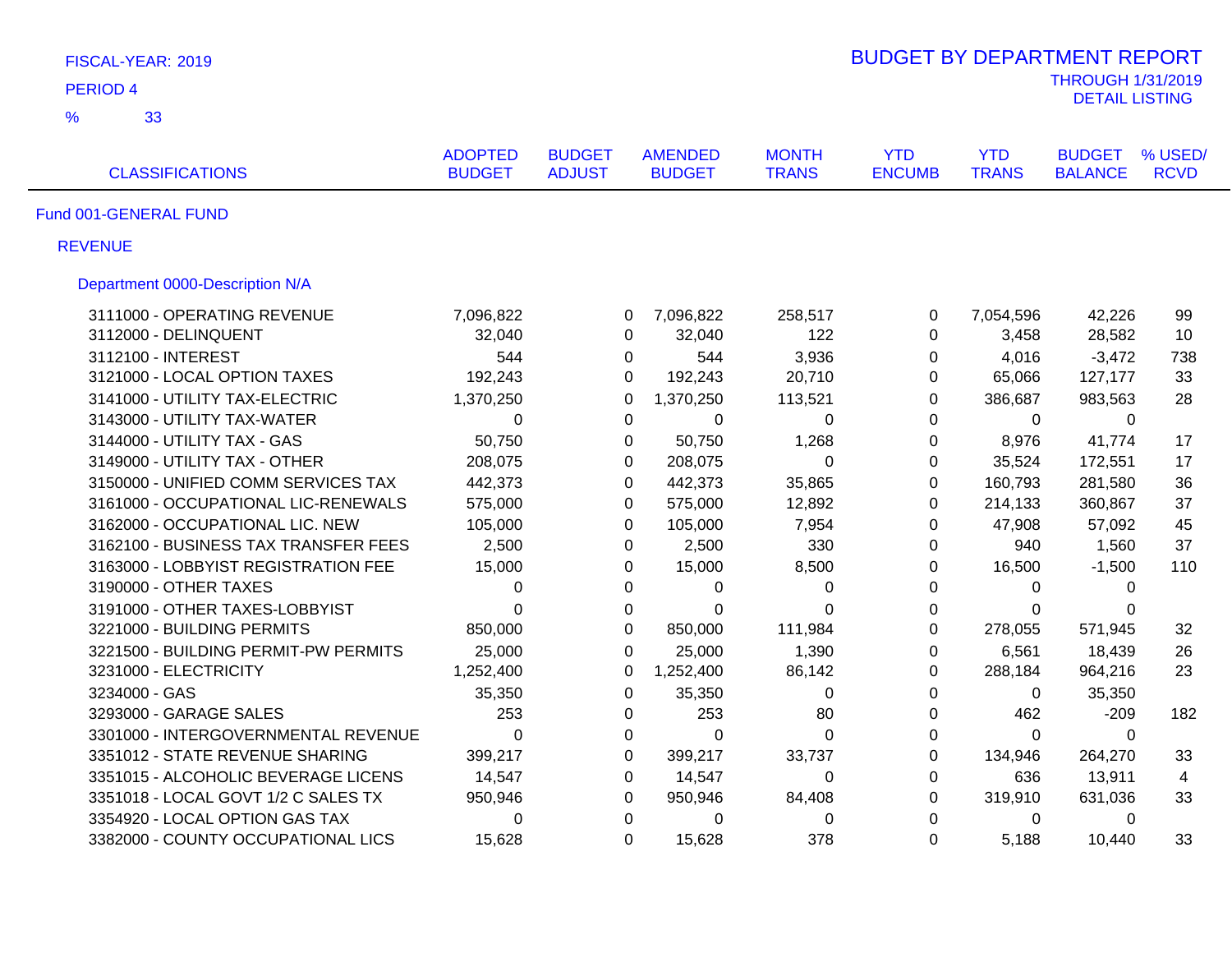|                                      | <b>ADOPTED</b> | <b>BUDGET</b> | <b>AMENDED</b> | <b>MONTH</b> | <b>YTD</b>    | <b>YTD</b>   | <b>BUDGET</b>  | % USED/         |
|--------------------------------------|----------------|---------------|----------------|--------------|---------------|--------------|----------------|-----------------|
| <b>CLASSIFICATIONS</b>               | <b>BUDGET</b>  | <b>ADJUST</b> | <b>BUDGET</b>  | <b>TRANS</b> | <b>ENCUMB</b> | <b>TRANS</b> | <b>BALANCE</b> | <b>RCVD</b>     |
| 3412000 - ZONING HEARING FEES        | 32,960         | $\Omega$      | 32,960         | $\Omega$     | 0             | 4,500        | 28,460         | $\overline{13}$ |
| 3413000 - PLANNING & ZONING FEES     | 41,200         | 0             | 41,200         | 3,733        | 0             | 15,483       | 25,717         | 37              |
| 3413001 - LIEN SEARCH FEES           | 14,412         | 0             | 14,412         | 865          | 0             | 4,900        | 9,512          | 33              |
| 3413002 - SPECIAL EVENTS APP         | 3,390          | $\Omega$      | 3,390          | 220          | 0             | 1,550        | 1,840          | 45              |
| 3414000 - MICROFILM SALES            | 1,315          | 0             | 1,315          | 181          | 0             | 554          | 762            | 42              |
| 3419010 - BLDG & ZON REINSPECT FEES  | 300            | $\Omega$      | 300            | 50           | 0             | 100          | 200            | 33              |
| 3419030 - CERT OF USE/OCCUPANCY      | 22,000         | 0             | 22,000         | 1,200        | 0             | 7,950        | 14,050         | 36              |
| 3419040 - CODE ENFORCEMENT FINES     | 109,844        | 0             | 109,844        | 2,495        | 0             | 24,263       | 85,581         | 22              |
| 3419051 - BACKGROUND, NOTARY, COPIES | 21,124         | 0             | 21,124         | 1,811        | 0             | 5,138        | 15,987         | 24              |
| 3421010 - POLICE SERVICES            | 38,360         | 0             | 38,360         | 3,818        | 0             | 10,795       | 27,565         | 28              |
| 3421021 - TOWING ADMIN FEE           | 5,558          | 0             | 5,558          | $\Omega$     | 0             | 0            | 5,558          |                 |
| 3421025 - SCHL CRSNG GRDS- CTY REIM  | 25,000         | 0             | 25,000         | 149          | 0             | 6,100        | 18,900         | 24              |
| 3434100 - SOLID WASTE CHARGES        | 21,512         | 0             | 21,512         | 1,473        | 0             | 5,736        | 15,776         | 26              |
| 3434200 - PRIVATE HAULERS PERMIT FE  | 607,289        | $\Omega$      | 607,289        | 43,860       | 0             | 249,621      | 357,669        | 41              |
| 3445100 - PARKING PERMITS            | 113,506        | 0             | 113,506        | 11,082       | 0             | 38,081       | 75,425         | 33              |
| 3445200 - PARKING METERS FRANCHISE   | 1,778,925      | 0             | 1,778,925      | 118,978      | 0             | 616,754      | 1,162,171      | 34              |
| 3445210 - VALET PARKING              | 20,000         | 0             | 20,000         | 1,650        | 0             | 5,775        | 14,225         | 28              |
| 3445220 - PARKING FUND REVENUE       | 36,750         | 0             | 36,750         | $-1,642$     | 0             | 9,656        | 27,094         | 26              |
| 3445300 - PARKING VIOLATIONS         | 762,020        | 0             | 762,020        | 58,079       | 0             | 174,011      | 588,008        | 22              |
| 3445400 - PARKING METER CASH KEY     | $\Omega$       | 0             | 0              | 0            | 0             | $\mathbf 0$  | $\overline{0}$ |                 |
| 3472620 - TENNIS COURT FEES          | 450,000        | 0             | 450,000        | 55,480       | 0             | 162,818      | 287,182        | 36              |
| 3472630 - RECREATION PROGRAM FEES    | 46,658         | 0             | 46,658         | 3,169        | 0             | 17,224       | 29,434         | 36              |
| 3472631 - MULTIPURPOSE CNTR-RENTAL   | 18,682         | 0             | 18,682         | 1,051        | 0             | 3,639        | 15,043         | 19              |
| 3472632 - MULTIPRPOSE CNTR-MEMBSHIP  | 12,500         | 0             | 12,500         | 2,600        | 0             | 7,698        | 4,802          | 61              |
| 3472635 - REC FEES/ MURRAY PARK POOL | 6,000          | 0             | 6,000          | 2            | 0             | 3,157        | 2,843          | 52              |
| 3472650 - S MIAMI PARK - RENTAL      | 40,000         | 0             | 40,000         | 20,000       | 0             | 20,000       | 20,000         | 50              |
| 3472660 - CONCESSION STANDS          | 3,000          | 0             | 3,000          | 3,000        | 0             | 3,040        | $-40$          | 101             |
| 3511200 - METRO COURT FINES          | 58,421         | 0             | 58,421         | 5,472        | 0             | 19,238       | 39,183         | 32              |
| 3511210 - RED LIGHT CAMERAS          | 480,000        | 0             | 480,000        | 26,175       | 0             | 115,639      | 364,361        | 24              |
| 3540000 - VIOLATIONS LOCAL ORD.      | 49,616         | 0             | 49,616         | 3,456        | 0             | 13,270       | 36,346         | 26              |
| 3541000 - BURGLAR ALARM FINES        | 33,685         | 0             | 33,685         | 3,774        | $\Omega$      | 377,105      | $-343,420$     | 1119            |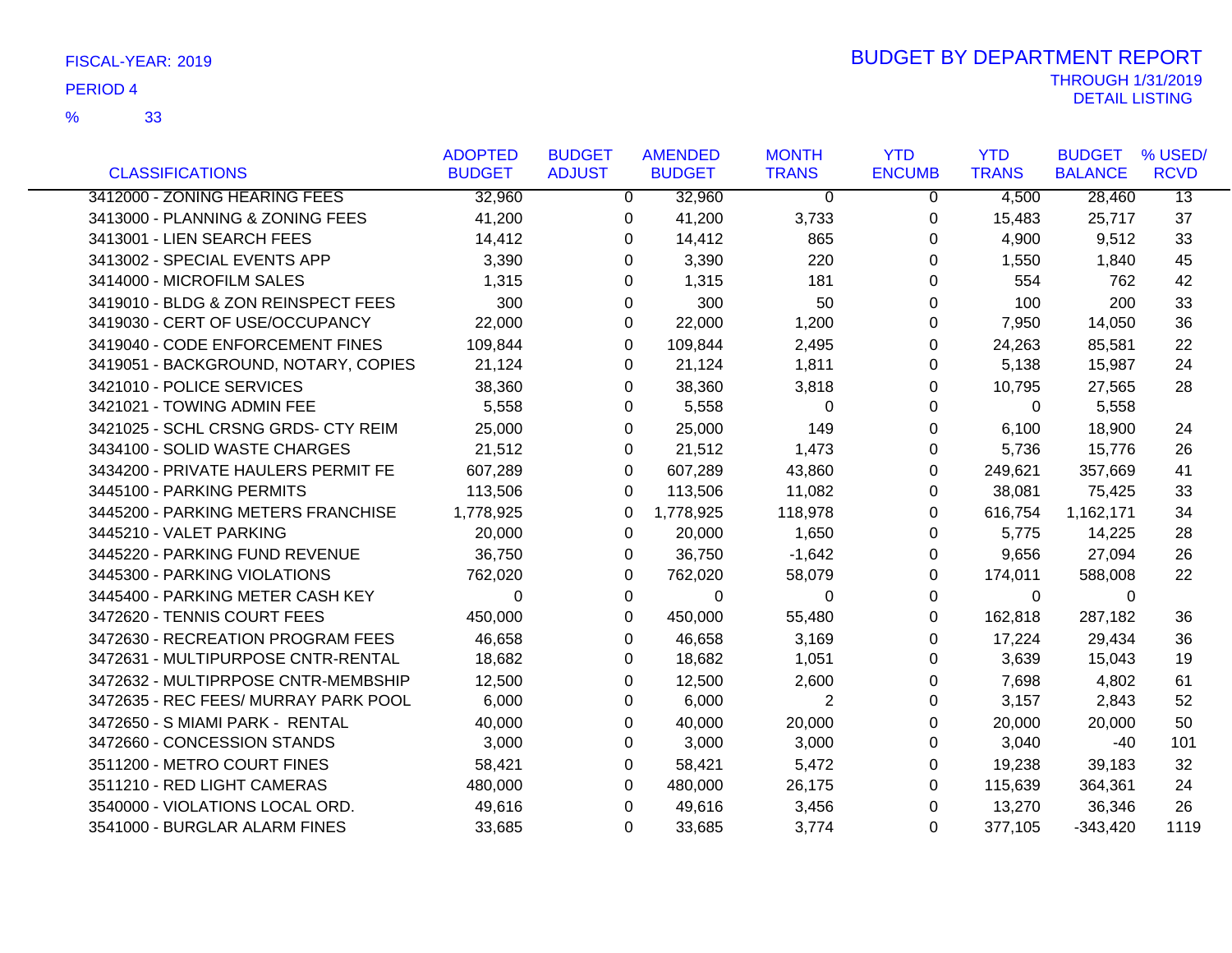|                                         | <b>ADOPTED</b> | <b>BUDGET</b>  | <b>AMENDED</b>            | <b>MONTH</b> | <b>YTD</b>     | <b>YTD</b>   | <b>BUDGET</b>  | % USED/         |
|-----------------------------------------|----------------|----------------|---------------------------|--------------|----------------|--------------|----------------|-----------------|
| <b>CLASSIFICATIONS</b>                  | <b>BUDGET</b>  | <b>ADJUST</b>  | <b>BUDGET</b>             | <b>TRANS</b> | <b>ENCUMB</b>  | <b>TRANS</b> | <b>BALANCE</b> | <b>RCVD</b>     |
| 3541050 - ALARM REGISTRATION CHG        | 29,682         | $\overline{0}$ | 29,682                    | 750          | $\overline{0}$ | 3,950        | 25,732         | $\overline{13}$ |
| 3612000 - INTEREST INCOME               | 95,790         | 0              | 95,790                    | 12,730       | 0              | 37,156       | 58,634         | 38              |
| 3614000 - DIVIDENDS INCOME              | 0              | 0              | 0                         | 0            | 0              | 0            | 0              |                 |
| 3621100 - PARKING GARAGE RENT           | 72,625         | 0              | 72,625                    | 6,333        | 0              | 25,332       | 47,293         | 34              |
| 3622000 - FASCELL PARK                  | 25,000         | 0              | 25,000                    | 4,140        | 0              | 11,630       | 13,370         | 46              |
| 3623000 - BUS BENCH ADS                 | 16,939         | 0              | 16,939                    | 0            | 0              | 0            | 16,939         |                 |
| 3625000 - RENT C.A.A.                   | 26,227         | 0              | 26,227                    | 0            | $\Omega$       | $\Omega$     | 26,227         |                 |
| 3627500 - SOUTH MIAMI MIDDLE SCHOOL     | 21,168         | 0              | 21,168                    | 0            | 0              | $\mathbf 0$  | 21,168         |                 |
| 3629000 - PALMER PARK RENTALS           | 26,212         | 0              | 26,212                    | 300          | 0              | 1,582        | 24,631         | 6               |
| 3669000 - HOSPITAL LANDSCAPE REVENU     | 4,754          | 0              | 4,754                     | 4,754        | 0              | 4,754        | $\Omega$       | 100             |
| 3669100 - DONATION                      | 0              | 0              | 0                         | 0            | 0              | 6,100        | $-6,100$       |                 |
| 3695000 - REIMB WORKERS COMP.           | 0              | 0              | 0                         | 0            | 0              | 173          | $-173$         |                 |
| 3695400 - REIMBSMNT-PUB WORKS LABOR     | $\Omega$       | 0              | $\Omega$                  | 0            | 0              | 6,752        | $-6,752$       |                 |
| 3697000 - GAIN/LOSS ON ASSET SALE       | $\Omega$       | $\Omega$       | $\Omega$                  | $\Omega$     | 0              | 4,876        | $-4,876$       |                 |
| 3699201 - MISC. OTHERS                  | 15,300         | 0              | 15,300                    | 1,786        | 0              | 2,310        | 12,990         | 15              |
| 3699225 - SUNSET DR MTCE-FDOT REIMB     | 3,980          | 0              | 3,980                     | 995          | 0              | 1,990        | 1,990          | 50              |
| 3699250 - INSURANCE CLAIMS RECOVERY     | $\Omega$       | 0              | 0                         | 15,023       | 0              | 46,265       | $-46,265$      |                 |
| 3699501 - SECTION 185 STATE CONTRIB     | 106,000        | $\Omega$       | 106,000                   | 0            | 0              | $\Omega$     | 106,000        |                 |
| 3811000 - CONTRIB. FROM OTHER FUNDS     | 25,000         | 0              | 25,000                    | 0            | 0              | 0            | 25,000         |                 |
| 3811500 - TRANSFER WATER/SEWER FUND     | 150,000        | 0              | 150,000                   | 0            | 0              | 0            | 150,000        |                 |
| 3811700 - TRANSFER FROM CRA             | 110,965        | 0              | 110,965                   | $\Omega$     | 0              | 110,965      | 0              | 100             |
| Department 0000-Description N/A TOTAL   | 19,217,607     |                | $\overline{0}$ 19,217,607 | 1,200,726    | $\mathbf 0$    | 11,220,169   | 7,997,440      | $\overline{58}$ |
| <b>REVENUE TOTAL</b>                    | 19,217,607     |                | 0 19,217,607              | 1,200,726    | $\mathbf{0}$   | 11,220,169   | 7,997,440      | 58              |
| <b>EXPENSE</b>                          |                |                |                           |              |                |              |                |                 |
| Department 1100-MAYOR & CITY COMMISSION |                |                |                           |              |                |              |                |                 |
| 5111110 - EXECUTIVE SALARIES            | 62,000         | 0              | 62,000                    | 5,167        | 0              | 20,667       | 41,333         | 33              |
| 5112110 - F.I.C.A.                      | 4,743          | 0              | 4,743                     | 480          | $\Omega$       | 1,921        | 2,822          | 40              |
| 5112310 - GROUP HEALTH INSURANCE        | 38,192         | 0              | 38,192                    | 2,221        | 0              | 8,924        | 29,268         | 23              |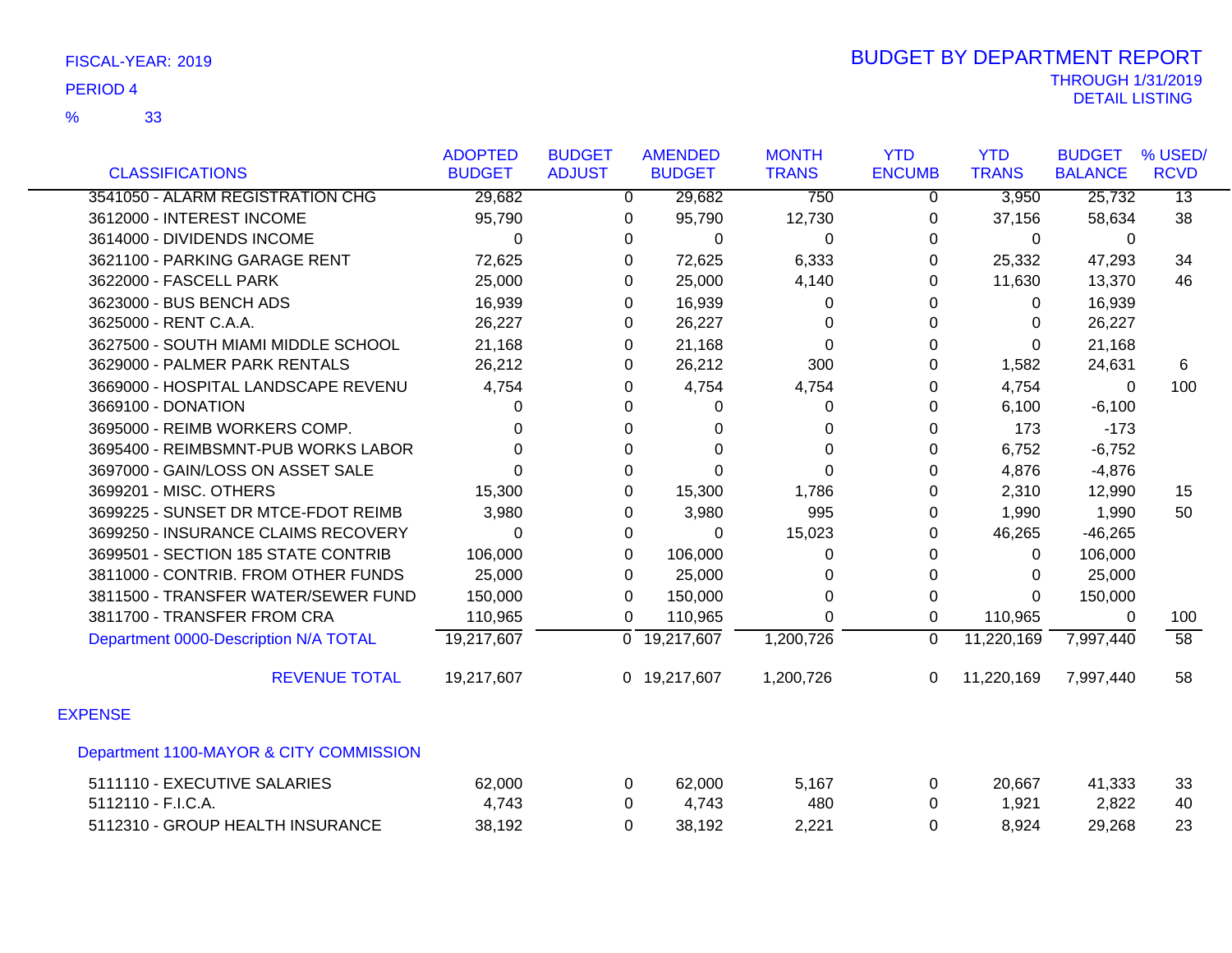|                                         | <b>ADOPTED</b> | <b>BUDGET</b> | <b>AMENDED</b> | <b>MONTH</b>    | <b>YTD</b>    | <b>YTD</b>      | <b>BUDGET</b>  | % USED/         |
|-----------------------------------------|----------------|---------------|----------------|-----------------|---------------|-----------------|----------------|-----------------|
| <b>CLASSIFICATIONS</b>                  | <b>BUDGET</b>  | <b>ADJUST</b> | <b>BUDGET</b>  | <b>TRANS</b>    | <b>ENCUMB</b> | <b>TRANS</b>    | <b>BALANCE</b> | <b>RCVD</b>     |
| 5112410 - WORKERS' COMPENSATION         | 186            | 0             | 186            | $\overline{10}$ | 0             | $\overline{59}$ | 127            | $\overline{31}$ |
| 5114010 - MAYOR'S EXPENSE               | 2,000          | 0             | 2,000          | 0               | 0             | 0               | 2,000          |                 |
| 5114020 - COMMISSIONER'S EXP -ONE       | 1,500          | 0             | 1,500          | 0               | 0             | 0               | 1,500          |                 |
| 5114030 - COMMISSIONER'S EXP-FOUR       | 1,500          | $\Omega$      | 1,500          | 0               | 0             | 706             | 795            | 47              |
| 5114040 - COMMISSIONER'S EXP-THREE      | 1,500          | 0             | 1,500          | 0               | 0             | 0               | 1,500          |                 |
| 5114050 - COMMISSIONER'S EXP TWO        | 1,500          | $\Omega$      | 1,500          | 0               | 0             | 0               | 1,500          |                 |
| 5114060 - AUTO ALLOWANCE                | 500            | $\Omega$      | 500            | 42              | 0             | 167             | 333            | 33              |
| 5114071 - MAYOR                         | 1,200          | $\Omega$      | 1,200          | 0               | 0             | 0               | 1,200          |                 |
| 5114072 - COMM. ONE                     | 1,200          | 0             | 1,200          | 0               | 0             | 100             | 1,100          | 8               |
| 5114073 - COMM. TWO                     | 1,200          | $\Omega$      | 1,200          | 79              | 0             | 79              | 1,121          | 6               |
| 5114074 - COMM. THREE                   | 1,200          | $\Omega$      | 1,200          | 4               | 0             | 4               | 1,196          |                 |
| 5114075 - COMM. FOUR                    | 1,200          | $\Omega$      | 1,200          | $\Omega$        | 0             | $\Omega$        | 1,200          |                 |
| 5114120 - TELEPHONE SERVICE             | 5,000          | 0             | 5,000          | 469             | 0             | 1,479           | 3,521          | 29              |
| 5114830 - KEYS AND FLOWERS              | 750            | $\Omega$      | 750            | 44              | 0             | 180             | 570            | 24              |
| 5115210 - SUPPLIES                      | 4,750          | $\mathbf 0$   | 4,750          | 0               | 0             | 95              | 4,655          | $\overline{2}$  |
| 5115410 - MEMBER. & SUBSCRIPTIONS       | 6,217          | 0             | 6,217          | 107             | 0             | 1,853           | 4,364          | 29              |
| Department 1100-MAYOR & CITY COMMISSION | 136,338        | 0             | 136,338        | 8,623           | 0             | 36,234          | 100,105        | $\overline{26}$ |
| Department 1200-CITY CLERK              |                |               |                |                 |               |                 |                |                 |
| 5121210 - REGULAR                       | 189,501        | 0             | 189,501        | 14,007          | 0             | 50,350          | 139,151        | 26              |
| 5122110 - F.I.C.A.                      | 14,497         | $\Omega$      | 14,497         | 1,059           | 0             | 3,805           | 10,692         | 26              |
| 5122210 - PENSION PLAN-CONTRIBUTION     | 8,293          | 0             | 8,293          | 0               | 0             | 1,976           | 6,317          | 23              |
| 5122220 - DEFERRED COMP CONTRIB.        | 4,025          | 0             | 4,025          | 296             | 0             | 844             | 3,181          | 20              |
| 5122310 - GROUP HEALTH INSURANCE        | 22,915         | $\Omega$      | 22,915         | 1,717           | 0             | 6,300           | 16,615         | 27              |
| 5122410 - WORKERS' COMPENSATION         | 569            | 0             | 569            | 30              | 0             | 181             | 388            | 31              |
| 5123450 - CONTRACTUAL SERVICES          | 48,850         | 0             | 48,850         | 16,283          | 28,496        | 48,850          | $\mathbf{0}$   | 100             |
| 5123480 - DIGITIZING                    | 45,000         | $\Omega$      | 45,000         | 0               | 0             | 0               | 45,000         |                 |
| 5124070 - TRAVEL & CONFERENCE           | 7,400          | $\Omega$      | 7,400          | 0               | 0             | 0               | 7,400          |                 |
| 5124110 - POSTAGE                       | 500            | $\Omega$      | 500            | 95              | $\Omega$      | 95              | 405            | 19              |
| 5124120 - TELEPHONE SERVICES            | 360            | $\Omega$      | 360            | 90              | $\Omega$      | 315             | 45             | 87              |
| 5124632 - INTERNET SERVICES             | $\Omega$       | $\Omega$      | $\Omega$       | $\Omega$        | $\Omega$      | $\Omega$        | $\Omega$       |                 |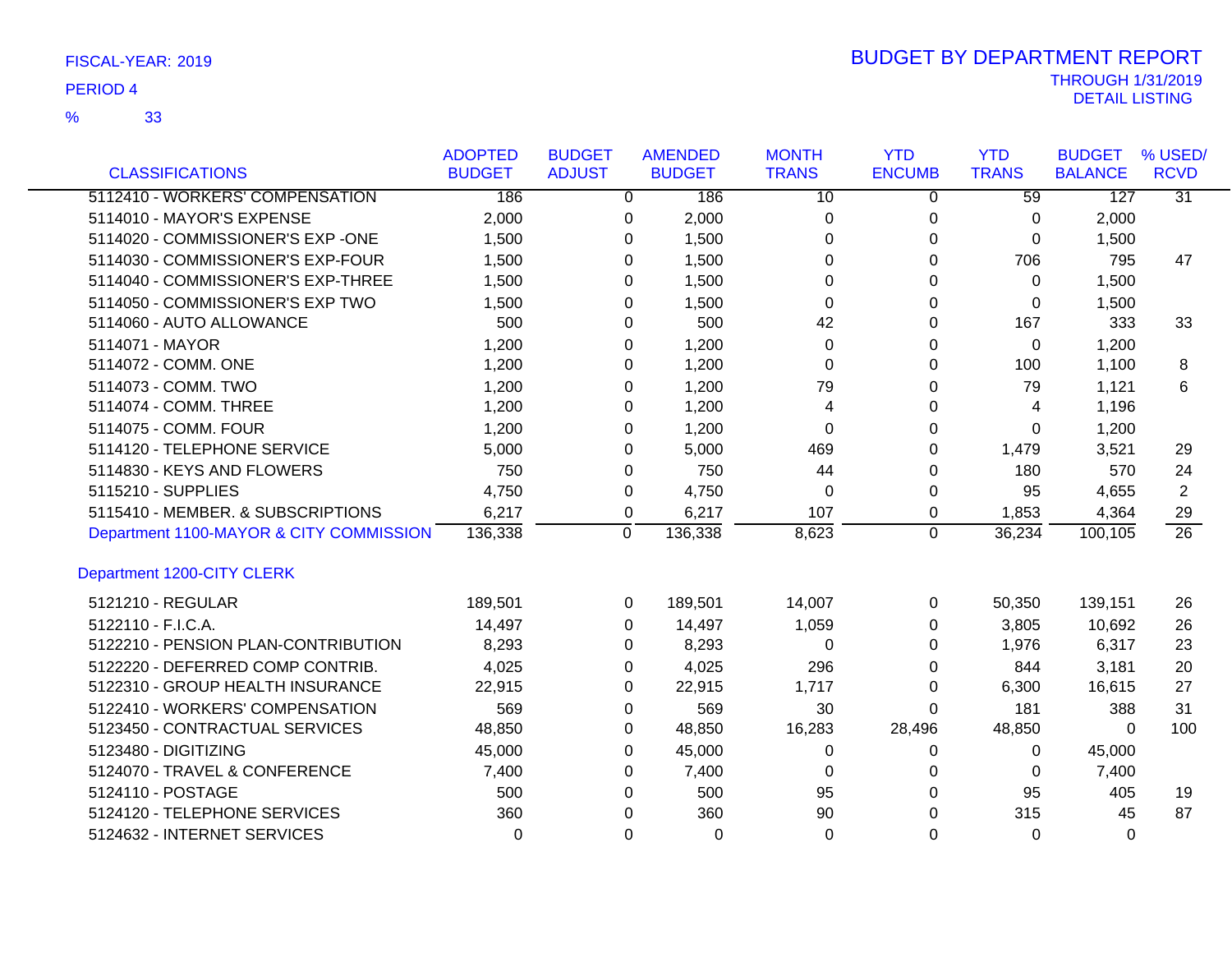33 %

| <b>CLASSIFICATIONS</b>              | <b>ADOPTED</b><br><b>BUDGET</b> | <b>BUDGET</b><br><b>ADJUST</b> | <b>AMENDED</b><br><b>BUDGET</b> | <b>MONTH</b><br><b>TRANS</b> | <b>YTD</b><br><b>ENCUMB</b> | <b>YTD</b><br><b>TRANS</b> | <b>BUDGET</b><br><b>BALANCE</b> | % USED/<br><b>RCVD</b> |
|-------------------------------------|---------------------------------|--------------------------------|---------------------------------|------------------------------|-----------------------------|----------------------------|---------------------------------|------------------------|
| 5124710 - PRINTING MATERIAL-INFRAST | 1,230                           | $\overline{0}$                 | 1,230                           | 127                          | $\mathbf{0}$                | 127                        | 1,103                           | $\overline{10}$        |
| 5124910 - LEGAL ADS/COMP PLAN ATTON | 90,000                          | $\Omega$                       | 90,000                          | 1,208                        | 0                           | 14,289                     | 75,711                          | 15                     |
| 5124920 - ELECTIONS                 | $\Omega$                        | 0                              | 0                               | $\Omega$                     | 0                           | 0                          | $\mathbf{0}$                    |                        |
| 5124950 - CODIFICATIONS             | 5,000                           | 0                              | 5,000                           | 350                          | 0                           | 350                        | 4,650                           | $\overline{7}$         |
| 5125210 - SUPPLIES                  | 2,180                           | 0                              | 2,180                           | $\Omega$                     | 0                           | 380                        | 1,801                           | 17                     |
| 5125410 - MEMBER. & SUBSCRIPTIONS   | 835                             | 0                              | 835                             | $\Omega$                     | 0                           | 530                        | 305                             | 63                     |
| 5129920 - GENERAL CONTINGENCY       | 5,000                           | 0                              | 5,000                           | $\Omega$                     | 0                           | 0                          | 5,000                           |                        |
| Department 1200-CITY CLERK TOTAL    | 446,155                         | $\mathbf 0$                    | 446,155                         | 35,262                       | 28,496                      | 128,392                    | 317,764                         | $\overline{28}$        |
| Department 1310-CITY MANAGER        |                                 |                                |                                 |                              |                             |                            |                                 |                        |
| 5131210 - REGULAR                   | 463,568                         | 0                              | 463,568                         | 34,469                       | 0                           | 129,257                    | 334,311                         | 27                     |
| 5131310 - PART-TIME                 | 0                               | 0                              | 0                               | $\Omega$                     | 0                           | 0                          | $\Omega$                        |                        |
| 5132110 - F.I.C.A.                  | 34,411                          | 0                              | 34,411                          | 2,902                        | 0                           | 5,400                      | 29,011                          | 15                     |
| 5132210 - PENSION PLAN CONTRIBUTION | 29,237                          | 0                              | 29,237                          | 1,107                        | 0                           | 11,120                     | 18,117                          | 38                     |
| 5132220 - DEFERRED COMP CONTRIB.    | 0                               | 0                              | 0                               | $\Omega$                     | 0                           | $\Omega$                   | $\Omega$                        |                        |
| 5132310 - GROUP HEALTH INSURANCE    | 40,480                          | 0                              | 40,480                          | 2,638                        | 0                           | 9,297                      | 31,183                          | 22                     |
| 5132410 - WORKERS' COMPENSATION     | 1,349                           | $\Omega$                       | 1,349                           | 71                           | 0                           | 428                        | 921                             | 31                     |
| 5133450 - CONTRACTUAL SERVCS-INFRA  | 150,000                         | 21,490                         | 171,490                         | 10,828                       | 107,556                     | 141,479                    | 30,011                          | 82                     |
| 5134060 - AUTO ALLOWANCE            | 11,002                          | 0                              | 11,002                          | 968                          | 0                           | 3,537                      | 7,465                           | 32                     |
| 5134065 - CITY MANAGER'S EXPENSE    | 7,000                           | 0                              | 7,000                           | 24                           | 0                           | 2,962                      | 4,038                           | 42                     |
| 5134070 - TRAVEL & CONFERENCE       | 10,000                          | 5,000                          | 15,000                          | 2,257                        | 0                           | 5,125                      | 9,875                           | 34                     |
| 5134080 - EMPLOYEE EDUCATION        | 5,000                           | $\Omega$                       | 5,000                           | 0                            | 0                           | 0                          | 5,000                           |                        |
| 5134110 - POSTAGE                   | 1,500                           | 0                              | 1,500                           | 285                          | 0                           | 285                        | 1,215                           | 19                     |
| 5134120 - TELEPHONE SERVICE         | 3,912                           | 0                              | 3,912                           | 230                          | 0                           | 685                        | 3,227                           | 17                     |
| 5134515 - AUTO INSURANCE            | 750                             | 0                              | 750                             | 0                            | 0                           | 370                        | 380                             | 49                     |
| 5134634 - MAINTENANCE-INTERNET SFTW | $\Omega$                        | 0                              | $\Omega$                        | $\Omega$                     | 0                           | 0                          | 0                               |                        |
| 5134710 - PRINTING MATERIALS-INFRAS | 2,000                           | 0                              | 2,000                           | 121                          | 0                           | 121                        | 1,879                           | 6                      |
| 5135205 - COMPUTER EQUIPMENT        | 0                               | 0                              | 0                               | 0                            | 0                           | 0                          | 0                               |                        |
| 5135210 - SUPPLIES                  | 10,000                          | 0                              | 10,000                          | 441                          | 0                           | 1,159                      | 8,841                           | 11                     |
| 5135230 - FUEL & LUBRICANT          | 750                             | 0                              | 750                             | 0                            | 0                           | 90                         | 660                             | $12 \overline{ }$      |
| 5135410 - MEMBER. & SUBSCRIPTIONS   | 12,000                          | 0                              | 12,000                          | 0                            | 0                           | 1,416                      | 10,584                          | 11                     |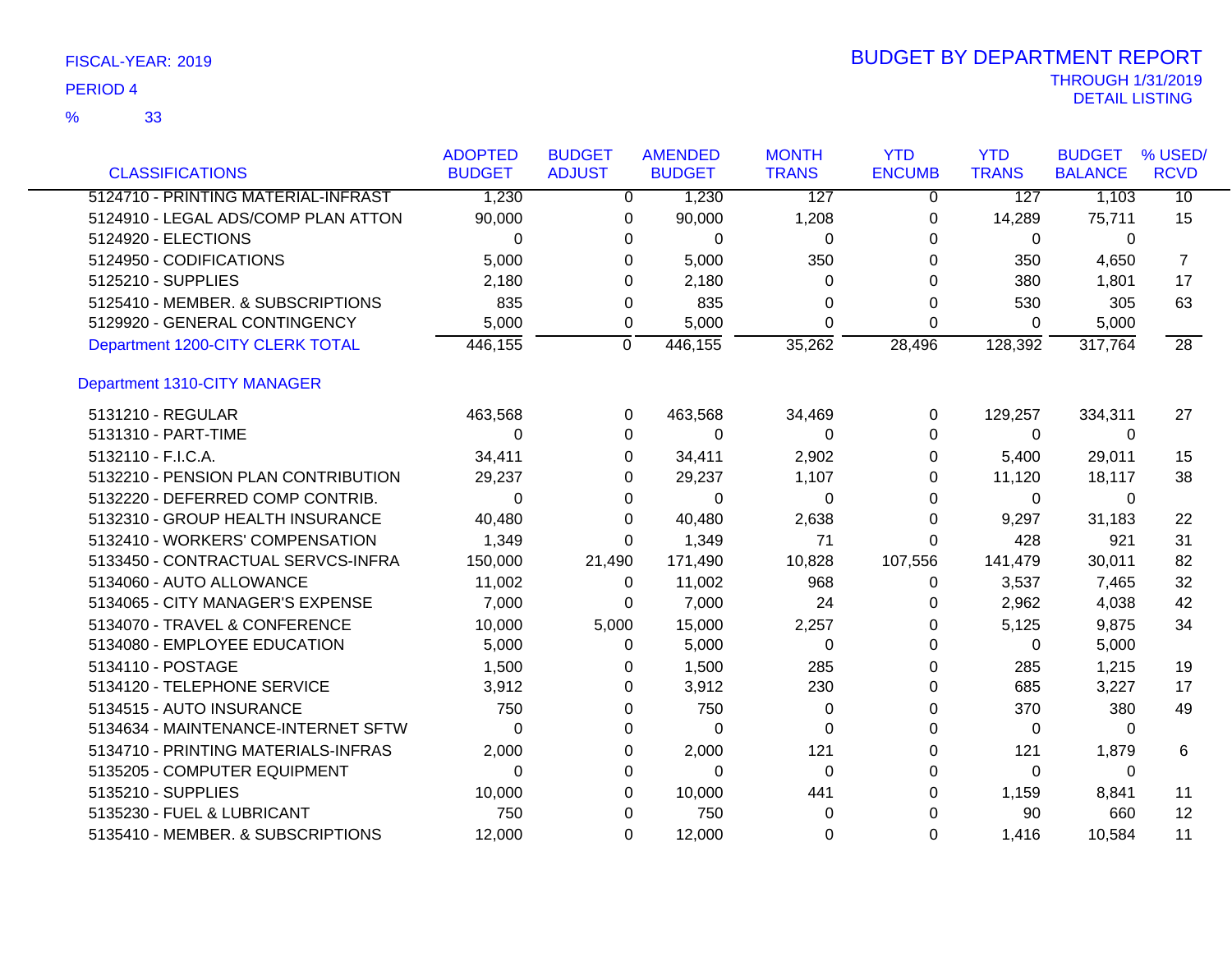| <b>CLASSIFICATIONS</b>                             | <b>ADOPTED</b><br><b>BUDGET</b> | <b>BUDGET</b><br><b>ADJUST</b> | <b>AMENDED</b><br><b>BUDGET</b> | <b>MONTH</b><br><b>TRANS</b> | <b>YTD</b><br><b>ENCUMB</b> | <b>YTD</b><br><b>TRANS</b> | <b>BUDGET</b><br><b>BALANCE</b> | % USED/<br><b>RCVD</b> |
|----------------------------------------------------|---------------------------------|--------------------------------|---------------------------------|------------------------------|-----------------------------|----------------------------|---------------------------------|------------------------|
| 5139920 - GENERAL CONTINGENCY                      | 100,000                         | $-5,000$                       | 95,000                          | $\overline{0}$               | $\overline{0}$              | $\overline{0}$             | 95,000                          |                        |
| Department 1310-CITY MANAGER TOTAL                 | 882,959                         | 21,490                         | 904,449                         | 56,341                       | 107,556                     | 312,731                    | 591,718                         | $\overline{34}$        |
| Department 1320-PROCUREMENT DIVISION               |                                 |                                |                                 |                              |                             |                            |                                 |                        |
| 5131210 - REGULAR                                  | 121,868                         | 0                              | 121,868                         | 9,339                        | 0                           | 35,320                     | 86,548                          | 28                     |
| 5131310 - PART-TIME                                | 0                               | 0                              | 0                               | 0                            | $\Omega$                    | 0                          | 0                               |                        |
| 5131410 - OVERTIME                                 | 7,445                           | 0                              | 7,445                           | 158                          | 0                           | 1,444                      | 6,001                           | 19                     |
| 5132110 - F.I.C.A.                                 | 9,893                           | 0                              | 9,893                           | 788                          | 0                           | 3,025                      | 6,868                           | 30                     |
| 5132210 - PENSION PLAN CONTRIBUTION                | 8,405                           | 0                              | 8,405                           | 0                            | 0                           | 2,003                      | 6,402                           | 23                     |
| 5132220 - DEFERRED COMP CONTRIB.                   | 0                               | 0                              | $\Omega$                        | 0                            | 0                           | $\Omega$                   | 0                               |                        |
| 5132310 - GROUP HEALTH INSURANCE                   | 15,277                          | 0                              | 15,277                          | 1,159                        | 0                           | 4,079                      | 11,198                          | 26                     |
| 5132410 - WORKERS' COMPENSATION                    | 366                             | 0                              | 366                             | 19                           | 0                           | 116                        | 250                             | 31                     |
| 5133450 - CONTRACTUAL SERVCS-INFRA                 | 6,100                           | 0                              | 6,100                           | 0                            | 0                           | 0                          | 6,100                           |                        |
| 5134110 - POSTAGE                                  | 3,000                           | 0                              | 3,000                           | 39                           | $\Omega$                    | 419                        | 2,581                           | 13                     |
| 5134120 - TELEPHONE SERVICE                        | 1,080                           | 0                              | 1,080                           | 113                          | 0                           | 229                        | 851                             | 21                     |
| 5134125 - TELEPHONE                                | 40,520                          | 0                              | 40,520                          | 5,330                        | 0                           | 17,225                     | 23,295                          | 42                     |
| 5134420 - LEASE PURCH-POSTAGE MACHN                | 2,904                           | 0                              | 2,904                           | 0                            | 0                           | 484                        | 2,420                           | 16                     |
| 5134615 - REPAIR & MAINT. OFFC EQUI                | 1,020                           | 0                              | 1,020                           | 0                            | 0                           | 595                        | 425                             | 58                     |
| 5134620 - REPAIR & MAINT. OPER EQUI                | 250                             | 0                              | 250                             | 0                            | 0                           | 0                          | 250                             |                        |
| 5134634 - MAINTENANCE-INTERNET SFTW                | 0                               | 0                              | 0                               | 0                            | 0                           | 0                          | 0                               |                        |
| 5134710 - PRINTING MATERIALS-INFRAS                | 2,461                           | 0                              | 2,461                           | 134                          | 0                           | 134                        | 2,327                           | 5                      |
| 5134720 - PRINTING - CONTRACTUAL                   | 2,000                           | 0                              | 2,000                           | $\Omega$                     | 0                           | $\Omega$                   | 2,000                           |                        |
| 5135210 - SUPPLIES                                 | 16,150                          | 0                              | 16,150                          | 1,446                        | $\Omega$                    | 3,566                      | 12,584                          | 22                     |
| 5135410 - MEMBER. & SUBSCRIPTIONS                  | 330                             | 0                              | 330                             | 0                            | 0                           | 0                          | 330                             |                        |
| 5139920 - GENERAL CONTINGENCY                      | 5,000                           | 0                              | 5,000                           | 0                            | 0                           | $\Omega$                   | 5,000                           |                        |
| Department 1320-PROCUREMENT DIVISION TOTAL 244,069 |                                 | 0                              | 244,069                         | 18,525                       | $\mathbf 0$                 | 68,639                     | 175,430                         | $\overline{28}$        |
| Department 1330-PERSONNEL DIVISION                 |                                 |                                |                                 |                              |                             |                            |                                 |                        |
| 5131210 - REGULAR                                  | 134,574                         | 0                              | 134,574                         | 10,099                       | 0                           | 37,481                     | 97,093                          | 27                     |
| 5131310 - PART-TIME                                | 0                               | 0                              | 0                               | 0                            | 0                           | 0                          | 0                               |                        |
| 5132110 - F.I.C.A.                                 | 10,295                          | $\Omega$                       | 10,295                          | 773                          | $\Omega$                    | 2,857                      | 7,438                           | 27                     |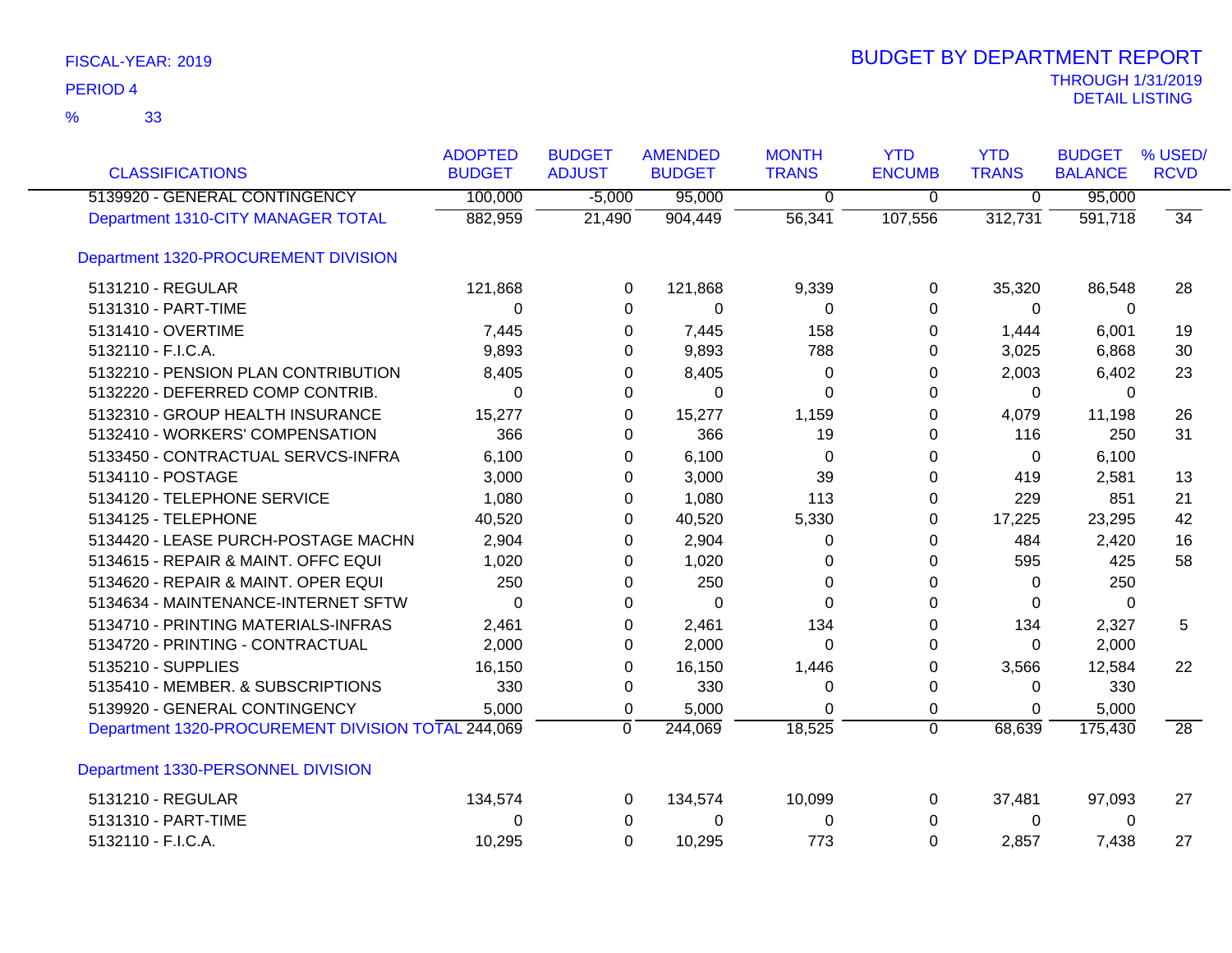| FISCAL-YEAR: 2019 |  |  |
|-------------------|--|--|
|-------------------|--|--|

### THROUGH 1/31/2019<br>DETAIL LISTING DETAIL LISTING PERIOD <sup>4</sup> BUDGET BY DEPARTMENT REPORT

|                                          | <b>ADOPTED</b> | <b>BUDGET</b> | <b>AMENDED</b>            | <b>MONTH</b> | <b>YTD</b>    | <b>YTD</b>   | <b>BUDGET</b>  | % USED/         |
|------------------------------------------|----------------|---------------|---------------------------|--------------|---------------|--------------|----------------|-----------------|
| <b>CLASSIFICATIONS</b>                   | <b>BUDGET</b>  | <b>ADJUST</b> | <b>BUDGET</b>             | <b>TRANS</b> | <b>ENCUMB</b> | <b>TRANS</b> | <b>BALANCE</b> | <b>RCVD</b>     |
| 5132210 - PENSION PLAN CONTRIBUTION      | 5,401          |               | 5,401<br>0                | $\Omega$     | $\Omega$      | 1,287        | 4,114          | $\overline{23}$ |
| 5132220 - DEFERRED COMP CONTRIB.         | 3,604          |               | 3,604<br>0                | 276          | 0             | 1,036        | 2,568          | 28              |
| 5132310 - GROUP HEALTH INSURANCE         | 15,277         |               | 0<br>15,277               | 1,166        | 0             | 4,107        | 11,170         | 26              |
| 5132410 - WORKERS' COMPENSATION          | 404            |               | 404<br>0                  | 21           | 0             | 128          | 276            | 31              |
| 5132510 - UNEMPLOYMENT COMPENSATION      | 20,000         |               | 20,000<br>0               | 0            | 0             | 906          | 19,094         | 4               |
| 5132610 - EMPLOYEE ASSISTANCE PROGR      | 10,000         |               | 10,000<br>0               | 3,583        | 0             | 3,646        | 6,354          | 36              |
| 5133160 - RANDOM & PRE=EMPLOY TESTING    | 15,000         |               | 15,000<br>0               | 1,265        | 0             | 2,575        | 12,425         | 17              |
| 5133450 - CONTRACTUAL SERVCS-INFRA       | 63,000         |               | 63,000<br>0               | 9,508        | 16,667        | 39,316       | 23,684         | 62              |
| 5134080 - EMPLOYEE EDUCATION             | 10,000         |               | 10,000<br>0               | 500          | 1,000         | 2,195        | 7,805          | 21              |
| 5134110 - POSTAGE                        | 300            |               | 300<br>0                  | 57           | 0             | 57           | 243            | 19              |
| 5134120 - TELEPHONE SERVICE              | 1,080          |               | 1,080<br>0                | 113          | 0             | 229          | 851            | 21              |
| 5134510 - EXCESS LIABILITY COVERAGE      | 500,000        |               | 500,000<br>0              | 2,204        | 0             | 333,914      | 166,086        | 66              |
| 5134634 - MAINTENANCE-INTERNET SFTW      | $\Omega$       |               | 0<br>$\Omega$             | 0            | $\Omega$      | 0            | 0              |                 |
| 5134710 - PRINTING MATERIALS-INFRAS      | 2,460          |               | 2,460<br>0                | 113          | 0             | 113          | 2,347          | 4               |
| 5134850 - NON-LEGAL ADVERTISING          | 5,000          |               | 5,000<br>0                | 0            | 0             | 0            | 5,000          |                 |
| 5135205 - COMPUTER EQUIPMENT             | 0              |               | 0<br>$\Omega$             | 0            | 0             | 0            | 0              |                 |
| 5135210 - SUPPLIES                       | 5,000          |               | 5,000<br>0                | 103          | 0             | 103          | 4,897          | $\overline{2}$  |
| 5135410 - MEMBER, & SUBSCRIPTIONS        | 1,000          |               | 1,000<br>0                | 0            | 0             | 0            | 1,000          |                 |
| 5139920 - GENERAL CONTINGENCY            | 5,000          |               | 5,000<br>0                | 0            | $\Omega$      | 0            | 5,000          |                 |
| Department 1330-PERSONNEL DIVISION TOTAL | 807,395        |               | $\overline{0}$<br>807,395 | 29,781       | 17,667        | 429,950      | 377,445        | 53              |
| Department 1340-MANAGEMENT INFO. SYSTEMS |                |               |                           |              |               |              |                |                 |
| 5133450 - CONTRACTUAL SERVCS-INFRA       | 246,150        |               | 246,150<br>0              | 12,732       | 3,900         | 16,632       | 229,518        | 6               |
| 5134632 - INTERNET SERVICE               | 74,171         |               | 74,171<br>0               | 9,812        | 34,470        | 53,535       | 20,636         | 72              |
| 5134634 - MAINTENANCE-INTERNET SFTW      | 108,371        |               | 108,371<br>0              | 19,463       | 21,709        | 61,453       | 46,918         | 56              |
| 5135205 - COMPUTER EQUIPMENT             | 22,375         |               | 22,375<br>0               | 0            | 0             | $\Omega$     | 22,375         |                 |
| 5135210 - SUPPLIES                       | 2,055          |               | 2,055<br>0                | 0            | 0             | 243          | 1,812          | 11              |
| 5136430 - EQUIPMENT-OPERATING            | 0              |               | 0<br>0                    | $\Omega$     | 0             | 0            | 0              |                 |
| Department 1340-MANAGEMENT INFO. SYSTEMS | 453,122        |               | $\mathbf 0$<br>453,122    | 42,007       | 60,079        | 131,863      | 321,259        | $\overline{29}$ |

Department 1410-FINANCE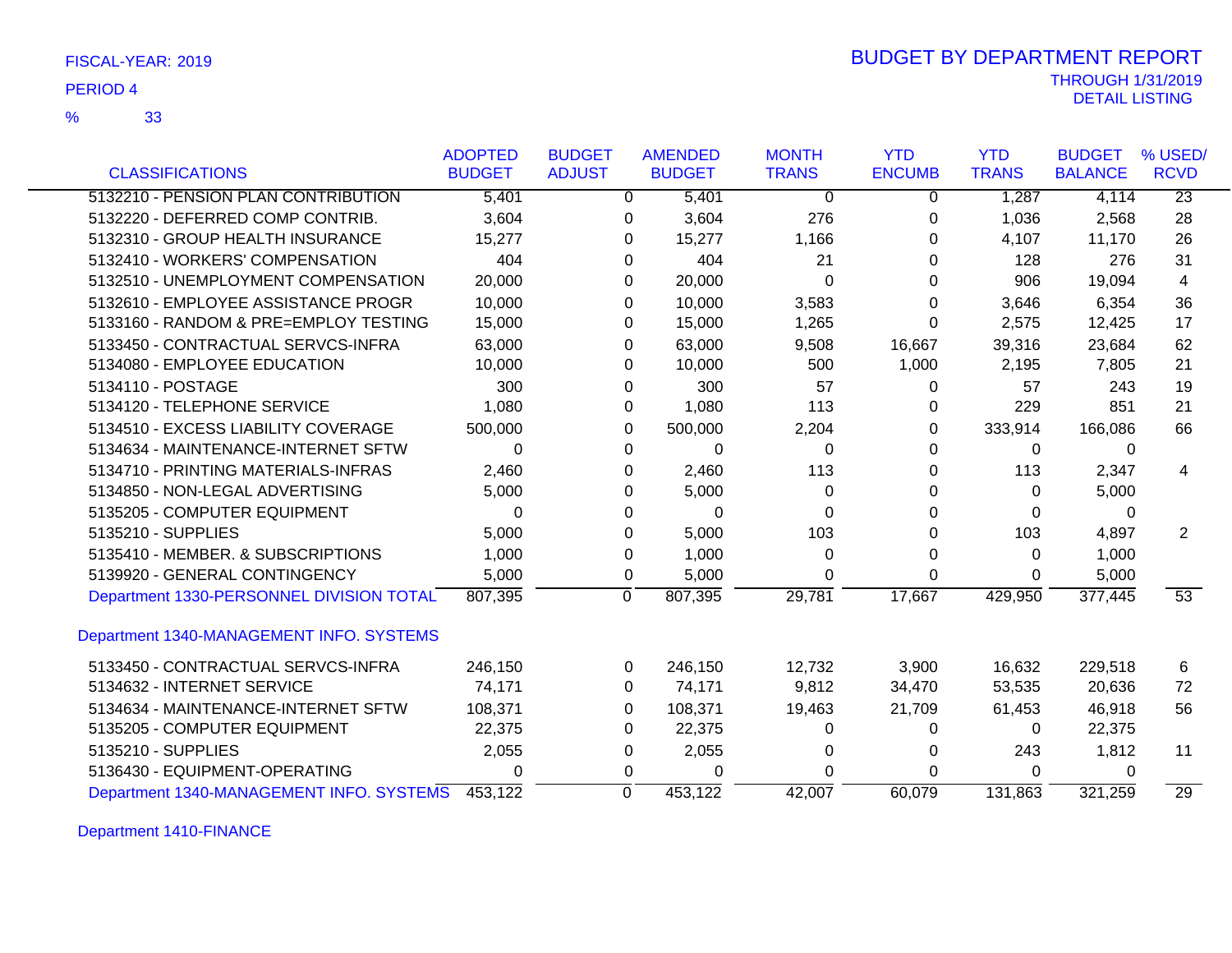33 %

|                                      | <b>ADOPTED</b> | <b>BUDGET</b>  | <b>AMENDED</b> | <b>MONTH</b> | <b>YTD</b>     | <b>YTD</b>   | <b>BUDGET</b>  | % USED/         |
|--------------------------------------|----------------|----------------|----------------|--------------|----------------|--------------|----------------|-----------------|
| <b>CLASSIFICATIONS</b>               | <b>BUDGET</b>  | <b>ADJUST</b>  | <b>BUDGET</b>  | <b>TRANS</b> | <b>ENCUMB</b>  | <b>TRANS</b> | <b>BALANCE</b> | <b>RCVD</b>     |
| 5131210 - REGULAR                    | 410,390        | $\overline{0}$ | 410,390        | 33,128       | $\overline{0}$ | 123,319      | 287,071        | $\overline{30}$ |
| 5131310 - PART-TIME                  | 16,045         | 0              | 16,045         | 1,032        | 0              | 4,241        | 11,804         | 26              |
| 5132110 - F.I.C.A.                   | 32,622         | 0              | 32,622         | 2,687        | 0              | 8,052        | 24,570         | 24              |
| 5132210 - PENSION PLAN CONTRIBUTION  | 23,321         | 0              | 23,321         | 0            | 0              | 5,558        | 17,763         | 23              |
| 5132220 - DEFERRED COMP CONTRIB.     | 3,612          | 0              | 3,612          | 277          | 0              | 1,038        | 2,574          | 28              |
| 5132310 - GROUP HEALTH INSURANCE     | 38,192         | 0              | 38,192         | 2,913        | 0              | 10,260       | 27,932         | 26              |
| 5132410 - WORKERS' COMPENSATION      | 1,279          | 0              | 1,279          | 68           | $\Omega$       | 406          | 873            | 31              |
| 5133100 - PROFESSIONAL SERVICES      | 10,000         | 0              | 10,000         | 0            | 9,986          | 9,986        | 14             | 99              |
| 5133210 - AUDITOR'S FEE              | 79,000         | 0              | 79,000         | 28,250       | 25,750         | 54,000       | 25,000         | 68              |
| 5133450 - CONTRACTUAL SERVCS-INFRA   | 17,860         | 0              | 17,860         | 788          | 0              | 2,906        | 14,954         | 16              |
| 5133459 - CONTRACTUAL SERVCS-PARKING | 532,627        | 27,035         | 559,662        | 39,423       | 239,823        | 392,541      | 167,121        | 70              |
| 5134070 - TRAVEL & CONFERENCE        | 3,710          | 0              | 3,710          | 0            | 0              | 0            | 3,710          |                 |
| 5134110 - POSTAGE                    | 7,030          | 0              | 7,030          | 1,334        | 0              | 1,334        | 5,696          | 18              |
| 5134120 - TELEPHONE SERVICE          | 1,080          | 0              | 1,080          | 90           | 0              | 315          | 765            | 29              |
| 5134515 - AUTO INSURANCE             | 3,084          | 0              | 3,084          | 0            | 0              | 1,521        | 1,563          | 49              |
| 5134634 - MAINTENANCE-INTERNET SFTW  | 46,437         | 0              | 46,437         | $\Omega$     | 0              | 41,436       | 5,001          | 89              |
| 5134710 - PRINTING MATERIALS-INFRAS  | 1,230          | 0              | 1,230          | 98           | 0              | 98           | 1,132          | $\overline{7}$  |
| 5135205 - COMPUTER EQUIPMENT         | 1,500          | 0              | 1,500          | $\Omega$     | 0              | $\Omega$     | 1,500          |                 |
| 5135210 - SUPPLIES                   | 8,900          | 0              | 8,900          | 1,576        | 0              | 2,684        | 6,216          | 30              |
| 5135230 - FUEL & LUBRICANT           | 1,505          | 0              | 1,505          | 0            | 0              | 180          | 1,325          | 11              |
| 5135410 - MEMBER. & SUBSCRIPTIONS    | 1,660          | 0              | 1,660          | 0            | 0              | 585          | 1,075          | 35              |
| 5137110 - DEBT SERVICE-PRINCIPAL     | 0              | 0              | 0              | $\Omega$     | 0              | $\Omega$     | 0              |                 |
| 5137210 - DEBT SERVICE-INTEREST      | 0              | 0              | $\Omega$       | $\Omega$     | 0              | 0            | $\Omega$       |                 |
| 5139920 - GENERAL CONTINGENCY        | 5,000          | 0              | 5,000          | 0            | 0              | 0            | 5,000          |                 |
| Department 1410-FINANCE TOTAL        | 1,246,084      | 27,035         | 1,273,119      | 111,664      | 275,559        | 660,460      | 612,659        | $\overline{51}$ |
| Department 1500-CITY ATTORNEY        |                |                |                |              |                |              |                |                 |
| 5143120 - LEGAL SERVICES- RETAINER   | 243,597        | 0              | 243,597        | 17,535       | 0              | 70,140       | 173,457        | 28              |
| 5143410 - OUTSIDE COST               | 100,000        | 0              | 100,000        | 496          | 0              | 496          | 99,504         |                 |
| 5143440 - EMPLOYMENT LAW             | 60,775         | 0              | 60,775         | 0            | 0              | 0            | 60,775         |                 |
| 5144065 - CITY ATTORNEY'S EXPENSE    | 103,180        | 0              | 103,180        | 3,556        | 0              | 7,049        | 96,131         | 6               |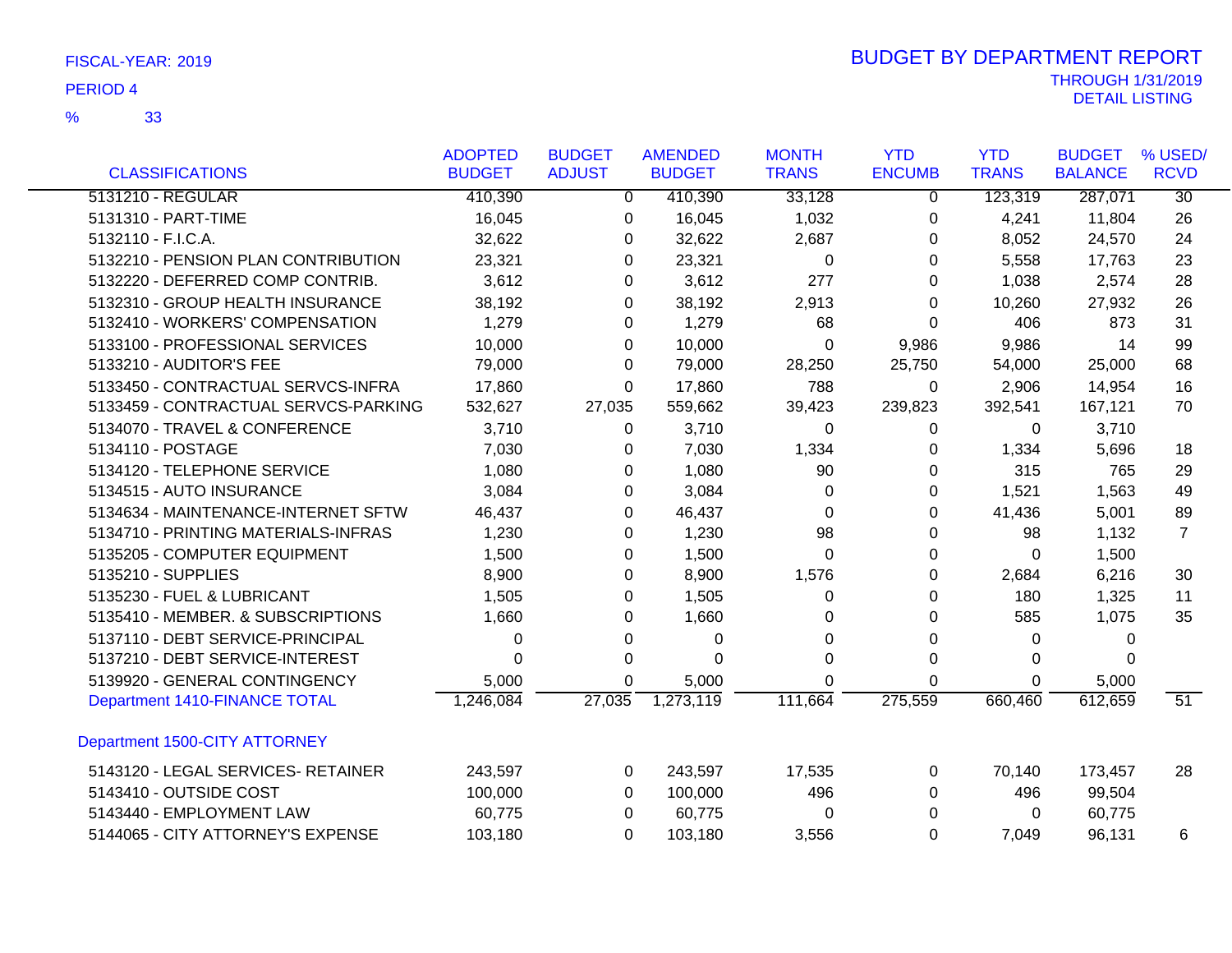| <b>CLASSIFICATIONS</b>              | <b>ADOPTED</b><br><b>BUDGET</b> | <b>BUDGET</b><br><b>ADJUST</b> | <b>AMENDED</b><br><b>BUDGET</b>        | <b>MONTH</b><br><b>TRANS</b> | <b>YTD</b><br><b>ENCUMB</b> | <b>YTD</b><br><b>TRANS</b> | <b>BUDGET</b><br><b>BALANCE</b> | % USED/<br><b>RCVD</b> |
|-------------------------------------|---------------------------------|--------------------------------|----------------------------------------|------------------------------|-----------------------------|----------------------------|---------------------------------|------------------------|
| Department 1500-CITY ATTORNEY TOTAL | 507,552                         |                                | 507,552<br>$\overline{\mathfrak{0}}^-$ | 21,587                       | $\overline{0}$              | 77,685                     | 429,867                         | $\overline{15}$        |
| Department 1610-BUILDING            |                                 |                                |                                        |                              |                             |                            |                                 |                        |
| 5241210 - REGULAR                   | 269,496                         |                                | 269,496<br>0                           | 22,803                       | 0                           | 79,547                     | 189,949                         | 29                     |
| 5241310 - PART-TIME                 | 142,311                         |                                | 142,311<br>$\Omega$                    | 10,905                       | $\Omega$                    | 40,820                     | 101,491                         | 28                     |
| 5242110 - F.I.C.A.                  | 31,503                          |                                | 31,503<br>0                            | 2,580                        | 0                           | 9,283                      | 22,220                          | 29                     |
| 5242210 - PENSION PLAN CONTRIBUTION | 4,932                           |                                | 4,932<br>0                             | 0                            | 0                           | 1,175                      | 3,757                           | 23                     |
| 5242220 - DEFERRED COMP CONTRIB.    | 13,554                          |                                | 13,554<br>0                            | 917                          | 0                           | 3,449                      | 10,105                          | 25                     |
| 5242310 - GROUP HEALTH INSURANCE    | 30,554                          |                                | 30,554<br>0                            | 2,315                        | 0                           | 8,146                      | 22,408                          | 26                     |
| 5242410 - WORKERS' COMPENSATION     | 8,815                           |                                | 8,815<br>0                             | 465                          | 0                           | 2,798                      | 6,017                           | 31                     |
| 5243150 - CONTRACT INSPECT/ENGINEER | 3,000                           |                                | 3,000<br>0                             | 100                          | 0                           | 100                        | 2,900                           | 3                      |
| 5243450 - CONTRACTUAL SERVICES      | 1,000                           |                                | 1,000<br>0                             | 0                            | 0                           | 0                          | 1,000                           |                        |
| 5244110 - POSTAGE                   | 200                             |                                | 200<br>0                               | 38                           | 0                           | 38                         | 162                             | 19                     |
| 5244120 - TELEPHONE SERVICES        | 4,020                           |                                | 4,020<br>0                             | 465                          | $\Omega$                    | 465                        | 3,555                           | 11                     |
| 5244515 - AUTO INSURANCE            | 767                             |                                | 767<br>0                               | $\mathbf 0$                  | 0                           | 378                        | 389                             | 49                     |
| 5244710 - PRINTING MATERIALS-INFRAS | 1,640                           |                                | 1,640<br>0                             | 102                          | 0                           | 102                        | 1,538                           | 6                      |
| 5245206 - COMPUTER-SOFTWARE         | 7,000                           |                                | 7,000<br>0                             | 0                            | 0                           | 1,316                      | 5,684                           | 18                     |
| 5245210 - SUPPLIES                  | 5,000                           |                                | 5,000<br>0                             | 0                            | $\Omega$                    | 383                        | 4,617                           | $\overline{7}$         |
| 5245220 - UNIFORMS                  | 1,840                           |                                | 1,840<br>0                             | 0                            | 0                           | 0                          | 1,840                           |                        |
| 5245230 - FUEL                      | 1,204                           |                                | 1,204<br>0                             | $\Omega$                     | 0                           | 144                        | 1,060                           | 11                     |
| 5245410 - MEMBER, & SUBSCRIPTIONS   | 160                             |                                | 160<br>$\mathbf 0$                     | 12                           | 0                           | 36                         | 124                             | 22                     |
| 5249920 - GENERAL CONTINGENCY       | 5,000                           |                                | 5,000<br>0                             | 0                            | 0                           | 0                          | 5,000                           |                        |
| Department 1610-BUILDING TOTAL      | 531,996                         |                                | $\overline{0}$<br>531,996              | 40,702                       | $\mathbf 0$                 | 148,180                    | 383,816                         | 27                     |
| Department 1620-PLANNING & ZONING   |                                 |                                |                                        |                              |                             |                            |                                 |                        |
| 5241210 - REGULAR                   | 324,078                         |                                | 324,078<br>0                           | 25,004                       | 0                           | 93,341                     | 230,737                         | 28                     |
| 5241310 - PART-TIME                 | $\Omega$                        |                                | $\mathbf 0$<br>0                       | 0                            | 0                           | $\Omega$                   | 0                               |                        |
| 5242110 - F.I.C.A.                  | 24,792                          |                                | 24,792<br>0                            | 2,046                        | 0                           | 7,559                      | 17,233                          | 30                     |
| 5242210 - PENSION PLAN CONTRIBUTION | 17,803                          |                                | 17,803<br>0                            | 0                            | 0                           | 4,243                      | 13,560                          | 23                     |
| 5242220 - DEFERRED COMP CONTRIB.    | 3,513                           |                                | 3,513<br>0                             | 269                          | 0                           | 1,001                      | 2,512                           | 28                     |
| 5242310 - GROUP HEALTH INSURANCE    | 38,192                          |                                | $\Omega$<br>38,192                     | 2,909                        | $\Omega$                    | 9,954                      | 28,238                          | 26                     |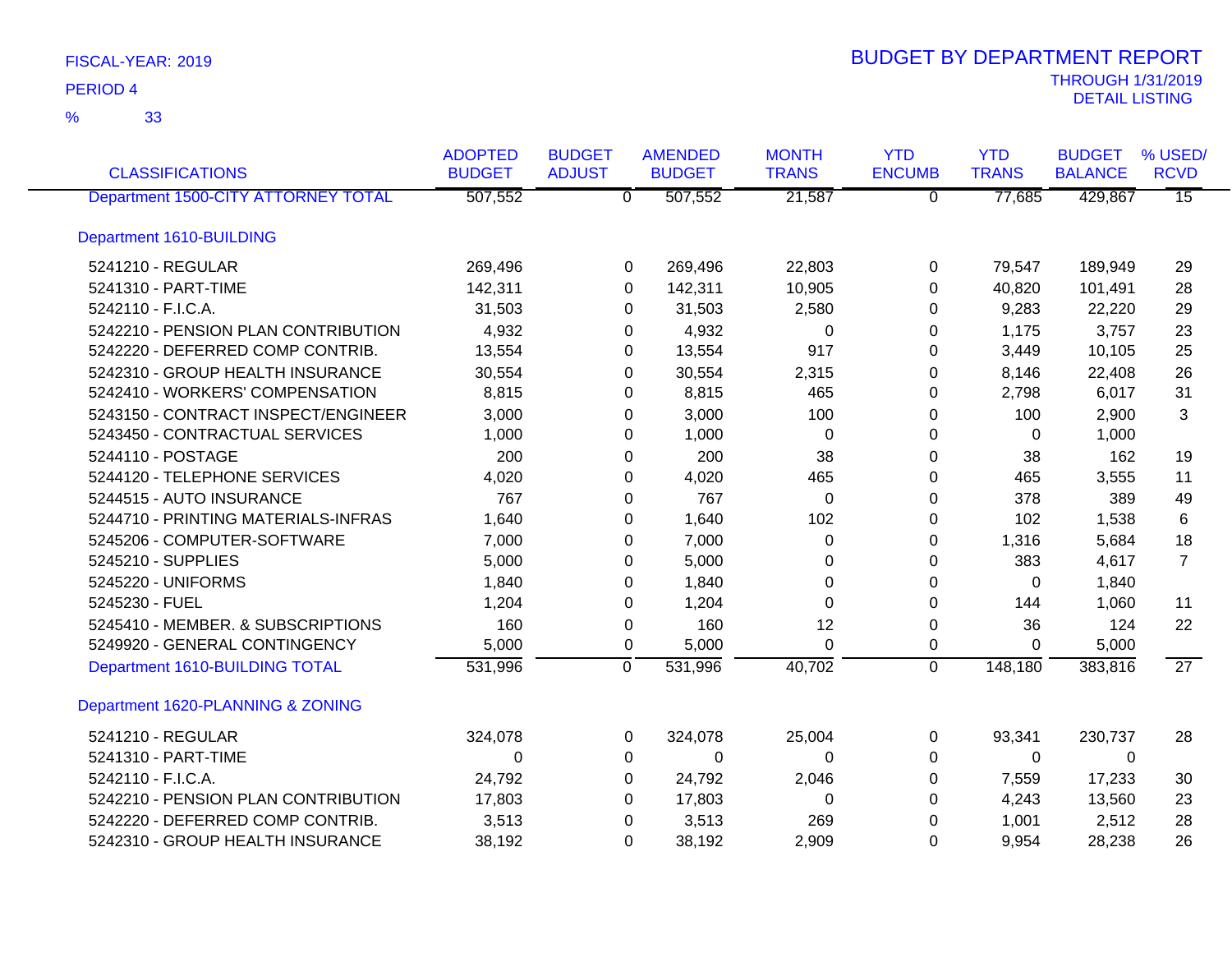| FISCAL-YEAR: 2019 |  |  |
|-------------------|--|--|
|-------------------|--|--|

|                                         | <b>ADOPTED</b>   | <b>BUDGET</b>  | <b>AMENDED</b>   | <b>MONTH</b>    | <b>YTD</b>    | <b>YTD</b>   | <b>BUDGET</b>  | % USED/         |
|-----------------------------------------|------------------|----------------|------------------|-----------------|---------------|--------------|----------------|-----------------|
| <b>CLASSIFICATIONS</b>                  | <b>BUDGET</b>    | <b>ADJUST</b>  | <b>BUDGET</b>    | <b>TRANS</b>    | <b>ENCUMB</b> | <b>TRANS</b> | <b>BALANCE</b> | <b>RCVD</b>     |
| 5242410 - WORKERS' COMPENSATION         | $\overline{972}$ | $\overline{0}$ | $\overline{972}$ | $\overline{51}$ | $\Omega$      | 309          | 663            | $\overline{31}$ |
| 5243100 - PROFESSIONAL SERVICES         | 1,290            | 0              | 1,290            | $\mathbf 0$     | 0             | 0            | 1,290          |                 |
| 5243450 - CONTRACTUAL SERVICES          | 148,400          | 58,096         | 206,496          | 25,003          | 48,168        | 92,513       | 113,983        | 44              |
| 5243480 - DIGITIZING                    | 0                | $\Omega$       | 0                | $\Omega$        | 0             | 0            | 0              |                 |
| 5244070 - TRAVEL & CONFERENCE           | 1,400            | 0              | 1,400            | 0               | 0             | 0            | 1,400          |                 |
| 5244110 - POSTAGE                       | 2,500            | $\Omega$       | 2,500            | 474             | 0             | 474          | 2,026          | 18              |
| 5244120 - TELEPHONE SERVICES            | 1,620            | 0              | 1,620            | 113             | 0             | 225          | 1,395          | 13              |
| 5244515 - AUTO INSURANCE                | 477              | 0              | 477              | $\Omega$        | 0             | 249          | 228            | 52              |
| 5244620 - MAINT.&REP.OPER. EQUIPMNT     | 5,500            | 0              | 5,500            | $\Omega$        | 0             | 950          | 4,550          | 17              |
| 5244634 - PLANNING- INTERNET            | 4,000            | 0              | 4,000            | 0               | 0             | 0            | 4,000          |                 |
| 5244710 - PRINTING MATERIALS-INFRAS     | 1,640            | 0              | 1,640            | 102             | 0             | 102          | 1,538          | 6               |
| 5244910 - LEGAL ADS                     | 7,000            | 0              | 7,000            | 1,094           | 0             | 1,094        | 5,906          | 15              |
| 5245205 - COMPUTERS                     | 1,000            | 0              | 1,000            | 0               | 0             | 0            | 1,000          |                 |
| 5245210 - SUPPLIES                      | 2,750            | 0              | 2,750            | 137             | 0             | 147          | 2,603          | 5               |
| 5245230 - FUEL                          | 108              | 0              | 108              | $\Omega$        | 0             | 13           | 95             | 12              |
| 5245410 - MEMBER. & SUBSCRIPTIONS       | 1,749            | $\Omega$       | 1,749            | $\Omega$        | 0             | $\Omega$     | 1,749          |                 |
| 5249920 - GENERAL CONTINGENCY           | 5,000            | $\Omega$       | 5,000            | $\Omega$        | $\Omega$      | $\Omega$     | 5,000          |                 |
| Department 1620-PLANNING & ZONING TOTAL | 593,784          | 58,096         | 651,880          | 57,202          | 48,168        | 212,174      | 439,706        | 32              |
| Department 1640-CODE ENFORCEMENT        |                  |                |                  |                 |               |              |                |                 |
| 5241210 - REGULAR                       | 250,487          | $\Omega$       | 250,487          | 18,979          | 0             | 71,970       | 178,517        | 28              |
| 5241310 - PART-TIME                     | 0                | 0              | 0                | 0               | 0             | 0            | 0              |                 |
| 5241410 - OVERTIME                      | $\Omega$         | 0              | $\Omega$         | 0               | 0             | 0            |                |                 |
| 5242110 - F.I.C.A.                      | 19,162           | 0              | 19,162           | 1,449           | 0             | 5,483        | 13,679         | 28              |
| 5242210 - PENSION PLAN CONTRIBUTION     | 16,230           | 0              | 16,230           | 0               | 0             | 3,868        | 12,362         | 23              |
| 5242220 - DEFERRED COMP CONTRIB.        | 0                | 0              | $\Omega$         | $\Omega$        | 0             | 0            | $\Omega$       |                 |
| 5242310 - GROUP HEALTH INSURANCE        | 30,554           | 0              | 30,554           | 2,329           | 0             | 8,200        | 22,354         | 26              |
| 5242410 - WORKERS' COMPENSATION         | 7,790            | 0              | 7,790            | 411             | 0             | 2,473        | 5,317          | 31              |
| 5243111 - SPECIAL MASTERS               | 3,600            | 0              | 3,600            | 600             | 0             | 1,450        | 2,150          | 40              |
| 5243450 - CONTRACTUAL SERVICES          | 10,000           | 0              | 10,000           | 0               | 0             | 0            | 10,000         |                 |
| 5244070 - TRAVEL & CONFERENCE           | 1,200            | $\Omega$       | 1,200            | 0               | 0             | 0            | 1,200          |                 |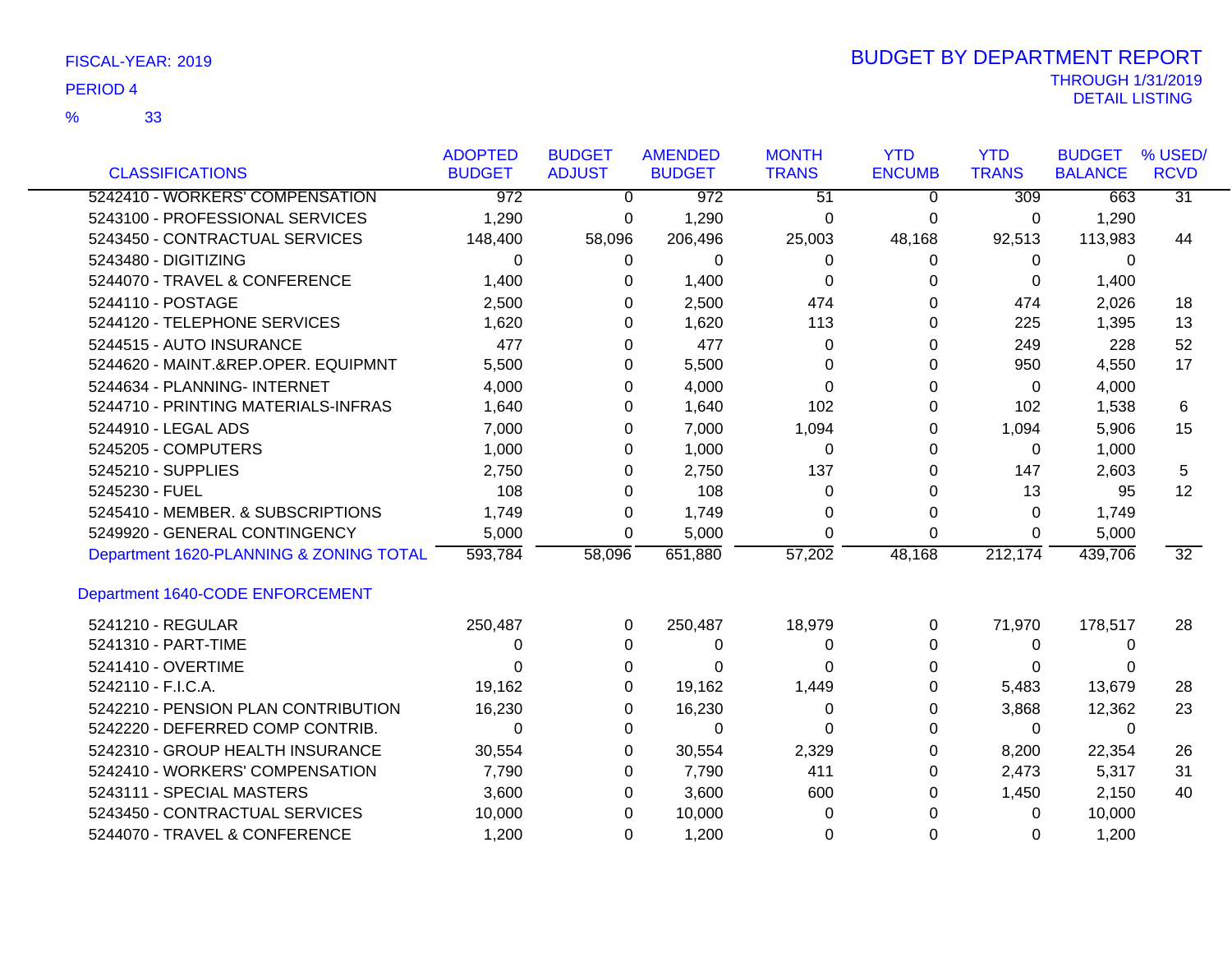33 %

|                                        | <b>ADOPTED</b> | <b>BUDGET</b>  |                | <b>AMENDED</b> | <b>MONTH</b>   | <b>YTD</b>     | <b>YTD</b>     | <b>BUDGET</b>  | % USED/         |
|----------------------------------------|----------------|----------------|----------------|----------------|----------------|----------------|----------------|----------------|-----------------|
| <b>CLASSIFICATIONS</b>                 | <b>BUDGET</b>  | <b>ADJUST</b>  |                | <b>BUDGET</b>  | <b>TRANS</b>   | <b>ENCUMB</b>  | <b>TRANS</b>   | <b>BALANCE</b> | <b>RCVD</b>     |
| 5244080 - EMPLOYEE EDUCATION           | 2,500          |                | $\overline{0}$ | 2,500          | $\overline{0}$ | $\overline{0}$ | $\overline{0}$ | 2,500          |                 |
| 5244110 - POSTAGE                      | 7,000          |                | 0              | 7,000          | 1,328          | 0              | 1,328          | 5,672          | 18              |
| 5244120 - TELEPHONE SERVICES           | 2,670          |                | 0              | 2,670          | 731            | 0              | 731            | 1,939          | 27              |
| 5244515 - AUTO INSURANCE               | 3,030          |                | 0              | 3,030          | 0              | 0              | 1,494          | 1,536          | 49              |
| 5244710 - PRINTING MATERIALS-INFRAS    | 1,640          |                | 0              | 1,640          | 102            | 0              | 102            | 1,538          | 6               |
| 5244920 - LIENS                        | 1,640          |                | 0              | 1,640          | 0              | 0              | 0              | 1,640          |                 |
| 5245205 - COMPUTERS                    | 1,000          |                | 0              | 1,000          | 0              | 0              | 0              | 1,000          |                 |
| 5245210 - SUPPLIES                     | 3,500          |                | 0              | 3,500          | 163            | 0              | 237            | 3,263          | 6               |
| 5245220 - UNIFORMS                     | 2,000          |                | 0              | 2,000          | 0              | 0              | 0              | 2,000          |                 |
| 5245230 - FUEL                         | 2,065          |                | 0              | 2,065          | $\Omega$       | 0              | 247            | 1,818          | 11              |
| 5245410 - MEMBER. & SUBSCRIPTIONS      | 600            |                | 0              | 600            | 105            | 0              | 105            | 495            | 17              |
| 5249920 - GENERAL CONTINGENCY          | 5,000          |                | 0              | 5,000          | $\Omega$       | 0              | $\Omega$       | 5,000          |                 |
| Department 1640-CODE ENFORCEMENT TOTAL | 371,668        | $\overline{0}$ |                | 371,668        | 26,197         | $\overline{0}$ | 97,688         | 273,980        | $\overline{26}$ |
| Department 1710-BUILDING MAINTENANCE   |                |                |                |                |                |                |                |                |                 |
| 5191210 - FULL-TIME                    | 91,300         |                | 0              | 91,300         | 6,966          | 0              | 26,507         | 64,793         | 29              |
| 5191410 - OVERTIME                     | 4,000          |                | 0              | 4,000          | 0              | 0              | 2,016          | 1,984          | 50              |
| 5192110 - F.I.C.A.                     | 7,290          |                | 0              | 7,290          | 614            | 0              | 2,466          | 4,824          | 33              |
| 5192210 - PENSION PLAN CONTRIBUTION    | 6,169          |                | 0              | 6,169          | 0              | 0              | 1,470          | 4,699          | 23              |
| 5192310 - GROUP HEALTH INSURANCE       | 15,277         |                | 0              | 15,277         | 1,143          | 0              | 4,017          | 11,260         | 26              |
| 5192410 - WORKERS' COMPENSATION        | 4,275          |                | 0              | 4,275          | 226            | 0              | 1,357          | 2,918          | 31              |
| 5193450 - CONT. SVCS.                  | 87,960         |                | 0              | 87,960         | 1,428          | 44,165         | 60,147         | 27,813         | 68              |
| 5194070 - TRAVEL                       | $\Omega$       |                | 0              | $\mathbf 0$    | 0              | 0              | 0              | 0              |                 |
| 5194080 - EMPLOYEE EDUCATION           | 250            |                | 0              | 250            | 0              | 0              | 0              | 250            |                 |
| 5194120 - TELEPHONE SERVICE            | 780            |                | 0              | 780            | $\Omega$       | 0              | $\Omega$       | 780            |                 |
| 5194310 - ELECTRICITY-FACILITIES       | 115,000        |                | 0              | 115,000        | 5,839          | 95,676         | 110,441        | 4,559          | 96              |
| 5194320 - WATER                        | 45,000         |                | 0              | 45,000         | 2,935          | 30,873         | 37,589         | 7,411          | 83              |
| 5194620 - REPAIR & MAINT. OPER EQUI    | 2,500          |                | 0              | 2,500          | 0              | 0              | 0              | 2,500          |                 |
| 5194670 - MAINT & REP - STRUCTURES     | 66,000         |                | 0              | 66,000         | 5,095          | 0              | 11,382         | 54,618         | 17              |
| 5195210 - SUPPLIES                     | 20,000         |                | 0              | 20,000         | 613            | 0              | 3,661          | 16,339         | 18              |
| 5195220 - UNIFORMS                     | 1,000          |                | $\Omega$       | 1,000          | 159            | 0              | 159            | 841            | 15              |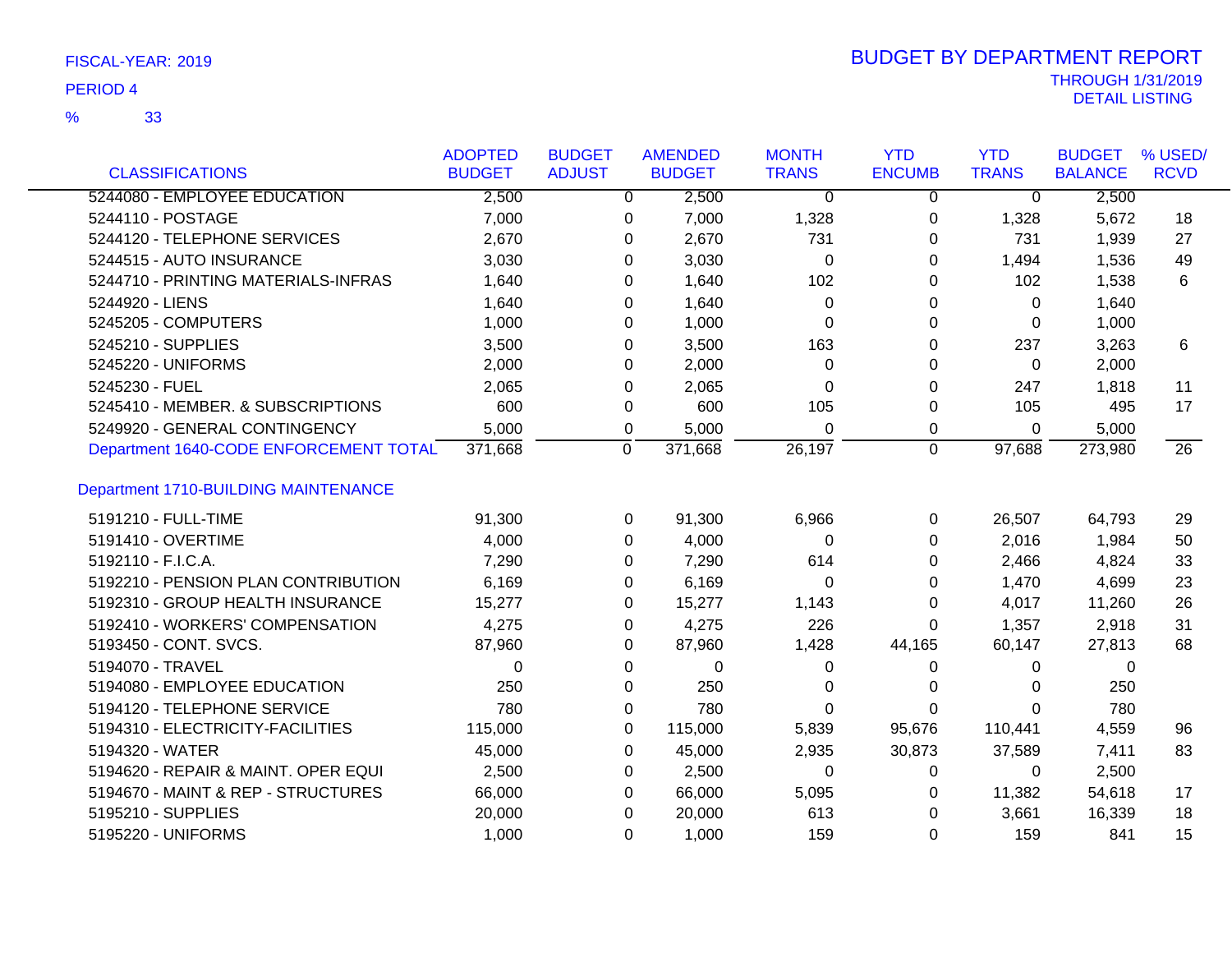| <b>CLASSIFICATIONS</b>                             | <b>ADOPTED</b><br><b>BUDGET</b> | <b>BUDGET</b><br><b>ADJUST</b> | <b>AMENDED</b><br><b>BUDGET</b> | <b>MONTH</b><br><b>TRANS</b> | <b>YTD</b><br><b>ENCUMB</b> | <b>YTD</b><br><b>TRANS</b> | <b>BUDGET</b><br><b>BALANCE</b> | % USED/<br><b>RCVD</b> |
|----------------------------------------------------|---------------------------------|--------------------------------|---------------------------------|------------------------------|-----------------------------|----------------------------|---------------------------------|------------------------|
| 5199920 - GENERAL CONTINGENCY                      | 5,000                           | $\overline{0}$                 | 5,000                           | 0                            | 0                           | $\overline{0}$             | 5,000                           |                        |
| Department 1710-BUILDING MAINTENANCE TOTAL 471,801 |                                 | $\Omega$                       | 471,801                         | 25,018                       | 170,714                     | 261,212                    | 210,589                         | 55                     |
| Department 1720-SOLID WASTE                        |                                 |                                |                                 |                              |                             |                            |                                 |                        |
| 5341210 - REGULAR                                  | 362,017                         | 0                              | 362,017                         | 27,647                       | 0                           | 105,962                    | 256,055                         | 29                     |
| 5341410 - OVERTIME                                 | 8,000                           | 0                              | 8,000                           | 798                          | 0                           | 3,500                      | 4,500                           | 43                     |
| 5342110 - F.I.C.A.                                 | 29,684                          | 0                              | 29,684                          | 2,132                        | 0                           | 8,209                      | 21,475                          | 27                     |
| 5342210 - PENSION PLAN CONTRIBUTION                | 23,414                          | 0                              | 23,414                          | 0                            | 0                           | 5,580                      | 17,834                          | 23                     |
| 5342220 - ICMA                                     | 0                               | 0                              | 0                               | 0                            | 0                           | 0                          | $\Omega$                        |                        |
| 5342310 - GROUP HEALTH INSURANCE                   | 68,746                          | 0                              | 68,746                          | 5,162                        | 0                           | 18,138                     | 50,608                          | 26                     |
| 5342410 - WORKERS' COMPENSATION                    | 31,591                          | 0                              | 31,591                          | 1,668                        | 0                           | 10,029                     | 21,562                          | 31                     |
| 5343470 - INTERLCL AGREE-RECYCLING                 | 93,000                          | 0                              | 93,000                          | 7,776                        | 77,449                      | 93,000                     | 0                               | 100                    |
| 5344070 - TRAVEL & CONFERENCE                      | $\Omega$                        | 0                              | 0                               | 0                            | 0                           | 0                          | $\Omega$                        |                        |
| 5344080 - EMPLOYEE EDUCATION                       | 250                             | 0                              | 250                             | 0                            | 0                           | $\Omega$                   | 250                             |                        |
| 5344340 - REFUSE DISPOSAL FEE                      | 769,000                         | 0                              | 769,000                         | 73,930                       | 581,603                     | 769,000                    | $\Omega$                        | 100                    |
| 5345210 - SUPPLIES                                 | 68,500                          | 0                              | 68,500                          | 0                            | 0                           | 1,323                      | 67,178                          | $\mathbf 1$            |
| 5345220 - UNIFORMS                                 | 4,000                           | 0                              | 4,000                           | 0                            | 0                           | 0                          | 4,000                           |                        |
| 5347110 - DEBT SERVICE-PRINCIPAL                   | 0                               | 0                              | 0                               | 0                            | 0                           | 0                          | $\Omega$                        |                        |
| 5347210 - DEBT SERVICE-INTEREST                    | 0                               | 0                              | 0                               | $\Omega$                     | 0                           | $\Omega$                   | 0                               |                        |
| Department 1720-SOLID WASTE TOTAL                  | 1,458,202                       | $\Omega$                       | 1,458,202                       | 119, 113                     | 659,052                     | 1,014,741                  | 443,462                         | 69                     |
| Department 1730-STREET MAINTENANCE                 |                                 |                                |                                 |                              |                             |                            |                                 |                        |
| 5411210 - REGULAR                                  | 277,022                         | 0                              | 277,022                         | 21,108                       | 0                           | 78,881                     | 198,141                         | 28                     |
| 5411310 - PART TIME                                | $\Omega$                        | 0                              | 0                               | 0                            | 0                           | $\mathbf 0$                | $\Omega$                        |                        |
| 5411410 - OVERTIME                                 | 5,000                           | 0                              | 5,000                           | 0                            | 0                           | 3,009                      | 1,991                           | 60                     |
| 5412110 - F.I.C.A.                                 | 21,575                          | 0                              | 21,575                          | 1,661                        | 0                           | 6,430                      | 15,145                          | 29                     |
| 5412210 - PENSION PLAN CONTRIBUTION                | 16,106                          | 0                              | 16,106                          | $\Omega$                     | 0                           | 3,838                      | 12,268                          | 23                     |
| 5412220 - DEFERRED COMP CONTRIB                    | 1,949                           | 0                              | 1,949                           | 149                          | 0                           | 584                        | 1,365                           | 29                     |
| 5412310 - GROUP HEALTH INSURANCE                   | 53,469                          | 0                              | 53,469                          | 3,993                        | 0                           | 13,170                     | 40,299                          | 24                     |
| 5412410 - WORKERS' COMPENSATION                    | 19,211                          | 0                              | 19,211                          | 1,014                        | 0                           | 6,099                      | 13,112                          | 31                     |
| 5413450 - CONTRACTUAL SERVICES                     | 65,000                          | $\Omega$                       | 65,000                          | 1,820                        | 14,090                      | 19,550                     | 45,450                          | 30                     |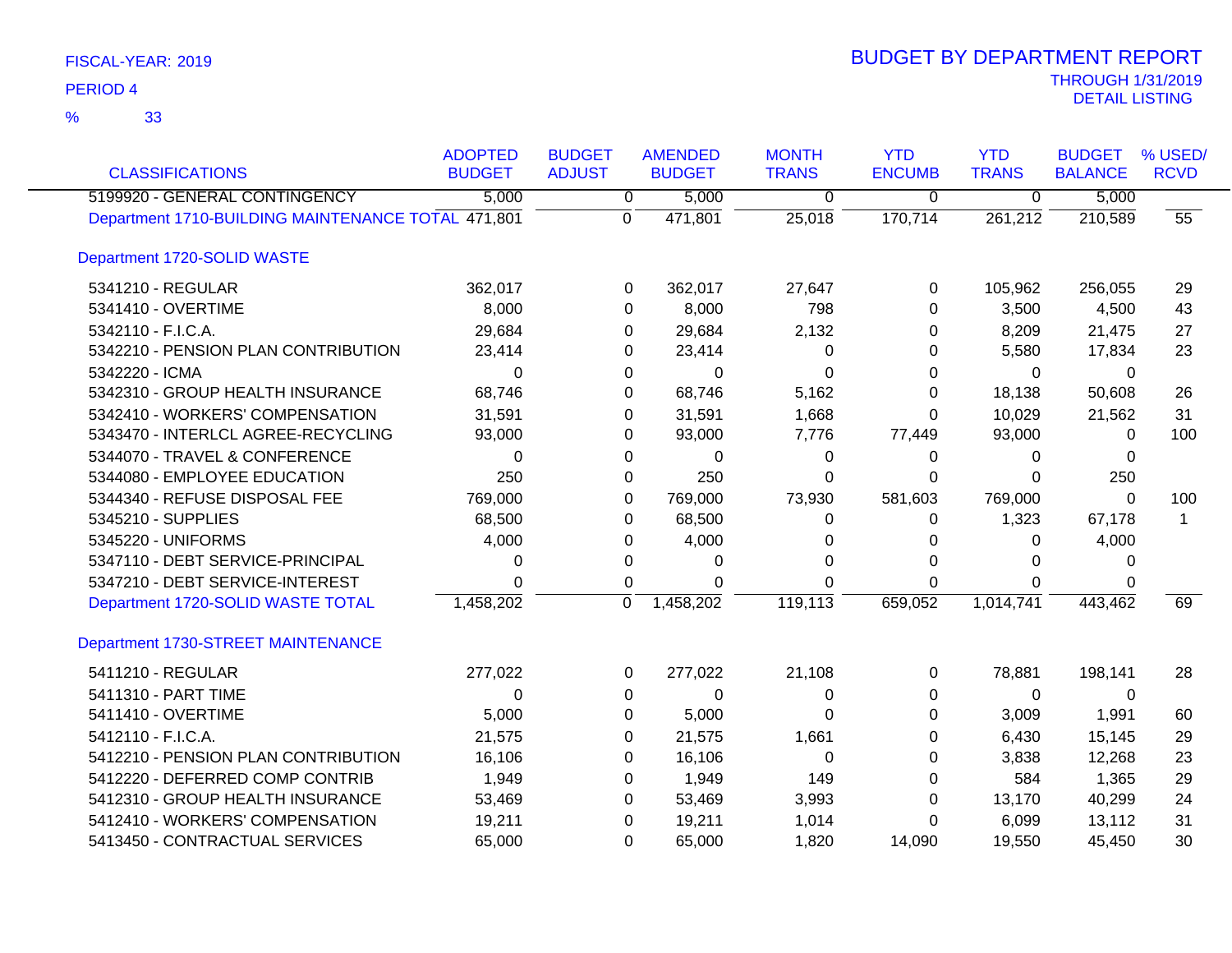| FISCAL-YEAR: 2019 |  |
|-------------------|--|
|-------------------|--|

| <b>CLASSIFICATIONS</b>                   | <b>ADOPTED</b><br><b>BUDGET</b> | <b>BUDGET</b><br><b>ADJUST</b> | <b>AMENDED</b><br><b>BUDGET</b> | <b>MONTH</b><br><b>TRANS</b> | <b>YTD</b><br><b>ENCUMB</b> | <b>YTD</b><br><b>TRANS</b> | <b>BUDGET</b><br><b>BALANCE</b> | % USED/<br><b>RCVD</b> |
|------------------------------------------|---------------------------------|--------------------------------|---------------------------------|------------------------------|-----------------------------|----------------------------|---------------------------------|------------------------|
| 5414070 - TRAVEL & CONFERENCE            | 250                             |                                | 0<br>250                        | 0                            | 0                           | $\overline{0}$             | 250                             |                        |
| 5414080 - EMPLOYEE EDUCATION             | 500                             |                                | 500<br>0                        | 0                            | 0                           | 0                          | 500                             |                        |
| 5414120 - TRAVEL & CONFERENCE            | 1,080                           |                                | 1,080<br>0                      | 133                          | 0                           | 133                        | 947                             | 12                     |
| 5414625 - LANDSCAPE MAINTENANCE          | 50,000                          |                                | 50,000<br>0                     | 7,797                        | 0                           | 9,587                      | 40,413                          | 19                     |
| 5414640 - MAINT & REP STRS & PARKWY      | 20,000                          |                                | 20,000<br>0                     | 3,246                        | $\Omega$                    | 5,331                      | 14,669                          | 26                     |
| 5414650 - ELECTRICITY-STREET LIGHTS      | 140,000                         |                                | 140,000<br>0                    | 11,053                       | 91,426                      | 130,188                    | 9,812                           | 92                     |
| 5414670 - MAINT & REP-GRDS & STRUCT      | 10,000                          |                                | 10,000<br>0                     | 820                          | 0                           | 2,245                      | 7,755                           | 22                     |
| 5415210 - SUPPLIES                       | 4,000                           |                                | 4,000<br>0                      | 431                          | 0                           | 732                        | 3,268                           | 18                     |
| 5415220 - UNIFORMS                       | 3,500                           |                                | 3,500<br>0                      | 176                          | $\Omega$                    | 176                        | 3,324                           | 5                      |
| 5415245 - TOOLS                          | 500                             |                                | 500<br>0                        | 0                            | 0                           | $\mathbf{0}$               | 500                             |                        |
| 5417110 - DEBT SERVICE- PRINCIPAL        | 0                               |                                | 0<br>0                          | 0                            | $\Omega$                    | $\Omega$                   | 0                               |                        |
| 5417210 - DEBT SERVICE-INTEREST          | 0                               | 0                              | $\Omega$                        | $\Omega$                     | $\Omega$                    | $\Omega$                   | 0                               |                        |
| Department 1730-STREET MAINTENANCE TOTAL | 689,162                         | $\Omega$                       | 689,162                         | 53,401                       | 105,516                     | 279,953                    | 409,209                         | 40                     |
| Department 1750-LANSCAPE MAINTENANCE     |                                 |                                |                                 |                              |                             |                            |                                 |                        |
| 5191210 - FULL-TIME                      | 139,752                         |                                | 139,752<br>0                    | 10,752                       | 0                           | 41,428                     | 98,324                          | 29                     |
| 5191410 - OVERTIME                       | 4,000                           |                                | 4,000<br>0                      | 0                            | 0                           | $\Omega$                   | 4,000                           |                        |
| 5192110 - F.I.C.A.                       | 10,997                          |                                | 10,997<br>0                     | 818                          | 0                           | 3,143                      | 7,854                           | 28                     |
| 5192210 - PENSION PLAN CONTRIBUTION      | 9,497                           |                                | 9,497<br>0                      | 0                            | 0                           | 2,263                      | 7,234                           | 23                     |
| 5192220 - DEFERRED COMP CONTRIB.         | 0                               |                                | 0<br>0                          | $\Omega$                     | 0                           | $\Omega$                   | $\Omega$                        |                        |
| 5192310 - GROUP HEALTH INSURANCE         | 22,915                          |                                | 0<br>22,915                     | 1,727                        | $\Omega$                    | 6,072                      | 16,843                          | 26                     |
| 5192410 - WORKERS' COMPENSATION          | 5,691                           |                                | 5,691<br>0                      | 300                          | $\Omega$                    | 1,807                      | 3,884                           | 31                     |
| 5193450 - CONT. SVCS.                    | 176,138                         | 23,702                         | 199,840                         | 7,885                        | 112,789                     | 151,206                    | 48,634                          | 75                     |
| 5194070 - TRAVEL                         | 355                             | 0                              | 355                             | 0                            | $\Omega$                    | 165                        | 190                             | 46                     |
| 5194120 - TELEPHONE SERVICE              | 780                             |                                | 780<br>0                        | 46                           | 0                           | 159                        | 621                             | 20                     |
| 5194350 - ELECTRICITY-CITY PARKS         | 50,000                          |                                | 50,000<br>0                     | 3,732                        | 34,791                      | 50,000                     | 0                               | 100                    |
| 5194420 - OUTSIDE SERV RENTAL            | 1,000                           |                                | 1,000<br>0                      | 0                            | 0                           | $\mathbf 0$                | 1,000                           |                        |
| 5194515 - AUTO INSURANCE                 | 1,233                           |                                | 1,233<br>0                      | $\Omega$                     | $\Omega$                    | 608                        | 625                             | 49                     |
| 5194620 - REPAIR & MAINT. OPER EQUI      | 80,000                          | 1,977                          | 81,977                          | 8,470                        | 8,741                       | 25,907                     | 56,069                          | 31                     |
| 5194670 - MAINT & REP - STRUCTURES       | 0                               | 0                              | 0                               | $\Omega$                     | $\Omega$                    | $\mathbf{0}$               | $\Omega$                        |                        |
| 5195210 - SUPPLIES                       | 9,348                           | $\Omega$                       | 9,348                           | 25                           | 0                           | 2,511                      | 6.837                           | 26                     |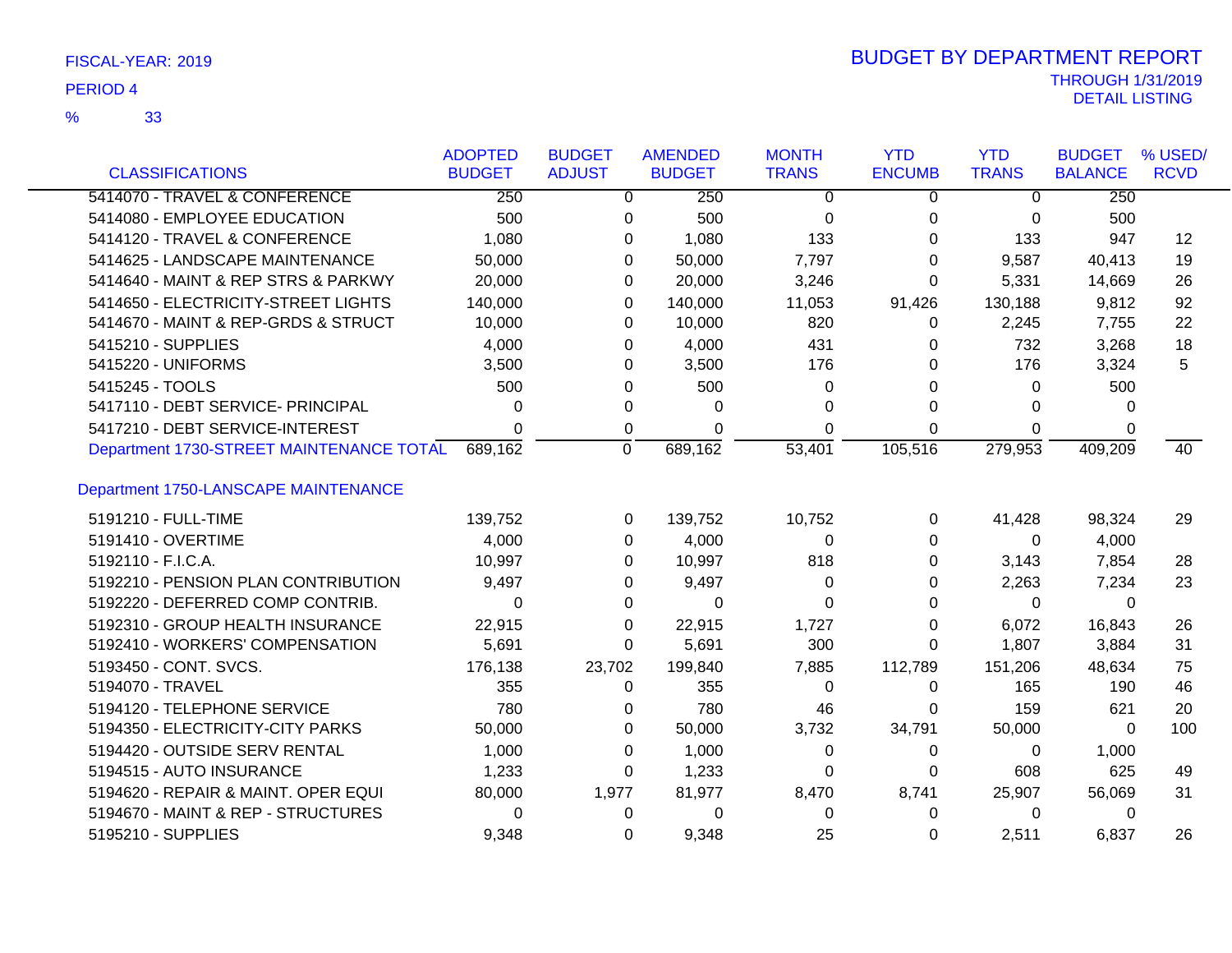|                                           | <b>ADOPTED</b> | <b>BUDGET</b> | <b>AMENDED</b> | <b>MONTH</b> | <b>YTD</b>    | <b>YTD</b>   | <b>BUDGET</b>  | % USED/     |
|-------------------------------------------|----------------|---------------|----------------|--------------|---------------|--------------|----------------|-------------|
| <b>CLASSIFICATIONS</b>                    | <b>BUDGET</b>  | <b>ADJUST</b> | <b>BUDGET</b>  | <b>TRANS</b> | <b>ENCUMB</b> | <b>TRANS</b> | <b>BALANCE</b> | <b>RCVD</b> |
| 5195220 - UNIFORMS                        | 2,475          | $\Omega$      | 2,475          | 570          | 0             | 1,149        | 1,326          | 46          |
| 5195230 - FUEL & LUBRICANT                | 8,047          | 0             | 8,047          | 0            | 0             | 961          | 7,086          | 11          |
| 5195410 - MEMBER. & SUBSCRIPTIONS         | 365            | 0             | 365            | 0            | 0             | 0            | 365            |             |
| Department 1750-LANSCAPE MAINTENANCE      | 522,593        | 25,679        | 548,272        | 34,325       | 156,321       | 287,379      | 260,892        | 52          |
| Department 1760-MOTOR POOL                |                |               |                |              |               |              |                |             |
| 5191210 - FULL-TIME                       | 143,605        | 0             | 143,605        | 10,958       | 0             | 41,840       | 101,765        | 29          |
| 5191410 - OVERTIME                        | 4,000          | 0             | 4,000          | 19           | 0             | 19           | 3,981          |             |
| 5192110 - F.I.C.A.                        | 11,292         | 0             | 11,292         | 783          | 0             | 2,990        | 8,302          | 26          |
| 5192210 - PENSION PLAN CONTRIBUTION       | 9,555          | 0             | 9,555          | 0            | 0             | 2,277        | 7,278          | 23          |
| 5192220 - DEFERRED COMP CONTRIB.          | $\Omega$       | 0             | $\Omega$       | $\Omega$     | 0             | $\Omega$     | $\Omega$       |             |
| 5192310 - GROUP HEALTH INSURANCE          | 22,915         | 0             | 22,915         | 1,730        | 0             | 6,084        | 16,831         | 26          |
| 5192410 - WORKERS' COMPENSATION           | 5,091          | 0             | 5,091          | 269          | 0             | 1,616        | 3,475          | 31          |
| 5194070 - TRAVEL                          | 0              | 0             | 0              | 0            | 0             | 0            | 0              |             |
| 5194080 - EMPLOYEE EDUCATION              | 250            | 0             | 250            | $\Omega$     | 0             | $\Omega$     | 250            |             |
| 5194120 - TELEPHONE SERVICE               | 780            | 0             | 780            | 66           | 0             | 66           | 714            | 8           |
| 5194515 - AUTO INSURANCE                  | 40,000         | 0             | 40,000         | 0            | 0             | 19,727       | 20,273         | 49          |
| 5194620 - REPAIR & MAINT. OPER EQUI       | 25,000         | 0             | 25,000         | $\Omega$     | 0             | 360          | 24,640         | 1           |
| 5194680 - MAINT & REP-OUTSIDE SVCS        | 75,000         | 0             | 75,000         | 10,281       | 0             | 15,856       | 59,144         | 21          |
| 5195220 - UNIFORMS                        | 3,000          | 0             | 3,000          | 180          | $\Omega$      | 746          | 2,255          | 24          |
| 5195230 - FUEL & LUBRICANT                | 150,000        | 0             | 150,000        | 24,629       | 98,020        | 150,000      | $\Omega$       | 100         |
| 5195240 - PARTS                           | 60,000         | 0             | 60,000         | 15,886       | 5,319         | 41,763       | 18,237         | 69          |
| 5195245 - OPERATING TOOLS                 | 1,000          | 0             | 1,000          | $\Omega$     | 0             | 144          | 856            | 14          |
| 5195250 - TIRES                           | 30,000         | 0             | 30,000         | 3,217        | $\Omega$      | 4,290        | 25,710         | 14          |
| 5195260 - GENERAL                         | 1,800          | 0             | 1,800          | 240          | $\Omega$      | 240          | 1,560          | 13          |
| Department 1760-MOTOR POOL TOTAL          | 583,288        | $\mathbf 0$   | 583,288        | 68,258       | 103,339       | 288,018      | 295,271        | 49          |
| Department 1770-PUBLIC WORKS DIRECTOR OFF |                |               |                |              |               |              |                |             |
| 5191210 - FULL-TIME                       | 69,497         | 0             | 69,497         | 4,300        | 0             | 15,803       | 53,694         | 22          |
| 5191410 - OVERTIME                        | 0              | 0             | 0              | 0            | 0             | 0            | 0              |             |
| 5192110 - F.I.C.A.                        | 5,317          | 0             | 5,317          | 323          | 0             | 1,186        | 4,131          | 22          |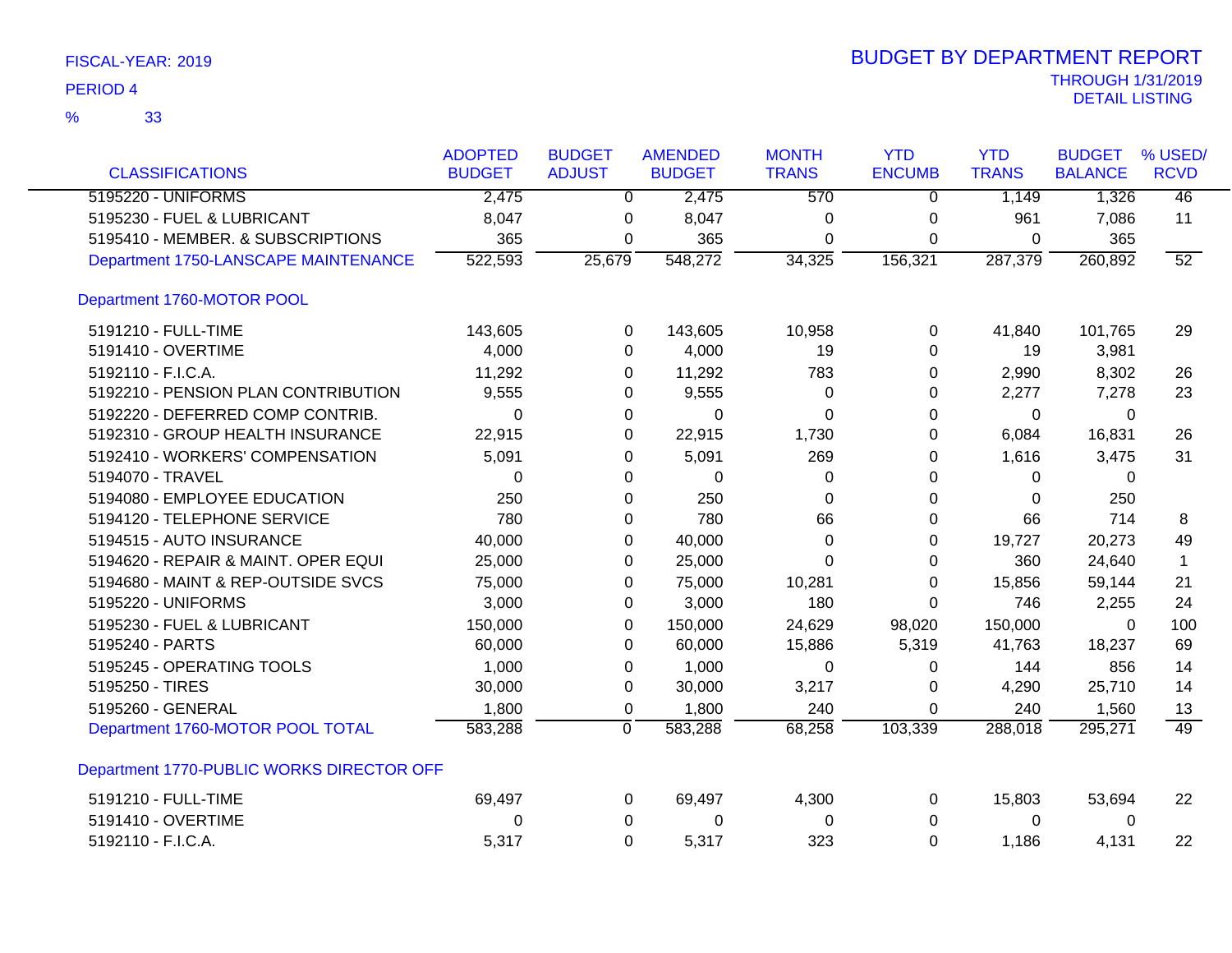| <b>CLASSIFICATIONS</b>                            | <b>ADOPTED</b><br><b>BUDGET</b> | <b>BUDGET</b><br><b>ADJUST</b> | <b>AMENDED</b><br><b>BUDGET</b> | <b>MONTH</b><br><b>TRANS</b> | <b>YTD</b><br><b>ENCUMB</b> | <b>YTD</b><br><b>TRANS</b> | <b>BUDGET</b><br><b>BALANCE</b> | % USED/<br><b>RCVD</b> |
|---------------------------------------------------|---------------------------------|--------------------------------|---------------------------------|------------------------------|-----------------------------|----------------------------|---------------------------------|------------------------|
| 5192210 - PENSION PLAN CONTRIBUTION               | 2,849                           |                                | $\mathbf 0$<br>2,849            | $\Omega$                     | $\mathbf 0$                 | 679                        | 2,170                           | $\overline{23}$        |
| 5192220 - DEFERRED COMP CONTRIB.                  | 1,797                           |                                | 1,797<br>0                      | $\Omega$                     | 0                           | 0                          | 1,797                           |                        |
| 5192310 - GROUP HEALTH INSURANCE                  | 22,915                          |                                | 22,915<br>0                     | 1,135                        | $\Omega$                    | 4,234                      | 18,681                          | 18                     |
| 5192410 - WORKERS' COMPENSATION                   | 296                             |                                | 296<br>0                        | 16                           | $\Omega$                    | 94                         | 202                             | 31                     |
| 5194070 - TRAVEL                                  | 250                             |                                | 250<br>0                        | 0                            | 0                           | 0                          | 250                             |                        |
| 5194080 - EMPLOYEE EDUCATION                      | 250                             |                                | 250<br>0                        | 0                            | 0                           | 0                          | 250                             |                        |
| 5194110 - POSTAGE                                 | $\Omega$                        |                                | 0<br>$\Omega$                   | $\Omega$                     | $\Omega$                    | $\Omega$                   | $\Omega$                        |                        |
| 5194120 - TELEPHONE SERVICE                       | 780                             |                                | 780<br>0                        | 0                            | 0                           | $\Omega$                   | 780                             |                        |
| 5194540 - BOILER & MACHINERY                      | 1,000                           |                                | 1,000<br>0                      | 0                            | 0                           | $\Omega$                   | 1,000                           |                        |
| 5194710 - COPY MACHINE                            | 5,000                           |                                | 5,000<br>0                      | 228                          | $\Omega$                    | 228                        | 4,772                           | 4                      |
| 5195205 - COMPUTER - EQUIPMENT                    | 1,000                           |                                | 1,000<br>0                      | 0                            | 0                           | $\mathbf{0}$               | 1,000                           |                        |
| 5195210 - SUPPLIES                                | 1,000                           |                                | 1,000<br>0                      | $\Omega$                     | 0                           | $\Omega$                   | 1,000                           |                        |
| 5195270 - PERMITS                                 | 1,000                           |                                | 1,000<br>0                      | 227                          | 0                           | 227                        | 773                             | 22                     |
| 5195410 - MEMBER. & SUBSCRIPTIONS                 | 500                             |                                | 500<br>0                        | $\Omega$                     | 0                           | $\Omega$                   | 500                             |                        |
| Department 1770-PUBLIC WORKS DIRECTOR OFF 113,451 |                                 |                                | 113,451<br>$\Omega$             | 6,229                        | $\mathbf 0$                 | 22,451                     | 91,000                          | 19                     |
|                                                   |                                 |                                |                                 |                              |                             |                            |                                 |                        |
| Department 1790-ENGINEERING & CONSTRUCTN          |                                 |                                |                                 |                              |                             |                            |                                 |                        |
| 5191210 - FULL-TIME                               | 160,785                         |                                | 160,785<br>$\Omega$             | 11,431                       | 0                           | 42,866                     | 117,919                         | 26                     |
| 5192110 - F.I.C.A.                                | 12,300                          |                                | 12,300<br>$\Omega$              | 877                          | $\Omega$                    | 3,172                      | 9,128                           | 25                     |
| 5192210 - PENSION PLAN CONTRIBUTION               | 0                               |                                | $\Omega$<br>0                   | $\Omega$                     | $\Omega$                    | $\mathbf{0}$               | 0                               |                        |
| 5192220 - DEFERRED COMP CONTRIB.                  | 11,227                          |                                | 11,227<br>0                     | 800                          | 0                           | 3,001                      | 8,226                           | 26                     |
| 5192310 - GROUP HEALTH INSURANCE                  | 15,277                          |                                | 15,277<br>0                     | 1,162                        | 0                           | 4,095                      | 11,182                          | 26                     |
| 5192410 - WORKERS' COMPENSATION                   | 481                             |                                | 481<br>0                        | 25                           | 0                           | 153                        | 328                             | 31                     |
| 5193450 - CONT. SVCS.                             | 0                               |                                | 0<br>0                          | 0                            | 0                           | 0                          | 0                               |                        |
| 5194070 - TRAVEL                                  | 250                             |                                | 250<br>0                        | 0                            | 0                           | 0                          | 250                             |                        |
| 5194080 - EMPLOYEE EDUCATION                      | 1,000                           |                                | 1,000<br>0                      | $\Omega$                     | $\Omega$                    | $\Omega$                   | 1,000                           |                        |
| 5194120 - TELEPHONE SERVICE                       | 1,560                           |                                | 1,560<br>0                      | 133                          | 0                           | 133                        | 1,427                           | 8                      |
| 5195205 - COMPUTER - EQUIPMENT                    | 300                             |                                | 300<br>0                        | 0                            | 0                           | $\mathbf{0}$               | 300                             |                        |
| 5195210 - SUPPLIES                                | 2,500                           |                                | 2,500<br>0                      | 117                          | 0                           | 999                        | 1,501                           | 39                     |
| 5195410 - MEMBER. & SUBSCRIPTIONS                 | 1,000                           |                                | 1,000<br>0                      | $\Omega$                     | $\Omega$                    | 310                        | 690                             | 31                     |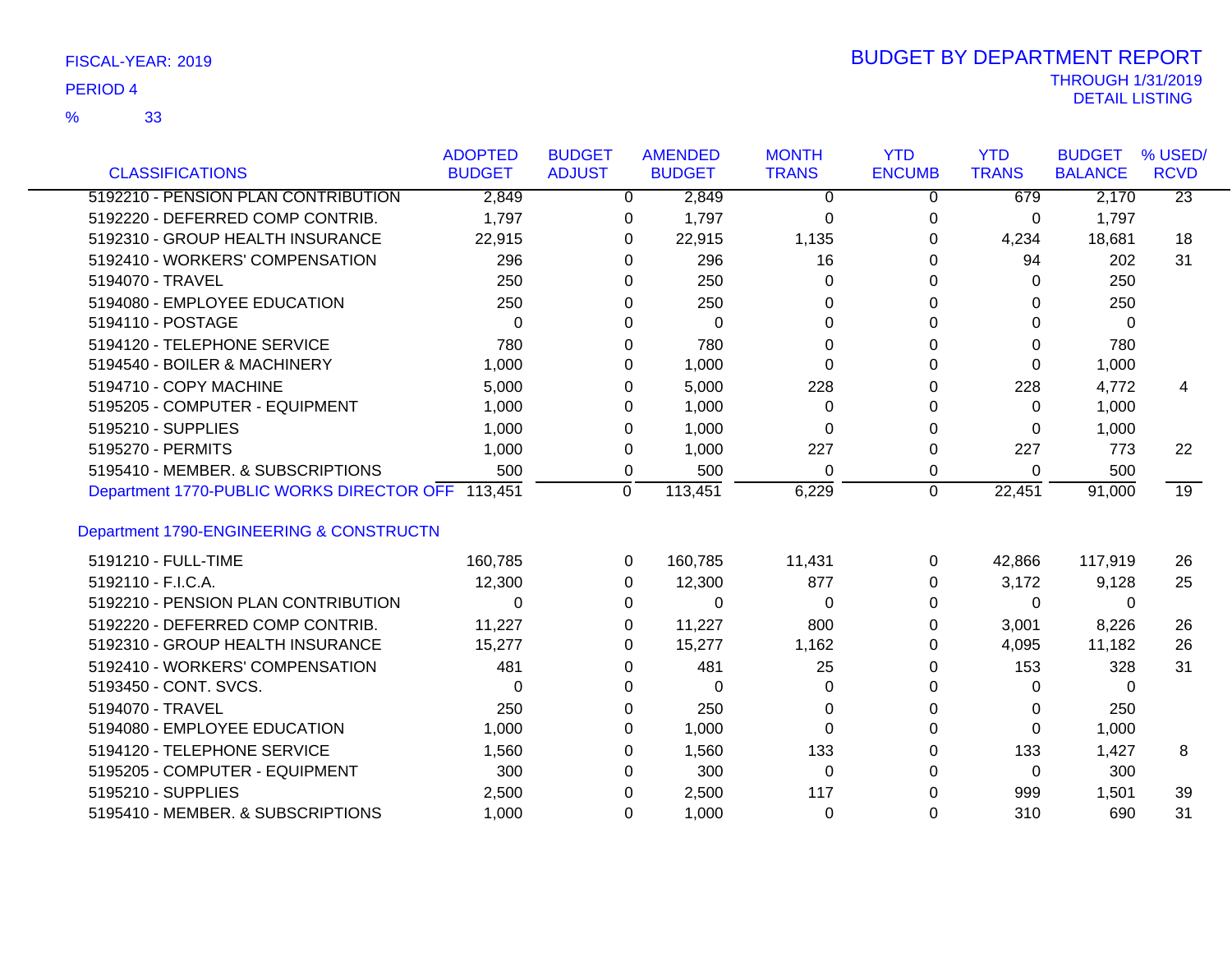33 %

| <b>CLASSIFICATIONS</b>                           | <b>ADOPTED</b><br><b>BUDGET</b> | <b>BUDGET</b><br><b>ADJUST</b> | <b>AMENDED</b><br><b>BUDGET</b> | <b>MONTH</b><br><b>TRANS</b> | <b>YTD</b><br><b>ENCUMB</b> | <b>YTD</b><br><b>TRANS</b> | <b>BUDGET</b><br><b>BALANCE</b> | % USED/<br><b>RCVD</b> |
|--------------------------------------------------|---------------------------------|--------------------------------|---------------------------------|------------------------------|-----------------------------|----------------------------|---------------------------------|------------------------|
| Department 1790-ENGINEERING & CONSTRUCTN 206,680 |                                 | $\overline{0}$                 | 206,680                         | 14,545                       | $\overline{0}$              | 54,729                     | 151,951                         | $\overline{26}$        |
|                                                  |                                 |                                |                                 |                              |                             |                            |                                 |                        |
| Department 1910-POLICE                           |                                 |                                |                                 |                              |                             |                            |                                 |                        |
| 5211210 - REGULAR                                | 3,843,224                       | 0                              | 3,843,224                       | 290,843                      | $\Omega$                    | 1,086,613                  | 2,756,611                       | 28                     |
| 5211310 - PART-TIME                              | $\Omega$                        | 0                              | 0                               | 0                            | $\Omega$                    | 0                          | 0                               |                        |
| 5211410 - OVERTIME                               | 150,000                         | $\Omega$                       | 150,000                         | 8,424                        | 0                           | 45,878                     | 104,122                         | 30                     |
| 5211411 - OVERTIME- HOLIDAY PAY                  | 62,000                          | $\Omega$                       | 62,000                          | 23,123                       | 0                           | 42,153                     | 19,847                          | 67                     |
| 5211413 - OVERTIME-RED LIGHT CAMERAS             | 10,000                          | 0                              | 10,000                          | 467                          | 0                           | 2,299                      | 7,701                           | 22                     |
| 5211510 - SPEC PAY - EDUC INCENTIVE              | 31,958                          | 0                              | 31,958                          | 2,277                        | 0                           | 8,492                      | 23,466                          | 26                     |
| 5211530 - HAZARD PAY                             | 65,250                          | $\Omega$                       | 65,250                          | 4,650                        | 0                           | 18,050                     | 47,200                          | 27                     |
| 5212110 - F.I.C.A.                               | 318,409                         | 0                              | 318,409                         | 26,199                       | 0                           | 98,076                     | 220,333                         | 30                     |
| 5212210 - PENSION PLAN CONTRIBUTION              | 500,190                         | $\Omega$                       | 500,190                         | $\Omega$                     | 0                           | 112,465                    | 387,725                         | 22                     |
| 5212220 - DEFERRED COMP CONTRIB.                 | 25,246                          | 0                              | 25,246                          | 1,986                        | 0                           | 6,527                      | 18,719                          | 25                     |
| 5212310 - GROUP HEALTH INSURANCE                 | 450,642                         | 0                              | 450,642                         | 32,998                       | 0                           | 115,804                    | 334,838                         | 25                     |
| 5212410 - WORKERS' COMPENSATION                  | 88,323                          | 0                              | 88,323                          | 4,663                        | 0                           | 28,039                     | 60,284                          | 31                     |
| 5213116 - ANNUAL PHYSICALS                       | 15,340                          | 0                              | 15,340                          | 35                           | 0                           | 2,270                      | 13,070                          | 14                     |
| 5213450 - CONTRACTUAL SERVICES                   | 204,932                         | 0                              | 204,932                         | 2,875                        | 82,100                      | 173,184                    | 31,748                          | 84                     |
| 5213452 - RED LIGHT CAMERA                       | 307,440                         | 0                              | 307,440                         | 0                            | 275,279                     | 307,440                    | 0                               | 100                    |
| 5213456 - SCHOOL CROSSING                        | 130,442                         | 0                              | 130,442                         | 18,376                       | 112,066                     | 130,442                    | 0                               | 100                    |
| 5213459 - PARKING                                | $\Omega$                        | 0                              | 0                               | $\Omega$                     | 0                           | 0                          | $\Omega$                        |                        |
| 5213490 - CRIME PREVENTION PROGRAMS              | 9,000                           | $\Omega$                       | 9,000                           | 72                           | $\Omega$                    | 2,830                      | 6,170                           | 31                     |
| 5214070 - TRAVEL & CONFERENCE                    | 14,490                          | 0                              | 14,490                          | 828                          | $\Omega$                    | 3,893                      | 10,597                          | 26                     |
| 5214080 - EMPLOYEE EDUCATION                     | 37,494                          | 0                              | 37,494                          | 1,901                        | 0                           | 3,886                      | 33,608                          | 10                     |
| 5214110 - POSTAGE                                | 1,800                           | 0                              | 1,800                           | 342                          | 0                           | 342                        | 1,458                           | 19                     |
| 5214120 - TELEPHONE SERVICE                      | 61,440                          | 0                              | 61,440                          | 3,464                        | 28,027                      | 36,071                     | 25,369                          | 58                     |
| 5214450 - LEASE -POL VEHCLE                      | $\Omega$                        | $\Omega$                       | $\Omega$                        | $\Omega$                     | $\Omega$                    | $\Omega$                   | $\Omega$                        |                        |
| 5214515 - AUTO INSURANCE                         | 74,557                          | 0                              | 74,557                          | 0                            | 0                           | 36,755                     | 37,802                          | 49                     |
| 5214591 - POLICE OFF ACC DTH & DIS.              | 2,000                           | 0                              | 2,000                           | 0                            | 0                           | 0                          | 2,000                           |                        |
| 5214620 - REPAIR & MAINT. OPER EQUI              | 22,500                          | 0                              | 22,500                          | 0                            | $\Omega$                    | 1,017                      | 21,483                          | 4                      |
| 5214630 - MAINT & REP-COMM EQUIP                 | 14,500                          | $\Omega$                       | 14,500                          | $\Omega$                     | 2,500                       | 2,500                      | 12,000                          | 17                     |
| 5214632 - INTERNET SERVICES                      | 3,200                           | $\Omega$                       | 3,200                           | $\Omega$                     | $\Omega$                    | $\Omega$                   | 3,200                           |                        |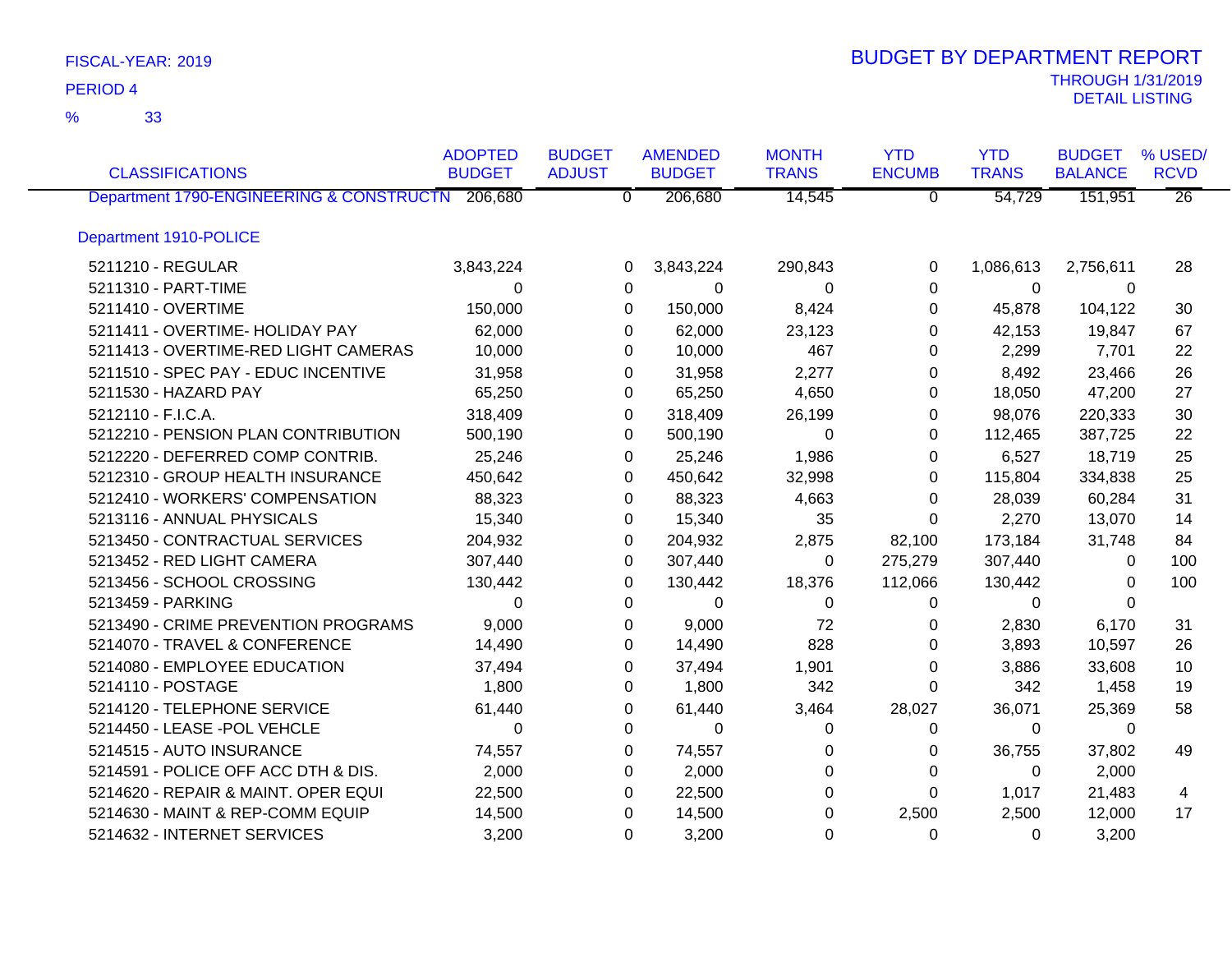33 %

|                                     | <b>ADOPTED</b> | <b>BUDGET</b> | <b>AMENDED</b> | <b>MONTH</b> | <b>YTD</b>    | <b>YTD</b>   | <b>BUDGET</b>  | % USED/           |
|-------------------------------------|----------------|---------------|----------------|--------------|---------------|--------------|----------------|-------------------|
| <b>CLASSIFICATIONS</b>              | <b>BUDGET</b>  | <b>ADJUST</b> | <b>BUDGET</b>  | <b>TRANS</b> | <b>ENCUMB</b> | <b>TRANS</b> | <b>BALANCE</b> | <b>RCVD</b>       |
| 5214710 - PRINTING MATERIALS-INFRAS | 7,380          | $\Omega$      | 7,380          | 380          | $\Omega$      | 380          | 7,000          | $\overline{5}$    |
| 5214960 - SPECIAL INVESTIGATIONS    | 8,000          | 0             | 8,000          | 0            | 0             | 0            | 8,000          |                   |
| 5214970 - EMPLOYEE TESTING          | 21,890         | $\Omega$      | 21,890         | 1,091        | 0             | 2,235        | 19,655         | 10                |
| 5215205 - COMPUTER SUPPLIES         | 6,995          | $\Omega$      | 6,995          | 0            | 0             | 558          | 6,437          | $\overline{7}$    |
| 5215210 - SUPPLIES                  | 159,248        | 4,963         | 164,211        | 7,791        | 4,010         | 17,770       | 146,440        | 10                |
| 5215212 - PARKING                   | 0              | 0             | 0              | 0            | 0             | 0            | 0              |                   |
| 5215220 - UNIFORMS                  | 90,800         | 0             | 90,800         | 3,995        | 0             | 20,031       | 70,769         | 22                |
| 5215230 - FUEL & LUBRICANT          | 133,383        | 0             | 133,383        | 82           | 0             | 16,515       | 116,869        | $12 \overline{ }$ |
| 5215410 - MEMBER. & SUBSCRIPTIONS   | 7,815          | 0             | 7,815          | 1,775        | 0             | 2,165        | 5,650          | 27                |
| 5215940 - PRISONER DETENTION        | 0              | 0             | 0              | 0            | 0             | 0            | $\Omega$       |                   |
| 5217110 - DEBT SERVICE- PRINCIPAL   | 0              | 0             |                | 0            | 0             | 0            |                |                   |
| 5217210 - DEBT SERVICE- INTEREST    | 0              | 0             | 0              | <sup>0</sup> | 0             | 0            |                |                   |
| 5219920 - GENERAL CONTINGENCY       | 5,000          | 0             | 5,000          | 0            | 0             | 0            | 5,000          |                   |
| Department 1910-POLICE TOTAL        | 6,884,888      | 4,963         | 6,889,851      | 438,637      | 503,982       | 2,324,680    | 4,565,171      | 33 <sup>7</sup>   |
| Department 2000-PARKS & RECREATION  |                |               |                |              |               |              |                |                   |
| 5721210 - FULL-TIME                 | 337,237        | $\Omega$      | 337,237        | 25,739       | 0             | 96,523       | 240,714        | 28                |
| 5721310 - PART-TIME                 | 0              | $\Omega$      | 0              | 0            | $\Omega$      | $\Omega$     | 0              |                   |
| 5721410 - OVERTIME                  | $\Omega$       | 0             | $\Omega$       | 0            | 0             | 0            |                |                   |
| 5722110 - F.I.C.A.                  | 25,799         | 0             | 25,799         | 1,981        | 0             | 7,419        | 18,380         | 28                |
| 5722210 - PENSION PLAN CONTRIBUTION | 16,502         | 0             | 16,502         | 0            | 0             | 3,933        | 12,569         | 23                |
| 5722220 - DEFERRED COMP CONTRIB     | 5,836          | 0             | 5,836          | 447          | 0             | 1,677        | 4,159          | 28                |
| 5722310 - GROUP HEALTH INSURANCE    | 38,192         | 0             | 38,192         | 2,902        | 0             | 10,217       | 27,975         | 26                |
| 5722410 - WORKERS' COMPENSATION     | 13,793         | 0             | 13,793         | 728          | 0             | 4,379        | 9,414          | 31                |
| 5723450 - CONTRACTUAL               | 32,372         | 0             | 32,372         | 1,184        | 4,406         | 10,151       | 22,221         | 31                |
| 5724070 - TRAVEL & CONFERENCE       | 448            | 0             | 448            | 0            | 0             | 344          | 104            | 76                |
| 5724080 - EMPLOYEE EDUCATION        | 3,925          | 0             | 3,925          | 400          | 0             | 500          | 3,425          | 12                |
| 5724110 - POSTAGE                   | 2,250          | 0             | 2,250          | 47           | 0             | 47           | 2,203          | $\overline{2}$    |
| 5724120 - TELEPHONE SERVICE         | 5,100          | 0             | 5,100          | 425          | 0             | 537          | 4,563          | 10                |
| 5724350 - ELECTRIC - CITY PARKS     | 0              | 0             | 0              | 0            | O             | 0            | 0              |                   |
| 5724515 - AUTO INSURANCE            | 8,357          | 0             | 8,357          | 0            | 0             | 4,121        | 4,236          | 49                |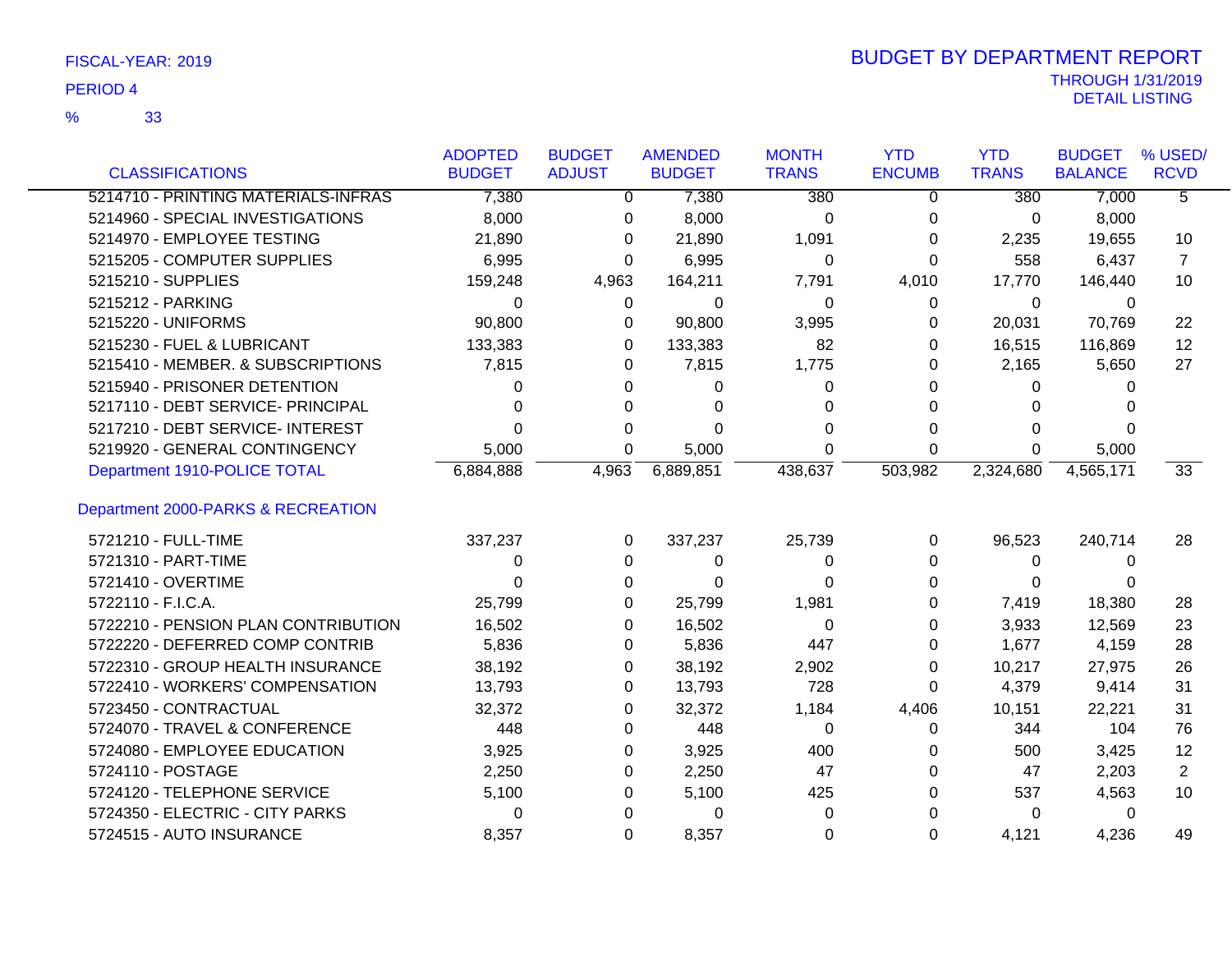33 %

|                                          | <b>ADOPTED</b> | <b>BUDGET</b>  | <b>AMENDED</b> | <b>MONTH</b>   | <b>YTD</b>    | <b>YTD</b>     | <b>BUDGET</b>  | % USED/         |
|------------------------------------------|----------------|----------------|----------------|----------------|---------------|----------------|----------------|-----------------|
| <b>CLASSIFICATIONS</b>                   | <b>BUDGET</b>  | <b>ADJUST</b>  | <b>BUDGET</b>  | <b>TRANS</b>   | <b>ENCUMB</b> | <b>TRANS</b>   | <b>BALANCE</b> | <b>RCVD</b>     |
| 5724632 - INTERNET SERVICES              | $\overline{0}$ | $\overline{0}$ | $\Omega$       | $\overline{0}$ | $\Omega$      | $\overline{0}$ | $\overline{0}$ |                 |
| 5724634 - INTERNET MAINTENANCE           | 0              | 0              | $\mathbf 0$    | 0              | 0             | 0              | 0              |                 |
| 5724670 - MAINT & REP - PARK FACIL       | 0              | 0              | 0              | $-65$          | 0             | $-65$          | 65             |                 |
| 5724690 - MAINT & REP-TENNIS FACLTY      | 0              | $\Omega$       | $\Omega$       | $\Omega$       | 0             | 0              | $\mathbf{0}$   |                 |
| 5724710 - COPY MACHINE                   | 5,003          | $\Omega$       | 5,003          | 195            | 0             | 195            | 4,808          | 3               |
| 5724820 - SPECIAL EVENTS                 | 53,400         | 2,650          | 56,050         | 1,952          | 0             | 12,729         | 43,321         | 22              |
| 5725205 - COMPUTER EQUIPMENT             | 8,780          | 0              | 8,780          | 1,149          | 0             | 1,149          | 7,631          | 13              |
| 5725210 - SUPPLIES                       | 5,900          | 0              | 5,900          | 967            | 0             | 1,970          | 3,930          | 33              |
| 5725220 - UNIFORMS                       | 4,490          | 0              | 4,490          | 839            | 0             | 1,324          | 3,166          | 29              |
| 5725230 - FUEL                           | 9,378          | $\Omega$       | 9,378          | 0              | 0             | 1,120          | 8,258          | 11              |
| 5725410 - MEMBER. & SUBSCRIPTIONS        | 1,000          | 0              | 1,000          | $\Omega$       | 0             | $\Omega$       | 1,000          |                 |
| 5725630 - FOOTBALL                       | 54,885         | 5,000          | 59,885         | 7,023          | 9,480         | 29,333         | 30,553         | 48              |
| 5725631 - CHEERLEADERS                   | 18,186         | 5,200          | 23,386         | 545            | 2,348         | 7,610          | 15,776         | 32              |
| 5725635 - DANCE/MODELING                 | 0              | 0              | 0              | 0              | 0             | 0              | 0              |                 |
| 5725650 - SOCCER                         | 0              | 0              | $\Omega$       | 0              | 0             | 0              | 0              |                 |
| 5725670 - SPECIAL RECREATION PROG.       | 18,620         | $\Omega$       | 18,620         | 2,655          | 0             | 5,994          | 12,626         | 32              |
| 5725680 - SENIOR CITIZENS PROGRAM        | 47,317         | 0              | 47,317         | 6,282          | 21,213        | 33,328         | 13,989         | 70              |
| 5729920 - GENERAL CONTINGENCY            | 5,000          | 0              | 5,000          | 0              | 0             | 0              | 5,000          |                 |
| Department 2000-PARKS & RECREATION TOTAL | 721,770        | 12,850         | 734,620        | 55,395         | 37,447        | 234,535        | 500,086        | $\overline{31}$ |
| Department 2010-RECREATION-TENNIS        |                |                |                |                |               |                |                |                 |
| 5721210 - FULL-TIME                      | 128,439        | 0              | 128,439        | 9,793          | 0             | 37,454         | 90,985         | 29              |
| 5721310 - PART-TIME                      | 36,222         | 0              | 36,222         | 1,364          | 0             | 4,192          | 32,030         | 11              |
| 5722110 - F.I.C.A.                       | 12,597         | 0              | 12,597         | 853            | 0             | 3,184          | 9,413          | 25              |
| 5722210 - PENSION PLAN CONTRIBUTION      | 1,804          | 0              | 1,804          | 0              | 0             | 430            | 1,374          | 23              |
| 5722220 - DEFERRED COMP CONTRIB          | 7,048          | 0              | 7,048          | 537            | 0             | 2,064          | 4,984          | 29              |
| 5722310 - GROUP HEALTH INSURANCE         | 15,277         | 0              | 15,277         | 1,155          | 0             | 4,063          | 11,214         | 26              |
| 5722410 - WORKERS' COMPENSATION          | 6,735          | 0              | 6,735          | 356            | 0             | 2,138          | 4,597          | 31              |
| 5723450 - CONTRACTUAL                    | 162,000        | $\Omega$       | 162,000        | 15,214         | 111,455       | 160,206        | 1,795          | 98              |
| 5724120 - TELEPHONE SERVICE              | 1,020          | 0              | 1,020          | 66             | 0             | 66             | 954            | 6               |
| 5724125 - TELEPHONE SERVICES             | 2,280          | $\Omega$       | 2,280          | 243            | 0             | 373            | 1,907          | 16              |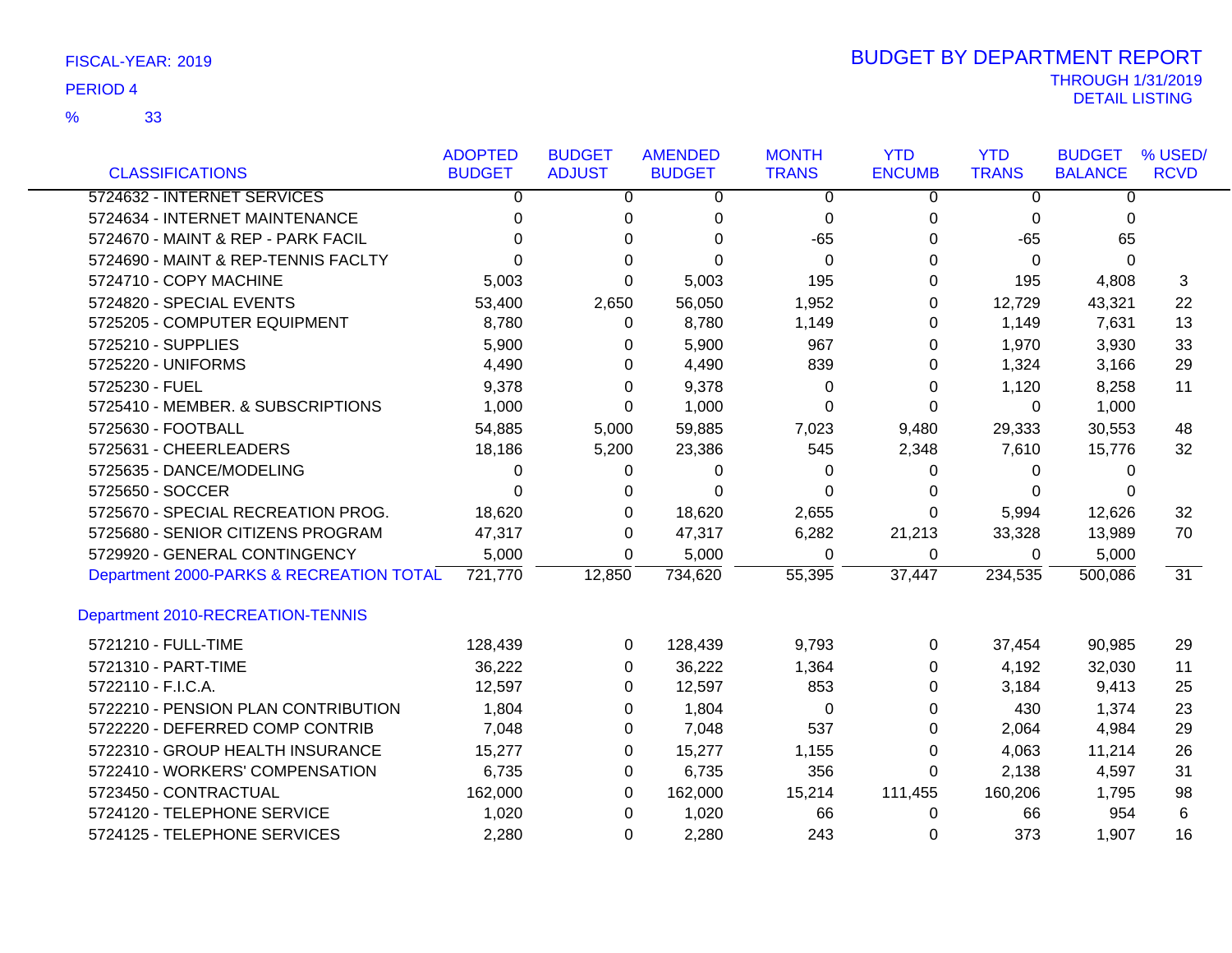| FISCAL-YEAR: 2019 |  |
|-------------------|--|
|-------------------|--|

|                                         | <b>ADOPTED</b> | <b>BUDGET</b>  | <b>AMENDED</b>       | <b>MONTH</b> | <b>YTD</b>    | <b>YTD</b>   | <b>BUDGET</b>  | % USED/        |
|-----------------------------------------|----------------|----------------|----------------------|--------------|---------------|--------------|----------------|----------------|
| <b>CLASSIFICATIONS</b>                  | <b>BUDGET</b>  | <b>ADJUST</b>  | <b>BUDGET</b>        | <b>TRANS</b> | <b>ENCUMB</b> | <b>TRANS</b> | <b>BALANCE</b> | <b>RCVD</b>    |
| 5724620 - REPAIR & MAINT. OPER EQUI     | 7,145          |                | 7,145<br>0           | 0            | 0             | 0            | 7,145          |                |
| 5724634 - INTERNET MAINTENANCE          | $\Omega$       | 0              | 0                    | 0            | 0             | 0            | 0              |                |
| 5724670 - MAINT & REP - PARK FACIL      | 10,700         | $\Omega$       | 10,700               | $\Omega$     | 0             | 0            | 10,700         |                |
| 5725205 - COMPUTER EQUIPMENT            | 2,189          | $\Omega$       | 2,189                | $\Omega$     | $\Omega$      | $\Omega$     | 2,189          |                |
| 5725210 - SUPPLIES                      | 4,650          | 0              | 4,650                | 133          | $\Omega$      | 708          | 3,942          | 15             |
| 5725220 - UNIFORMS                      | 1,300          | 0              | 1,300                | $\Omega$     | $\Omega$      | $\Omega$     | 1,300          |                |
| Department 2010-RECREATION-TENNIS TOTAL | 399,406        | $\overline{0}$ | 399,406              | 29,714       | 111,455       | 214,878      | 184,529        | 53             |
| Department 2020-MULTI PURPOSE CENTER    |                |                |                      |              |               |              |                |                |
| 5721210 - FULL-TIME                     | 183,035        |                | 183,035<br>0         | 13,473       | 0             | 51,155       | 131,880        | 27             |
| 5721310 - PART-TIME                     | 266,831        | 0              | 266,831              | 14,253       | 0             | 62,101       | 204,731        | 23             |
| 5721410 - OVERTIME                      | $\Omega$       | $\Omega$       | 0                    | $\Omega$     | 0             | $\Omega$     | $\mathbf{0}$   |                |
| 5722110 - F.I.C.A.                      | 34,415         |                | 0<br>34,415          | 2,068        | 0             | 8,467        | 25,948         | 24             |
| 5722210 - PENSION PLAN CONTRIBUTION     | 3,923          | $\Omega$       | 3,923                | $\Omega$     | 0             | 935          | 2,988          | 23             |
| 5722220 - DEFERRED COMP CONTRIB         | 8,588          | 0              | 8,588                | 496          | 0             | 1,861        | 6,727          | 21             |
| 5722310 - GROUP HEALTH INSURANCE        | 38,192         |                | 38,192<br>0          | 2,860        | 0             | 10,043       | 28,149         | 26             |
| 5722410 - WORKERS' COMPENSATION         | 18,400         |                | 0<br>18,400          | 971          | 0             | 5,841        | 12,559         | 31             |
| 5723450 - CONTRACTUAL                   | 18,025         | 0              | 18,025               | 151          | 0             | 893          | 17,132         | 4              |
| 5724125 - TELEPHONE SERVICES            | $\Omega$       | 0              | 0                    | 0            | 0             | $\Omega$     | 0              |                |
| 5724310 - UTILITIES- ELECTRICITY        | 60,000         | $\Omega$       | 60,000               | 3,822        | 46,195        | 60,000       | 0              | 100            |
| 5724320 - UTILITIES- WATER              | $\Omega$       |                | 0<br>0               | $\Omega$     | 0             | 0            | 0              |                |
| 5724670 - MAINT & REP - PARK FACIL      | 15,524         | $\Omega$       | 15,524               | 2,537        | 0             | 5,288        | 10,236         | 34             |
| 5724710 - COPY MACHINE                  | 2,460          | 0              | 2,460                | 109          | 0             | 109          | 2,351          | $\overline{4}$ |
| 5725205 - COMPUTER EQUIPMENT            | 4,000          | $\Omega$       | 4,000                | 0            | 0             | 0            | 4,000          |                |
| 5725210 - SUPPLIES                      | 6,400          | 0              | 6,400                | $\Omega$     | 0             | 273          | 6,127          | 4              |
| 5725550 - SCHOOL PROGRAM                | 18,000         | 0              | 18,000               | 84           | 0             | 662          | 17,338         | 3              |
| 5725640 - BASKETBALL                    | 4,350          | 0              | 4,350                | 750          | 0             | 750          | 3,600          | 17             |
| 5725660 - SUMMER PROGRAMS               | 13,700         | $\Omega$       | 13,700               | $\Omega$     | 0             | $\Omega$     | 13,700         |                |
| 5725670 - SPECIAL RECREATION PROG.      | 0              | $\Omega$       | 0                    | 0            | 0             | 0            | 0              |                |
| 5726410 - EQPT LESS THAN \$500 VALUE    | 0              |                | $\Omega$<br>$\Omega$ | $\Omega$     | $\Omega$      | $\Omega$     | 0              |                |
| 5726430 - EQUIPMENT-OPERATING           | $\Omega$       |                | $\Omega$<br>$\Omega$ | $\Omega$     | $\Omega$      | $\Omega$     | $\Omega$       |                |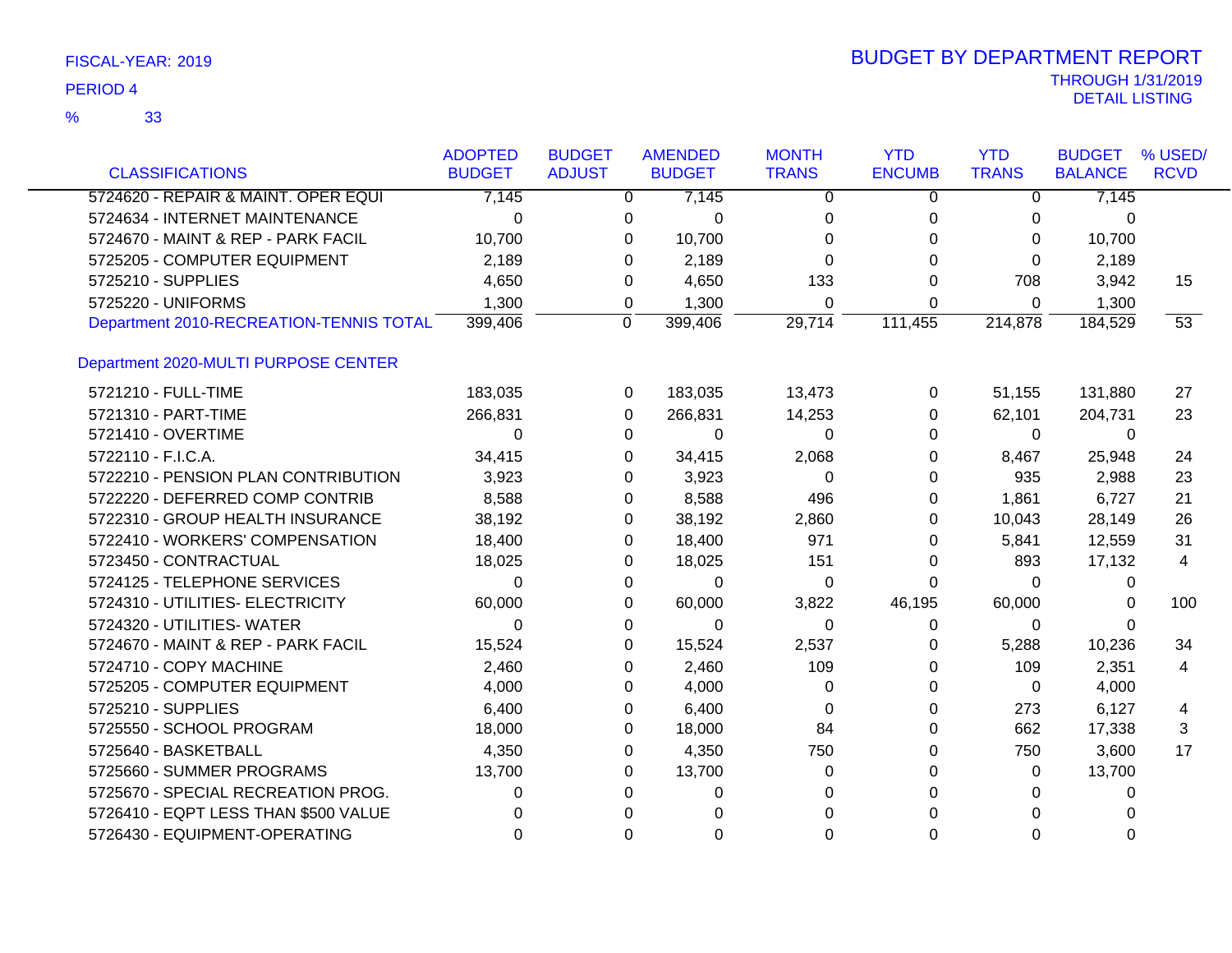33 %

| <b>CLASSIFICATIONS</b>                             | <b>ADOPTED</b><br><b>BUDGET</b> | <b>BUDGET</b><br><b>ADJUST</b> | <b>AMENDED</b><br><b>BUDGET</b> | <b>MONTH</b><br><b>TRANS</b> | <b>YTD</b><br><b>ENCUMB</b> | <b>YTD</b><br><b>TRANS</b> | <b>BUDGET</b><br><b>BALANCE</b> | % USED/<br><b>RCVD</b> |
|----------------------------------------------------|---------------------------------|--------------------------------|---------------------------------|------------------------------|-----------------------------|----------------------------|---------------------------------|------------------------|
| Department 2020-MULTI PURPOSE CENTER TOTAL 695,843 |                                 | $\overline{\mathfrak{o}}$      | 695,843                         | 41,574                       | 46,195                      | 208,378                    | 487,466                         | $\overline{29}$        |
| <b>Department 2030-Community Pool</b>              |                                 |                                |                                 |                              |                             |                            |                                 |                        |
| 5721210 - FULL-TIME                                | $\Omega$                        |                                | $\Omega$<br>0                   | 0                            | 0                           | 0                          | $\Omega$                        |                        |
| 5721310 - PART-TIME                                | 53,056                          |                                | 53,056<br>0                     | 145                          | 0                           | 1,928                      | 51,128                          | 3                      |
| 5722110 - F.I.C.A.                                 | 4,059                           |                                | 4,059<br>0                      | 11                           | 0                           | 148                        | 3,912                           | 3                      |
| 5722220 - DEFERRED COMP CONTRIB                    | 0                               |                                | 0<br>0                          | 0                            | 0                           | 0                          | 0                               |                        |
| 5722310 - GROUP HEALTH INSURANCE                   | 0                               |                                | $\Omega$<br>0                   | 0                            | 0                           | 0                          | 0                               |                        |
| 5722410 - WORKERS' COMPENSATION                    | 2,170                           |                                | 2,170<br>0                      | 115                          | 0                           | 689                        | 1,481                           | 31                     |
| 5723450 - CONTRACTUAL                              | 23,795                          |                                | 23,795<br>0                     | 225                          | 11,444                      | 13,972                     | 9,823                           | 58                     |
| 5724080 - EMPLOYEE EDUCATION                       | 2,065                           |                                | 2,065<br>0                      | 0                            | 0                           | 125                        | 1,940                           | 6                      |
| 5724120 - TELEPHONE SERVICE                        | $\Omega$                        |                                | $\Omega$<br>0                   | 0                            | $\Omega$                    | $\Omega$                   | 0                               |                        |
| 5724320 - UTILITIES- WATER                         | 25,000                          |                                | 25,000<br>0                     | 0                            | 20,975                      | 25,000                     | 0                               | 100                    |
| 5724350 - ELECTRIC - CITY PARKS                    | 9,600                           |                                | 9,600<br>0                      | 479                          | 0                           | 1,586                      | 8,014                           | 16                     |
| 5724632 - INTERNET SERVICES                        | 0                               |                                | 0<br>0                          | 0                            | 0                           | 0                          | 0                               |                        |
| 5724634 - INTERNET MAINTENANCE                     | $\Omega$                        |                                | $\Omega$<br>0                   | 0                            | 0                           | 0                          | 0                               |                        |
| 5724670 - MAINT & REP - PARK FACIL                 | 10,000                          |                                | 10,000<br>0                     | 2,435                        | 1,395                       | 3,888                      | 6,112                           | 38                     |
| 5724820 - SPECIAL EVENTS                           | 1,500                           |                                | 1,500<br>0                      | 508                          | 0                           | 759                        | 741                             | 50                     |
| 5725205 - COMPUTER EQUIPMENT                       | 0                               |                                | $\Omega$<br>0                   | $\Omega$                     | 0                           | 0                          | 0                               |                        |
| 5725210 - SUPPLIES                                 | 11,000                          |                                | 11,000<br>0                     | 90                           | 1,314                       | 2,847                      | 8,153                           | 25                     |
| 5725220 - UNIFORMS                                 | 885                             |                                | 885<br>0                        | $\Omega$                     | $\Omega$                    | 0                          | 885                             |                        |
| Department 2030-Community Pool TOTAL               | 143,130                         | $\mathbf 0$                    | 143,130                         | 4,008                        | 35,128                      | 50,942                     | 92,189                          | $\overline{35}$        |
| Department 2100-NON-DEPARTMENTAL                   |                                 |                                |                                 |                              |                             |                            |                                 |                        |
| 5192210 - PENSION PLAN CONTRIBUTION                | 0                               |                                | 0<br>0                          | 0                            | 0                           | 0                          | 0                               |                        |
| 5192250 - SECTION 185 CONTRIBUTION                 | 106,000                         |                                | 106,000<br>0                    | 0                            | 0                           | 110,419                    | $-4,419$                        | 104                    |
| 5199120 - DEBT SERVICE                             | 0                               |                                | 0<br>0                          | 0                            | 0                           | 0                          | 0                               |                        |
| 5199140 - CIP FUND                                 | 0                               |                                | 0<br>0                          | 0                            | 0                           | 0                          | 0                               |                        |
| 5199150 - CRA FUND                                 |                                 |                                | $\Omega$<br>0                   | $\Omega$                     | 0                           | $\Omega$                   | 0                               |                        |
| 5199924 - SETTLEMENTS                              | ∩                               |                                | $\Omega$<br>O                   | 0                            | O                           | $\Omega$                   | 0                               |                        |
| 5819120 - INTRA-GOV TRANSFER-DEBT SERVIC           | 329,345                         |                                | 329,345<br>$\Omega$             | 0                            | $\Omega$                    | 329,345                    | $\Omega$                        | 100                    |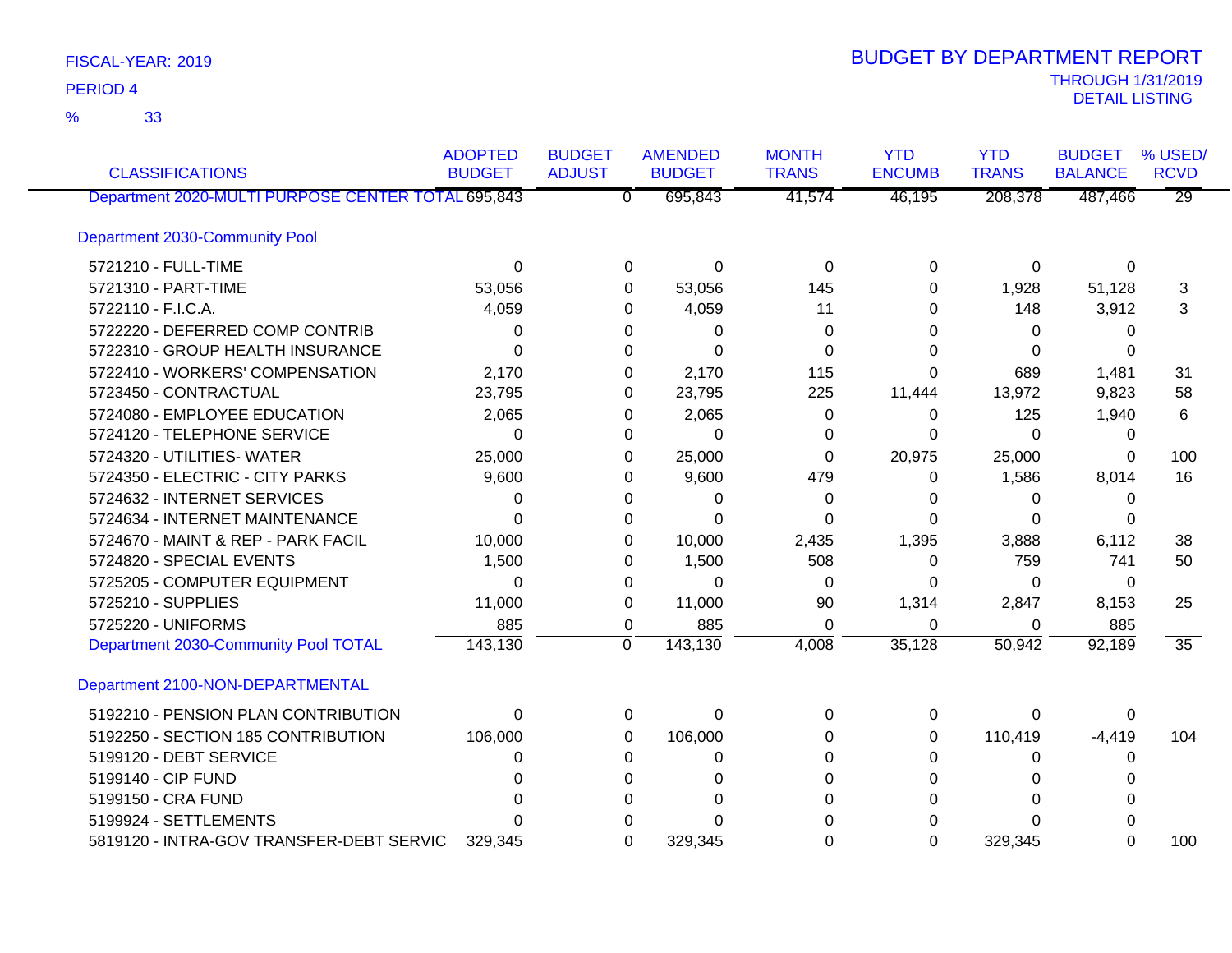33 %

| <b>CLASSIFICATIONS</b>                            | <b>ADOPTED</b><br><b>BUDGET</b> | <b>BUDGET</b><br><b>ADJUST</b> | <b>AMENDED</b><br><b>BUDGET</b> | <b>MONTH</b><br><b>TRANS</b> | <b>YTD</b><br><b>ENCUMB</b> | <b>YTD</b><br><b>TRANS</b> | <b>BUDGET</b><br><b>BALANCE</b> | % USED/<br><b>RCVD</b> |
|---------------------------------------------------|---------------------------------|--------------------------------|---------------------------------|------------------------------|-----------------------------|----------------------------|---------------------------------|------------------------|
| 5819130 - INTRA-GOV EMERG RESERVES FUND           | 222,800                         | $\Omega$                       | 222,800                         | $\Omega$                     | 0                           | $\mathbf 0$                | 222,800                         |                        |
| 5819140 - INTRA GOV-CAPITAL IMP PROJ FUN          | 1,319,392                       | 0                              | 1,319,392                       | 0                            | 0                           | 0                          | 1,319,392                       |                        |
| 5819150 - INTRA-GOV CRA                           | 0                               | 0                              | 0                               | 0                            | 0                           | 0                          | 0                               |                        |
| 5819160 - INTRA-GOV REVENUE STABILIZATIO          | $\Omega$                        | 0                              | 0                               | $\Omega$                     | 0                           | $\Omega$                   | $\Omega$                        |                        |
| 5819161 - INTRA-GOV GRANT MATCH                   | 0                               | 0                              | 0                               | $\Omega$                     | 0                           | $\Omega$                   | O                               |                        |
| 5819162 - INTRA-GOV INS RESERVE                   | 0                               | 0                              | $\Omega$                        | 0                            | $\Omega$                    | 0                          | 0                               |                        |
| 5819163 - INTRA-GOV TAX EQUALIZATION              | 0                               | 0                              | $\Omega$                        | $\Omega$                     | $\Omega$                    | 0                          | 0                               |                        |
| 5819164 - INTRA-GOV BLDG CAPITAL RESERVE          | 0                               | $\Omega$                       | 0                               | 0                            | 0                           | 0                          | 0                               |                        |
| 5819165 - INTRA-GOV PARKS ACQUISITION DE          | $\Omega$                        | $\Omega$                       | $\Omega$                        | 0                            | 0                           | 0                          | 0                               |                        |
| Department 2100-NON-DEPARTMENTAL TOTAL 1,977,537  |                                 | 0                              | 1,977,537                       | $\mathbf 0$                  | $\Omega$                    | 439,764                    | 1,537,773                       | $\overline{22}$        |
| <b>EXPENSE TOTAL</b>                              | 21,088,873                      |                                | 150,113 21,238,986              | 1,338,108                    | 2,466,674                   | 7,985,656                  | 13,253,337                      | 37                     |
| Fund 001-GENERAL FUND TOTAL                       |                                 |                                |                                 |                              |                             |                            |                                 |                        |
| <b>REVENUE</b>                                    | 19,217,607                      | $\Omega$                       | 19,217,607                      | 1,200,726                    | 0                           | 11,220,169                 | 7,997,440                       | 58                     |
| <b>EXPENSE</b>                                    | 21,088,873                      | 150,113                        | 21,238,986                      | 1,338,108                    | 2,466,674                   |                            | 7,985,656 13,253,337            | 37                     |
| Fund 001-GENERAL FUND TOTAL                       | $-1,871,266$                    | $-150, 113$                    | $-2,021,379$                    | $-137,382$                   | $-2,466,674$                | 3,234,513                  | $-5,255,897$                    |                        |
| Fund 051-EMERGENCY RESERVE FUND                   |                                 |                                |                                 |                              |                             |                            |                                 |                        |
| <b>REVENUE</b>                                    |                                 |                                |                                 |                              |                             |                            |                                 |                        |
| Department 0000-Description N/A                   |                                 |                                |                                 |                              |                             |                            |                                 |                        |
| 3612000 - INTEREST INCOME                         | 36,000                          | $\Omega$                       | 36,000                          | 3,332                        | 0                           | 13,199                     | 22,801                          | 36                     |
| 3694605 - FEMA HURRICANE IRMA REIMBURSEM, 065,810 |                                 | $\Omega$                       | 1,065,810                       | 0                            | 0                           | $\Omega$                   | 1,065,810                       |                        |
| 3811000 - CONTRIB. FROM OTHER FUNDS               | 222,800                         | $\Omega$                       | 222,800                         | $\Omega$                     | 0                           | 0                          | 222,800                         |                        |
| Department 0000-Description N/A TOTAL             | 1,324,610                       | $\overline{0}$                 | 1,324,610                       | 3,332                        | $\overline{0}$              | 13,199                     | 1,311,411                       |                        |

REVENUE TOTAL 1,324,610 0 1,324,610 3,332 0 13,199 1,311,411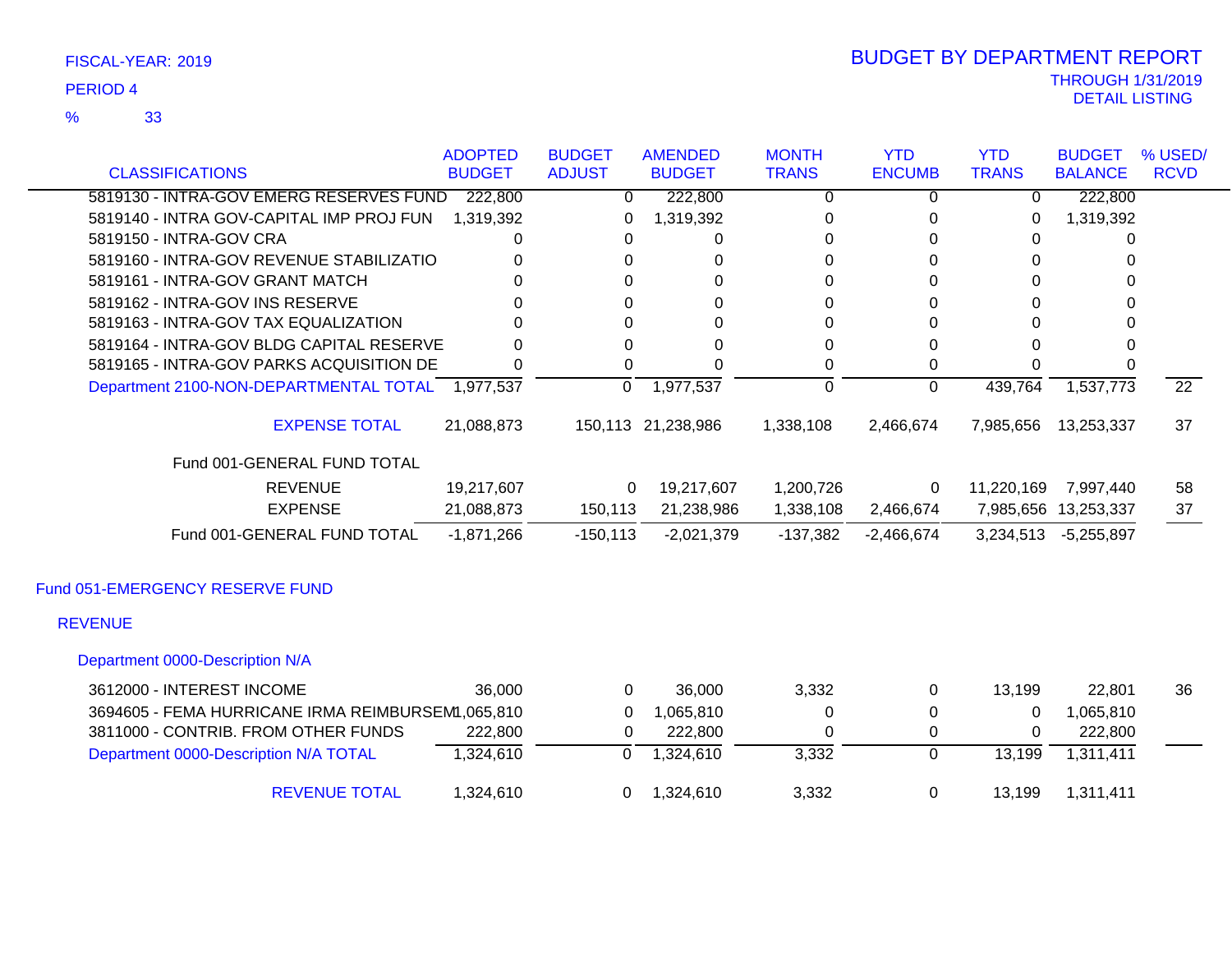| <b>CLASSIFICATIONS</b>                   | <b>ADOPTED</b><br><b>BUDGET</b> | <b>BUDGET</b><br><b>ADJUST</b> | <b>AMENDED</b><br><b>BUDGET</b> | <b>MONTH</b><br><b>TRANS</b> | <b>YTD</b><br><b>ENCUMB</b> | <b>YTD</b><br><b>TRANS</b> | % USED/<br><b>BUDGET</b><br><b>BALANCE</b><br><b>RCVD</b> |
|------------------------------------------|---------------------------------|--------------------------------|---------------------------------|------------------------------|-----------------------------|----------------------------|-----------------------------------------------------------|
| <b>EXPENSE</b>                           |                                 |                                |                                 |                              |                             |                            |                                                           |
| Department 1310-CITY MANAGER             |                                 |                                |                                 |                              |                             |                            |                                                           |
| 5131210 - REGULAR                        | 0                               |                                | 0<br>0                          | 0                            | 0                           | 0                          | 0                                                         |
| 5133450 - CONTRACTUAL SERVCS-INFRA       | $\Omega$                        |                                | $\mathbf 0$<br>$\mathbf 0$      | $\mathbf 0$                  | $\Omega$                    | $\Omega$                   | 0                                                         |
| Department 1310-CITY MANAGER TOTAL       | $\Omega$                        |                                | $\Omega$<br>$\Omega$            | $\Omega$                     | $\Omega$                    | $\Omega$                   | $\Omega$                                                  |
| <b>Department 1410-FINANCE</b>           |                                 |                                |                                 |                              |                             |                            |                                                           |
| 5135210 - SUPPLIES                       | 0                               |                                | 0<br>0                          | 0                            | 0                           | 0                          | 0                                                         |
| Department 1410-FINANCE TOTAL            | $\Omega$                        |                                | $\Omega$<br>$\Omega$            | $\overline{0}$               | $\Omega$                    | $\Omega$                   | $\Omega$                                                  |
| Department 1730-STREET MAINTENANCE       |                                 |                                |                                 |                              |                             |                            |                                                           |
| 5413450 - CONTRACTUAL SERVICES           | $\mathbf 0$                     |                                | 0<br>0                          | 0                            | $\mathbf 0$                 | 0                          | 0                                                         |
| Department 1730-STREET MAINTENANCE TOTAL | $\Omega$                        |                                | $\Omega$<br>$\Omega$            | $\overline{0}$               | $\Omega$                    | $\Omega$                   | $\Omega$                                                  |
| Department 1790-ENGINEERING & CONSTRUCTN |                                 |                                |                                 |                              |                             |                            |                                                           |
| 5193450 - CONT. SVCS.                    | 0                               |                                | $\mathbf 0$<br>$\mathbf 0$      | $\mathbf 0$                  | $\mathbf 0$                 | 0                          | 0                                                         |
| Department 1790-ENGINEERING & CONSTRUCTN | $\Omega$                        |                                | $\Omega$<br>$\Omega$            | $\Omega$                     | $\Omega$                    | $\Omega$                   |                                                           |
| Department 1910-POLICE                   |                                 |                                |                                 |                              |                             |                            |                                                           |
| 5215210 - SUPPLIES                       | 0                               |                                | 0<br>0                          | 0                            | 0                           | 0                          | 0                                                         |
| Department 1910-POLICE TOTAL             | $\Omega$                        |                                | $\Omega$<br>$\Omega$            | $\Omega$                     | $\Omega$                    | $\Omega$                   | $\Omega$                                                  |
| Department 2000-PARKS & RECREATION       |                                 |                                |                                 |                              |                             |                            |                                                           |
| 5725210 - SUPPLIES                       | 0                               |                                | 0<br>0                          | 0                            | 0                           | 0                          | 0                                                         |
| Department 2000-PARKS & RECREATION TOTAL | $\Omega$                        |                                | $\Omega$<br>$\Omega$            | $\mathbf 0$                  | $\Omega$                    | $\Omega$                   | $\Omega$                                                  |
| <b>EXPENSE TOTAL</b>                     | 0                               |                                | 0<br>0                          | 0                            | 0                           | 0                          | $\mathbf 0$                                               |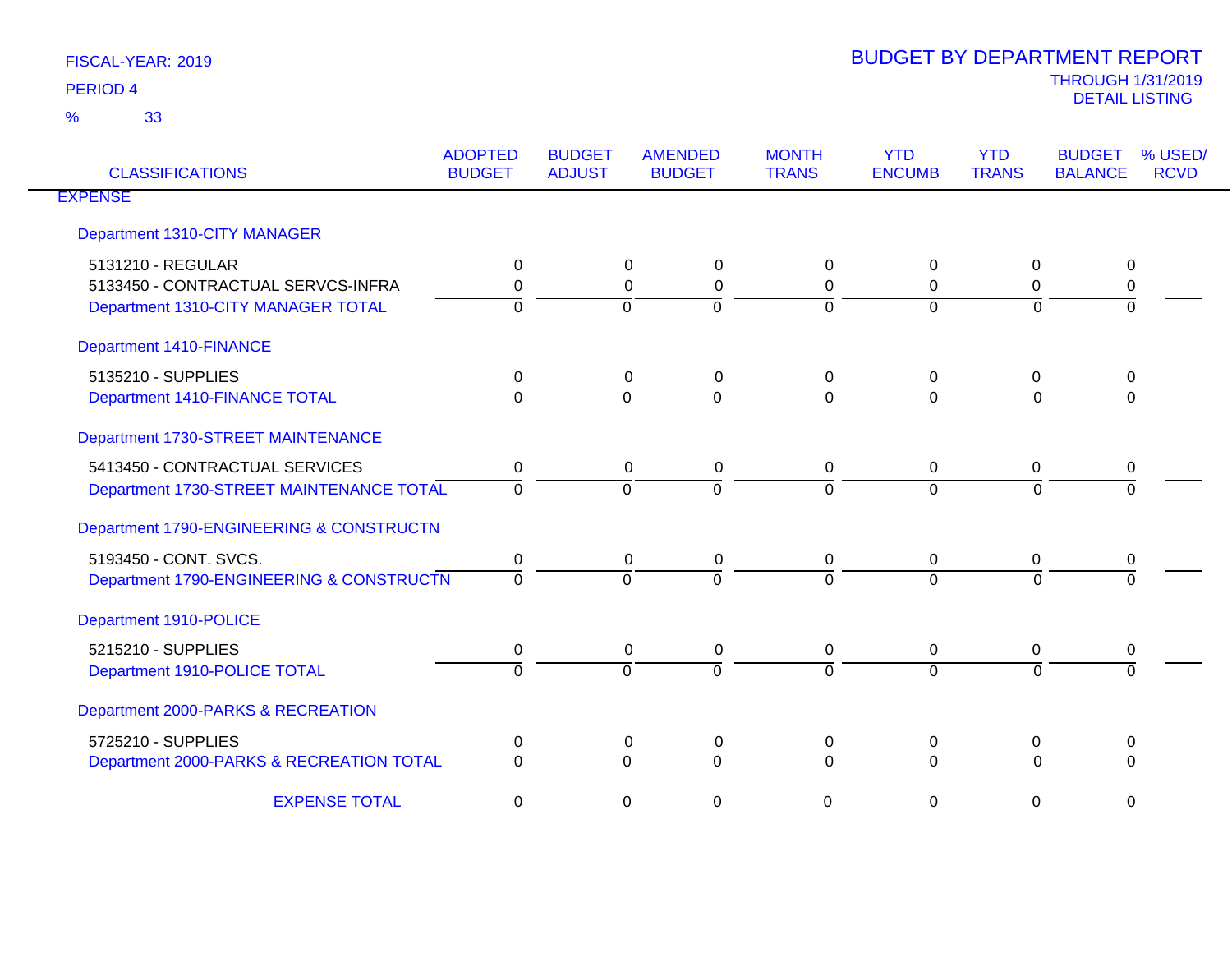| FISCAL-YEAR: 2019 |  |
|-------------------|--|
|-------------------|--|

# THROUGH 1/31/2019 DETAIL LISTING PERIOD <sup>4</sup> BUDGET BY DEPARTMENT REPORT

| <b>CLASSIFICATIONS</b>                   | <b>ADOPTED</b><br><b>BUDGET</b> | <b>BUDGET</b><br><b>ADJUST</b> |                | <b>AMENDED</b><br><b>BUDGET</b> | <b>MONTH</b><br><b>TRANS</b> | <b>YTD</b><br><b>ENCUMB</b> | <b>YTD</b><br><b>TRANS</b> | <b>BUDGET</b><br><b>BALANCE</b> | % USED/<br><b>RCVD</b> |
|------------------------------------------|---------------------------------|--------------------------------|----------------|---------------------------------|------------------------------|-----------------------------|----------------------------|---------------------------------|------------------------|
| Fund 051-EMERGENCY RESERVE FUND TOTAL    |                                 |                                |                |                                 |                              |                             |                            |                                 |                        |
| <b>REVENUE</b>                           | 1,324,610                       |                                | 0              | 1,324,610                       | 3,332                        | $\pmb{0}$                   | 13,199                     | 1,311,411                       |                        |
| <b>EXPENSE</b>                           | $\mathbf{0}$                    |                                | 0              | 0                               | $\mathbf{0}$                 | 0                           | 0                          | $\Omega$                        | 37                     |
| Fund 051-EMERGENCY RESERVE FUND TOTAL    | 1,324,610                       |                                | $\overline{0}$ | 1,324,610                       | 3,332                        | $\pmb{0}$                   | 13,199                     | 1,311,411                       |                        |
| Fund 106-STATE GRANT FUND                |                                 |                                |                |                                 |                              |                             |                            |                                 |                        |
| <b>REVENUE</b>                           |                                 |                                |                |                                 |                              |                             |                            |                                 |                        |
| Department 0000-Description N/A          |                                 |                                |                |                                 |                              |                             |                            |                                 |                        |
| 3371000 - GENERAL GOVERNMENT             | $\Omega$                        |                                | 0              | 0                               | $\Omega$                     | 0                           | $\Omega$                   | $\mathbf{0}$                    |                        |
| 3612000 - INTEREST INCOME                | $\Omega$                        |                                | $\Omega$       | 0                               | 422                          | $\Omega$                    | 1,673                      | $-1,673$                        |                        |
| 3699201 - MISC. OTHERS                   | 0                               |                                | 0              | 0                               | $\Omega$                     | 0                           | $\Omega$                   | 0                               |                        |
| Department 0000-Description N/A TOTAL    | $\mathbf 0$                     |                                | $\mathbf 0$    | $\mathbf 0$                     | $\overline{422}$             | $\overline{0}$              | 1,673                      | $-1,673$                        |                        |
| Department 2001-FRDAP FUCHS PARK PROJECT |                                 |                                |                |                                 |                              |                             |                            |                                 |                        |
| 3311000 - REVENUE                        | $\mathbf 0$                     |                                | 0              | $\mathbf 0$                     | $\mathbf 0$                  | $\pmb{0}$                   | 0                          | $\mathbf 0$                     |                        |
| 3341000 - REVENUE                        | 0                               |                                | 0              | 0                               | 0                            | 0                           | 0                          | $\mathbf 0$                     |                        |
| Department 2001-FRDAP FUCHS PARK PROJECT | $\mathbf 0$                     |                                | $\Omega$       | $\overline{0}$                  | $\overline{0}$               | $\overline{0}$              | $\Omega$                   | $\Omega$                        |                        |
| Department 2002-FRDAP-DANTE FASCELL PARK |                                 |                                |                |                                 |                              |                             |                            |                                 |                        |
| 3341000 - REVENUE                        | $\mathbf 0$                     |                                | 0              | 0                               | 0                            | 0                           | 0                          | 0                               |                        |
| Department 2002-FRDAP-DANTE FASCELL PARK | $\mathbf 0$                     |                                | $\mathbf 0$    | $\overline{0}$                  | $\Omega$                     | $\overline{0}$              | $\overline{0}$             | $\Omega$                        |                        |
| Department 2003-FRDAP-PALMER PARK        |                                 |                                |                |                                 |                              |                             |                            |                                 |                        |
| 3341000 - REVENUE                        | $\mathbf 0$                     |                                | 0              | $\pmb{0}$                       | 0                            | 0                           | 0                          | 0                               |                        |
| Department 2003-FRDAP-PALMER PARK        | $\mathbf{0}$                    |                                | $\Omega$       | $\overline{0}$                  | $\Omega$                     | $\overline{0}$              | $\Omega$                   | $\Omega$                        |                        |

Department 3802-ADA FY 2011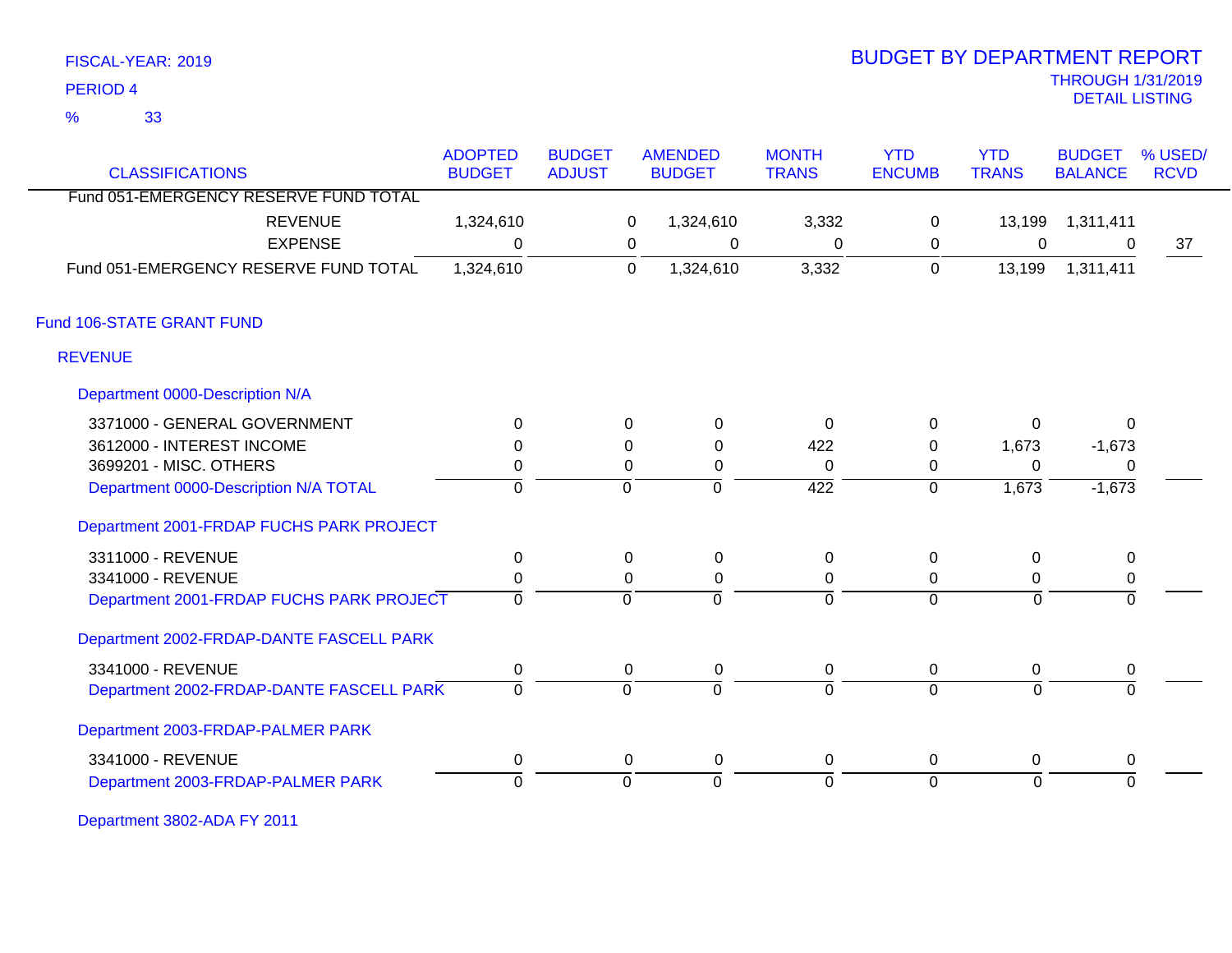| <b>CLASSIFICATIONS</b>                       | <b>ADOPTED</b><br><b>BUDGET</b> | <b>BUDGET</b><br><b>ADJUST</b> | <b>AMENDED</b><br><b>BUDGET</b> | <b>MONTH</b><br><b>TRANS</b> | <b>YTD</b><br><b>ENCUMB</b> | <b>YTD</b><br><b>TRANS</b> | <b>BUDGET</b><br><b>BALANCE</b> | % USED/<br><b>RCVD</b> |
|----------------------------------------------|---------------------------------|--------------------------------|---------------------------------|------------------------------|-----------------------------|----------------------------|---------------------------------|------------------------|
| 3371000 - GENERAL GOVERNMENT                 | 0                               | 0                              | 0                               | 0                            | $\mathbf 0$                 | 0                          | 0                               |                        |
|                                              | $\mathbf 0$                     | $\mathbf 0$                    | $\Omega$                        | 0                            | $\Omega$                    | $\Omega$                   | $\Omega$                        |                        |
| Department 3802-ADA FY 2011 TOTAL            |                                 |                                |                                 |                              |                             |                            |                                 |                        |
| Department 3901-FDEP-TWIN LAKES GRANT        |                                 |                                |                                 |                              |                             |                            |                                 |                        |
| 3341000 - REVENUE                            | 0                               | 0                              | 0                               | 0                            | $\mathbf 0$                 | 0                          | 0                               |                        |
| Department 3901-FDEP-TWIN LAKES GRANT TOTAL  | $\Omega$                        | $\Omega$                       | $\Omega$                        | $\Omega$                     | $\Omega$                    | $\Omega$                   | $\Omega$                        |                        |
| Department 3902-FDEP Drainage Phase VI       |                                 |                                |                                 |                              |                             |                            |                                 |                        |
| 3341000 - REVENUE                            | $\mathbf 0$                     | 100,000                        | 100,000                         | 0                            | $\mathbf 0$                 | $\mathbf 0$                | 100,000                         |                        |
| Department 3902-FDEP Drainage Phase VI TOTAL | $\Omega$                        | 100,000                        | 100,000                         | 0                            | $\mathbf 0$                 | $\Omega$                   | 100,000                         |                        |
| Department 7001-FDOT-USF-BICYCLE SAFETY      |                                 |                                |                                 |                              |                             |                            |                                 |                        |
| 3341000 - REVENUE                            | 0                               | 0                              | 0                               | 0                            | $\mathbf 0$                 | 0                          | 0                               |                        |
| Department 7001-FDOT-USF-BICYCLE SAFETY      | $\Omega$                        | $\Omega$                       | $\Omega$                        | $\overline{0}$               | $\Omega$                    | $\Omega$                   | $\Omega$                        |                        |
| Department 7002-FDOT-USF-BICYCLE SAFETY      |                                 |                                |                                 |                              |                             |                            |                                 |                        |
| 3341000 - REVENUE                            | $\pmb{0}$                       | 0                              | 0                               | 0                            | $\mathbf 0$                 | $\pmb{0}$                  | $\pmb{0}$                       |                        |
| Department 7002-FDOT-USF-BICYCLE SAFETY      | $\Omega$                        | $\Omega$                       | $\Omega$                        | $\Omega$                     | $\Omega$                    | $\overline{0}$             | $\Omega$                        |                        |
| <b>REVENUE TOTAL</b>                         | $\Omega$                        | 100,000                        | 100,000                         | 422                          | 0                           | 1,673                      | 98,327                          |                        |
| <b>EXPENSE</b>                               |                                 |                                |                                 |                              |                             |                            |                                 |                        |
| Department 2001-FRDAP FUCHS PARK PROJECT     |                                 |                                |                                 |                              |                             |                            |                                 |                        |
| 5723450 - CONTRACTUAL                        | 0                               | 0                              | 0                               | 0                            | $\mathbf 0$                 | 0                          | 0                               |                        |
| Department 2001-FRDAP FUCHS PARK PROJECT     | $\Omega$                        | $\Omega$                       | $\Omega$                        | $\overline{0}$               | $\Omega$                    | $\Omega$                   | $\Omega$                        |                        |
| Department 2002-FRDAP-DANTE FASCELL PARK     |                                 |                                |                                 |                              |                             |                            |                                 |                        |
| 5726450 - MATCHING CONTRIBUTION              | $\mathbf 0$                     | 0                              | 0                               | 0                            | $\mathbf 0$                 | $\pmb{0}$                  | $\boldsymbol{0}$                |                        |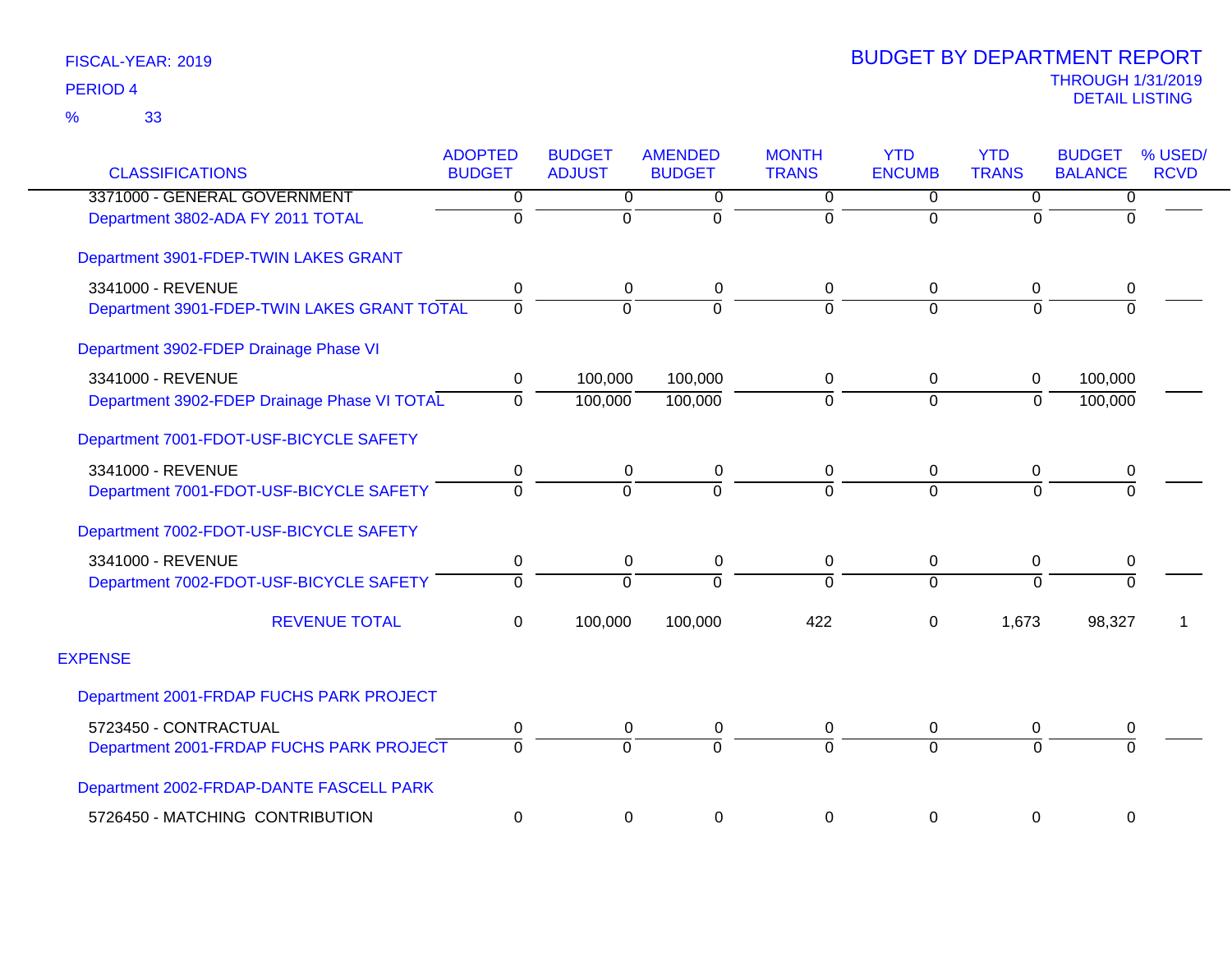33 %

| <b>CLASSIFICATIONS</b>                       | <b>ADOPTED</b><br><b>BUDGET</b> | <b>BUDGET</b><br><b>ADJUST</b> | <b>AMENDED</b><br><b>BUDGET</b> | <b>MONTH</b><br><b>TRANS</b> | <b>YTD</b><br><b>ENCUMB</b> | <b>YTD</b><br><b>TRANS</b> | <b>BUDGET</b><br><b>BALANCE</b> | % USED/<br><b>RCVD</b> |
|----------------------------------------------|---------------------------------|--------------------------------|---------------------------------|------------------------------|-----------------------------|----------------------------|---------------------------------|------------------------|
| Department 2002-FRDAP-DANTE FASCELL PARK     | 0                               | $\Omega$                       | $\overline{0}$                  | $\Omega$                     | $\Omega$                    | $\Omega$                   | $\Omega$                        |                        |
| Department 2003-FRDAP-PALMER PARK            |                                 |                                |                                 |                              |                             |                            |                                 |                        |
| 5726450 - MATCHING CONTRIBUTION              | $\mathbf 0$                     | $\mathbf 0$                    | 0                               | 0                            | 0                           | 0                          | 0                               |                        |
| Department 2003-FRDAP-PALMER PARK            | $\overline{0}$                  | $\mathbf 0$                    | $\overline{0}$                  | $\Omega$                     | $\Omega$                    | $\Omega$                   | $\Omega$                        |                        |
| Department 3303-CDBG SW 66 ST IMPROV PHASE   |                                 |                                |                                 |                              |                             |                            |                                 |                        |
| 5416440 - CAPITAL IMPROVEMENTS               | 0                               | 0                              | 0                               | 0                            | 0                           | 0                          | 0                               |                        |
| Department 3303-CDBG SW 66 ST IMPROV PHASE   | $\Omega$                        | $\Omega$                       | $\overline{0}$                  | $\overline{0}$               | $\Omega$                    | $\Omega$                   | $\Omega$                        |                        |
| Department 3901-FDEP-TWIN LAKES GRANT        |                                 |                                |                                 |                              |                             |                            |                                 |                        |
| 5413100 - PROFESSIONAL SERVICES              | 0                               | 0                              | $\Omega$                        | $\Omega$                     | $\Omega$                    | $\Omega$                   | $\Omega$                        |                        |
| 5413450 - CONTRACTUAL SERVICES               | 0                               | 0                              | $\mathbf 0$                     | 0                            | 0                           | 0                          | 0                               |                        |
| Department 3901-FDEP-TWIN LAKES GRANT TOTAL  | $\Omega$                        | $\Omega$                       | $\Omega$                        | $\Omega$                     | $\Omega$                    | $\Omega$                   | $\Omega$                        |                        |
| Department 3902-FDEP Drainage Phase VI       |                                 |                                |                                 |                              |                             |                            |                                 |                        |
| 5416490 - CONSTRUCTIONS PROJECTS             | 0                               | 100,000                        | 100,000                         | $\mathbf 0$                  | 100,000                     | 100,000                    | 0                               | 100                    |
| Department 3902-FDEP Drainage Phase VI TOTAL | $\Omega$                        | 100,000                        | 100,000                         | $\Omega$                     | 100,000                     | 100,000                    | $\Omega$                        | 100                    |
| Department 7001-FDOT-USF-BICYCLE SAFETY      |                                 |                                |                                 |                              |                             |                            |                                 |                        |
| 5211410 - OVERTIME                           | 0                               | 0                              | $\mathbf 0$                     | 0                            | 0                           | $\mathbf 0$                | 0                               |                        |
| Department 7001-FDOT-USF-BICYCLE SAFETY      | $\Omega$                        | $\Omega$                       | $\Omega$                        | $\Omega$                     | $\Omega$                    | $\Omega$                   | $\Omega$                        |                        |
| Department 7002-FDOT-USF-BICYCLE SAFETY      |                                 |                                |                                 |                              |                             |                            |                                 |                        |
| 5211410 - OVERTIME                           | 0                               | 0                              | 0                               | 0                            | 0                           | 0                          | 0                               |                        |
| Department 7002-FDOT-USF-BICYCLE SAFETY      | $\overline{0}$                  | $\overline{0}$                 | $\overline{0}$                  | $\overline{0}$               | $\overline{0}$              | $\Omega$                   | $\Omega$                        |                        |
| <b>EXPENSE TOTAL</b>                         | 0                               | 100,000                        | 100,000                         | 0                            | 100,000                     | 100,000                    | 0                               | 100                    |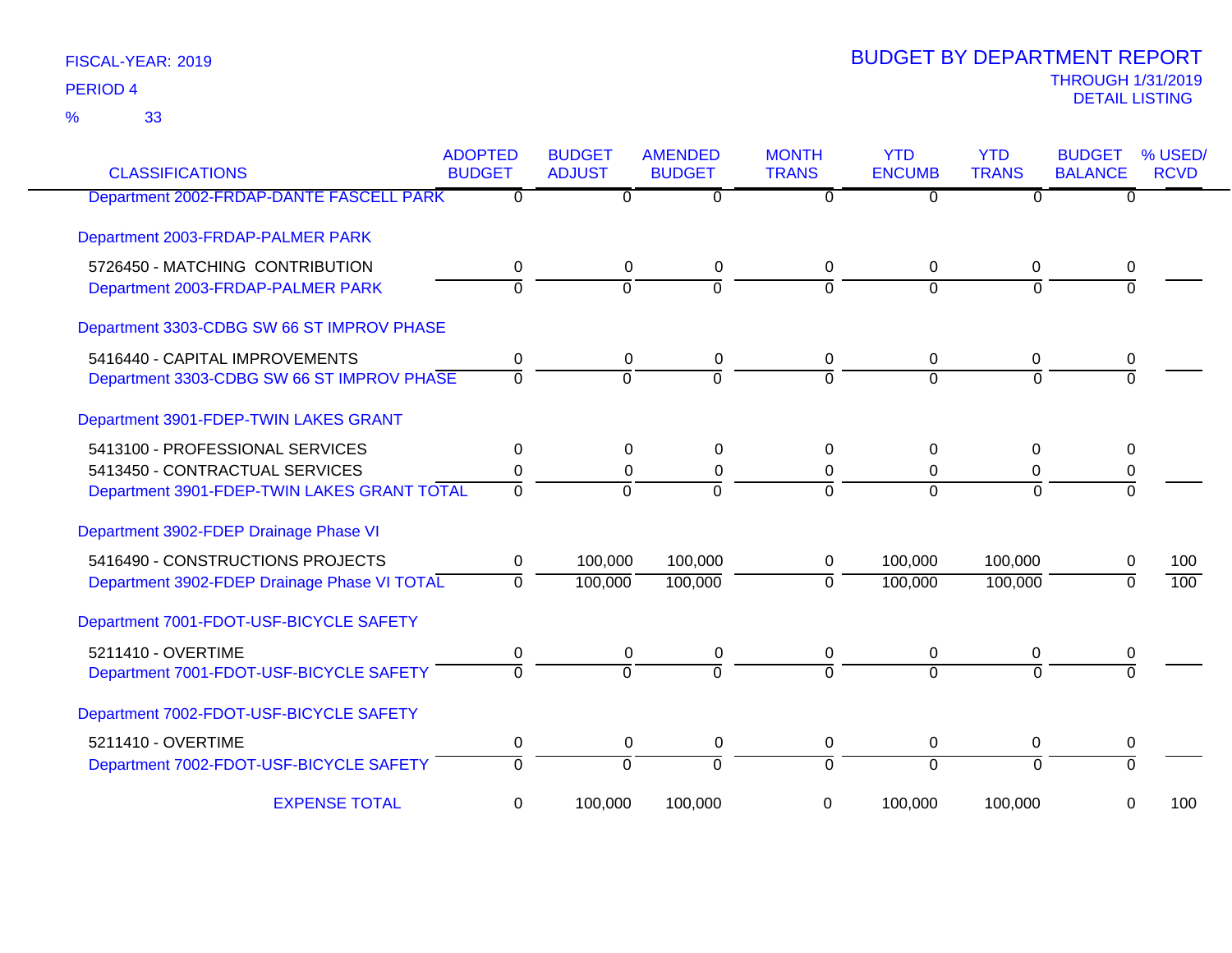|                | FISCAL-YEAR: 2019                     |                |                  |                |              | <b>BUDGET BY DEPARTMENT REPORT</b> |              |                          |                |
|----------------|---------------------------------------|----------------|------------------|----------------|--------------|------------------------------------|--------------|--------------------------|----------------|
|                | <b>PERIOD 4</b>                       |                |                  |                |              |                                    |              | <b>THROUGH 1/31/2019</b> |                |
| $\frac{9}{6}$  | 33                                    |                |                  |                |              |                                    |              | <b>DETAIL LISTING</b>    |                |
|                |                                       | <b>ADOPTED</b> | <b>BUDGET</b>    | <b>AMENDED</b> | <b>MONTH</b> | <b>YTD</b>                         | <b>YTD</b>   | <b>BUDGET</b>            | % USED/        |
|                | <b>CLASSIFICATIONS</b>                | <b>BUDGET</b>  | <b>ADJUST</b>    | <b>BUDGET</b>  | <b>TRANS</b> | <b>ENCUMB</b>                      | <b>TRANS</b> | <b>BALANCE</b>           | <b>RCVD</b>    |
|                | Fund 106-STATE GRANT FUND TOTAL       |                |                  |                |              |                                    |              |                          |                |
|                | <b>REVENUE</b>                        | 0              | 100,000          | 100,000        | 422          | 0                                  | 1,673        | 98,327                   | 1              |
|                | <b>EXPENSE</b>                        | 0              | 100,000          | 100,000        | $\mathbf 0$  | 100,000                            | 100,000      | 0                        | 100            |
|                | Fund 106-STATE GRANT FUND TOTAL       | $\overline{0}$ | $\Omega$         | $\mathbf 0$    | 422          | $-100,000$                         | $-98,327$    | 98,327                   |                |
|                | Fund 111-STORM WATER DRAIN TRUST      |                |                  |                |              |                                    |              |                          |                |
| <b>REVENUE</b> |                                       |                |                  |                |              |                                    |              |                          |                |
|                | Department 0000-Description N/A       |                |                  |                |              |                                    |              |                          |                |
|                | 3143000 - UTILITY TAX-WATER           | 10,000         | $\mathbf 0$      | 10,000         | $-39$        | $\mathbf 0$                        | 239          | 9,761                    | $\overline{c}$ |
|                | 3301000 - INTERGOVERNMENTAL REVENUE   | 375,000        | $\boldsymbol{0}$ | 375,000        | $\mathbf 0$  | $\mathbf 0$                        | 22,458       | 352,542                  | 5              |
|                | 3612000 - INTEREST INCOME             | 4,000          | $\boldsymbol{0}$ | 4,000          | 936          | $\pmb{0}$                          | 3,563        | 437                      | 89             |
|                | 3699201 - MISC. OTHERS                | 0              | $\pmb{0}$        | 0              | $\mathbf 0$  | 0                                  | $\mathbf 0$  | 0                        |                |
|                | Department 0000-Description N/A TOTAL | 389,000        | $\overline{0}$   | 389,000        | 897          | $\overline{0}$                     | 26,260       | 362,740                  | 6              |
|                | <b>REVENUE TOTAL</b>                  | 389,000        | $\boldsymbol{0}$ | 389,000        | 897          | 0                                  | 26,260       | 362,740                  | 6              |
| <b>EXPENSE</b> |                                       |                |                  |                |              |                                    |              |                          |                |
|                | Department 1730-STREET MAINTENANCE    |                |                  |                |              |                                    |              |                          |                |
|                | 5411210 - REGULAR                     | 39,099         | $\pmb{0}$        | 39,099         | 2,980        | 0                                  | 11,524       | 27,575                   | 29             |
|                | 5411410 - OVERTIME                    | $\mathbf 0$    | $\pmb{0}$        | 0              | $\mathbf 0$  | 0                                  | 0            | $\mathbf 0$              |                |
|                | 5412110 - F.I.C.A.                    | 2,991          | $\boldsymbol{0}$ | 2,991          | 227          | 0                                  | 880          | 2,111                    | 29             |
|                | 5412210 - PENSION PLAN CONTRIBUTION   | 2,101          | $\pmb{0}$        | 2,101          | $\mathbf 0$  | 0                                  | 501          | 1,600                    | 23             |
|                | 5412310 - GROUP HEALTH INSURANCE      | 7,638          | $\boldsymbol{0}$ | 7,638          | 572          | $\pmb{0}$                          | 1,994        | 5,644                    | 26             |
|                | 5412410 - WORKERS' COMPENSATION       | 5,150          | 0                | 5,150          | 272          | 0                                  | 1,635        | 3,515                    | 31             |
|                | 5413450 - CONTRACTUAL SERVICES        | 149,045        | 45,356           | 194,401        | 716          | 46,987                             | 66,416       | 127,985                  | 34             |
|                | 5416490 - CONSTRUCTIONS PROJECTS      | 50,000         | 105,115          | 155,115        | 0            | 105,115                            | 105,115      | 50,000                   | 67             |
|                | 5417100 - BOND SERVICE- PRINCIPAL     | 27,039         | 0                | 27,039         | 0            | $\Omega$                           | $\mathbf{0}$ | 27,039                   |                |

5417200 - INTEREST EXPENSE 1,500 0 1,500 0 0 0 1,500

BUDGET BY DEPARTMENT REPORT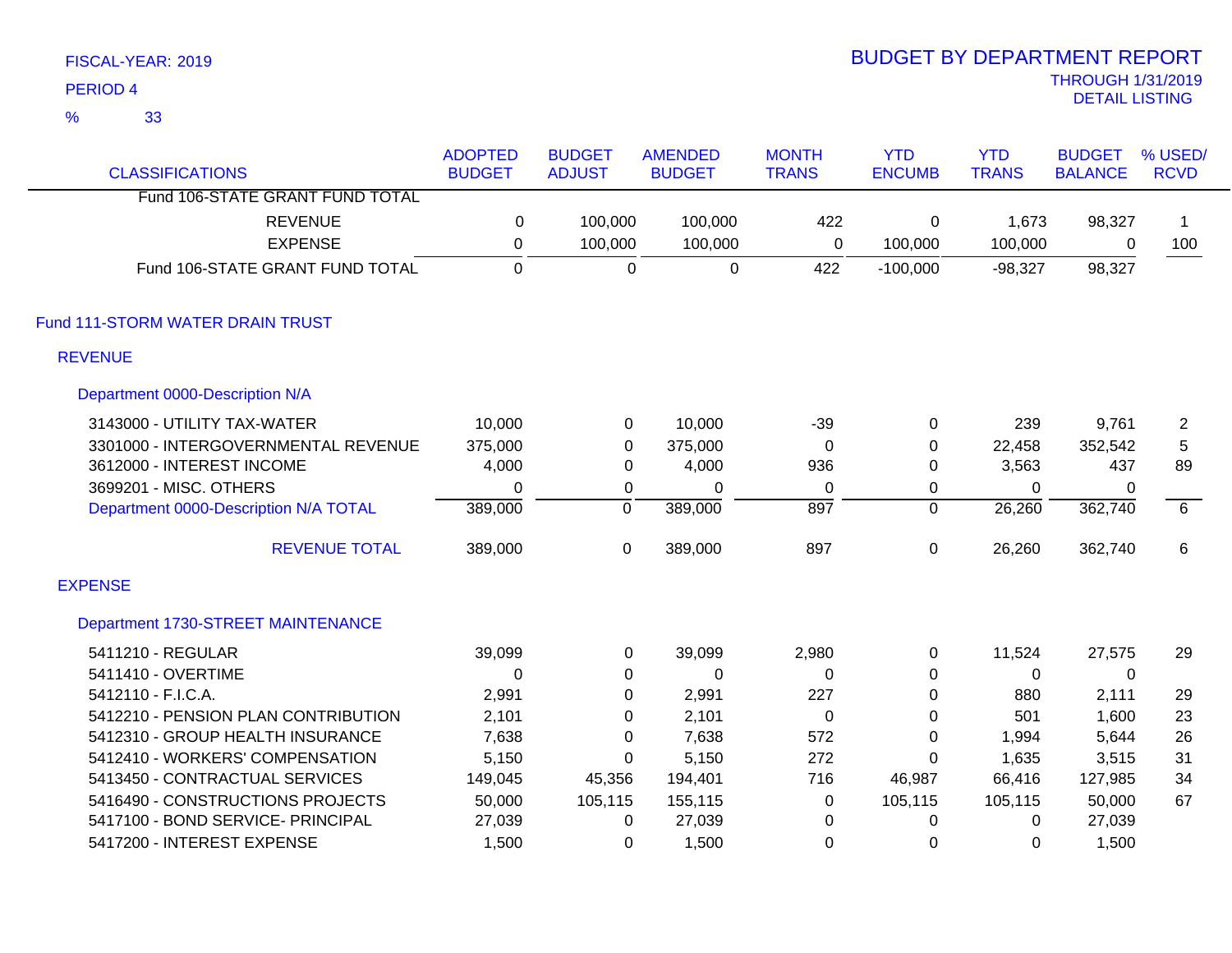### 33 %

| <b>CLASSIFICATIONS</b>                                              | <b>ADOPTED</b><br><b>BUDGET</b> | <b>BUDGET</b><br><b>ADJUST</b> | <b>AMENDED</b><br><b>BUDGET</b> | <b>MONTH</b><br><b>TRANS</b> | <b>YTD</b><br><b>ENCUMB</b> | <b>YTD</b><br><b>TRANS</b> | <b>BUDGET</b><br><b>BALANCE</b> | % USED/<br><b>RCVD</b> |
|---------------------------------------------------------------------|---------------------------------|--------------------------------|---------------------------------|------------------------------|-----------------------------|----------------------------|---------------------------------|------------------------|
| 5819120 - INTRA-GOV TRANSFER-DEBT SERVIC                            | 150,000                         | 0                              | 150,000                         | 0                            | 0                           | $\mathbf 0$                | 150,000                         |                        |
| Department 1730-STREET MAINTENANCE TOTAL                            | 434,563                         | 150,471                        | 585,034                         | 4,767                        | 152,102                     | 188,065                    | 396,969                         | $\overline{32}$        |
| <b>EXPENSE TOTAL</b>                                                | 434,563                         | 150,471                        | 585,034                         | 4,767                        | 152,102                     | 188,065                    | 396,969                         | 32                     |
| Fund 111-STORM WATER DRAIN TRUST TOTAL                              |                                 |                                |                                 |                              |                             |                            |                                 |                        |
| <b>REVENUE</b><br><b>EXPENSE</b>                                    | 389,000<br>434,563              | 0<br>150,471                   | 389,000<br>585,034              | 897<br>4,767                 | 0<br>152,102                | 26,260<br>188,065          | 362,740<br>396,969              | 6<br>32                |
| Fund 111-STORM WATER DRAIN TRUST TOTAL                              | $-45,563$                       | $-150,471$                     | $-196,034$                      | $-3,870$                     | $-152,102$                  | $-161,805$                 | $-34,229$                       |                        |
| Fund 112-2ND LOCAL OPTION GAS TRST<br><b>REVENUE</b>                |                                 |                                |                                 |                              |                             |                            |                                 |                        |
| Department 0000-Description N/A                                     |                                 |                                |                                 |                              |                             |                            |                                 |                        |
| 3121000 - LOCAL OPTION TAXES<br>3301000 - INTERGOVERNMENTAL REVENUE | 73,686<br>0                     | 0<br>0                         | 73,686<br>0                     | 7,979<br>0                   | 0<br>0                      | 24,343<br>0                | 49,343<br>0                     | 33                     |
| 3612000 - INTEREST INCOME                                           | 1,500                           | $\mathbf 0$                    | 1,500                           | 192                          | 0                           | 763                        | 737                             | 50                     |
| Department 0000-Description N/A TOTAL                               | 75,186                          | 0                              | 75,186                          | 8,171                        | 0                           | 25,106                     | 50,080                          | $\overline{33}$        |
| <b>REVENUE TOTAL</b>                                                | 75,186                          | 0                              | 75,186                          | 8,171                        | 0                           | 25,106                     | 50,080                          | 33                     |
| <b>EXPENSE</b>                                                      |                                 |                                |                                 |                              |                             |                            |                                 |                        |
| Department 1730-STREET MAINTENANCE                                  |                                 |                                |                                 |                              |                             |                            |                                 |                        |
| 5416210 - INFRASTRUCTURE PROJECTS                                   | 85,000                          | 83,128                         | 168,128                         | 5,106                        | 163,022                     | 168,128                    | 0                               | 100                    |
| Department 1730-STREET MAINTENANCE TOTAL                            | 85,000                          | 83,128                         | 168,128                         | 5,106                        | 163,022                     | 168,128                    | $\mathbf 0$                     | 100                    |
| <b>EXPENSE TOTAL</b>                                                | 85,000                          | 83,128                         | 168,128                         | 5,106                        | 163,022                     | 168,128                    | 0                               | 100                    |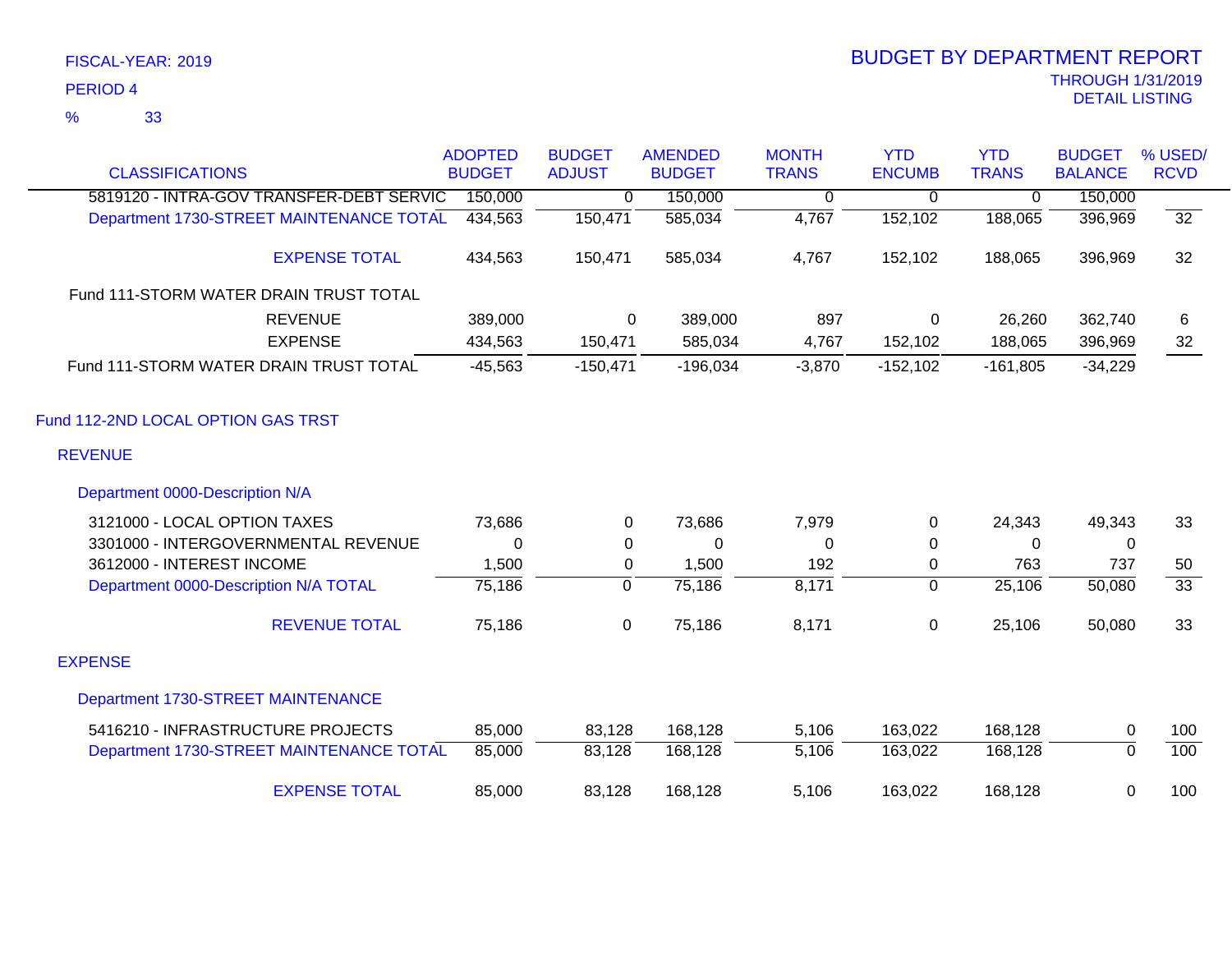| FISCAL-YEAR: 2019   | <b>BUDGET BY DEPARTMENT REPORT</b>         |
|---------------------|--------------------------------------------|
| PERIOD 4            | <b>THROUGH 1/31/2019</b><br>DETAIL LISTING |
| 33<br>$\frac{1}{2}$ |                                            |

# BUDGET BY DEPARTMENT REPORT

| <b>CLASSIFICATIONS</b>                       | <b>ADOPTED</b><br><b>BUDGET</b> | <b>BUDGET</b><br><b>ADJUST</b> | <b>AMENDED</b><br><b>BUDGET</b> | <b>MONTH</b><br><b>TRANS</b> | <b>YTD</b><br><b>ENCUMB</b> | <b>YTD</b><br><b>TRANS</b> | <b>BUDGET</b><br><b>BALANCE</b> | % USED/<br><b>RCVD</b> |
|----------------------------------------------|---------------------------------|--------------------------------|---------------------------------|------------------------------|-----------------------------|----------------------------|---------------------------------|------------------------|
| Fund 112-2ND LOCAL OPTION GAS TRST TOTAL     |                                 |                                |                                 |                              |                             |                            |                                 |                        |
| <b>REVENUE</b>                               | 75,186                          | 0                              | 75,186                          | 8,171                        | 0                           | 25,106                     | 50,080                          | 33                     |
| <b>EXPENSE</b>                               | 85,000                          | 83,128                         | 168,128                         | 5,106                        | 163,022                     | 168,128                    | 0                               | 100                    |
| Fund 112-2ND LOCAL OPTION GAS TRST TOTAL     | $-9,814$                        | $-83,128$                      | $-92,942$                       | 3,065                        | $-163,022$                  | $-143,022$                 | 50,080                          |                        |
| Fund 114-LOCAL GRANTS FUND                   |                                 |                                |                                 |                              |                             |                            |                                 |                        |
| <b>REVENUE</b>                               |                                 |                                |                                 |                              |                             |                            |                                 |                        |
| Department 0000-Description N/A              |                                 |                                |                                 |                              |                             |                            |                                 |                        |
| 3371000 - GENERAL GOVERNMENT                 | $\pmb{0}$                       | 0                              | 0                               | $\mathbf 0$                  | $\mathbf 0$                 | 0                          | $\pmb{0}$                       |                        |
| Department 0000-Description N/A TOTAL        | $\Omega$                        | $\Omega$                       | $\Omega$                        | $\Omega$                     | $\Omega$                    | $\Omega$                   |                                 |                        |
| Department 3001-SNP-MURRAY PARK POOL         |                                 |                                |                                 |                              |                             |                            |                                 |                        |
| 3371000 - GENERAL GOVERNMENT                 | $\pmb{0}$                       | 0                              | 0                               | $\mathbf 0$                  | $\mathbf 0$                 | $\mathbf 0$                | $\pmb{0}$                       |                        |
| Department 3001-SNP-MURRAY PARK POOL TOTAL   | $\overline{0}$                  | $\Omega$                       | $\Omega$                        | $\Omega$                     | $\Omega$                    | $\Omega$                   |                                 |                        |
| Department 3101-HFSF-Complete Streets Policy |                                 |                                |                                 |                              |                             |                            |                                 |                        |
| 3661000 - REVENUE                            | $\mathbf 0$                     | 0                              | 0                               | 0                            | $\overline{0}$              | $\mathbf 0$                | 0                               |                        |
| Department 3101-HFSF-Complete Streets Policy | $\Omega$                        | $\Omega$                       | $\Omega$                        | $\Omega$                     | $\Omega$                    | $\Omega$                   |                                 |                        |
| Department 3604-MDC SCHOOL & SR MEALS        |                                 |                                |                                 |                              |                             |                            |                                 |                        |
| 3371000 - GENERAL GOVERNMENT                 | 0                               | 0                              | 0                               | 0                            | $\mathbf 0$                 | 0                          | 0                               |                        |
| Department 3604-MDC SCHOOL & SR MEALS        | $\overline{0}$                  | $\overline{0}$                 | $\overline{0}$                  | $\overline{0}$               | $\overline{0}$              | $\Omega$                   | $\Omega$                        |                        |
| Department 3605-MDC SCHOOL & SR MEALS        |                                 |                                |                                 |                              |                             |                            |                                 |                        |
| 3371000 - GENERAL GOVERNMENT                 | $\mathbf 0$                     | 0                              | 0                               | 0                            | 0                           | 0                          | $\mathbf 0$                     |                        |
| Department 3605-MDC SCHOOL & SR MEALS        | $\overline{0}$                  | 0                              | $\overline{0}$                  | ō                            | $\mathbf 0$                 | $\Omega$                   | $\Omega$                        |                        |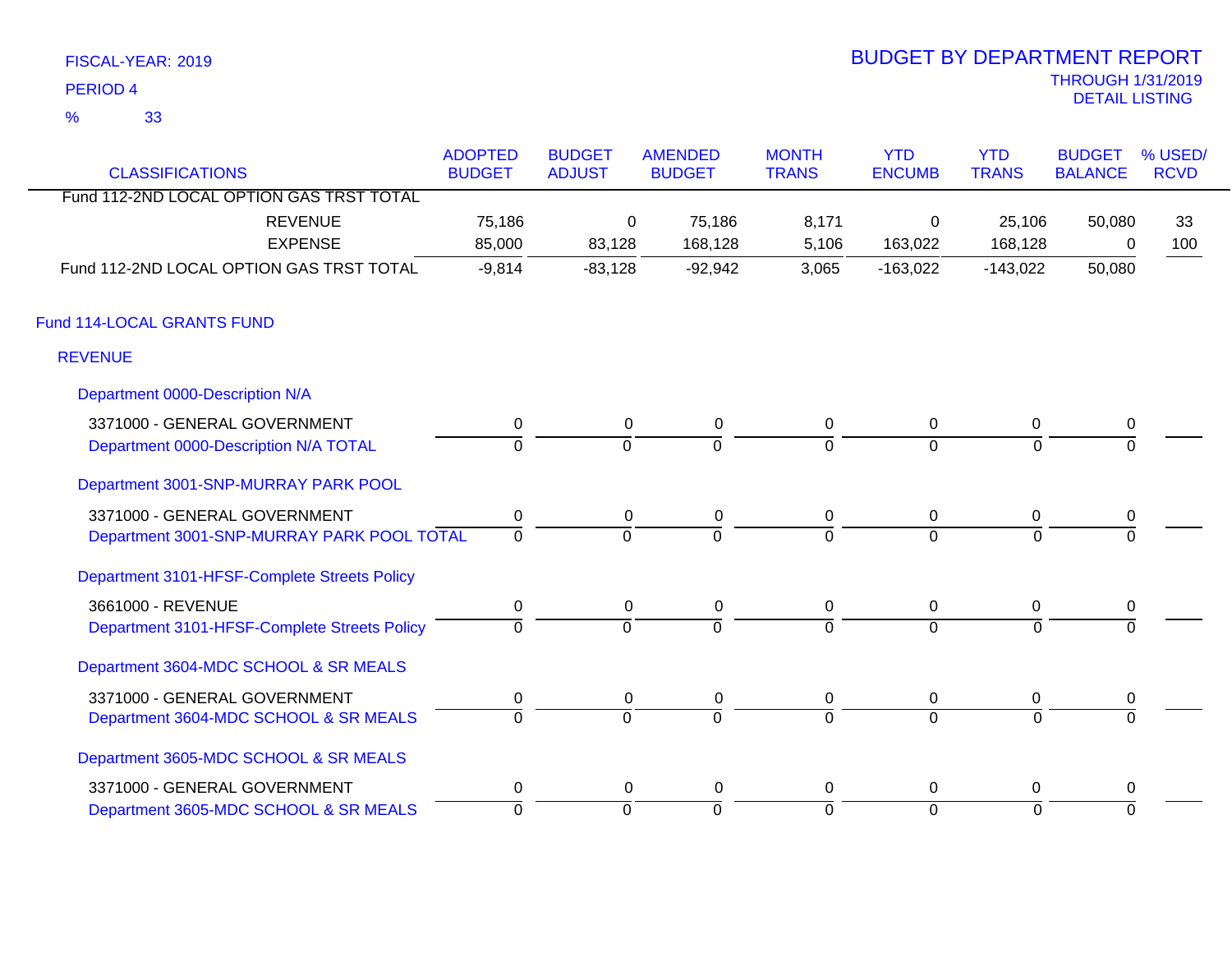|                                           | <b>ADOPTED</b><br><b>BUDGET</b> | <b>BUDGET</b>  | <b>AMENDED</b><br><b>BUDGET</b> | <b>MONTH</b><br><b>TRANS</b> | <b>YTD</b><br><b>ENCUMB</b> | <b>YTD</b><br><b>TRANS</b> | <b>BUDGET</b><br><b>BALANCE</b> | % USED/<br><b>RCVD</b> |
|-------------------------------------------|---------------------------------|----------------|---------------------------------|------------------------------|-----------------------------|----------------------------|---------------------------------|------------------------|
| <b>CLASSIFICATIONS</b>                    |                                 | <b>ADJUST</b>  |                                 |                              |                             |                            |                                 |                        |
| Department 3606-MDC SCHOOL & SR MEALS     |                                 |                |                                 |                              |                             |                            |                                 |                        |
| 3371000 - GENERAL GOVERNMENT              | 0                               | 0              | 0                               | 0                            | 0                           | 0                          | 0                               |                        |
| Department 3606-MDC SCHOOL & SR MEALS     | $\overline{0}$                  | $\overline{0}$ | $\overline{0}$                  | $\overline{0}$               | $\mathbf 0$                 | $\mathbf 0$                | 0                               |                        |
| Department 3607-SR MEAL AMENDMENT TO JUNE |                                 |                |                                 |                              |                             |                            |                                 |                        |
| 3371000 - GENERAL GOVERNMENT              | 0                               | $\mathbf 0$    | 0                               | 0                            | $\mathbf 0$                 | $\mathbf 0$                | 0                               |                        |
| Department 3607-SR MEAL AMENDMENT TO JUNE | $\mathbf 0$                     | $\overline{0}$ | $\overline{0}$                  | $\mathbf 0$                  | $\mathbf 0$                 | $\Omega$                   | $\Omega$                        |                        |
|                                           |                                 |                |                                 |                              |                             |                            |                                 |                        |
| Department 3608-SR MEAL & AFTER SCHOOL    |                                 |                |                                 |                              |                             |                            |                                 |                        |
| 3371000 - GENERAL GOVERNMENT              | 0                               | 0              | 0                               | 0                            | 0                           | 0                          | 0                               |                        |
| Department 3608-SR MEAL & AFTER SCHOOL    | $\overline{0}$                  | $\overline{0}$ | $\overline{0}$                  | $\overline{0}$               | $\overline{0}$              | $\overline{0}$             | $\overline{\Omega}$             |                        |
| Department 3609-SR MEAL&AFTER SCH #2 JUL- |                                 |                |                                 |                              |                             |                            |                                 |                        |
| 3371000 - GENERAL GOVERNMENT              | 0                               | 0              | 0                               | 0                            | 0                           | 0                          | 0                               |                        |
| Department 3609-SR MEAL&AFTER SCH #2 JUL- | $\Omega$                        | $\Omega$       | $\overline{0}$                  | $\Omega$                     | $\Omega$                    | $\Omega$                   | $\Omega$                        |                        |
| Department 3610-SR MEAL&AFTER SCH         |                                 |                |                                 |                              |                             |                            |                                 |                        |
| 3371000 - GENERAL GOVERNMENT              | 0                               | 0              | 0                               | 0                            | $\mathbf 0$                 | $\mathbf 0$                | 0                               |                        |
| Department 3610-SR MEAL&AFTER SCH         | $\Omega$                        | $\Omega$       | $\Omega$                        | $\Omega$                     | $\Omega$                    | $\Omega$                   | $\Omega$                        |                        |
| Department 3801-ADA-FY2010                |                                 |                |                                 |                              |                             |                            |                                 |                        |
| 3371000 - GENERAL GOVERNMENT              | 0                               | 0              | 0                               | 0                            | 0                           | 0                          | 0                               |                        |
| Department 3801-ADA-FY2010 TOTAL          | $\overline{0}$                  | $\overline{0}$ | $\overline{0}$                  | $\overline{0}$               | $\overline{0}$              | $\Omega$                   | $\overline{0}$                  |                        |
| Department 3802-ADA FY 2011               |                                 |                |                                 |                              |                             |                            |                                 |                        |
| 3371000 - GENERAL GOVERNMENT              | 0                               | 0              | 0                               | 0                            | 0                           | 0                          | 0                               |                        |
| Department 3802-ADA FY 2011 TOTAL         | $\Omega$                        | $\overline{0}$ | $\overline{0}$                  | $\overline{0}$               | $\Omega$                    | $\Omega$                   | $\Omega$                        |                        |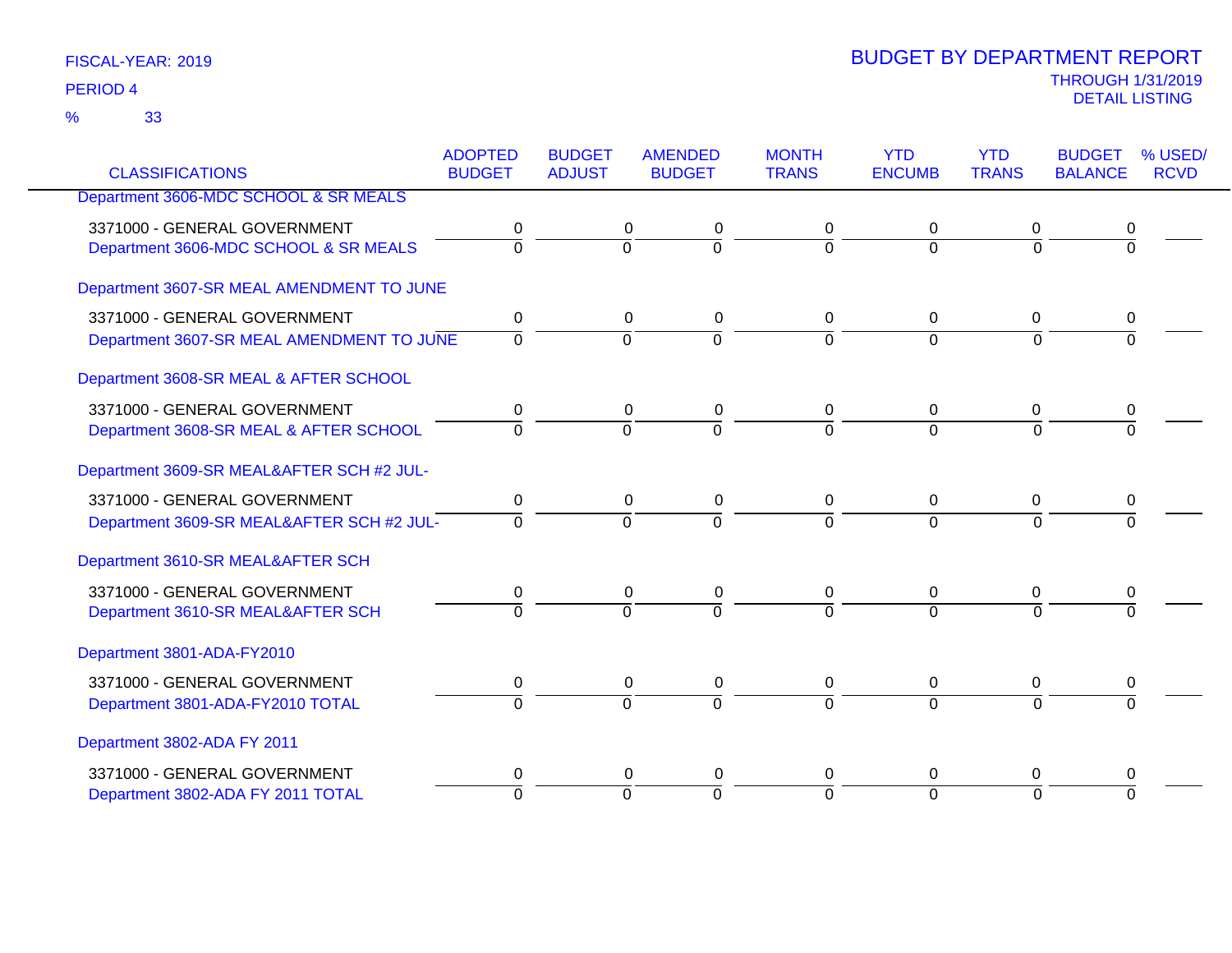33 %

| <b>CLASSIFICATIONS</b>                                                                 | <b>ADOPTED</b><br><b>BUDGET</b> | <b>BUDGET</b><br><b>ADJUST</b> | <b>AMENDED</b><br><b>BUDGET</b>                               | <b>MONTH</b><br><b>TRANS</b>       | <b>YTD</b><br><b>ENCUMB</b>             | <b>YTD</b><br><b>TRANS</b>      | <b>BUDGET</b><br><b>BALANCE</b> | % USED/<br><b>RCVD</b> |
|----------------------------------------------------------------------------------------|---------------------------------|--------------------------------|---------------------------------------------------------------|------------------------------------|-----------------------------------------|---------------------------------|---------------------------------|------------------------|
| Department 3803-ADA FY 2012                                                            |                                 |                                |                                                               |                                    |                                         |                                 |                                 |                        |
| 3371000 - GENERAL GOVERNMENT<br>Department 3803-ADA FY 2012 TOTAL                      | 0<br>$\overline{0}$             | $\overline{0}$                 | $\boldsymbol{0}$<br>0<br>$\overline{0}$                       | 0<br>$\overline{0}$                | 0<br>$\overline{0}$                     | 0<br>$\overline{0}$             | 0<br>$\overline{0}$             |                        |
| Department 3804-ADA FY 2013                                                            |                                 |                                |                                                               |                                    |                                         |                                 |                                 |                        |
| 3371000 - GENERAL GOVERNMENT<br>Department 3804-ADA FY 2013 TOTAL                      | 0<br>$\overline{0}$             | $\overline{0}$                 | 0<br>$\pmb{0}$<br>$\overline{0}$                              | 0<br>$\overline{0}$                | 0<br>$\overline{0}$                     | 0<br>$\overline{0}$             | 0<br>$\overline{0}$             |                        |
| Department 3805-ADA FY 2013                                                            |                                 |                                |                                                               |                                    |                                         |                                 |                                 |                        |
| 3371000 - GENERAL GOVERNMENT<br>Department 3805-ADA FY 2013 TOTAL                      | 0<br>$\overline{0}$             | $\overline{0}$                 | 0<br>0<br>$\overline{0}$                                      | 0<br>$\overline{0}$                | 0<br>$\overline{0}$                     | 0<br>$\Omega$                   | 0<br>$\overline{0}$             |                        |
| Department 3806-ADA FY 2015                                                            |                                 |                                |                                                               |                                    |                                         |                                 |                                 |                        |
| 3371000 - GENERAL GOVERNMENT<br>Department 3806-ADA FY 2015 TOTAL                      | 0<br>$\Omega$                   | $\overline{0}$                 | $\pmb{0}$<br>0<br>$\overline{0}$                              | 0<br>$\Omega$                      | 0<br>$\Omega$                           | $\mathbf 0$<br>$\Omega$         | 0<br>$\Omega$                   |                        |
| Department 3807-ADA FY 2016                                                            |                                 |                                |                                                               |                                    |                                         |                                 |                                 |                        |
| 3371000 - GENERAL GOVERNMENT<br>Department 3807-ADA FY 2016 TOTAL                      | 0<br>$\overline{0}$             | $\overline{0}$                 | $\boldsymbol{0}$<br>0<br>$\overline{0}$                       | 0<br>$\overline{0}$                | 0<br>$\overline{0}$                     | 0<br>$\overline{0}$             | 0<br>$\overline{0}$             |                        |
| Department 3808-ADA FY 2017                                                            |                                 |                                |                                                               |                                    |                                         |                                 |                                 |                        |
| 3371000 - GENERAL GOVERNMENT<br>Department 3808-ADA FY 2017 TOTAL                      | 0<br>$\overline{0}$             | $\overline{0}$                 | $\pmb{0}$<br>$\pmb{0}$<br>$\overline{0}$                      | 0<br>$\overline{0}$                | 0<br>$\overline{0}$                     | $\mathbf 0$<br>$\overline{0}$   | $\pmb{0}$<br>$\overline{0}$     |                        |
| Department 4010-GOB-WATER & SEWER                                                      |                                 |                                |                                                               |                                    |                                         |                                 |                                 |                        |
| 3311000 - REVENUE<br>3371000 - GENERAL GOVERNMENT<br>Department 4010-GOB-WATER & SEWER | 0<br>0<br>$\Omega$              | $\overline{0}$                 | $\mathbf 0$<br>0<br>$\Omega$<br>$\mathbf 0$<br>$\overline{0}$ | $\mathbf 0$<br>0<br>$\overline{0}$ | $\pmb{0}$<br>$\Omega$<br>$\overline{0}$ | 0<br>$\Omega$<br>$\overline{0}$ | 0<br>0<br>$\overline{0}$        |                        |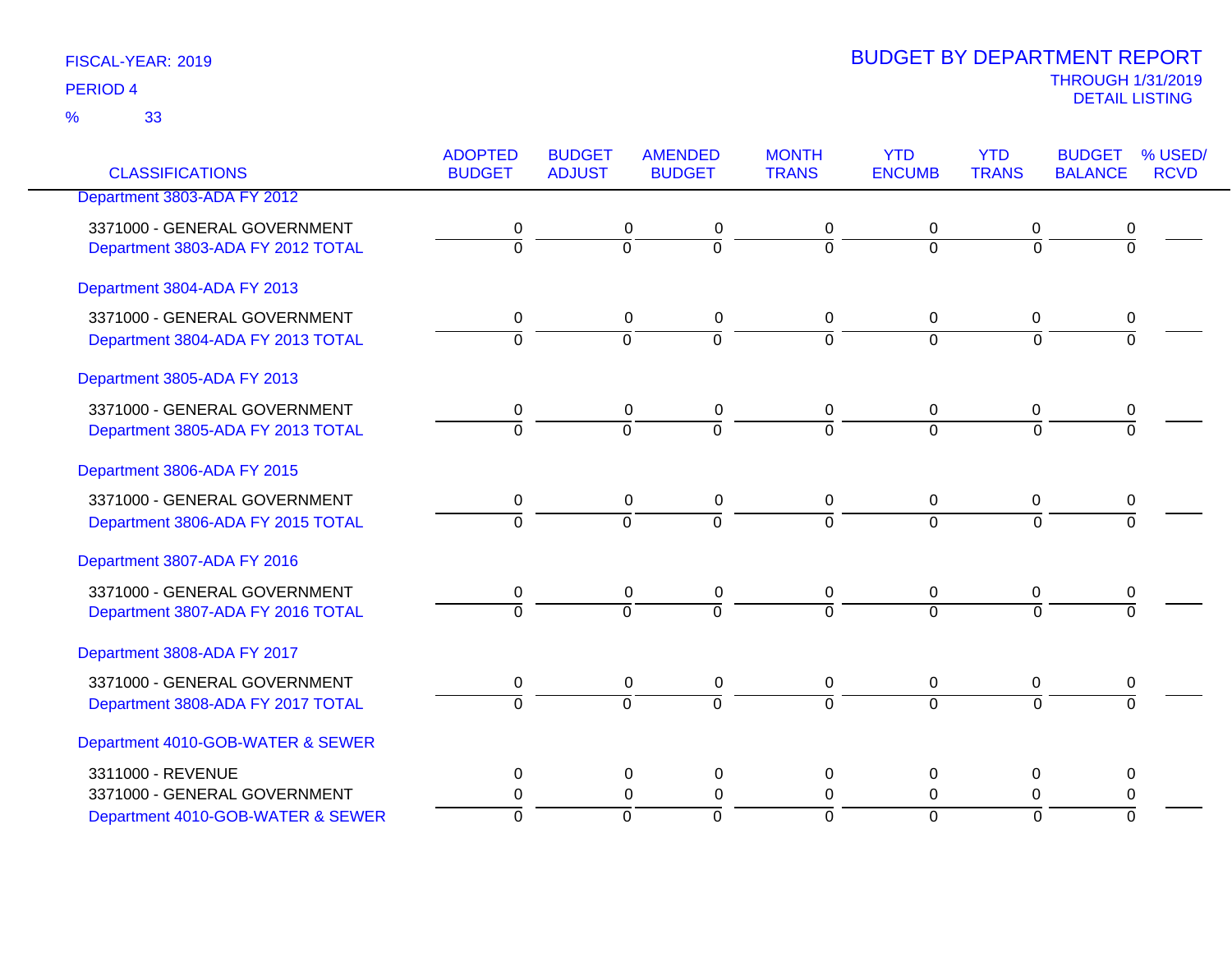33 %

|                                                  | <b>ADOPTED</b> | <b>BUDGET</b>    | <b>AMENDED</b> | <b>MONTH</b>   | <b>YTD</b>     | <b>YTD</b>     | <b>BUDGET</b>  | % USED/     |
|--------------------------------------------------|----------------|------------------|----------------|----------------|----------------|----------------|----------------|-------------|
| <b>CLASSIFICATIONS</b>                           | <b>BUDGET</b>  | <b>ADJUST</b>    | <b>BUDGET</b>  | <b>TRANS</b>   | <b>ENCUMB</b>  | <b>TRANS</b>   | <b>BALANCE</b> | <b>RCVD</b> |
| Department 4011-GOB-Sanitary Sewer Master Plan   |                |                  |                |                |                |                |                |             |
| 3371000 - GENERAL GOVERNMENT                     | 0              | 0                | 0              | 0              | 0              | 0              | 0              |             |
| Department 4011-GOB-Sanitary Sewer Master Plan   | $\overline{0}$ | $\overline{0}$   | ō              | $\Omega$       | $\overline{0}$ | $\Omega$       | $\Omega$       |             |
| Department 4100-VILLAGERS GRANT-                 |                |                  |                |                |                |                |                |             |
| 3371000 - GENERAL GOVERNMENT                     | 0              | 0                | 0              | 0              | 0              | 0              | 0              |             |
| Department 4100-VILLAGERS GRANT-                 | $\Omega$       | $\overline{0}$   | $\overline{0}$ | $\overline{0}$ | $\overline{0}$ | $\Omega$       | $\Omega$       |             |
| Department 4101-VILLAGERS GRANT-                 |                |                  |                |                |                |                |                |             |
| 3371000 - GENERAL GOVERNMENT                     | 0              | 0                | 0              | 0              | 0              | 0              | 0              |             |
| Department 4101-VILLAGERS GRANT-                 | $\Omega$       | $\Omega$         | $\overline{0}$ | $\overline{0}$ | $\Omega$       | $\Omega$       | $\Omega$       |             |
| Department 4200-MPO                              |                |                  |                |                |                |                |                |             |
| 3371000 - GENERAL GOVERNMENT                     | 0              | 0                | 0              | 0              | 0              | 0              | 0              |             |
| Department 4200-MPO TOTAL                        | $\overline{0}$ | $\Omega$         | $\overline{0}$ | $\Omega$       | $\overline{0}$ | $\Omega$       | $\Omega$       |             |
| Department 4201-MPO-Complete Street Policy       |                |                  |                |                |                |                |                |             |
| 3371000 - GENERAL GOVERNMENT                     | $\pmb{0}$      | $\mathbf 0$      | $\pmb{0}$      | 0              | $\pmb{0}$      | $\mathbf 0$    | 0              |             |
| Department 4201-MPO-Complete Street Policy TOTAL | $\Omega$       | $\Omega$         | $\overline{0}$ | $\Omega$       | $\Omega$       | $\Omega$       | $\Omega$       |             |
| Department 4300-MDC-NEAT STREETS-CRA TREE        |                |                  |                |                |                |                |                |             |
| 3371000 - GENERAL GOVERNMENT                     | 0              | $\boldsymbol{0}$ | $\pmb{0}$      | 0              | $\pmb{0}$      | $\overline{0}$ | 0              |             |
| Department 4300-MDC-NEAT STREETS-CRA TREE        | $\overline{0}$ | $\overline{0}$   | $\overline{0}$ | $\Omega$       | $\Omega$       | $\Omega$       | $\Omega$       |             |
| Department 4301-MDC Neat Streets-Tree Planting   |                |                  |                |                |                |                |                |             |
| 3371000 - GENERAL GOVERNMENT                     | 0              | 0                | 0              | 0              | 0              | 0              | 0              |             |
| Department 4301-MDC Neat Streets-Tree Planting   | $\mathbf{0}$   | $\Omega$         | $\overline{0}$ | $\overline{0}$ | $\Omega$       | $\Omega$       | $\Omega$       |             |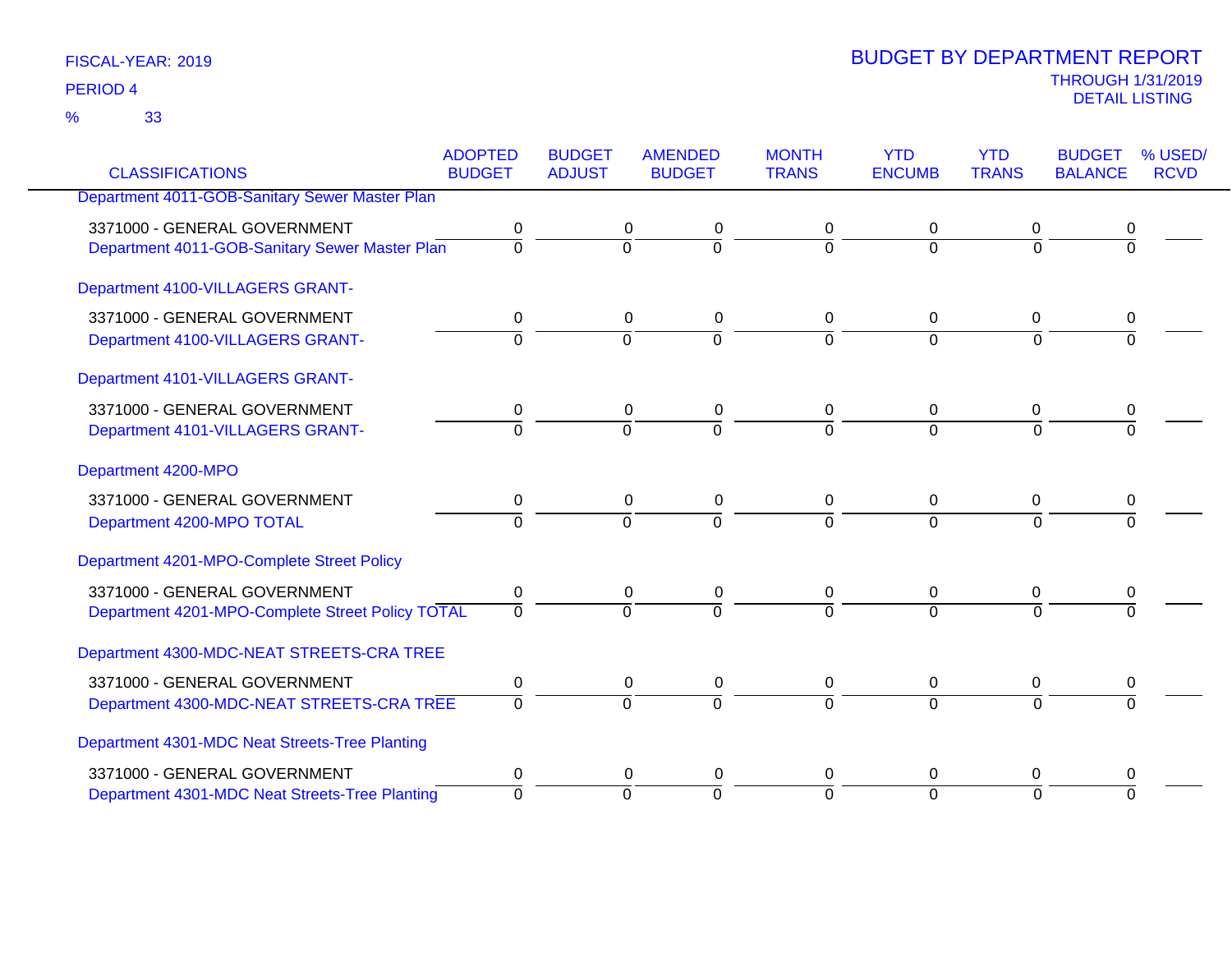|                                               | <b>ADOPTED</b><br><b>BUDGET</b> | <b>BUDGET</b><br><b>ADJUST</b> | <b>AMENDED</b> | <b>MONTH</b><br><b>TRANS</b> | <b>YTD</b><br><b>ENCUMB</b> | <b>YTD</b><br><b>TRANS</b> | <b>BUDGET</b><br><b>BALANCE</b> | % USED/<br><b>RCVD</b> |
|-----------------------------------------------|---------------------------------|--------------------------------|----------------|------------------------------|-----------------------------|----------------------------|---------------------------------|------------------------|
| <b>CLASSIFICATIONS</b>                        |                                 |                                | <b>BUDGET</b>  |                              |                             |                            |                                 |                        |
| Department 4400-South Miami Garden Club       |                                 |                                |                |                              |                             |                            |                                 |                        |
| 3661000 - REVENUE                             | 0                               | 3,000                          | 3,000          | 0                            | 0                           | 3,000                      | 0                               | 100                    |
| Department 4400-South Miami Garden Club TOTAL | $\mathbf 0$                     | 3,000                          | 3,000          | $\overline{0}$               | $\Omega$                    | 3,000                      | $\overline{0}$                  | 100                    |
| Department 4501-ORANGE BOWL YOUTH SPORTS,     |                                 |                                |                |                              |                             |                            |                                 |                        |
| 3661000 - REVENUE                             | 0                               | 0                              | 0              | 0                            | 0                           | 0                          | 0                               |                        |
| Department 4501-ORANGE BOWL YOUTH SPORTS,     | 0                               | $\overline{0}$                 | $\Omega$       | $\overline{0}$               | $\overline{0}$              | $\overline{0}$             | $\overline{0}$                  |                        |
| Department 4601-USA Swimming FY18             |                                 |                                |                |                              |                             |                            |                                 |                        |
| 3661000 - REVENUE                             | 0                               | 0                              | 0              | 0                            | 0                           | 0                          | 0                               |                        |
| Department 4601-USA Swimming FY18 TOTAL       | $\Omega$                        | $\Omega$                       | $\Omega$       | $\Omega$                     | $\Omega$                    | $\Omega$                   | $\overline{0}$                  |                        |
| <b>REVENUE TOTAL</b>                          | $\mathbf 0$                     | 3,000                          | 3,000          | 0                            | $\Omega$                    | 3,000                      | $\Omega$                        | 100                    |
| <b>EXPENSE</b>                                |                                 |                                |                |                              |                             |                            |                                 |                        |
| Department 3001-SNP-MURRAY PARK POOL          |                                 |                                |                |                              |                             |                            |                                 |                        |
| 5413100 - PROFESSIONAL SERVICES               | 0                               | 0                              | $\Omega$       | 0                            | $\Omega$                    | $\Omega$                   | 0                               |                        |
| 5413450 - CONTRACTUAL SERVICES                | 0                               | 0                              | 0              | 0                            | 0                           | 0                          | 0                               |                        |
| Department 3001-SNP-MURRAY PARK POOL TOTAL    | $\Omega$                        | $\Omega$                       |                | $\Omega$                     | $\Omega$                    | $\Omega$                   | $\Omega$                        |                        |
| Department 3101-HFSF-Complete Streets Policy  |                                 |                                |                |                              |                             |                            |                                 |                        |
| 5413450 - CONTRACTUAL SERVICES                | 0                               | 0                              | 0              | 0                            | 0                           | 0                          | 0                               |                        |
| Department 3101-HFSF-Complete Streets Policy  | $\Omega$                        | $\overline{0}$                 | $\Omega$       | $\overline{0}$               | $\Omega$                    | $\overline{0}$             | $\overline{0}$                  |                        |
| Department 3603-12-SMIA-CB OCT11-SEP12        |                                 |                                |                |                              |                             |                            |                                 |                        |
| 5413450 - CONTRACTUAL SERVICES                | 0                               | 0                              | 0              | 0                            | 0                           | 0                          | 0                               |                        |
| Department 3603-12-SMIA-CB OCT11-SEP12 TOTAL  | $\overline{0}$                  | $\overline{0}$                 | $\Omega$       | 0                            | $\Omega$                    | $\overline{0}$             | $\overline{0}$                  |                        |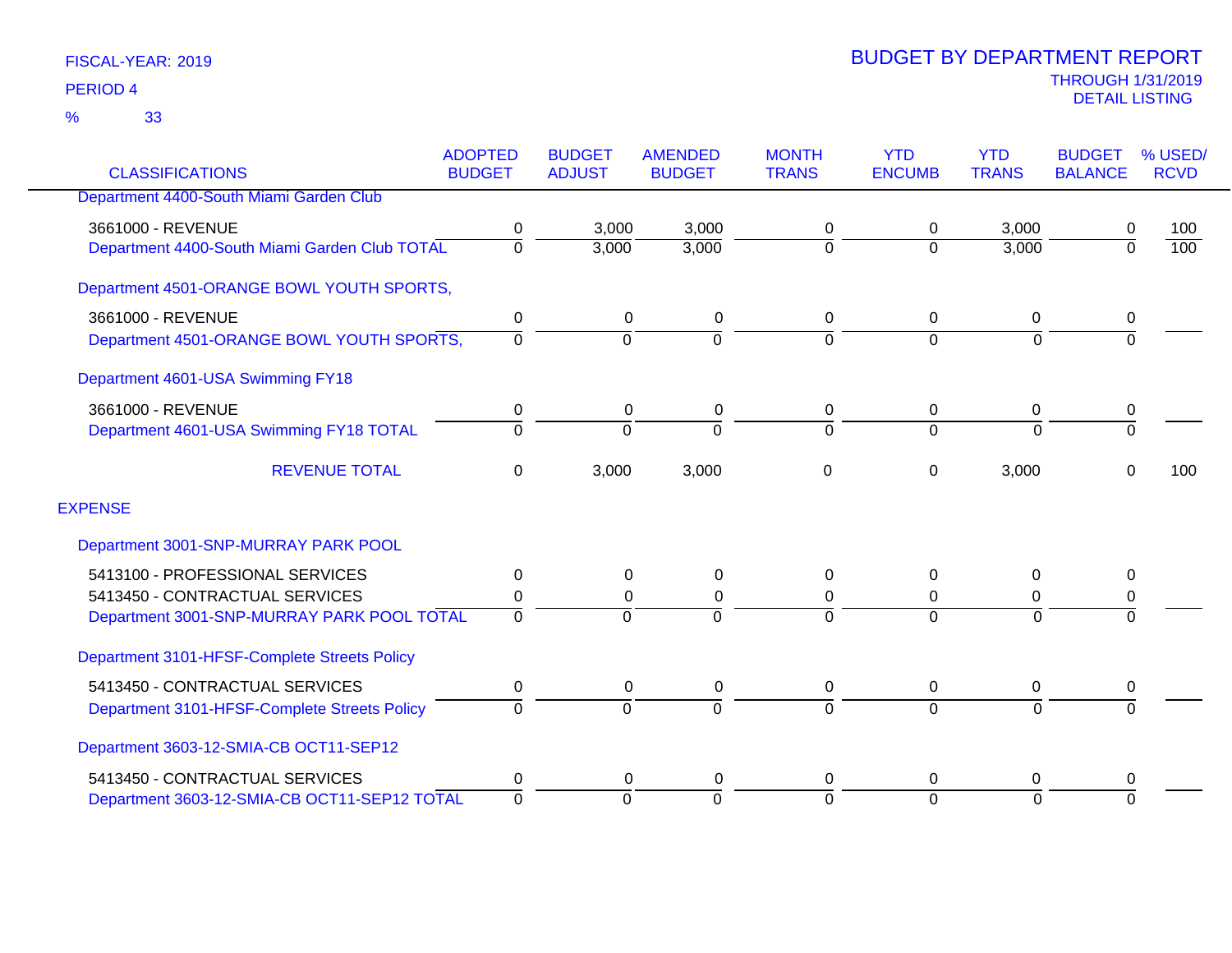33 %

| <b>CLASSIFICATIONS</b>                    | <b>ADOPTED</b><br><b>BUDGET</b> | <b>BUDGET</b><br><b>ADJUST</b> | <b>AMENDED</b><br><b>BUDGET</b> | <b>MONTH</b><br><b>TRANS</b> | <b>YTD</b><br><b>ENCUMB</b> | <b>YTD</b><br><b>TRANS</b> | <b>BUDGET</b><br><b>BALANCE</b> | % USED/<br><b>RCVD</b> |
|-------------------------------------------|---------------------------------|--------------------------------|---------------------------------|------------------------------|-----------------------------|----------------------------|---------------------------------|------------------------|
| Department 3604-MDC SCHOOL & SR MEALS     |                                 |                                |                                 |                              |                             |                            |                                 |                        |
|                                           |                                 |                                |                                 |                              |                             |                            |                                 |                        |
| 5411310 - PART TIME                       | 0                               | 0                              | 0                               | $\Omega$                     | $\Omega$                    | $\Omega$                   | 0                               |                        |
| 5413450 - CONTRACTUAL SERVICES            | 0                               |                                | $\mathbf 0$<br>0                | 0                            | 0                           | 0                          | 0                               |                        |
| Department 3604-MDC SCHOOL & SR MEALS     | $\Omega$                        | $\Omega$                       | $\Omega$                        | $\Omega$                     | $\Omega$                    | $\Omega$                   | $\Omega$                        |                        |
| Department 3605-MDC SCHOOL & SR MEALS     |                                 |                                |                                 |                              |                             |                            |                                 |                        |
| 5411310 - PART TIME                       | 0                               | 0                              | 0                               | $\Omega$                     | $\Omega$                    | 0                          | 0                               |                        |
| 5413450 - CONTRACTUAL SERVICES            | 0                               | 0                              | $\pmb{0}$                       | 0                            | 0                           | 0                          | 0                               |                        |
| Department 3605-MDC SCHOOL & SR MEALS     | $\Omega$                        | $\Omega$                       | $\Omega$                        | $\Omega$                     | $\overline{0}$              | $\Omega$                   | $\Omega$                        |                        |
| Department 3606-MDC SCHOOL & SR MEALS     |                                 |                                |                                 |                              |                             |                            |                                 |                        |
| 5411310 - PART TIME                       | 0                               | 0                              | 0                               | 0                            | $\Omega$                    | 0                          | 0                               |                        |
| 5413450 - CONTRACTUAL SERVICES            | 0                               |                                | $\Omega$<br>0                   | $\Omega$                     | $\Omega$                    | $\Omega$                   | 0                               |                        |
| Department 3606-MDC SCHOOL & SR MEALS     | $\Omega$                        | $\Omega$                       | $\Omega$                        | $\Omega$                     | $\Omega$                    | $\Omega$                   | $\Omega$                        |                        |
| Department 3607-SR MEAL AMENDMENT TO JUNE |                                 |                                |                                 |                              |                             |                            |                                 |                        |
| 5411310 - PART TIME                       | 0                               | 0                              | $\Omega$                        | 0                            | $\Omega$                    | $\Omega$                   | $\mathbf{0}$                    |                        |
| 5413450 - CONTRACTUAL SERVICES            | 0                               |                                | 0<br>0                          | 0                            | $\Omega$                    | 0                          | 0                               |                        |
| Department 3607-SR MEAL AMENDMENT TO JUNE | $\overline{0}$                  | $\overline{0}$                 | $\overline{0}$                  | $\Omega$                     | $\overline{0}$              | $\overline{0}$             | $\Omega$                        |                        |
| Department 3608-SR MEAL & AFTER SCHOOL    |                                 |                                |                                 |                              |                             |                            |                                 |                        |
| 5411310 - PART TIME                       | 0                               | 0                              | 0                               | 0                            | 0                           | 0                          | 0                               |                        |
| 5413450 - CONTRACTUAL SERVICES            | 0                               |                                | 0<br>0                          | 0                            | $\Omega$                    | 0                          | 0                               |                        |
| Department 3608-SR MEAL & AFTER SCHOOL    | $\Omega$                        | $\overline{0}$                 | $\overline{0}$                  | $\Omega$                     | $\overline{0}$              | $\Omega$                   | $\Omega$                        |                        |
| Department 3609-SR MEAL&AFTER SCH #2 JUL- |                                 |                                |                                 |                              |                             |                            |                                 |                        |
| 5411310 - PART TIME                       | 0                               | $\Omega$                       | $\Omega$                        | 0                            | $\Omega$                    | 0                          | 0                               |                        |
| 5413450 - CONTRACTUAL SERVICES            | $\Omega$                        | $\Omega$                       | $\Omega$                        | $\Omega$                     | $\Omega$                    | $\Omega$                   | $\Omega$                        |                        |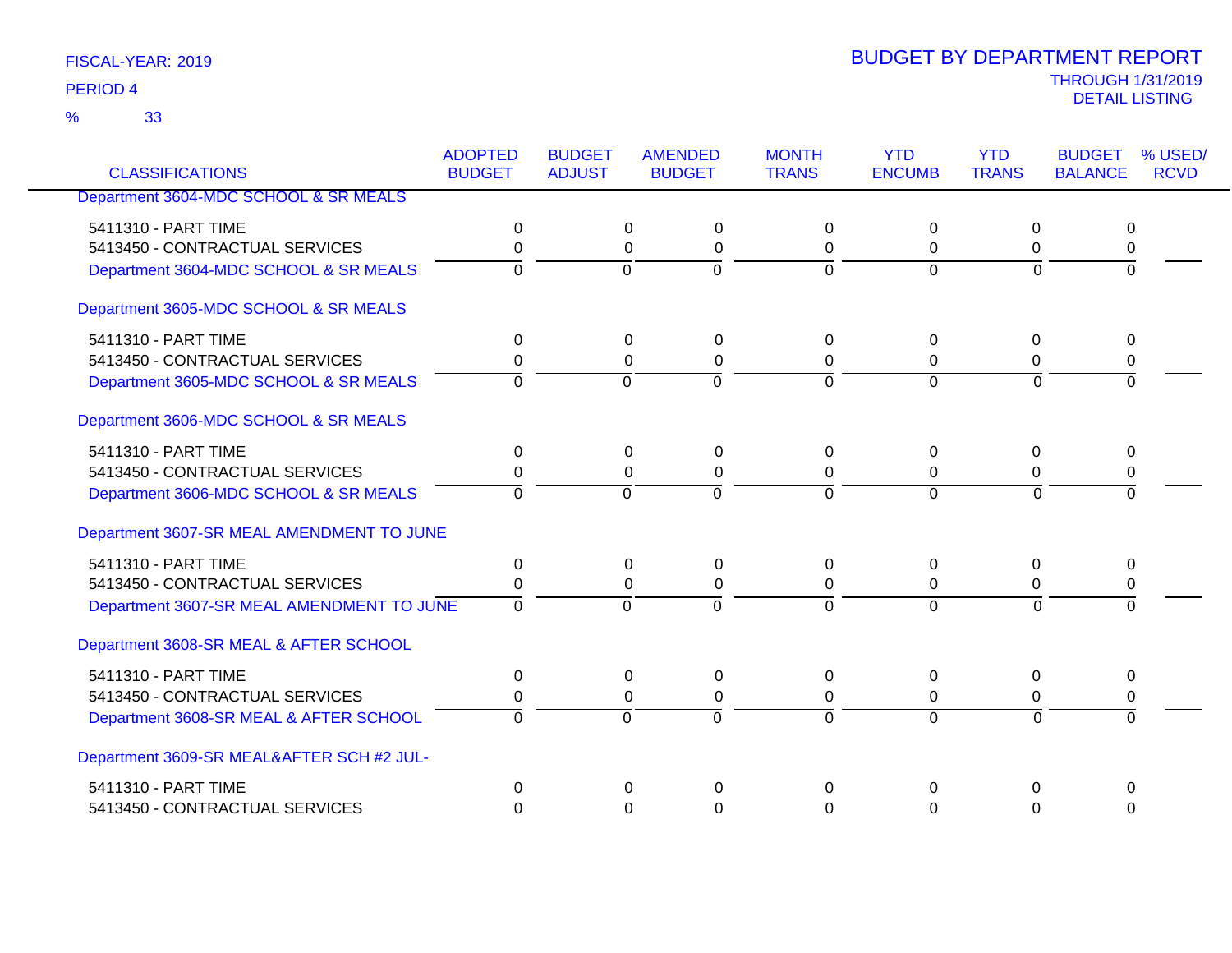33 %

| <b>CLASSIFICATIONS</b>                    | <b>ADOPTED</b><br><b>BUDGET</b> | <b>BUDGET</b><br><b>ADJUST</b> | <b>AMENDED</b><br><b>BUDGET</b> | <b>MONTH</b><br><b>TRANS</b> | <b>YTD</b><br><b>ENCUMB</b> | <b>YTD</b><br><b>TRANS</b> | <b>BUDGET</b><br><b>BALANCE</b> | % USED/<br><b>RCVD</b> |
|-------------------------------------------|---------------------------------|--------------------------------|---------------------------------|------------------------------|-----------------------------|----------------------------|---------------------------------|------------------------|
| Department 3609-SR MEAL&AFTER SCH #2 JUL- | $\overline{\mathfrak{o}}$       | $\overline{\mathfrak{o}}$      | $\overline{0}$                  | $\overline{0}$               | $\overline{0}$              | ᠊ᠦ                         | $\overline{0}$                  |                        |
| Department 3610-SR MEAL&AFTER SCH         |                                 |                                |                                 |                              |                             |                            |                                 |                        |
| 5411310 - PART TIME                       | 0                               | $\Omega$                       | $\mathbf 0$                     | $\Omega$                     | $\Omega$                    | $\Omega$                   | 0                               |                        |
| 5413450 - CONTRACTUAL SERVICES            | 0                               | 0                              | $\mathbf 0$                     | 0                            | 0                           | 0                          | 0                               |                        |
| Department 3610-SR MEAL&AFTER SCH         | ō                               | 0                              | $\overline{0}$                  | $\Omega$                     | $\Omega$                    | $\Omega$                   | $\overline{0}$                  |                        |
| Department 3801-ADA-FY2010                |                                 |                                |                                 |                              |                             |                            |                                 |                        |
| 5453450 - CONTRACTUAL                     | 0                               | 0                              | $\boldsymbol{0}$                | $\mathbf 0$                  | 0                           | 0                          | 0                               |                        |
| Department 3801-ADA-FY2010 TOTAL          | $\overline{0}$                  | $\overline{0}$                 | $\overline{0}$                  | $\overline{0}$               | $\overline{0}$              | $\overline{0}$             | $\overline{0}$                  |                        |
| Department 3802-ADA FY 2011               |                                 |                                |                                 |                              |                             |                            |                                 |                        |
| 5453450 - CONTRACTUAL                     | 0                               | 0                              | $\pmb{0}$                       | $\pmb{0}$                    | $\boldsymbol{0}$            | $\pmb{0}$                  | 0                               |                        |
| Department 3802-ADA FY 2011 TOTAL         | $\Omega$                        | $\Omega$                       | $\overline{0}$                  | $\Omega$                     | $\Omega$                    | $\Omega$                   | $\Omega$                        |                        |
| Department 3803-ADA FY 2012               |                                 |                                |                                 |                              |                             |                            |                                 |                        |
| 5453450 - CONTRACTUAL                     | 0                               | 0                              | $\pmb{0}$                       | 0                            | 0                           | 0                          | 0                               |                        |
| Department 3803-ADA FY 2012 TOTAL         | $\overline{0}$                  | $\Omega$                       | $\overline{0}$                  | $\Omega$                     | $\Omega$                    | $\Omega$                   | $\Omega$                        |                        |
| Department 3804-ADA FY 2013               |                                 |                                |                                 |                              |                             |                            |                                 |                        |
| 5453450 - CONTRACTUAL                     | 0                               | 0                              | $\boldsymbol{0}$                | 0                            | 0                           | 0                          | 0                               |                        |
| Department 3804-ADA FY 2013 TOTAL         | $\overline{0}$                  | $\overline{0}$                 | $\overline{0}$                  | $\overline{0}$               | $\overline{0}$              | $\overline{0}$             | $\overline{0}$                  |                        |
| Department 3805-ADA FY 2013               |                                 |                                |                                 |                              |                             |                            |                                 |                        |
| 5453450 - CONTRACTUAL                     | 0                               | 0                              | $\pmb{0}$                       | $\pmb{0}$                    | 0                           | $\pmb{0}$                  | 0                               |                        |
| Department 3805-ADA FY 2013 TOTAL         | $\overline{0}$                  | $\overline{0}$                 | $\overline{0}$                  | $\Omega$                     | $\overline{0}$              | $\Omega$                   | $\overline{0}$                  |                        |
| Department 3806-ADA FY 2015               |                                 |                                |                                 |                              |                             |                            |                                 |                        |
| 5453450 - CONTRACTUAL                     | $\Omega$                        | $\Omega$                       | $\mathbf 0$                     | 0                            | $\Omega$                    | 0                          | $\Omega$                        |                        |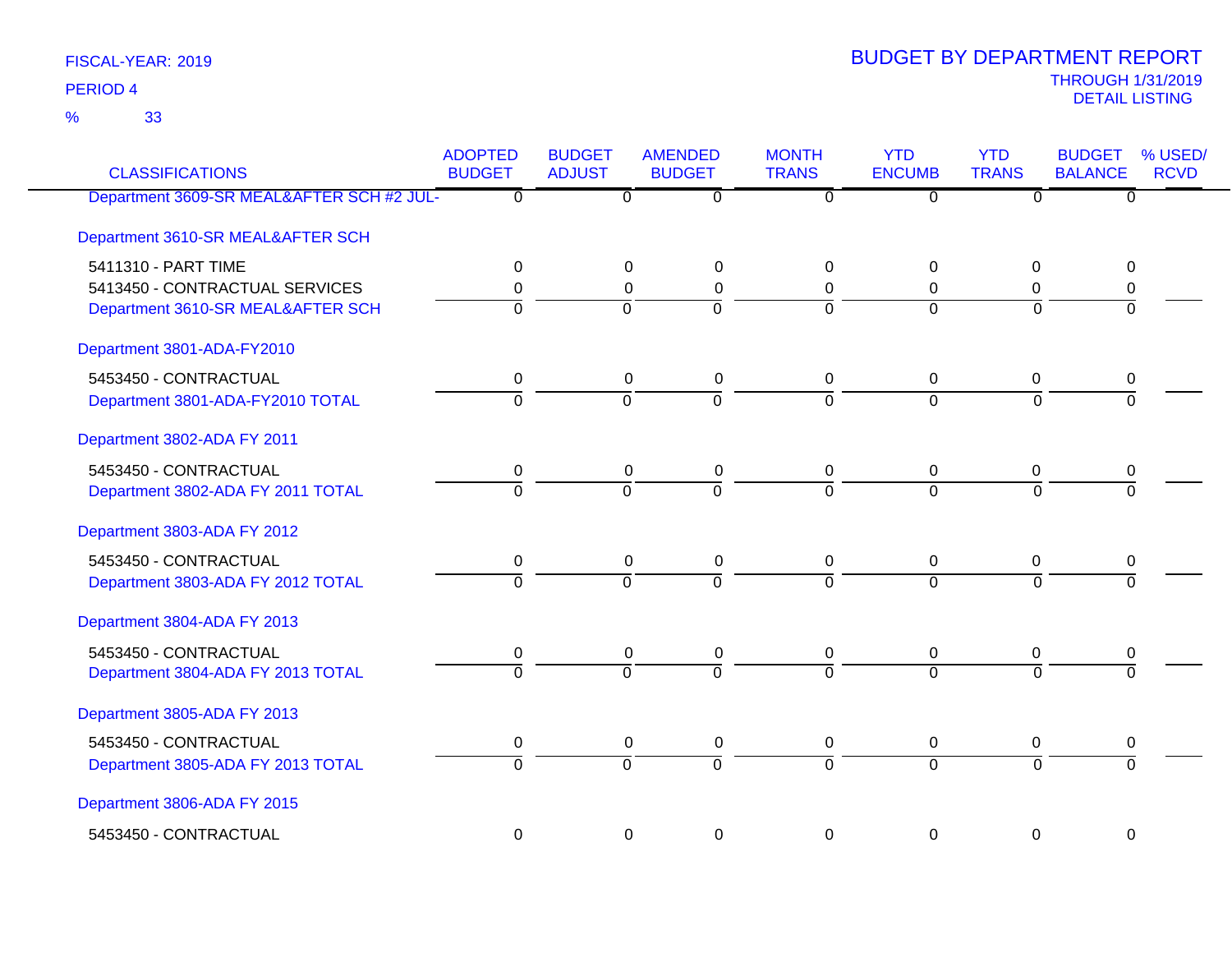33 %

| <b>CLASSIFICATIONS</b>                         | <b>ADOPTED</b><br><b>BUDGET</b> | <b>BUDGET</b><br><b>ADJUST</b> | <b>AMENDED</b><br><b>BUDGET</b> | <b>MONTH</b><br><b>TRANS</b> | <b>YTD</b><br><b>ENCUMB</b> | <b>YTD</b><br><b>TRANS</b> | <b>BUDGET</b><br><b>BALANCE</b> | % USED/<br><b>RCVD</b> |
|------------------------------------------------|---------------------------------|--------------------------------|---------------------------------|------------------------------|-----------------------------|----------------------------|---------------------------------|------------------------|
| Department 3806-ADA FY 2015 TOTAL              | $\overline{0}$                  | $\overline{0}$                 | $\overline{\mathfrak{o}}$       | $\overline{0}$               | $\overline{0}$              | $\overline{0}$             | $\overline{0}$                  |                        |
| Department 3807-ADA FY 2016                    |                                 |                                |                                 |                              |                             |                            |                                 |                        |
| 5453450 - CONTRACTUAL                          | 0                               | $\mathbf 0$                    | $\mathbf 0$                     | $\mathbf 0$                  | 0                           | 0                          | 0                               |                        |
| Department 3807-ADA FY 2016 TOTAL              | $\overline{0}$                  | $\overline{0}$                 | $\overline{0}$                  | $\Omega$                     | $\Omega$                    | $\overline{0}$             | $\overline{0}$                  |                        |
| Department 3808-ADA FY 2017                    |                                 |                                |                                 |                              |                             |                            |                                 |                        |
| 5453450 - CONTRACTUAL                          | 0                               | $\mathbf 0$                    | $\mathbf 0$                     | $\mathbf 0$                  | 0                           | 0                          | 0                               |                        |
| Department 3808-ADA FY 2017 TOTAL              | $\overline{0}$                  | $\Omega$                       | $\overline{0}$                  | $\Omega$                     | $\overline{0}$              | $\Omega$                   | $\Omega$                        |                        |
| Department 4000-WATER DIST SYS EXTENSION       |                                 |                                |                                 |                              |                             |                            |                                 |                        |
| 5416490 - CONSTRUCTIONS PROJECTS               | 0                               | $\mathbf 0$                    | $\mathbf 0$                     | $\mathbf 0$                  | $\mathbf 0$                 | $\overline{0}$             | 0                               |                        |
| Department 4000-WATER DIST SYS EXTENSION       | $\Omega$                        | $\overline{0}$                 | $\overline{0}$                  | $\Omega$                     | $\overline{0}$              | $\Omega$                   | 0                               |                        |
| Department 4010-GOB-WATER & SEWER              |                                 |                                |                                 |                              |                             |                            |                                 |                        |
| 5413100 - PROFESSIONAL SERVICES                | 0                               | 0                              | 0                               | $\Omega$                     | 0                           | 0                          | 0                               |                        |
| 5413450 - CONTRACTUAL SERVICES                 | 0                               | $\mathbf 0$                    | $\mathbf 0$                     | $\mathbf 0$                  | $\mathbf 0$                 | 0                          | 0                               |                        |
| Department 4010-GOB-WATER & SEWER              | $\overline{0}$                  | $\Omega$                       | $\overline{0}$                  | $\Omega$                     | $\Omega$                    | $\Omega$                   | $\overline{0}$                  |                        |
| Department 4011-GOB-Sanitary Sewer Master Plan |                                 |                                |                                 |                              |                             |                            |                                 |                        |
| 5413100 - PROFESSIONAL SERVICES                | 0                               | 0                              | $\mathbf 0$                     | $\mathbf 0$                  | 0                           | 0                          | 0                               |                        |
| Department 4011-GOB-Sanitary Sewer Master Plan | $\overline{0}$                  | $\overline{0}$                 | $\overline{0}$                  | $\overline{0}$               | $\overline{0}$              | $\overline{0}$             | $\overline{0}$                  |                        |
| Department 4100-VILLAGERS GRANT-               |                                 |                                |                                 |                              |                             |                            |                                 |                        |
| 5196450 - CAPITAL OUTLAY                       | 0                               | 0                              | $\mathbf 0$                     | $\mathbf 0$                  | $\pmb{0}$                   | 0                          | 0                               |                        |
| Department 4100-VILLAGERS GRANT-               | $\overline{0}$                  | $\Omega$                       | $\overline{0}$                  | $\overline{0}$               | $\overline{0}$              | $\Omega$                   | $\Omega$                        |                        |
| Department 4101-VILLAGERS GRANT-               |                                 |                                |                                 |                              |                             |                            |                                 |                        |
| 5196450 - CAPITAL OUTLAY                       | $\overline{0}$                  | $\mathbf 0$                    | $\mathbf 0$                     | $\Omega$                     | $\mathbf 0$                 | $\mathbf 0$                | $\mathbf 0$                     |                        |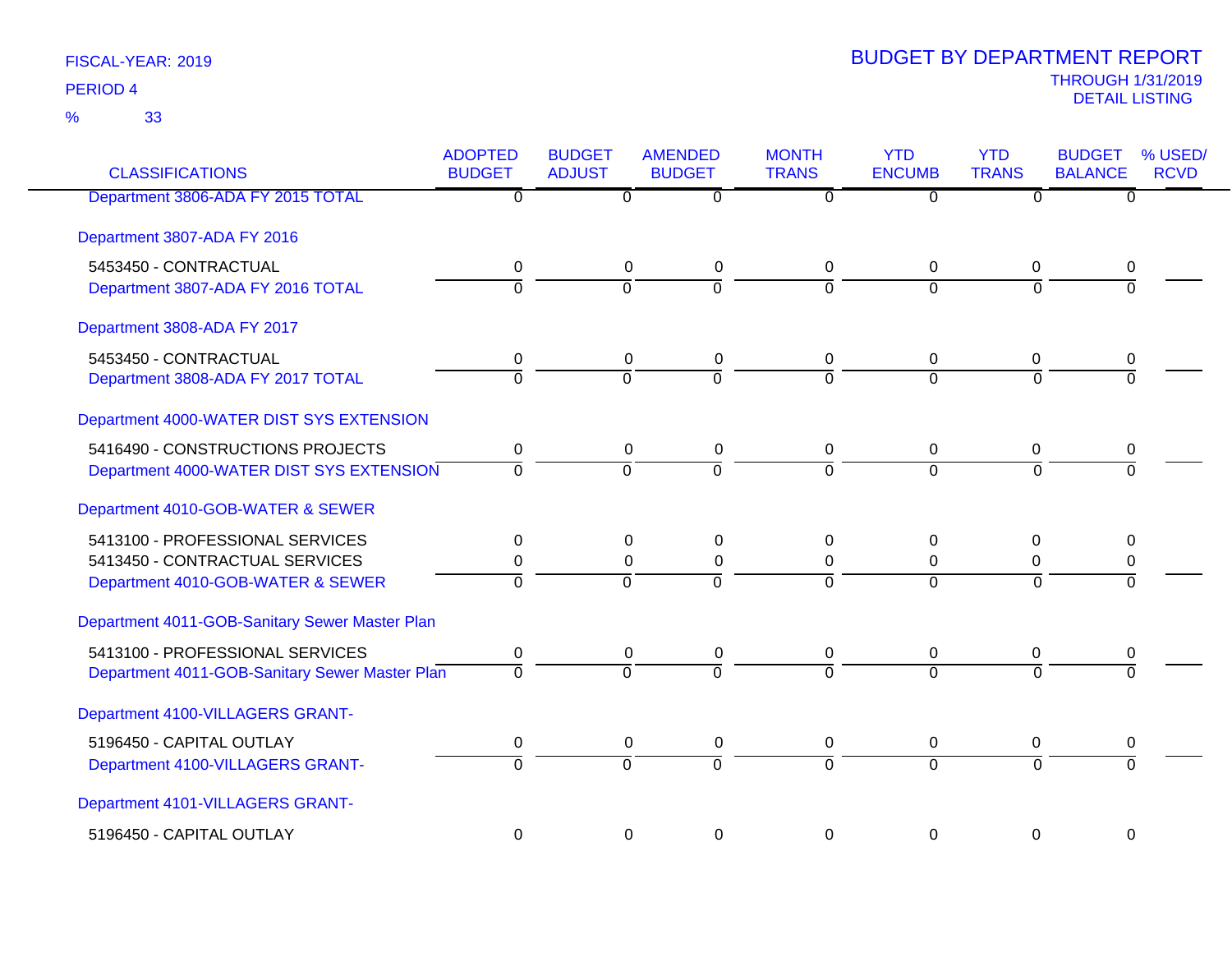| <b>CLASSIFICATIONS</b>                                                             | <b>ADOPTED</b><br><b>BUDGET</b> | <b>BUDGET</b><br><b>ADJUST</b>   | <b>AMENDED</b><br><b>BUDGET</b> | <b>MONTH</b><br><b>TRANS</b> | <b>YTD</b><br><b>ENCUMB</b> | <b>YTD</b><br><b>TRANS</b> | <b>BUDGET</b><br><b>BALANCE</b> | % USED/<br><b>RCVD</b> |
|------------------------------------------------------------------------------------|---------------------------------|----------------------------------|---------------------------------|------------------------------|-----------------------------|----------------------------|---------------------------------|------------------------|
| <b>Department 4101-VILLAGERS GRANT-</b>                                            | $\overline{0}$                  | $\overline{0}$                   | $\overline{0}$                  | $\overline{0}$               | $\overline{0}$              | $\overline{0}$             | $\overline{0}$                  |                        |
| Department 4200-MPO                                                                |                                 |                                  |                                 |                              |                             |                            |                                 |                        |
| 5416490 - CONSTRUCTIONS PROJECTS<br>Department 4200-MPO TOTAL                      | 0<br>$\Omega$                   | 0<br>$\Omega$                    | 0<br>$\Omega$                   | 0<br>$\Omega$                | 0<br>$\Omega$               | 0<br>$\Omega$              | 0<br>$\Omega$                   |                        |
| Department 4201-MPO-Complete Street Policy                                         |                                 |                                  |                                 |                              |                             |                            |                                 |                        |
| 5413450 - CONTRACTUAL SERVICES<br>Department 4201-MPO-Complete Street Policy TOTAL | 0<br>$\overline{0}$             | 0<br>$\overline{0}$              | 0<br>0                          | 0<br>$\Omega$                | 0<br>$\Omega$               | 0<br>$\Omega$              | 0<br>$\overline{0}$             |                        |
| Department 4300-MDC-NEAT STREETS-CRA TREE                                          |                                 |                                  |                                 |                              |                             |                            |                                 |                        |
| 5413450 - CONTRACTUAL SERVICES<br>Department 4300-MDC-NEAT STREETS-CRA TREE        | 0<br>$\mathbf 0$                | 0<br>$\overline{0}$              | 0<br>$\overline{0}$             | 0<br>$\overline{0}$          | 0<br>$\overline{0}$         | 0<br>$\Omega$              | 0<br>$\Omega$                   |                        |
| Department 4301-MDC Neat Streets-Tree Planting                                     |                                 |                                  |                                 |                              |                             |                            |                                 |                        |
| 5413450 - CONTRACTUAL SERVICES<br>Department 4301-MDC Neat Streets-Tree Planting   | 0<br>$\Omega$                   | $\pmb{0}$<br>$\overline{0}$      | $\pmb{0}$<br>$\Omega$           | 0<br>$\Omega$                | 0<br>$\Omega$               | 0<br>$\Omega$              | 0<br>$\Omega$                   |                        |
| Department 4400-South Miami Garden Club                                            |                                 |                                  |                                 |                              |                             |                            |                                 |                        |
| 5193450 - CONT. SVCS.<br>Department 4400-South Miami Garden Club TOTAL             | 0<br>$\Omega$                   | 3,000<br>3,000                   | 3,000<br>3,000                  | 600<br>600                   | 0<br>$\mathbf 0$            | 600<br>600                 | 2,400<br>2,400                  | 20<br>$\overline{20}$  |
| Department 4501-ORANGE BOWL YOUTH SPORTS,                                          |                                 |                                  |                                 |                              |                             |                            |                                 |                        |
| 5723450 - CONTRACTUAL<br>Department 4501-ORANGE BOWL YOUTH SPORTS,                 | 0<br>0                          | $\overline{0}$<br>$\overline{0}$ | 0<br>$\overline{0}$             | 0<br>$\overline{0}$          | 0<br>$\overline{0}$         | 0<br>$\overline{0}$        | 0<br>$\overline{0}$             |                        |
| Department 4601-USA Swimming FY18                                                  |                                 |                                  |                                 |                              |                             |                            |                                 |                        |
| 5723450 - CONTRACTUAL                                                              | 0                               | 0                                | 0                               | $\Omega$                     | $\Omega$                    | $\Omega$                   | 0                               |                        |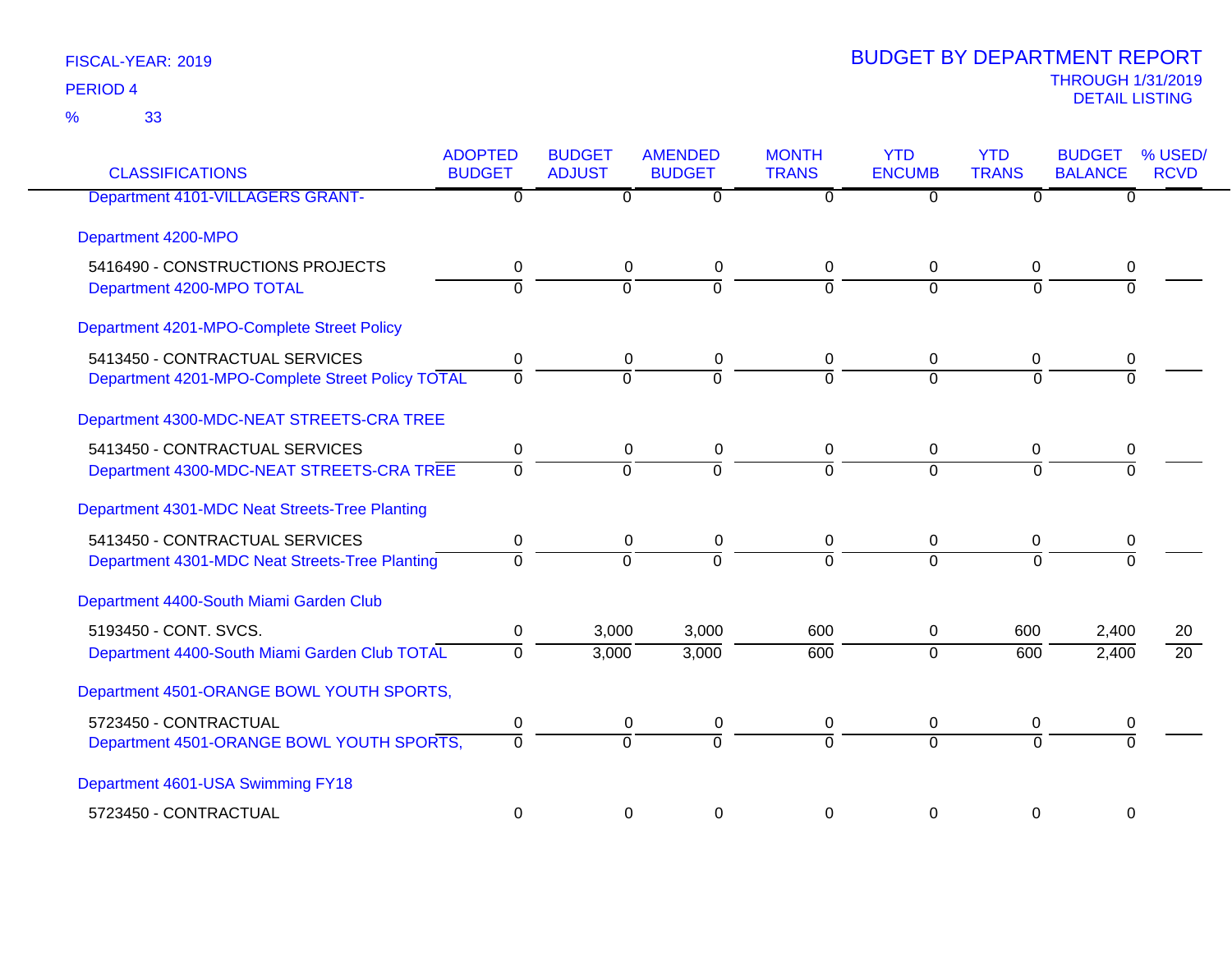33 %

| <b>CLASSIFICATIONS</b>                   | <b>ADOPTED</b><br><b>BUDGET</b> | <b>BUDGET</b><br><b>ADJUST</b> | <b>AMENDED</b><br><b>BUDGET</b> | <b>MONTH</b><br><b>TRANS</b> | <b>YTD</b><br><b>ENCUMB</b> | <b>YTD</b><br><b>TRANS</b> | <b>BUDGET</b><br><b>BALANCE</b> | % USED/<br><b>RCVD</b> |
|------------------------------------------|---------------------------------|--------------------------------|---------------------------------|------------------------------|-----------------------------|----------------------------|---------------------------------|------------------------|
| Department 4601-USA Swimming FY18 TOTAL  | $\overline{0}$                  | $\overline{0}$                 | $\overline{0}$                  | $\overline{\mathfrak{o}}$    | $\overline{0}$              | $\overline{0}$             | $\Omega$                        |                        |
| <b>EXPENSE TOTAL</b>                     | $\mathbf 0$                     | 3,000                          | 3,000                           | 600                          | $\pmb{0}$                   | 600                        | 2,400                           | 20                     |
| Fund 114-LOCAL GRANTS FUND TOTAL         |                                 |                                |                                 |                              |                             |                            |                                 |                        |
| <b>REVENUE</b>                           | 0                               | 3,000                          | 3,000                           | 0                            | $\mathbf 0$                 | 3,000                      | $\mathbf{0}$                    | 100                    |
| <b>EXPENSE</b>                           | 0                               | 3,000                          | 3,000                           | 600                          | 0                           | 600                        | 2,400                           | 20                     |
| Fund 114-LOCAL GRANTS FUND TOTAL         | $\Omega$                        | $\Omega$                       | $\mathbf 0$                     | $-600$                       | 0                           | 2,400                      | $-2,400$                        |                        |
| Fund 116-HOMETOWN DIST. IMPROVMENT       |                                 |                                |                                 |                              |                             |                            |                                 |                        |
| <b>REVENUE</b>                           |                                 |                                |                                 |                              |                             |                            |                                 |                        |
| Department 0000-Description N/A          |                                 |                                |                                 |                              |                             |                            |                                 |                        |
| 3419060 - PARKING EXCEPTION              | 28,000                          | 0                              | 28,000                          | $\mathbf 0$                  | $\mathbf 0$                 | 4,250                      | 23,750                          | 15                     |
| 3612000 - INTEREST INCOME                | 100                             | 0                              | 100                             | $\mathbf 0$                  | 0                           | $\Omega$                   | 100                             |                        |
| Department 0000-Description N/A TOTAL    | 28,100                          | $\overline{0}$                 | 28,100                          | 0                            | $\overline{0}$              | 4,250                      | 23,850                          | $\overline{15}$        |
| <b>REVENUE TOTAL</b>                     | 28,100                          | $\mathbf 0$                    | 28,100                          | $\boldsymbol{0}$             | $\pmb{0}$                   | 4,250                      | 23,850                          | 15                     |
| <b>EXPENSE</b>                           |                                 |                                |                                 |                              |                             |                            |                                 |                        |
| <b>Department 1410-FINANCE</b>           |                                 |                                |                                 |                              |                             |                            |                                 |                        |
| 5819120 - INTRA-GOV TRANSFER-DEBT SERVIC | 25,000                          | 0                              | 25,000                          | 0                            | 0                           | $\mathbf 0$                | 25,000                          |                        |
| Department 1410-FINANCE TOTAL            | 25,000                          | $\mathbf 0$                    | 25,000                          | $\mathbf 0$                  | $\overline{0}$              | $\Omega$                   | 25,000                          |                        |
| <b>EXPENSE TOTAL</b>                     | 25,000                          | 0                              | 25,000                          | $\boldsymbol{0}$             | 0                           | 0                          | 25,000                          |                        |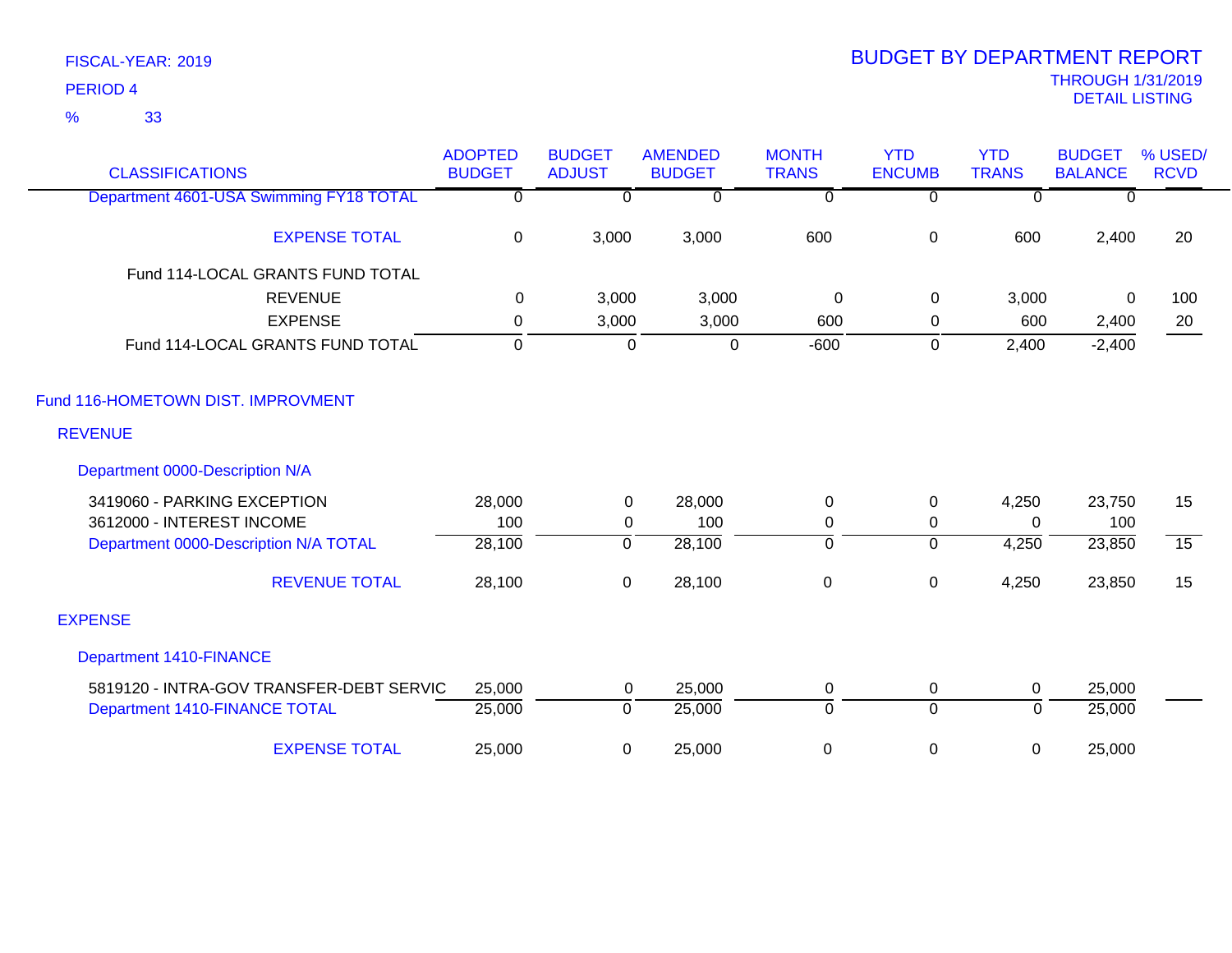| <b>PERIOD 4</b>                              |                                 |                                |                                 |                              |                             |                            | <b>THROUGH 1/31/2019</b><br><b>DETAIL LISTING</b> |                        |
|----------------------------------------------|---------------------------------|--------------------------------|---------------------------------|------------------------------|-----------------------------|----------------------------|---------------------------------------------------|------------------------|
| 33<br>$\frac{9}{6}$                          |                                 |                                |                                 |                              |                             |                            |                                                   |                        |
| <b>CLASSIFICATIONS</b>                       | <b>ADOPTED</b><br><b>BUDGET</b> | <b>BUDGET</b><br><b>ADJUST</b> | <b>AMENDED</b><br><b>BUDGET</b> | <b>MONTH</b><br><b>TRANS</b> | <b>YTD</b><br><b>ENCUMB</b> | <b>YTD</b><br><b>TRANS</b> | <b>BUDGET</b><br><b>BALANCE</b>                   | % USED/<br><b>RCVD</b> |
| Fund 116-HOMETOWN DIST. IMPROVMENT TOTAL     |                                 |                                |                                 |                              |                             |                            |                                                   |                        |
| <b>REVENUE</b>                               | 28,100                          | 0                              | 28,100                          | 0                            | 0                           | 4,250                      | 23,850                                            | 15                     |
| <b>EXPENSE</b>                               | 25,000                          | $\mathbf 0$                    | 25,000                          | 0                            | 0                           | $\mathbf{0}$               | 25,000                                            |                        |
| Fund 116-HOMETOWN DIST. IMPROVMENT TOTAL     | 3,100                           | $\mathbf 0$                    | 3,100                           | $\mathbf 0$                  | $\mathbf 0$                 | 4,250                      | $-1,150$                                          |                        |
| <b>Fund 117-Parks Facilities Impact Fees</b> |                                 |                                |                                 |                              |                             |                            |                                                   |                        |
| <b>REVENUE</b>                               |                                 |                                |                                 |                              |                             |                            |                                                   |                        |
| Department 0000-Description N/A              |                                 |                                |                                 |                              |                             |                            |                                                   |                        |
| 3246100 - Impact Fees-Residential            | $\mathbf 0$                     | $\Omega$                       | 0                               | 20,185                       | 0                           | 27,223                     | $-27,223$                                         |                        |
| 3246200 - Impact Fees-Commercial             | 0                               | 0                              | $\boldsymbol{0}$                | $\Omega$                     | 0                           | $\mathbf 0$                | 0                                                 |                        |
| 3612000 - INTEREST INCOME                    | 0                               | 0                              | 0                               | 184                          | 0                           | 729                        | $-729$                                            |                        |
| Department 0000-Description N/A TOTAL        | $\overline{\mathfrak{o}}$       | 0                              | $\overline{0}$                  | 20,369                       | $\overline{0}$              | 27,952                     | $-27,952$                                         |                        |
| <b>REVENUE TOTAL</b>                         | $\mathbf 0$                     | $\mathbf 0$                    | $\pmb{0}$                       | 20,369                       | 0                           | 27,952                     | $-27,952$                                         |                        |
| <b>EXPENSE</b>                               |                                 |                                |                                 |                              |                             |                            |                                                   |                        |
| Department 2000-PARKS & RECREATION           |                                 |                                |                                 |                              |                             |                            |                                                   |                        |
| 5726110 - FRDAP 200K DISON PURCHASE          | 206,093                         | 0                              | 206,093                         | $\mathbf 0$                  | 0                           | 0                          | 206,093                                           |                        |
| Department 2000-PARKS & RECREATION TOTAL     | 206,093                         | 0                              | 206,093                         | $\mathbf 0$                  | $\overline{0}$              | $\overline{0}$             | 206,093                                           |                        |
| <b>EXPENSE TOTAL</b>                         | 206,093                         | $\mathbf 0$                    | 206,093                         | $\mathsf 0$                  | 0                           | $\pmb{0}$                  | 206,093                                           |                        |
| Fund 117-Parks Facilities Impact Fees TOTAL  |                                 |                                |                                 |                              |                             |                            |                                                   |                        |
| <b>REVENUE</b>                               | 0                               | $\mathbf 0$                    | 0                               | 20,369                       | 0                           | 27,952                     | $-27,952$                                         |                        |
| <b>EXPENSE</b>                               | 206,093                         | 0                              | 206,093                         | 0                            | 0                           | 0                          | 206,093                                           |                        |

-206,093 20,369 0  $-206,093$  0  $-206,093$  20,369 0 27,952  $-234,045$ Fund 117-Parks Facilities Impact Fees TOTAL

# FISCAL-YEAR: 2019

# BUDGET BY DEPARTMENT REPORT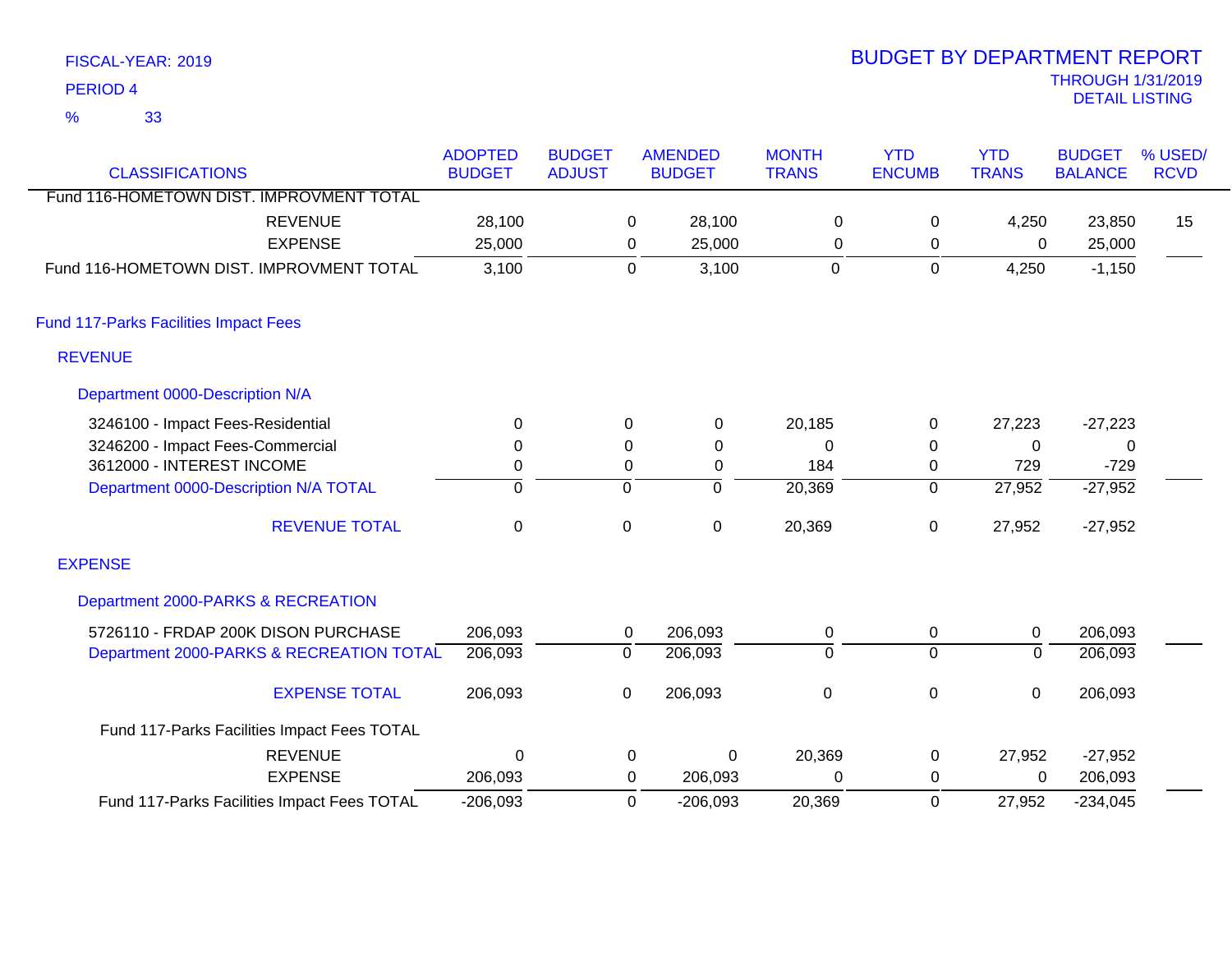| <b>FISCAL-YEAR: 201</b> |  |
|-------------------------|--|
| <b>DEDIAD</b> 4         |  |

| <b>CLASSIFICATIONS</b>                                          | <b>ADOPTED</b><br><b>BUDGET</b> | <b>BUDGET</b><br><b>ADJUST</b> |                  | <b>AMENDED</b><br><b>BUDGET</b> | <b>MONTH</b><br><b>TRANS</b> | <b>YTD</b><br><b>ENCUMB</b> | <b>YTD</b><br><b>TRANS</b> | <b>BUDGET</b><br><b>BALANCE</b> | % USED/<br><b>RCVD</b> |
|-----------------------------------------------------------------|---------------------------------|--------------------------------|------------------|---------------------------------|------------------------------|-----------------------------|----------------------------|---------------------------------|------------------------|
| Fund 118-TREE TRUST FUND                                        |                                 |                                |                  |                                 |                              |                             |                            |                                 |                        |
| <b>REVENUE</b>                                                  |                                 |                                |                  |                                 |                              |                             |                            |                                 |                        |
| Department 0000-Description N/A                                 |                                 |                                |                  |                                 |                              |                             |                            |                                 |                        |
| 3430000 - Tree Trust Fund<br>3437000 - CONSERV & RESC MGMT FEES | $\mathbf 0$<br>$\mathbf 0$      |                                | $\mathbf 0$<br>0 | $\pmb{0}$<br>0                  | 1,000<br>$\Omega$            | $\pmb{0}$<br>0              | 1,582<br>$\Omega$          | $-1,582$<br>0                   |                        |
| Department 0000-Description N/A TOTAL                           | $\overline{0}$                  |                                | $\overline{0}$   | $\overline{0}$                  | 1,000                        | $\overline{0}$              | 1,582                      | $-1,582$                        |                        |
| <b>REVENUE TOTAL</b>                                            | $\mathbf 0$                     |                                | $\pmb{0}$        | $\pmb{0}$                       | 1,000                        | $\pmb{0}$                   | 1,582                      | $-1,582$                        |                        |
| <b>EXPENSE</b>                                                  |                                 |                                |                  |                                 |                              |                             |                            |                                 |                        |
| Department 1750-LANSCAPE MAINTENANCE                            |                                 |                                |                  |                                 |                              |                             |                            |                                 |                        |
| 5193450 - CONT. SVCS.<br>Department 1750-LANSCAPE MAINTENANCE   | 20,000<br>20,000                |                                | 0<br>$\mathbf 0$ | 20,000<br>20,000                | 0<br>$\overline{0}$          | $\pmb{0}$<br>$\Omega$       | $\pmb{0}$<br>$\Omega$      | 20,000<br>20,000                |                        |
| <b>EXPENSE TOTAL</b>                                            | 20,000                          |                                | $\mathbf 0$      | 20,000                          | $\pmb{0}$                    | $\pmb{0}$                   | $\mathbf 0$                | 20,000                          |                        |
| Fund 118-TREE TRUST FUND TOTAL                                  |                                 |                                |                  |                                 |                              |                             |                            |                                 |                        |
| <b>REVENUE</b>                                                  | $\Omega$                        |                                | 0                | 0                               | 1,000                        | $\mathbf 0$                 | 1,582                      | $-1,582$                        |                        |
| <b>EXPENSE</b><br>Fund 118-TREE TRUST FUND TOTAL                | 20,000<br>$-20,000$             |                                | 0<br>0           | 20,000<br>$-20,000$             | $\mathbf 0$<br>1,000         | $\mathbf 0$<br>$\mathsf 0$  | $\mathbf 0$<br>1,582       | 20,000<br>$-21,582$             |                        |
| Fund 120-FEDERAL GRANT FUND                                     |                                 |                                |                  |                                 |                              |                             |                            |                                 |                        |
| <b>REVENUE</b>                                                  |                                 |                                |                  |                                 |                              |                             |                            |                                 |                        |
| Department 0000-Description N/A                                 |                                 |                                |                  |                                 |                              |                             |                            |                                 |                        |
| 3311000 - REVENUE                                               | $\mathbf 0$                     |                                | 0                | 0                               | 0                            | 0                           | 0                          | 0                               |                        |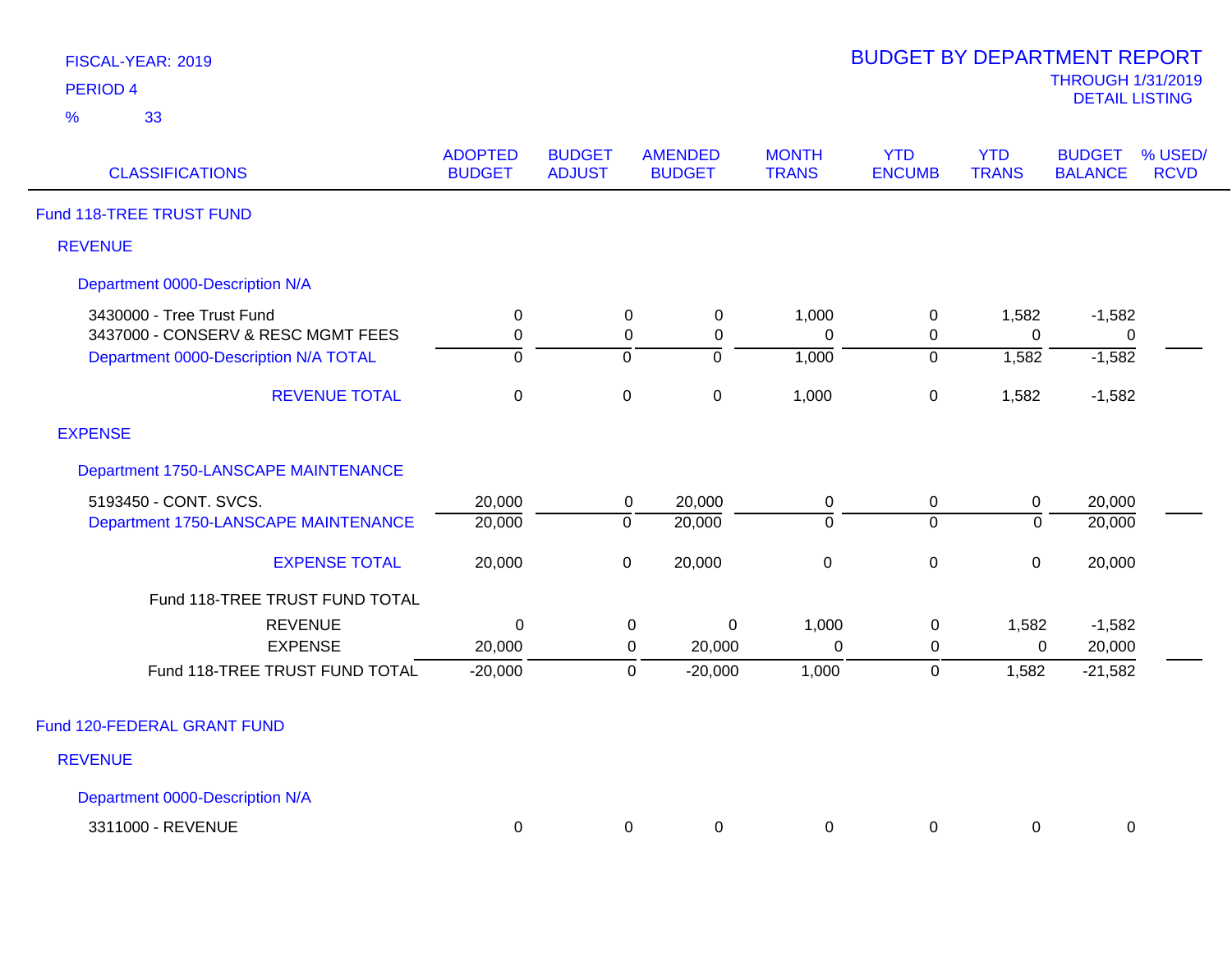|                                               | <b>ADOPTED</b> | <b>BUDGET</b>  | <b>AMENDED</b> | <b>MONTH</b>   | <b>YTD</b>     | <b>YTD</b>     | <b>BUDGET</b>  | % USED/     |
|-----------------------------------------------|----------------|----------------|----------------|----------------|----------------|----------------|----------------|-------------|
| <b>CLASSIFICATIONS</b>                        | <b>BUDGET</b>  | <b>ADJUST</b>  | <b>BUDGET</b>  | <b>TRANS</b>   | <b>ENCUMB</b>  | <b>TRANS</b>   | <b>BALANCE</b> | <b>RCVD</b> |
| 3699201 - MISC. OTHERS                        | 0              | $\overline{0}$ | 0              | $\overline{0}$ | 0              | $\overline{0}$ | 0              |             |
| 3699294 - PRIOR YEAR ENCUMBRANCES             | 0              | 0              | 0              | 0              | 0              | 0              | 0              |             |
| Department 0000-Description N/A TOTAL         | $\overline{0}$ | $\overline{0}$ | $\overline{0}$ | $\overline{0}$ | $\overline{0}$ | $\Omega$       | $\Omega$       |             |
| Department 3301-CDBG MURRAY PARK POOL         |                |                |                |                |                |                |                |             |
| 3311000 - REVENUE                             | 0              | 0              | 0              | 0              | 0              | 0              | 0              |             |
| Department 3301-CDBG MURRAY PARK POOL         | $\Omega$       | $\Omega$       | $\overline{0}$ | $\Omega$       | $\Omega$       | $\Omega$       |                |             |
| Department 3302-CDBG STREET LIGHTING          |                |                |                |                |                |                |                |             |
| 3311000 - REVENUE                             | 0              | 0              | 0              | 0              | 0              | 0              | 0              |             |
| Department 3302-CDBG STREET LIGHTING TOTAL    | $\Omega$       | $\Omega$       | $\overline{0}$ | $\overline{0}$ | $\Omega$       | $\Omega$       | $\Omega$       |             |
| Department 3303-CDBG SW 66 ST IMPROV PHASE    |                |                |                |                |                |                |                |             |
| 3311000 - REVENUE                             | 0              | $\pmb{0}$      | $\pmb{0}$      | 0              | $\mathbf 0$    | $\mathbf 0$    | 0              |             |
| Department 3303-CDBG SW 66 ST IMPROV PHASE    | $\Omega$       | $\Omega$       | $\Omega$       | $\Omega$       | $\Omega$       | $\Omega$       | $\Omega$       |             |
| Department 3304-CDBG MARSHALL WILLIAMSON      |                |                |                |                |                |                |                |             |
| 3311000 - REVENUE                             | 0              | 0              | 0              | 0              | 0              | 0              | 0              |             |
| Department 3304-CDBG MARSHALL WILLIAMSON      | $\overline{0}$ | $\Omega$       | $\Omega$       | $\Omega$       | $\Omega$       | $\Omega$       | $\Omega$       |             |
| Department 3305-CDBG MURRAY PARK FIELD        |                |                |                |                |                |                |                |             |
| 3311000 - REVENUE                             | 0              | 0              | 0              | 0              | 0              | 0              | 0              |             |
| Department 3305-CDBG MURRAY PARK FIELD        | $\overline{0}$ | $\overline{0}$ | $\overline{0}$ | $\overline{0}$ | $\Omega$       | $\overline{0}$ | $\Omega$       |             |
| Department 3306-CDBG SW 64 BIKE LANE & ST IMP |                |                |                |                |                |                |                |             |
| 3311000 - REVENUE                             | 0              | 294,916        | 294,916        | 0              | 0              | 0              | 294,916        |             |
| Department 3306-CDBG SW 64 BIKE LANE & ST IMP | $\Omega$       | 294,916        | 294,916        | $\overline{0}$ | $\overline{0}$ | $\Omega$       | 294,916        |             |

Department 3307-CDBG-AFTER SCHOOL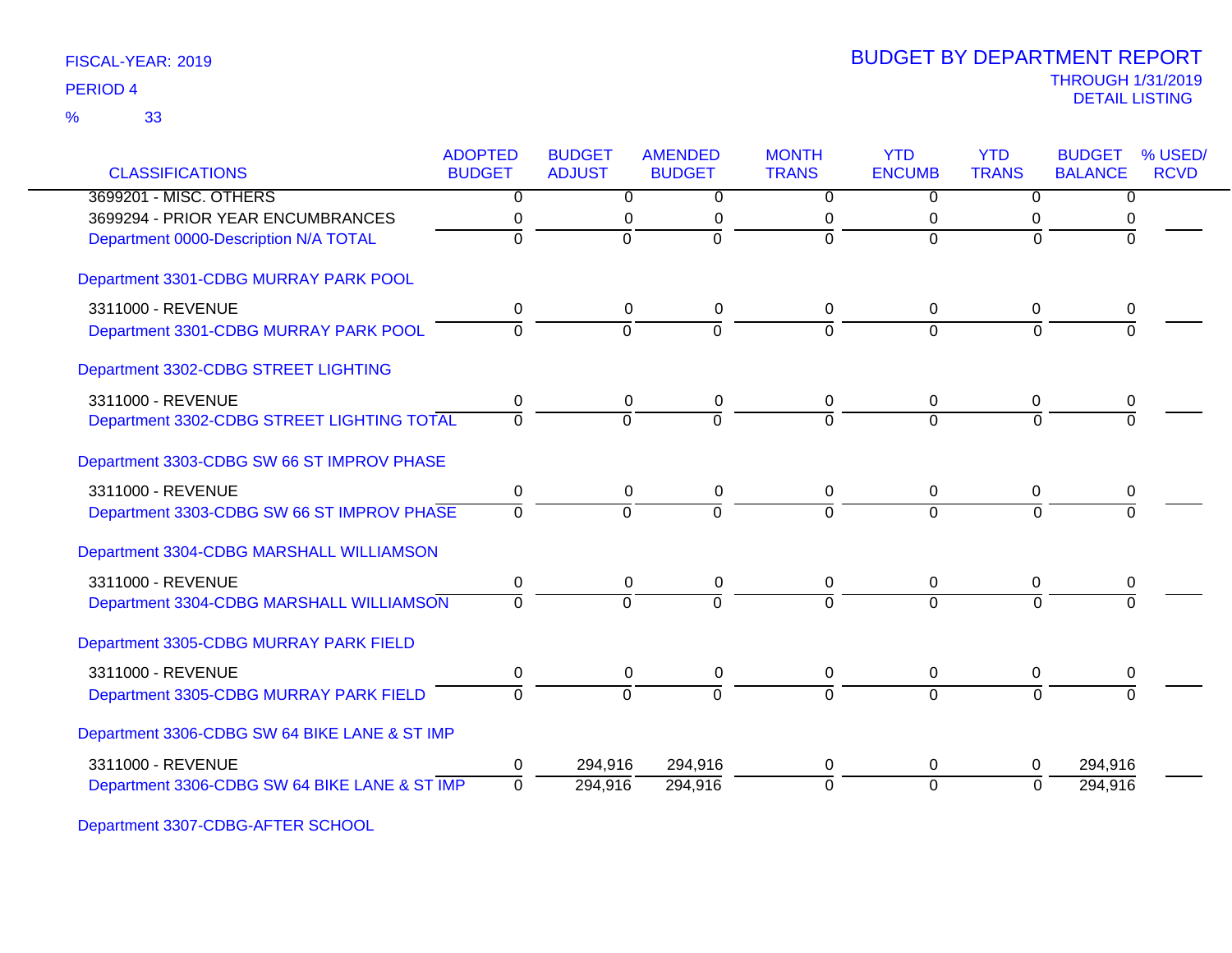| <b>CLASSIFICATIONS</b>                         | <b>ADOPTED</b><br><b>BUDGET</b> | <b>BUDGET</b><br><b>ADJUST</b> | <b>AMENDED</b><br><b>BUDGET</b> | <b>MONTH</b><br><b>TRANS</b> | <b>YTD</b><br><b>ENCUMB</b> | <b>YTD</b><br><b>TRANS</b> | <b>BUDGET</b><br><b>BALANCE</b> | % USED/<br><b>RCVD</b> |
|------------------------------------------------|---------------------------------|--------------------------------|---------------------------------|------------------------------|-----------------------------|----------------------------|---------------------------------|------------------------|
| 3311000 - REVENUE                              | $\overline{0}$                  | $\overline{0}$                 | 0                               | $\overline{0}$               | $\overline{0}$              | $\overline{0}$             | $\overline{0}$                  |                        |
| Department 3307-CDBG-AFTER SCHOOL              | $\overline{0}$                  | $\overline{0}$                 | $\overline{0}$                  | $\overline{0}$               | $\overline{0}$              | $\Omega$                   | $\Omega$                        |                        |
| Department 3308-CDBG-TENNIS LESSONS            |                                 |                                |                                 |                              |                             |                            |                                 |                        |
| 3311000 - REVENUE                              | 0                               | 0                              | 0                               | 0                            | 0                           | $\mathbf 0$                | 0                               |                        |
| Department 3308-CDBG-TENNIS LESSONS TOTAL      | $\overline{0}$                  | $\overline{0}$                 | $\overline{0}$                  | $\Omega$                     | $\Omega$                    | $\Omega$                   | $\overline{0}$                  |                        |
| Department 3309-CDBG BREWER PARK               |                                 |                                |                                 |                              |                             |                            |                                 |                        |
| 3311000 - REVENUE                              | 0                               | 30,659                         | 30,659                          | 0                            | $\mathbf 0$                 | $\mathbf 0$                | 30,659                          |                        |
| Department 3309-CDBG BREWER PARK               | $\overline{0}$                  | 30,659                         | 30,659                          | $\overline{0}$               | $\Omega$                    | $\overline{0}$             | 30,659                          |                        |
| Department 3310-CDBG COMM CTR RESTROOM         |                                 |                                |                                 |                              |                             |                            |                                 |                        |
| 3311000 - REVENUE                              | 0                               | 70,846                         | 70,846                          | 0                            | $\pmb{0}$                   | 0                          | 70,846                          |                        |
| Department 3310-CDBG COMM CTR RESTROOM         | $\mathbf 0$                     | 70,846                         | 70,846                          | $\overline{0}$               | $\overline{0}$              | $\Omega$                   | 70,846                          |                        |
| Department 3311-CDBG-SENIOR MEALS PROGRAM      |                                 |                                |                                 |                              |                             |                            |                                 |                        |
| 3311000 - REVENUE                              | $\pmb{0}$                       | $\pmb{0}$                      | $\pmb{0}$                       | $\pmb{0}$                    | $\mathbf 0$                 | $\mathbf 0$                | $\pmb{0}$                       |                        |
| Department 3311-CDBG-SENIOR MEALS PROGRAM      | $\overline{0}$                  | $\overline{0}$                 | $\Omega$                        | $\Omega$                     | $\overline{0}$              | $\Omega$                   | $\Omega$                        |                        |
| Department 3312-CDBG-SENIOR MEALS PROGRAM      |                                 |                                |                                 |                              |                             |                            |                                 |                        |
| 3311000 - REVENUE                              | $\mathbf 0$                     | 6,932                          | 6,932                           | 2,089                        | 0                           | 2,089                      | 4,843                           | 30                     |
| Department 3312-CDBG-SENIOR MEALS PROGRAM      | $\Omega$                        | 6,932                          | 6,932                           | 2,089                        | $\Omega$                    | 2,089                      | 4,843                           | 30                     |
| Department 3405-2013 JAG A-Form Interface Cont |                                 |                                |                                 |                              |                             |                            |                                 |                        |
| 3311000 - REVENUE                              | $\pmb{0}$                       | $\pmb{0}$                      | 0                               | 0                            | 0                           | 0                          | 0                               |                        |
| Department 3405-2013 JAG A-Form Interface Cont | $\overline{0}$                  | $\overline{0}$                 | $\overline{0}$                  | $\overline{0}$               | $\overline{0}$              | $\overline{0}$             | $\overline{0}$                  |                        |
| Department 3406-BYRNE-JAG 2013                 |                                 |                                |                                 |                              |                             |                            |                                 |                        |
| 3311000 - REVENUE                              | $\mathbf 0$                     | $\mathbf 0$                    | 0                               | $\mathbf 0$                  | 0                           | $\mathbf 0$                | $\mathbf 0$                     |                        |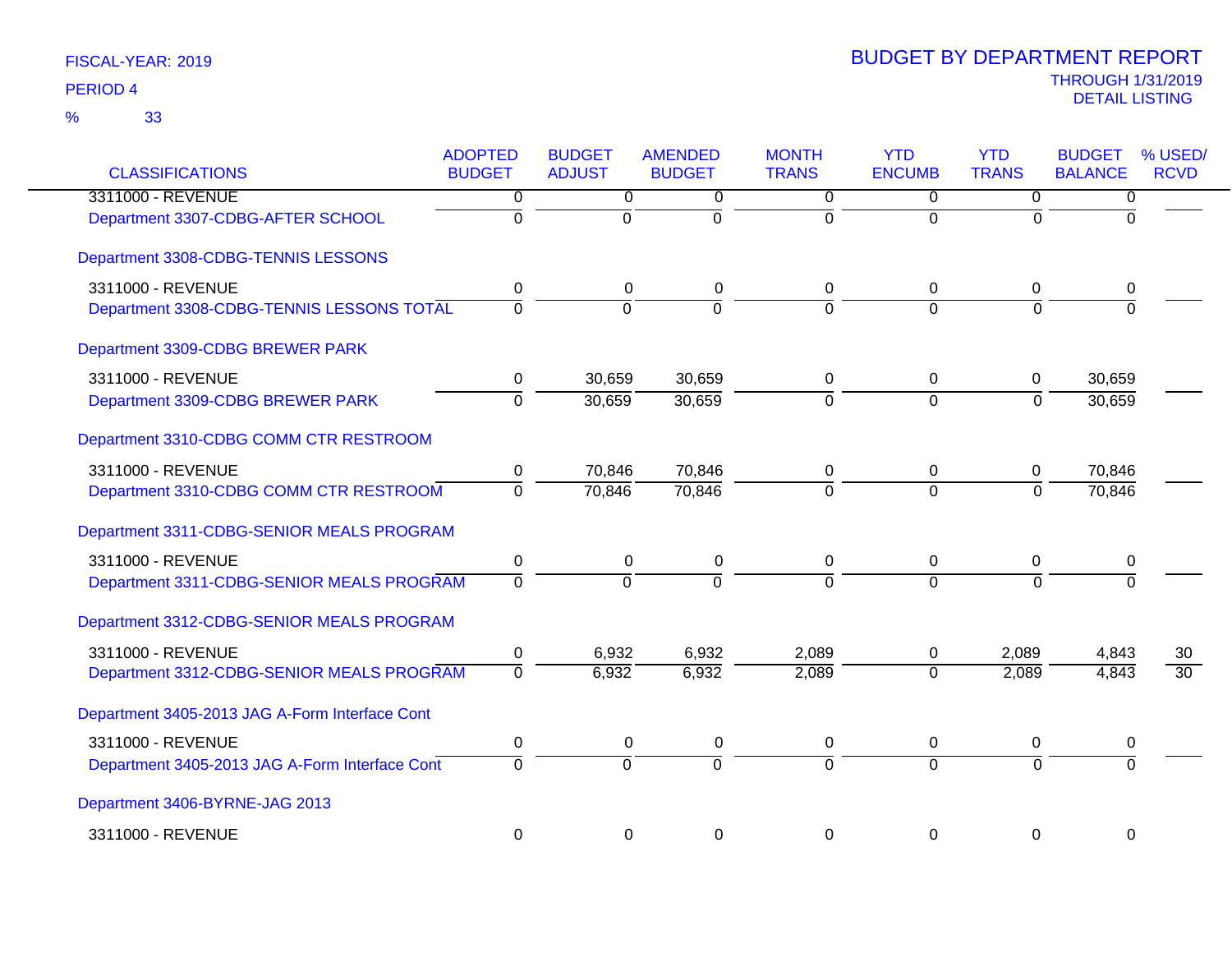| <b>CLASSIFICATIONS</b>                      | <b>ADOPTED</b><br><b>BUDGET</b> | <b>BUDGET</b><br><b>ADJUST</b> | <b>AMENDED</b><br><b>BUDGET</b> | <b>MONTH</b><br><b>TRANS</b> | <b>YTD</b><br><b>ENCUMB</b> | <b>YTD</b><br><b>TRANS</b> | <b>BUDGET</b><br><b>BALANCE</b> | % USED/<br><b>RCVD</b> |
|---------------------------------------------|---------------------------------|--------------------------------|---------------------------------|------------------------------|-----------------------------|----------------------------|---------------------------------|------------------------|
| Department 3406-BYRNE-JAG 2013 TOTAL        | $\overline{0}$                  | 0                              | $\overline{0}$                  | $\Omega$                     | $\overline{0}$              | $\mathbf{0}$               | $\overline{0}$                  |                        |
| Department 3407-BYRNE-JAG VEH BURGLARY      |                                 |                                |                                 |                              |                             |                            |                                 |                        |
| 3311000 - REVENUE                           | 0                               | $\mathbf 0$                    | $\pmb{0}$                       | 0                            | $\mathbf 0$                 | $\mathbf 0$                | 0                               |                        |
| Department 3407-BYRNE-JAG VEH BURGLARY 2013 | $\overline{0}$                  | $\overline{0}$                 | $\overline{0}$                  | $\overline{0}$               | $\overline{0}$              | $\Omega$                   | $\overline{0}$                  |                        |
| Department 3408-BYRNE-JAG 2014              |                                 |                                |                                 |                              |                             |                            |                                 |                        |
| 3311000 - REVENUE                           | 0                               | 0                              | $\pmb{0}$                       | $\mathbf 0$                  | 0                           | $\mathbf 0$                | 0                               |                        |
| Department 3408-BYRNE-JAG 2014 TOTAL        | $\overline{0}$                  | $\overline{0}$                 | ō                               | $\overline{0}$               | $\overline{0}$              | $\Omega$                   | $\Omega$                        |                        |
| Department 3409-BYRNE-JAG 2014              |                                 |                                |                                 |                              |                             |                            |                                 |                        |
| 3311000 - REVENUE                           | 0                               | $\mathbf 0$                    | $\pmb{0}$                       | 0                            | $\mathbf 0$                 | $\mathbf 0$                | $\mathbf 0$                     |                        |
| Department 3409-BYRNE-JAG 2014 TOTAL        | $\Omega$                        | $\overline{0}$                 | $\Omega$                        | $\Omega$                     | $\Omega$                    | $\Omega$                   | $\Omega$                        |                        |
| Department 3410-BYRNE-JAG FY15              |                                 |                                |                                 |                              |                             |                            |                                 |                        |
| 3311000 - REVENUE                           | 0                               | $\mathbf 0$                    | $\pmb{0}$                       | $\mathbf 0$                  | 0                           | 0                          | 0                               |                        |
| Department 3410-BYRNE-JAG FY15 TOTAL        | $\mathbf 0$                     | $\overline{0}$                 | $\overline{0}$                  | $\mathbf 0$                  | $\overline{0}$              | $\overline{0}$             | $\Omega$                        |                        |
| Department 3411-BYRNE-JAG FY15-2            |                                 |                                |                                 |                              |                             |                            |                                 |                        |
| 3311000 - REVENUE                           | $\pmb{0}$                       | $\pmb{0}$                      | $\pmb{0}$                       | $\mathsf 0$                  | $\pmb{0}$                   | $\mathbf 0$                | $\mathbf 0$                     |                        |
| Department 3411-BYRNE-JAG FY15-2 TOTAL      | $\overline{0}$                  | $\overline{0}$                 | $\overline{0}$                  | $\overline{0}$               | $\overline{0}$              | $\overline{0}$             | $\overline{0}$                  |                        |
| Department 3412-BYRNE-JAG FY16 2 TABLETS    |                                 |                                |                                 |                              |                             |                            |                                 |                        |
| 3311000 - REVENUE                           | $\pmb{0}$                       | $\overline{0}$                 | $\pmb{0}$                       | $\mathbf 0$                  | $\pmb{0}$                   | 0                          | 0                               |                        |
| Department 3412-BYRNE-JAG FY16 2 TABLETS    | $\overline{0}$                  | ō                              | $\overline{0}$                  | $\overline{0}$               | $\overline{0}$              | $\Omega$                   | 7                               |                        |
| Department 3413-BYRNE-JAG FY16              |                                 |                                |                                 |                              |                             |                            |                                 |                        |
| 3311000 - REVENUE                           | $\pmb{0}$                       | 0                              | $\pmb{0}$                       | $\mathbf 0$                  | 0                           | $\pmb{0}$                  | $\mathbf 0$                     |                        |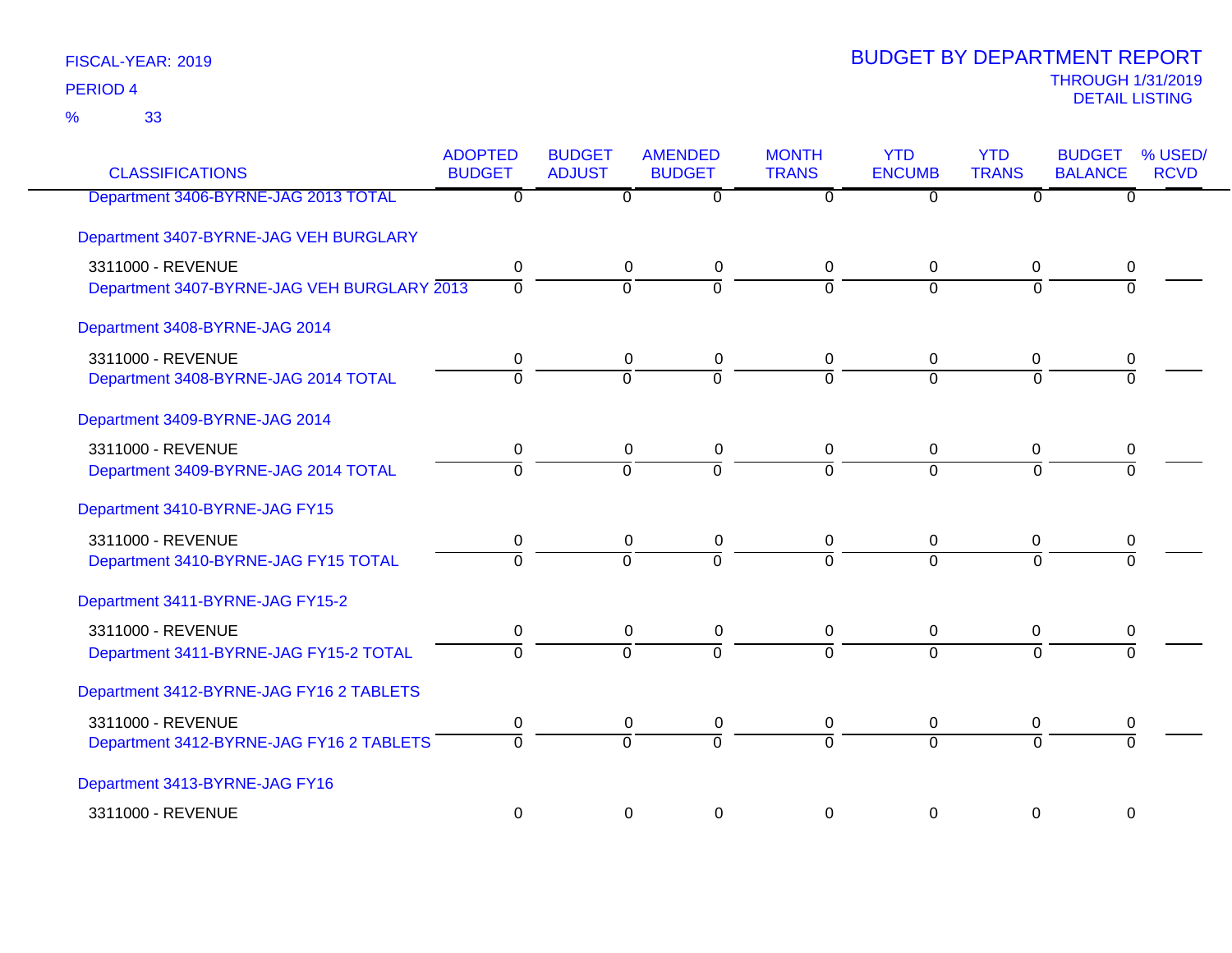33 %

| <b>CLASSIFICATIONS</b>                     | <b>ADOPTED</b><br><b>BUDGET</b> | <b>BUDGET</b><br><b>ADJUST</b> | <b>AMENDED</b><br><b>BUDGET</b> | <b>MONTH</b><br><b>TRANS</b> | <b>YTD</b><br><b>ENCUMB</b> | <b>YTD</b><br><b>TRANS</b> | <b>BUDGET</b><br><b>BALANCE</b> | % USED/<br><b>RCVD</b> |
|--------------------------------------------|---------------------------------|--------------------------------|---------------------------------|------------------------------|-----------------------------|----------------------------|---------------------------------|------------------------|
| Department 3413-BYRNE-JAG FY16 TOTAL       | $\overline{0}$                  | $\overline{\mathfrak{o}}$      | $\overline{0}$                  | $\overline{0}$               | $\overline{0}$              | $\overline{0}$             | $\overline{0}$                  |                        |
| Department 3414-BYRNE JAG-FY17             |                                 |                                |                                 |                              |                             |                            |                                 |                        |
| 3311000 - REVENUE                          | 0                               | 0                              | $\mathbf 0$                     | 0                            | 0                           | 0                          | 0                               |                        |
| Department 3414-BYRNE JAG-FY17 TOTAL       | $\Omega$                        | $\Omega$                       | $\overline{0}$                  | $\Omega$                     | $\Omega$                    | $\Omega$                   | $\Omega$                        |                        |
| Department 3415-BYRNE JAG- FY17            |                                 |                                |                                 |                              |                             |                            |                                 |                        |
| 3311000 - REVENUE                          | 0                               | 0                              | 0                               | 0                            | 0                           | 0                          | 0                               |                        |
| Department 3415-BYRNE JAG- FY17 TOTAL      | $\Omega$                        | $\Omega$                       | $\Omega$                        | $\Omega$                     | $\Omega$                    | $\Omega$                   | $\Omega$                        |                        |
| Department 5001-POLICE VESTS GRANT FY11    |                                 |                                |                                 |                              |                             |                            |                                 |                        |
| 3311000 - REVENUE                          | 0                               | $\mathbf 0$                    | $\pmb{0}$                       | $\mathbf 0$                  | $\mathbf 0$                 | $\mathbf 0$                | 0                               |                        |
| Department 5001-POLICE VESTS GRANT FY11    | $\Omega$                        | $\Omega$                       | $\overline{0}$                  | $\Omega$                     | $\Omega$                    | $\Omega$                   | $\Omega$                        |                        |
| Department 5002-POLICE VESTS GRANT FY12    |                                 |                                |                                 |                              |                             |                            |                                 |                        |
| 3311000 - REVENUE                          | $\mathbf 0$                     | 0                              | 0                               | $\mathbf 0$                  | $\mathbf 0$                 | 0                          | 0                               |                        |
| Department 5002-POLICE VESTS GRANT FY12    | ō                               | $\overline{0}$                 | $\overline{0}$                  | $\overline{0}$               | $\overline{0}$              | $\overline{0}$             | $\overline{0}$                  |                        |
| Department 5003-BVP-POLICE VEST GRANT FY17 |                                 |                                |                                 |                              |                             |                            |                                 |                        |
| 3311000 - REVENUE                          | $\pmb{0}$                       | $\pmb{0}$                      | 0                               | $\mathbf 0$                  | 0                           | 0                          | 0                               |                        |
| Department 5003-BVP-POLICE VEST GRANT FY17 | $\Omega$                        | $\overline{0}$                 | $\overline{0}$                  | $\Omega$                     | $\overline{0}$              | $\Omega$                   | $\Omega$                        |                        |
| Department 6000-SFLHIDTA-FY12              |                                 |                                |                                 |                              |                             |                            |                                 |                        |
| 3311000 - REVENUE                          | 0                               | 0                              | 0                               | 0                            | 0                           | 0                          | 0                               |                        |
| 3811000 - CONTRIB. FROM OTHER FUNDS        | 0                               | $\mathbf 0$                    | $\pmb{0}$                       | 0                            | 0                           | 0                          | 0                               |                        |
| Department 6000-SFLHIDTA-FY12 TOTAL        | $\Omega$                        | $\overline{0}$                 | $\Omega$                        | $\Omega$                     | $\Omega$                    | $\Omega$                   | $\overline{0}$                  |                        |
| Department 6001-SFLHIDTA-FY13MAY-SEP       |                                 |                                |                                 |                              |                             |                            |                                 |                        |
| 3311000 - REVENUE                          | 0                               | 0                              | $\mathbf 0$                     | $\mathbf 0$                  | $\Omega$                    | $\mathbf 0$                | $\mathbf 0$                     |                        |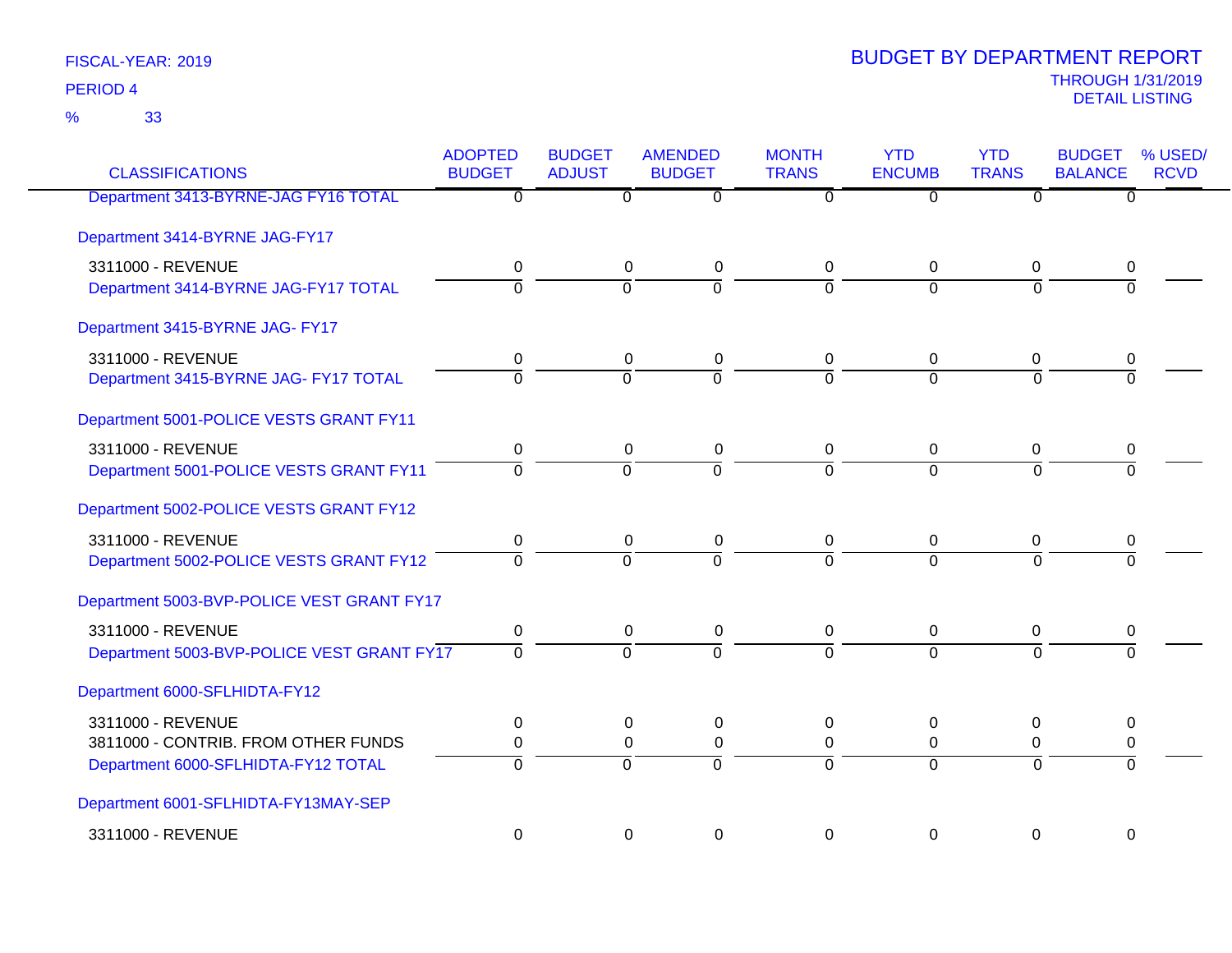33 %

|                                            | <b>ADOPTED</b> | <b>BUDGET</b>  | <b>AMENDED</b> | <b>MONTH</b>   | <b>YTD</b>     | <b>YTD</b>     | <b>BUDGET</b>  | % USED/     |
|--------------------------------------------|----------------|----------------|----------------|----------------|----------------|----------------|----------------|-------------|
| <b>CLASSIFICATIONS</b>                     | <b>BUDGET</b>  | <b>ADJUST</b>  | <b>BUDGET</b>  | <b>TRANS</b>   | <b>ENCUMB</b>  | <b>TRANS</b>   | <b>BALANCE</b> | <b>RCVD</b> |
| 3811000 - CONTRIB. FROM OTHER FUNDS        | $\overline{0}$ | $\overline{0}$ | 0              | $\overline{0}$ | $\overline{0}$ | $\overline{0}$ | $\overline{0}$ |             |
| Department 6001-SFLHIDTA-FY13MAY-SEP TOTAL | $\Omega$       | $\Omega$       | $\Omega$       | $\Omega$       | $\Omega$       | $\Omega$       | $\Omega$       |             |
| <b>REVENUE TOTAL</b>                       | $\Omega$       | 403,353        | 403,353        | 2,089          | $\Omega$       | 2,089          | 401,264        |             |
| <b>EXPENSE</b>                             |                |                |                |                |                |                |                |             |
| Department 3301-CDBG MURRAY PARK POOL      |                |                |                |                |                |                |                |             |
| 5726550 - CONSTRUCTION                     | 0              | 0              | 0              | 0              | $\mathbf{0}$   | 0              | 0              |             |
| Department 3301-CDBG MURRAY PARK POOL      | 0              | $\overline{0}$ | $\Omega$       | ō              | $\overline{0}$ | $\overline{0}$ | $\overline{0}$ |             |
| Department 3302-CDBG STREET LIGHTING       |                |                |                |                |                |                |                |             |
| 5416550 - CONSTRUCTION                     | 0              | $\mathbf 0$    | 0              | 0              | $\mathbf 0$    | $\mathbf 0$    | 0              |             |
| Department 3302-CDBG STREET LIGHTING TOTAL | $\Omega$       | $\Omega$       | $\Omega$       | $\Omega$       | $\Omega$       | $\Omega$       | $\Omega$       |             |
| Department 3303-CDBG SW 66 ST IMPROV PHASE |                |                |                |                |                |                |                |             |
| 5411210 - REGULAR                          | 0              | 0              | $\Omega$       | 0              | $\Omega$       | $\Omega$       | $\Omega$       |             |
| 5413450 - CONTRACTUAL SERVICES             | 0              | $\Omega$       | $\Omega$       | 0              | $\Omega$       | $\Omega$       | 0              |             |
| 5416440 - CAPITAL IMPROVEMENTS             | 0              | 0              | 0              | 0              | 0              | 0              | 0              |             |
| Department 3303-CDBG SW 66 ST IMPROV PHASE | $\Omega$       | $\Omega$       | $\Omega$       | ō              | $\Omega$       | $\overline{0}$ | $\overline{0}$ |             |
| Department 3304-CDBG MARSHALL WILLIAMSON   |                |                |                |                |                |                |                |             |
| 5726550 - CONSTRUCTION                     | 0              | 0              | 0              | 0              | 0              | 0              | 0              |             |
| Department 3304-CDBG MARSHALL WILLIAMSON   | $\Omega$       | $\Omega$       | $\Omega$       | 0              | $\Omega$       | $\Omega$       | $\overline{0}$ |             |
| Department 3305-CDBG MURRAY PARK FIELD     |                |                |                |                |                |                |                |             |
| 5726302 - IMPROVEMENT OTHER THAN BLDG      | 0              | 0              | 0              | 0              | 0              | 0              | 0              |             |
| Department 3305-CDBG MURRAY PARK FIELD     | 0              | $\Omega$       | O              | 0              | $\Omega$       | $\Omega$       | $\Omega$       |             |

Department 3306-CDBG SW 64 BIKE LANE & ST IMP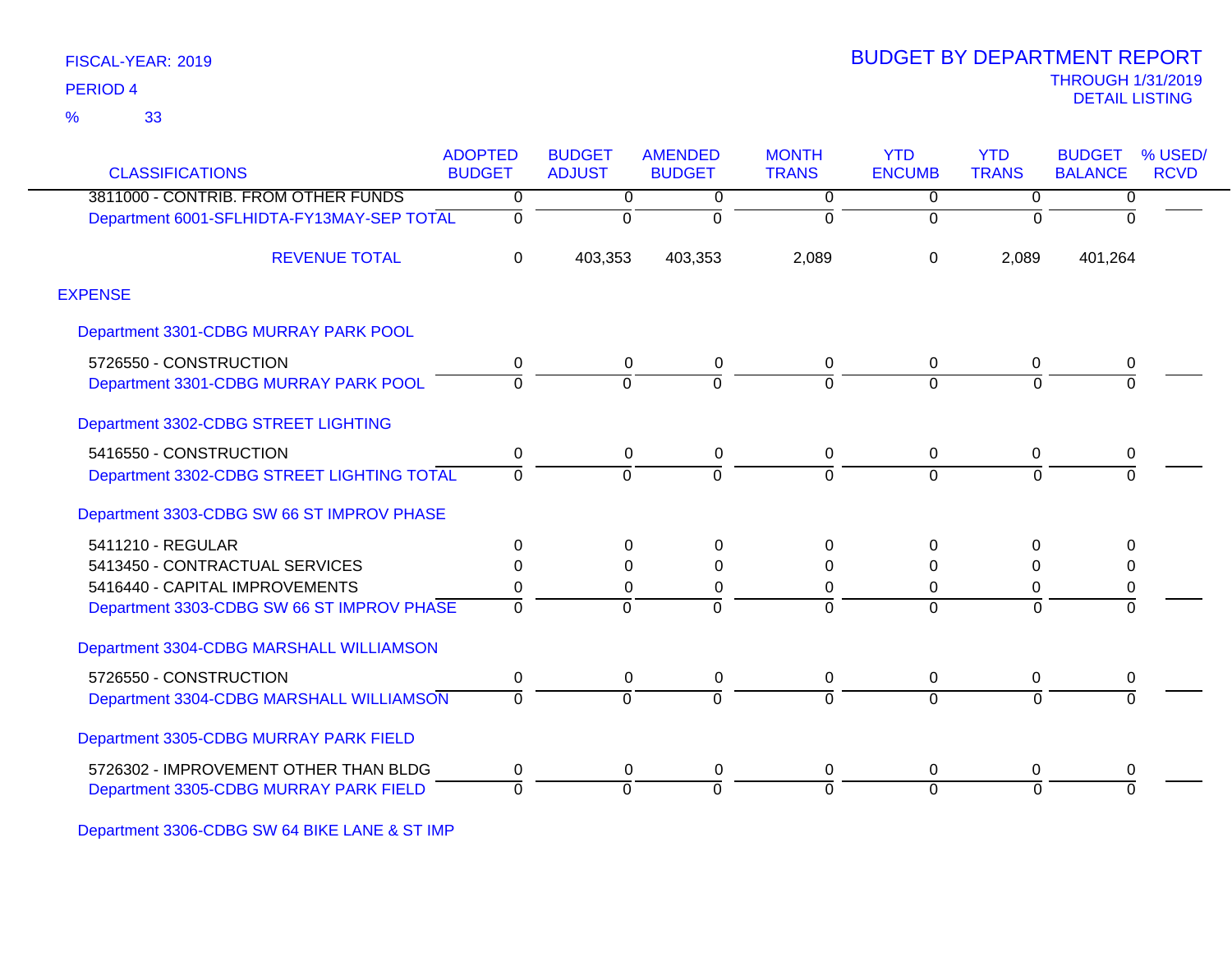| FISCAL-YEAR: 2019 |
|-------------------|
|-------------------|

| <b>CLASSIFICATIONS</b>                        | <b>ADOPTED</b><br><b>BUDGET</b> | <b>BUDGET</b><br><b>ADJUST</b> | <b>AMENDED</b><br><b>BUDGET</b> | <b>MONTH</b><br><b>TRANS</b> | <b>YTD</b><br><b>ENCUMB</b> | <b>YTD</b><br><b>TRANS</b> | <b>BUDGET</b><br><b>BALANCE</b> | % USED/<br><b>RCVD</b> |
|-----------------------------------------------|---------------------------------|--------------------------------|---------------------------------|------------------------------|-----------------------------|----------------------------|---------------------------------|------------------------|
| 5413120 - PROFESSIONAL SERVS-ST BEA           | $\overline{0}$                  | $\Omega$                       | $\Omega$                        | 0                            | $\Omega$                    | 0                          | $\Omega$                        |                        |
| 5413450 - CONTRACTUAL SERVICES                | 0                               | 1,000                          | 1,000                           | 0                            | 0                           |                            | 1,000                           |                        |
| 5416450 - SUNSET DR & ST LIGHTING             | 0                               | 293,916                        | 293,916                         | 0                            | 0                           | 0<br>0                     | 293,916                         |                        |
| Department 3306-CDBG SW 64 BIKE LANE & ST IMP | $\mathbf{0}$                    | 294,916                        | 294,916                         | $\overline{0}$               | $\mathbf 0$                 | $\overline{0}$             | 294,916                         |                        |
| Department 3307-CDBG-AFTER SCHOOL             |                                 |                                |                                 |                              |                             |                            |                                 |                        |
| 5725210 - SUPPLIES                            | 0                               | $\pmb{0}$                      | 0                               | 0                            | 0                           | 0                          | 0                               |                        |
| Department 3307-CDBG-AFTER SCHOOL             | $\overline{0}$                  | $\overline{0}$                 | ō                               | $\overline{0}$               | $\Omega$                    | $\Omega$                   | $\Omega$                        |                        |
| Department 3308-CDBG-TENNIS LESSONS           |                                 |                                |                                 |                              |                             |                            |                                 |                        |
| 5721210 - FULL-TIME                           | $\mathbf{0}$                    | $\Omega$                       | $\Omega$                        | 0                            | $\Omega$                    | 0                          | O                               |                        |
| 5722110 - F.I.C.A.                            | 0                               | 0                              | 0                               | 0                            | 0                           | 0                          |                                 |                        |
| 5725205 - COMPUTER EQUIPMENT                  | 0                               | 0                              | 0                               | $\Omega$                     | 0                           | 0                          | 0                               |                        |
| Department 3308-CDBG-TENNIS LESSONS TOTAL     | $\Omega$                        | $\mathbf 0$                    | $\Omega$                        | $\Omega$                     | $\Omega$                    | $\Omega$                   | $\Omega$                        |                        |
| Department 3309-CDBG BREWER PARK              |                                 |                                |                                 |                              |                             |                            |                                 |                        |
| 5726302 - IMPROVEMENT OTHER THAN BLDG         | 0                               | 30,659                         | 30,659                          | 0                            | 0                           | 0                          | 30,659                          |                        |
| Department 3309-CDBG BREWER PARK              | $\Omega$                        | 30,659                         | 30,659                          | $\Omega$                     | $\mathbf 0$                 | $\Omega$                   | 30,659                          |                        |
| Department 3310-CDBG COMM CTR RESTROOM        |                                 |                                |                                 |                              |                             |                            |                                 |                        |
| 5726550 - CONSTRUCTION                        | $\mathbf 0$                     | 70,846                         | 70,846                          | 7,082                        | 27,118                      | 35,045                     | 35,801                          | 49                     |
| Department 3310-CDBG COMM CTR RESTROOM        | $\Omega$                        | 70,846                         | 70,846                          | 7,082                        | 27,118                      | 35,045                     | 35,801                          | 49                     |
| Department 3311-CDBG-SENIOR MEALS PROGRAM     |                                 |                                |                                 |                              |                             |                            |                                 |                        |
| 5721210 - FULL-TIME                           | $\boldsymbol{0}$                | 0                              | $\pmb{0}$                       | 0                            | 0                           | 0                          | $\Omega$                        |                        |
| 5723450 - CONTRACTUAL                         | 0                               | 0                              | 0                               | $\Omega$                     | 0                           | 0                          | 0                               |                        |
| Department 3311-CDBG-SENIOR MEALS PROGRAM     | $\Omega$                        | $\Omega$                       | $\Omega$                        | $\Omega$                     | $\overline{0}$              | $\Omega$                   | $\Omega$                        |                        |

Department 3312-CDBG-SENIOR MEALS PROGRAM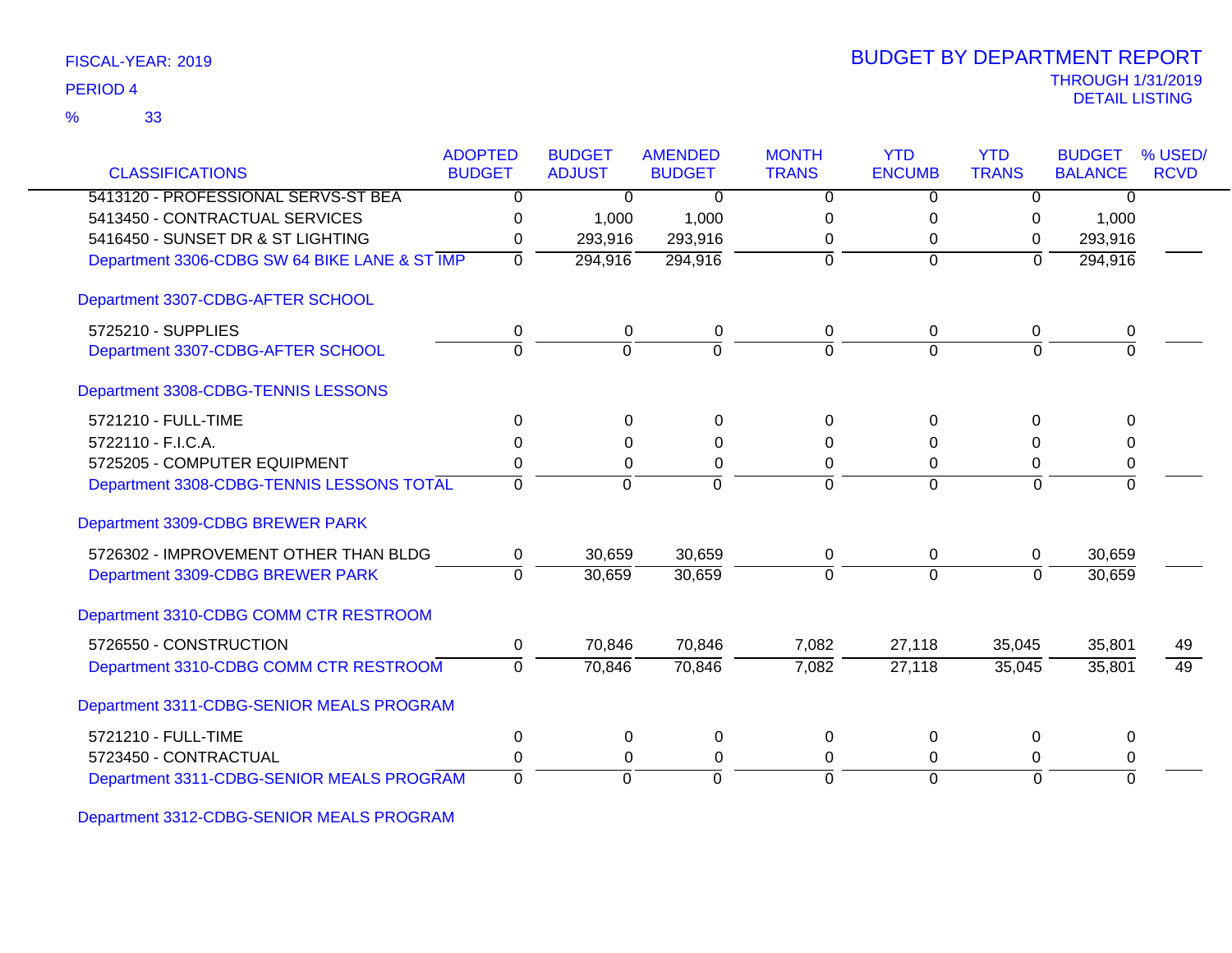| <b>CLASSIFICATIONS</b>                         | <b>ADOPTED</b><br><b>BUDGET</b> | <b>BUDGET</b><br><b>ADJUST</b> | <b>AMENDED</b><br><b>BUDGET</b> | <b>MONTH</b><br><b>TRANS</b> | <b>YTD</b><br><b>ENCUMB</b> | <b>YTD</b><br><b>TRANS</b> | <b>BUDGET</b><br><b>BALANCE</b> | % USED/<br><b>RCVD</b> |
|------------------------------------------------|---------------------------------|--------------------------------|---------------------------------|------------------------------|-----------------------------|----------------------------|---------------------------------|------------------------|
| 5723450 - CONTRACTUAL                          | 0                               | 6,932                          | 6,932                           | $\overline{0}$               | 0                           | $\overline{0}$             | 6,932                           |                        |
| Department 3312-CDBG-SENIOR MEALS PROGRAM      | $\overline{0}$                  | 6,932                          | 6,932                           | $\overline{0}$               | $\overline{0}$              | $\overline{0}$             | 6,932                           |                        |
| Department 3405-2013 JAG A-Form Interface Cont |                                 |                                |                                 |                              |                             |                            |                                 |                        |
| 5214634 - MAINTENANCE-INTERNET SFTW            | 0                               | 0                              | 0                               | 0                            | 0                           | 0                          | 0                               |                        |
| Department 3405-2013 JAG A-Form Interface Cont | $\Omega$                        | $\Omega$                       | $\Omega$                        | $\Omega$                     | $\Omega$                    | $\Omega$                   | $\Omega$                        |                        |
| Department 3406-BYRNE-JAG 2013                 |                                 |                                |                                 |                              |                             |                            |                                 |                        |
| 5215205 - COMPUTER SUPPLIES                    | 0                               | 0                              | $\pmb{0}$                       | $\mathbf 0$                  | 0                           | 0                          | 0                               |                        |
| Department 3406-BYRNE-JAG 2013 TOTAL           | $\overline{0}$                  | $\overline{0}$                 | $\overline{0}$                  | $\overline{0}$               | $\Omega$                    | $\Omega$                   | $\Omega$                        |                        |
| Department 3407-BYRNE-JAG VEH BURGLARY         |                                 |                                |                                 |                              |                             |                            |                                 |                        |
| 5215205 - COMPUTER SUPPLIES                    | $\boldsymbol{0}$                | $\mathbf 0$                    | $\pmb{0}$                       | $\pmb{0}$                    | $\mathbf 0$                 | $\mathbf 0$                | 0                               |                        |
| Department 3407-BYRNE-JAG VEH BURGLARY 2013    | $\Omega$                        | $\Omega$                       | $\Omega$                        | $\Omega$                     | $\Omega$                    | $\Omega$                   | $\Omega$                        |                        |
| Department 3408-BYRNE-JAG 2014                 |                                 |                                |                                 |                              |                             |                            |                                 |                        |
| 5215205 - COMPUTER SUPPLIES                    | $\pmb{0}$                       | $\mathbf 0$                    | $\pmb{0}$                       | $\mathbf 0$                  | $\pmb{0}$                   | 0                          | 0                               |                        |
| Department 3408-BYRNE-JAG 2014 TOTAL           | $\Omega$                        | $\Omega$                       | $\overline{0}$                  | $\Omega$                     | $\Omega$                    | $\Omega$                   | O                               |                        |
| Department 3409-BYRNE-JAG 2014                 |                                 |                                |                                 |                              |                             |                            |                                 |                        |
| 5215205 - COMPUTER SUPPLIES                    | 0                               | 0                              | $\pmb{0}$                       | 0                            | 0                           | 0                          | 0                               |                        |
| Department 3409-BYRNE-JAG 2014 TOTAL           | $\overline{0}$                  | $\overline{0}$                 | $\overline{0}$                  | ក                            | $\overline{0}$              | $\overline{0}$             | $\overline{0}$                  |                        |
| Department 3410-BYRNE-JAG FY15                 |                                 |                                |                                 |                              |                             |                            |                                 |                        |
| 5215205 - COMPUTER SUPPLIES                    | 0                               | $\mathbf 0$                    | $\pmb{0}$                       | $\mathbf 0$                  | $\pmb{0}$                   | 0                          | 0                               |                        |
| Department 3410-BYRNE-JAG FY15 TOTAL           | $\overline{0}$                  | $\overline{0}$                 | $\overline{0}$                  | $\overline{0}$               | $\Omega$                    | $\Omega$                   | $\Omega$                        |                        |
| Department 3411-BYRNE-JAG FY15-2               |                                 |                                |                                 |                              |                             |                            |                                 |                        |
| 5215205 - COMPUTER SUPPLIES                    | $\mathbf 0$                     | 0                              | $\mathbf 0$                     | $\mathbf 0$                  | 0                           | $\mathbf 0$                | $\mathbf 0$                     |                        |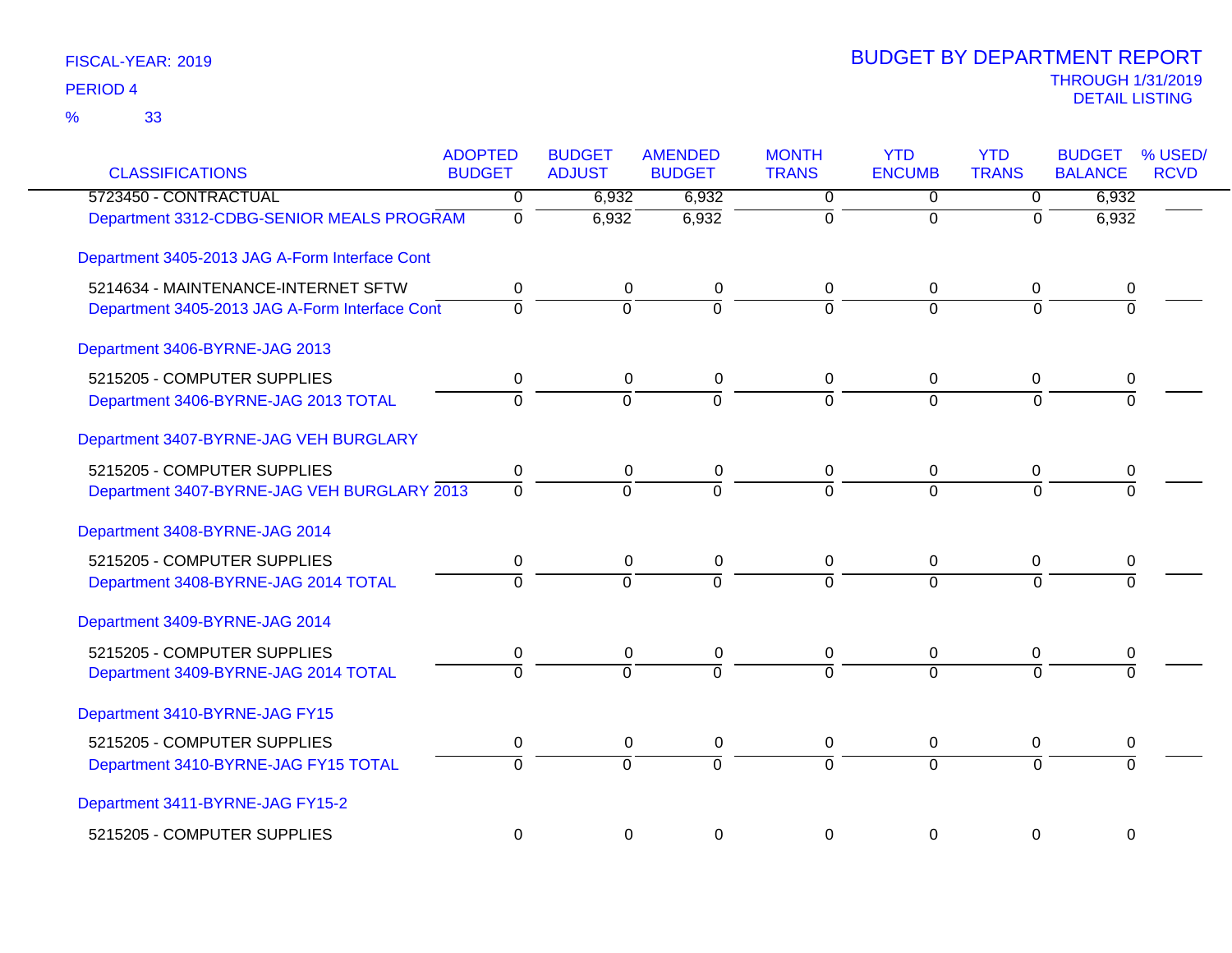33 %

| <b>CLASSIFICATIONS</b>                     | <b>ADOPTED</b><br><b>BUDGET</b> | <b>BUDGET</b><br><b>ADJUST</b> | <b>AMENDED</b><br><b>BUDGET</b> | <b>MONTH</b><br><b>TRANS</b> | <b>YTD</b><br><b>ENCUMB</b> | <b>YTD</b><br><b>TRANS</b> | <b>BUDGET</b><br><b>BALANCE</b> | % USED/<br><b>RCVD</b> |
|--------------------------------------------|---------------------------------|--------------------------------|---------------------------------|------------------------------|-----------------------------|----------------------------|---------------------------------|------------------------|
| Department 3411-BYRNE-JAG FY15-2 TOTAL     | $\overline{0}$                  | $\overline{0}$                 | $\overline{0}$                  | 0                            | 0                           | 0                          | $\overline{0}$                  |                        |
| Department 3412-BYRNE-JAG FY16 2 TABLETS   |                                 |                                |                                 |                              |                             |                            |                                 |                        |
| 5215205 - COMPUTER SUPPLIES                | 0                               | 0                              | 0                               | 0                            | 0                           | 0                          | 0                               |                        |
| Department 3412-BYRNE-JAG FY16 2 TABLETS   | $\overline{0}$                  | $\overline{0}$                 | ō                               | $\overline{0}$               | $\overline{0}$              | $\overline{0}$             | $\Omega$                        |                        |
| Department 3413-BYRNE-JAG FY16             |                                 |                                |                                 |                              |                             |                            |                                 |                        |
| 5215205 - COMPUTER SUPPLIES                | 0                               | 0                              | 0                               | 0                            | 0                           | 0                          | 0                               |                        |
| Department 3413-BYRNE-JAG FY16 TOTAL       | $\overline{0}$                  | $\overline{0}$                 | $\overline{0}$                  | $\Omega$                     | $\overline{0}$              | $\Omega$                   | $\Omega$                        |                        |
| Department 3414-BYRNE JAG-FY17             |                                 |                                |                                 |                              |                             |                            |                                 |                        |
| 5215205 - COMPUTER SUPPLIES                | 0                               | 0                              | 0                               | 0                            | $\mathbf 0$                 | 0                          | 0                               |                        |
| Department 3414-BYRNE JAG-FY17 TOTAL       | $\overline{0}$                  | $\overline{0}$                 | ō                               | $\overline{0}$               | $\Omega$                    | $\overline{0}$             | $\Omega$                        |                        |
| Department 3415-BYRNE JAG- FY17            |                                 |                                |                                 |                              |                             |                            |                                 |                        |
| 5215205 - COMPUTER SUPPLIES                | 0                               | 0                              | 0                               | 0                            | 0                           | 0                          | 0                               |                        |
| Department 3415-BYRNE JAG- FY17 TOTAL      | $\overline{0}$                  | $\overline{0}$                 | $\overline{0}$                  | $\overline{0}$               | $\Omega$                    | $\overline{0}$             | $\overline{0}$                  |                        |
| Department 5001-POLICE VESTS GRANT FY11    |                                 |                                |                                 |                              |                             |                            |                                 |                        |
| 5215220 - UNIFORMS                         | 0                               | 0                              | 0                               | 0                            | 0                           | 0                          | 0                               |                        |
| Department 5001-POLICE VESTS GRANT FY11    | $\overline{0}$                  | $\overline{0}$                 | $\overline{0}$                  | $\overline{0}$               | $\Omega$                    | $\overline{0}$             | $\overline{0}$                  |                        |
| Department 5002-POLICE VESTS GRANT FY12    |                                 |                                |                                 |                              |                             |                            |                                 |                        |
| 5215220 - UNIFORMS                         | 0                               | 0                              | 0                               | 0                            | 0                           | 0                          | 0                               |                        |
| Department 5002-POLICE VESTS GRANT FY12    | $\overline{0}$                  | $\overline{0}$                 | $\overline{0}$                  | $\overline{0}$               | $\overline{0}$              | $\overline{0}$             | $\overline{0}$                  |                        |
| Department 5003-BVP-POLICE VEST GRANT FY17 |                                 |                                |                                 |                              |                             |                            |                                 |                        |
| 5215220 - UNIFORMS                         | 0                               | $\mathbf 0$                    | 0                               | $\mathbf 0$                  | 0                           | $\Omega$                   | $\mathbf 0$                     |                        |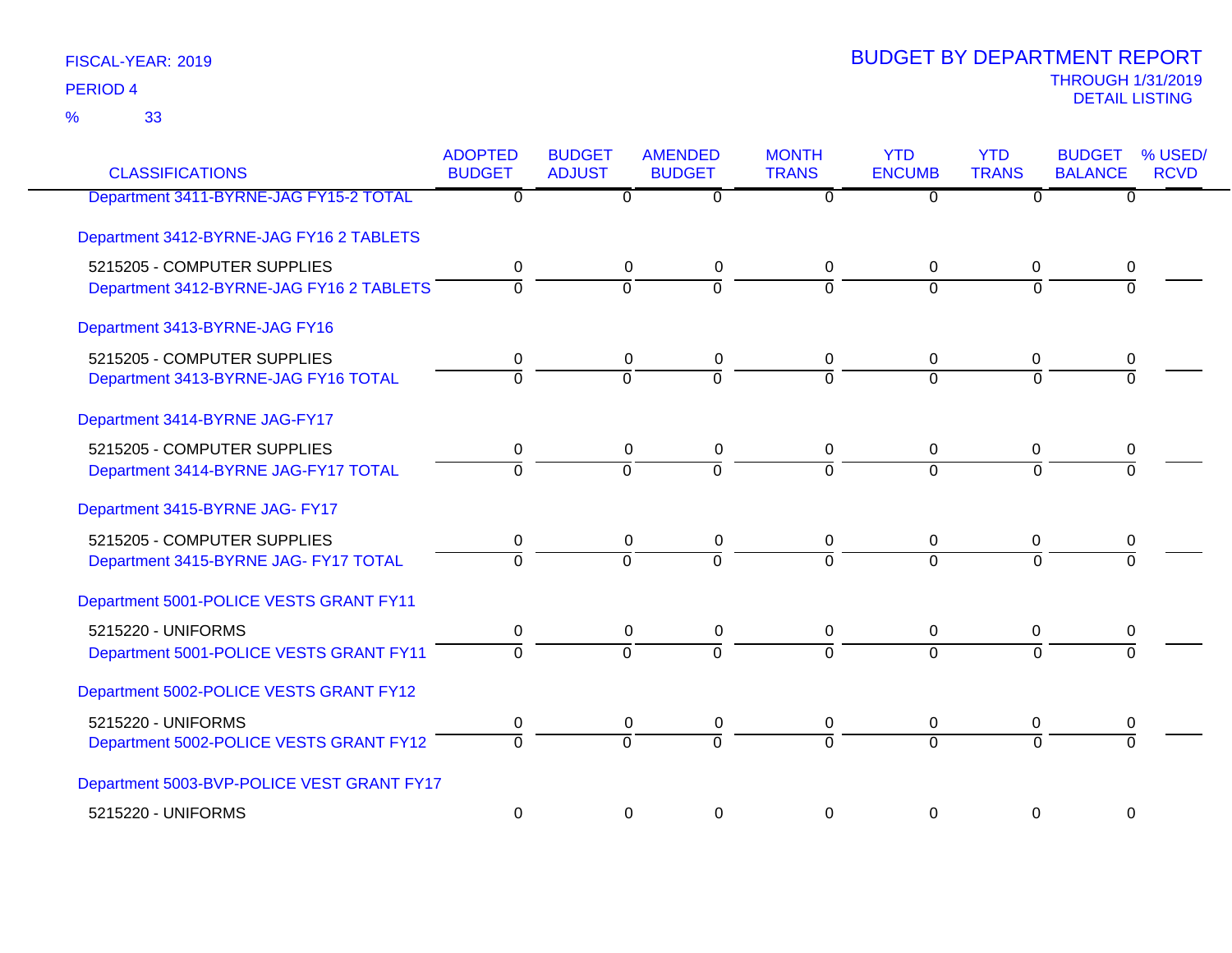33 %

| <b>CLASSIFICATIONS</b>                     | <b>ADOPTED</b><br><b>BUDGET</b> | <b>BUDGET</b><br><b>ADJUST</b> | <b>AMENDED</b><br><b>BUDGET</b> | <b>MONTH</b><br><b>TRANS</b> | <b>YTD</b><br><b>ENCUMB</b> | <b>YTD</b><br><b>TRANS</b> | <b>BUDGET</b><br><b>BALANCE</b> | % USED/<br><b>RCVD</b> |
|--------------------------------------------|---------------------------------|--------------------------------|---------------------------------|------------------------------|-----------------------------|----------------------------|---------------------------------|------------------------|
| Department 5003-BVP-POLICE VEST GRANT FY17 | $\overline{0}$                  | $\overline{0}$                 | $\overline{0}$                  | $\overline{0}$               | $\overline{0}$              | $\overline{0}$             | $\overline{0}$                  |                        |
| Department 6000-SFLHIDTA-FY12              |                                 |                                |                                 |                              |                             |                            |                                 |                        |
| 5213450 - CONTRACTUAL SERVICES             | 0                               | 0                              | 0                               | $\Omega$                     | 0                           | $\Omega$                   | 0                               |                        |
| 5214060 - AUTO ALLOWANCE                   | $\Omega$                        | $\Omega$                       | $\Omega$                        | 0                            | $\Omega$                    | $\Omega$                   | 0                               |                        |
| 5819900 - INTER-FUND TRANSFER              | 0                               | 0                              | 0                               | 0                            | 0                           | 0                          | $\pmb{0}$                       |                        |
| Department 6000-SFLHIDTA-FY12 TOTAL        | $\Omega$                        | $\Omega$                       | $\Omega$                        | $\overline{0}$               | $\Omega$                    | $\Omega$                   | $\mathbf 0$                     |                        |
| Department 6001-SFLHIDTA-FY13MAY-SEP       |                                 |                                |                                 |                              |                             |                            |                                 |                        |
| 5213450 - CONTRACTUAL SERVICES             | $\mathbf 0$                     | $\mathbf 0$                    | $\mathbf 0$                     | $\mathbf 0$                  | $\pmb{0}$                   | $\mathbf 0$                | $\mathsf 0$                     |                        |
| 5214060 - AUTO ALLOWANCE                   | $\Omega$                        | $\Omega$                       | $\Omega$                        | $\Omega$                     | 0                           | $\Omega$                   | 0                               |                        |
| 5819900 - INTER-FUND TRANSFER              | 0                               | 0                              | 0                               | 0                            | 0                           | 0                          | $\pmb{0}$                       |                        |
| Department 6001-SFLHIDTA-FY13MAY-SEP TOTAL | $\mathbf 0$                     | $\Omega$                       | $\overline{0}$                  | $\Omega$                     | $\Omega$                    | $\Omega$                   | 0                               |                        |
| <b>EXPENSE TOTAL</b>                       | $\mathbf 0$                     | 403,353                        | 403,353                         | 7,082                        | 27,118                      | 35,045                     | 368,308                         | 8                      |
| Fund 120-FEDERAL GRANT FUND TOTAL          |                                 |                                |                                 |                              |                             |                            |                                 |                        |
| <b>REVENUE</b>                             | 0                               | 403,353                        | 403,353                         | 2,089                        | $\mathbf 0$                 | 2,089                      | 401,264                         |                        |
| <b>EXPENSE</b>                             | 0                               | 403,353                        | 403,353                         | 7,082                        | 27,118                      | 35,045                     | 368,308                         | 8 <sup>8</sup>         |
| Fund 120-FEDERAL GRANT FUND TOTAL          | $\Omega$                        | 0                              | 0                               | $-4,993$                     | $-27,118$                   | $-32,956$                  | 32,956                          |                        |
| Fund 124-PTP TAX-TRANSPORTATION            |                                 |                                |                                 |                              |                             |                            |                                 |                        |
| <b>REVENUE</b>                             |                                 |                                |                                 |                              |                             |                            |                                 |                        |
| Department 0000-Description N/A            |                                 |                                |                                 |                              |                             |                            |                                 |                        |
| 3126000 - DISCRETIONARY SALES S/TAX        | 440,000                         | 0                              | 440,000                         | 0                            | 0                           | 51,780                     | 388,220                         | 11                     |
| 3301000 - INTERGOVERNMENTAL REVENUE        | $\Omega$                        | 0                              | $\Omega$                        | 0                            | 0                           | 0                          | 0                               |                        |
| 3612000 - INTEREST INCOME                  | 10,000                          | $\Omega$                       | 10,000                          | 703                          | $\mathbf 0$                 | 3,020                      | 6,980                           | 30                     |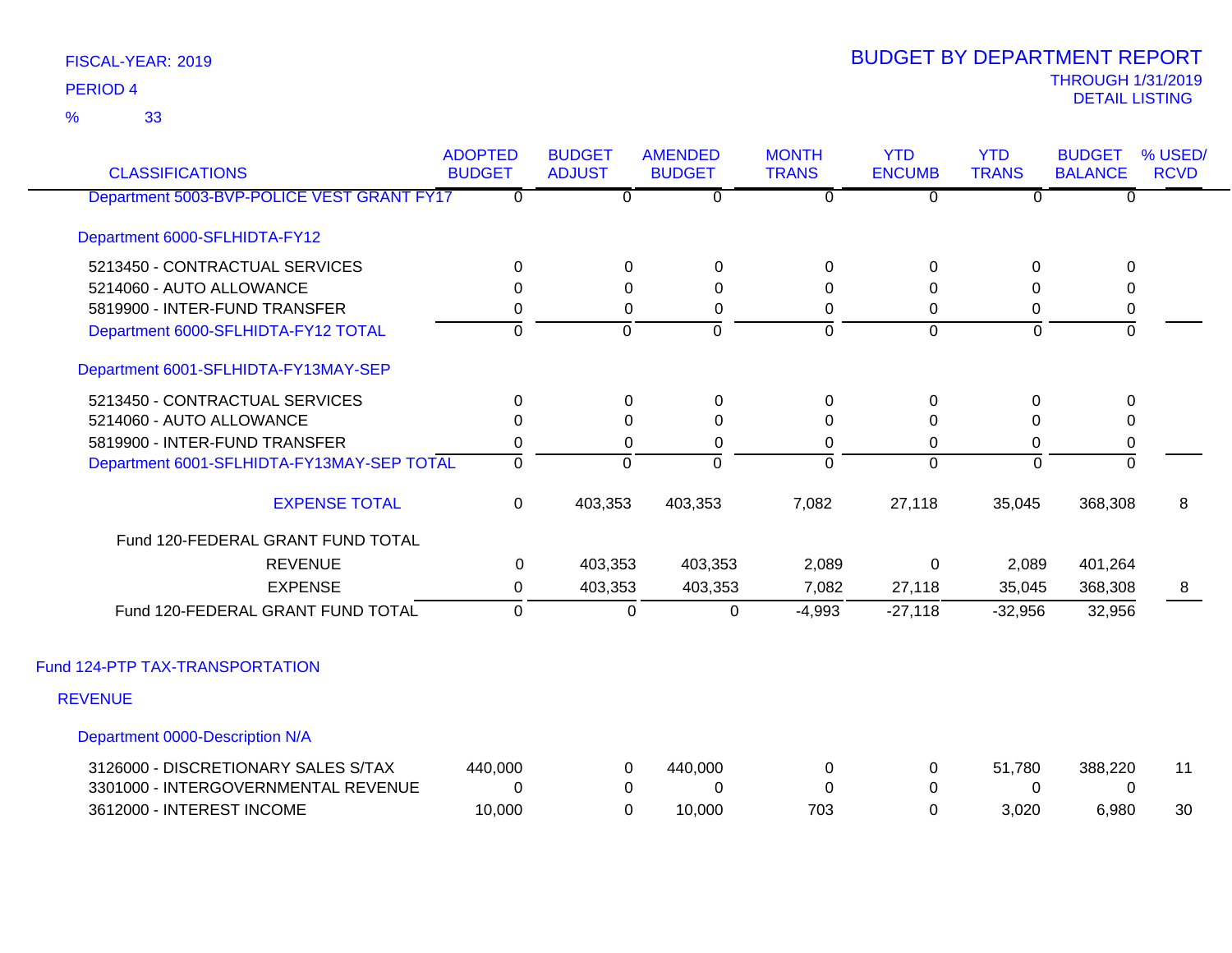| FISCAL-YEAR: 2019 |  |
|-------------------|--|
| <b>PERIOD 4</b>   |  |

|                                          | <b>ADOPTED</b> | <b>BUDGET</b>  | <b>AMENDED</b> | <b>MONTH</b>   | <b>YTD</b>     | <b>YTD</b>     | <b>BUDGET</b>  | % USED/         |
|------------------------------------------|----------------|----------------|----------------|----------------|----------------|----------------|----------------|-----------------|
| <b>CLASSIFICATIONS</b>                   | <b>BUDGET</b>  | <b>ADJUST</b>  | <b>BUDGET</b>  | <b>TRANS</b>   | <b>ENCUMB</b>  | <b>TRANS</b>   | <b>BALANCE</b> | <b>RCVD</b>     |
| Department 0000-Description N/A TOTAL    | 450,000        | 0              | 450,000        | 703            | 0              | 54,800         | 395,200        | $\overline{12}$ |
| <b>REVENUE TOTAL</b>                     | 450,000        | $\mathbf 0$    | 450,000        | 703            | $\overline{0}$ | 54,800         | 395,200        | 12              |
| <b>EXPENSE</b>                           |                |                |                |                |                |                |                |                 |
| Department 1730-STREET MAINTENANCE       |                |                |                |                |                |                |                |                 |
| 5413450 - CONTRACTUAL SERVICES           | $\Omega$       | 0              | 0              | 0              | 0              | 0              | 0              |                 |
| 5416490 - CONSTRUCTIONS PROJECTS         | 606,500        | 473,144        | 1,079,644      | 19,489         | 499,933        | 516,187        | 563,457        | 47              |
| Department 1730-STREET MAINTENANCE TOTAL | 606,500        | 473,144        | 1,079,644      | 19,489         | 499,933        | 516,187        | 563, 457       | $\overline{47}$ |
| <b>EXPENSE TOTAL</b>                     | 606,500        | 473,144        | 1,079,644      | 19,489         | 499,933        | 516,187        | 563,457        | 47              |
| Fund 124-PTP TAX-TRANSPORTATION TOTAL    |                |                |                |                |                |                |                |                 |
| <b>REVENUE</b>                           | 450,000        | 0              | 450,000        | 703            | 0              | 54,800         | 395,200        | 12              |
| <b>EXPENSE</b>                           | 606,500        | 473,144        | 1,079,644      | 19,489         | 499,933        | 516,187        | 563,457        | 47              |
| Fund 124-PTP TAX-TRANSPORTATION TOTAL    | $-156,500$     | $-473,144$     | $-629,644$     | $-18,786$      | $-499,933$     | $-461,387$     | $-168,257$     |                 |
| Fund 125-PTP TAX FUND-DIRECT TRANSIT     |                |                |                |                |                |                |                |                 |
| <b>REVENUE</b>                           |                |                |                |                |                |                |                |                 |
| Department 0000-Description N/A          |                |                |                |                |                |                |                |                 |
| 3126000 - DISCRETIONARY SALES S/TAX      | 110,000        | 0              | 110,000        | $\mathbf 0$    | 0              | $\pmb{0}$      | 110,000        |                 |
| Department 0000-Description N/A TOTAL    | 110,000        | $\overline{0}$ | 110,000        | $\overline{0}$ | $\overline{0}$ | $\overline{0}$ | 110,000        |                 |
| <b>REVENUE TOTAL</b>                     | 110,000        | $\mathbf 0$    | 110,000        | $\pmb{0}$      | 0              | 0              | 110,000        |                 |

EXPENSE

Department 1730-STREET MAINTENANCE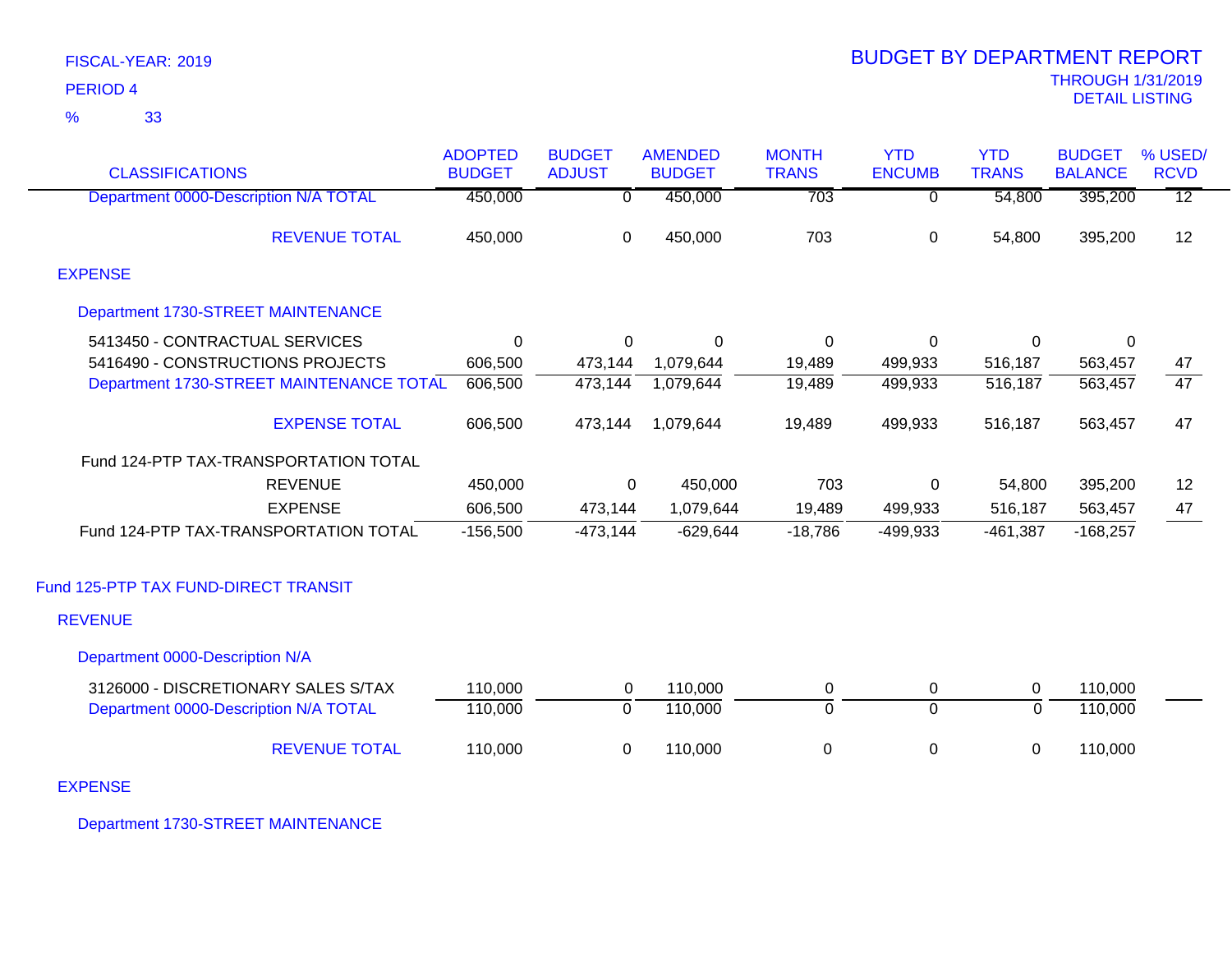| FISCAL-YEAR: 2019   |  |
|---------------------|--|
| PERIOD <sub>4</sub> |  |

# THROUGH 1/31/2019 DETAIL LISTING PERIOD <sup>4</sup> BUDGET BY DEPARTMENT REPORT

|                                            | <b>ADOPTED</b> | <b>BUDGET</b> |             | <b>AMENDED</b> | <b>MONTH</b> | <b>YTD</b>     | <b>YTD</b>   | <b>BUDGET</b>  | % USED/         |
|--------------------------------------------|----------------|---------------|-------------|----------------|--------------|----------------|--------------|----------------|-----------------|
| <b>CLASSIFICATIONS</b>                     | <b>BUDGET</b>  | <b>ADJUST</b> |             | <b>BUDGET</b>  | <b>TRANS</b> | <b>ENCUMB</b>  | <b>TRANS</b> | <b>BALANCE</b> | <b>RCVD</b>     |
| 5413450 - CONTRACTUAL SERVICES             | 277,748        |               | $\Omega$    | 277,748        | 43,470       | 184,437        | 273,120      | 4,628          | $\overline{98}$ |
| 5416490 - CONSTRUCTIONS PROJECTS           | $\Omega$       |               | 0           | 0              | 0            | 0              | $\Omega$     | 0              |                 |
| Department 1730-STREET MAINTENANCE TOTAL   | 277,748        |               | 0           | 277,748        | 43,470       | 184,437        | 273,120      | 4,628          | $\overline{98}$ |
| <b>EXPENSE TOTAL</b>                       | 277,748        |               | $\mathbf 0$ | 277,748        | 43,470       | 184,437        | 273,120      | 4,628          | 98              |
| Fund 125-PTP TAX FUND-DIRECT TRANSIT TOTAL |                |               |             |                |              |                |              |                |                 |
| <b>REVENUE</b>                             | 110,000        |               | 0           | 110,000        | 0            | $\mathbf 0$    | 0            | 110,000        |                 |
| <b>EXPENSE</b>                             | 277,748        |               | 0           | 277,748        | 43,470       | 184,437        | 273,120      | 4,628          | 98              |
| Fund 125-PTP TAX FUND-DIRECT TRANSIT TOTAL | $-167,748$     |               | $\mathbf 0$ | $-167,748$     | $-43,470$    | $-184,437$     | $-273,120$   | 105,372        |                 |
| Fund 150-REVENUE STABILIZATION FUND        |                |               |             |                |              |                |              |                |                 |
| <b>REVENUE</b>                             |                |               |             |                |              |                |              |                |                 |
| Department 0000-Description N/A            |                |               |             |                |              |                |              |                |                 |
| 3811000 - CONTRIB. FROM OTHER FUNDS        | 0              |               | 0           | 0              | 0            | 0              | $\mathbf 0$  | 0              |                 |
| Department 0000-Description N/A TOTAL      | $\Omega$       |               | $\Omega$    | $\Omega$       | $\Omega$     | $\Omega$       | $\Omega$     | $\mathbf 0$    |                 |
| <b>REVENUE TOTAL</b>                       | $\mathbf 0$    |               | $\mathbf 0$ | $\mathbf 0$    | $\mathbf 0$  | $\mathbf 0$    | $\mathbf 0$  | $\mathbf 0$    |                 |
| <b>EXPENSE</b>                             |                |               |             |                |              |                |              |                |                 |
| <b>Department 1410-FINANCE</b>             |                |               |             |                |              |                |              |                |                 |
| 5819120 - INTRA-GOV TRANSFER-DEBT SERVIC   | $\pmb{0}$      |               | 0           | $\pmb{0}$      | 0            | $\mathbf 0$    | $\mathbf 0$  | $\pmb{0}$      |                 |
| Department 1410-FINANCE TOTAL              | $\overline{0}$ |               | $\Omega$    | $\Omega$       | $\Omega$     | $\overline{0}$ | $\Omega$     | $\Omega$       |                 |
| <b>EXPENSE TOTAL</b>                       | 0              |               | 0           | $\mathbf 0$    | $\mathbf 0$  | $\mathbf 0$    | 0            | 0              |                 |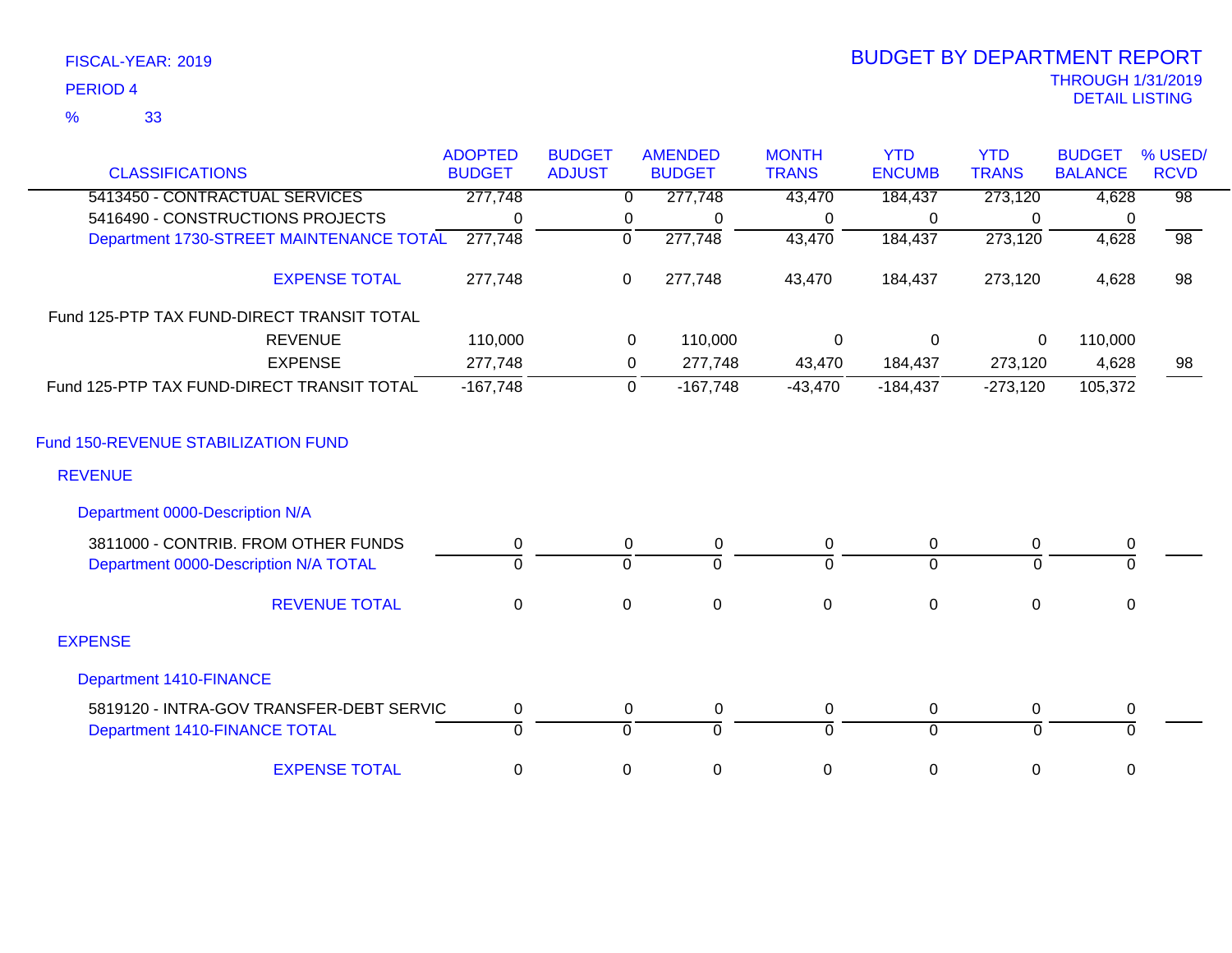33 %

### THROUGH 1/31/2019<br>DETAIL LISTING DETAIL LISTING PERIOD <sup>4</sup> BUDGET BY DEPARTMENT REPORT

| <b>CLASSIFICATIONS</b>                    | <b>ADOPTED</b><br><b>BUDGET</b> | <b>BUDGET</b><br><b>ADJUST</b> |             | <b>AMENDED</b><br><b>BUDGET</b> | <b>MONTH</b><br><b>TRANS</b> | <b>YTD</b><br><b>ENCUMB</b> | <b>YTD</b><br><b>TRANS</b> | <b>BUDGET</b><br><b>BALANCE</b> | % USED/<br><b>RCVD</b> |
|-------------------------------------------|---------------------------------|--------------------------------|-------------|---------------------------------|------------------------------|-----------------------------|----------------------------|---------------------------------|------------------------|
| Fund 150-REVENUE STABILIZATION FUND TOTAL |                                 |                                |             |                                 |                              |                             |                            |                                 |                        |
| <b>REVENUE</b>                            | $\boldsymbol{0}$                |                                | 0           | $\mathbf 0$                     | $\mathbf 0$                  | 0                           | 0                          | $\mathbf 0$                     |                        |
| <b>EXPENSE</b>                            | 0                               |                                | $\mathbf 0$ | $\mathbf 0$                     | $\mathbf 0$                  | 0                           | 0                          | $\mathbf 0$                     | 98                     |
| Fund 150-REVENUE STABILIZATION FUND TOTAL | $\mathbf 0$                     |                                | $\mathbf 0$ | $\mathbf 0$                     | $\mathbf{0}$                 | $\mathbf 0$                 | $\mathbf 0$                | $\mathbf 0$                     |                        |
| Fund 151-GRANT MATCH RESERVE FUND         |                                 |                                |             |                                 |                              |                             |                            |                                 |                        |
| <b>REVENUE</b>                            |                                 |                                |             |                                 |                              |                             |                            |                                 |                        |
| Department 0000-Description N/A           |                                 |                                |             |                                 |                              |                             |                            |                                 |                        |
| 3811000 - CONTRIB. FROM OTHER FUNDS       | 0                               |                                | 0           | 0                               | $\mathbf 0$                  | $\overline{0}$              | 0                          | $\mathbf 0$                     |                        |
| Department 0000-Description N/A TOTAL     | $\Omega$                        |                                | $\mathbf 0$ | ō                               | $\Omega$                     | $\overline{0}$              | $\Omega$                   | $\overline{0}$                  |                        |
| <b>REVENUE TOTAL</b>                      | 0                               |                                | $\mathbf 0$ | $\boldsymbol{0}$                | $\mathbf 0$                  | $\mathbf 0$                 | $\mathbf 0$                | $\mathbf 0$                     |                        |
| <b>EXPENSE</b>                            |                                 |                                |             |                                 |                              |                             |                            |                                 |                        |
| Department 1410-FINANCE                   |                                 |                                |             |                                 |                              |                             |                            |                                 |                        |
| 5819120 - INTRA-GOV TRANSFER-DEBT SERVIC  | 0                               |                                | 0           | 0                               | $\mathbf{0}$                 | $\mathbf 0$                 | 0                          | $\mathbf 0$                     |                        |
| Department 1410-FINANCE TOTAL             | $\overline{0}$                  |                                | $\mathbf 0$ | $\overline{0}$                  | $\overline{0}$               | $\overline{0}$              | 0                          | $\overline{0}$                  |                        |
| <b>EXPENSE TOTAL</b>                      | 0                               |                                | $\mathbf 0$ | $\mathbf 0$                     | $\mathbf 0$                  | $\mathbf 0$                 | $\mathbf 0$                | $\mathbf 0$                     |                        |
| Fund 151-GRANT MATCH RESERVE FUND TOTAL   |                                 |                                |             |                                 |                              |                             |                            |                                 |                        |
| <b>REVENUE</b>                            | $\pmb{0}$                       |                                | $\pmb{0}$   | $\pmb{0}$                       | $\mathbf 0$                  | $\pmb{0}$                   | $\pmb{0}$                  | $\pmb{0}$                       |                        |
| <b>EXPENSE</b>                            | $\Omega$                        |                                | 0           | $\mathbf{0}$                    | $\mathbf 0$                  | 0                           | 0                          | $\mathbf 0$                     | 98                     |
| Fund 151-GRANT MATCH RESERVE FUND TOTAL   | 0                               |                                | $\mathbf 0$ | $\mathbf 0$                     | 0                            | $\mathbf 0$                 | $\mathbf 0$                | 0                               |                        |

Fund 152-INSURANCE RESERVE FUND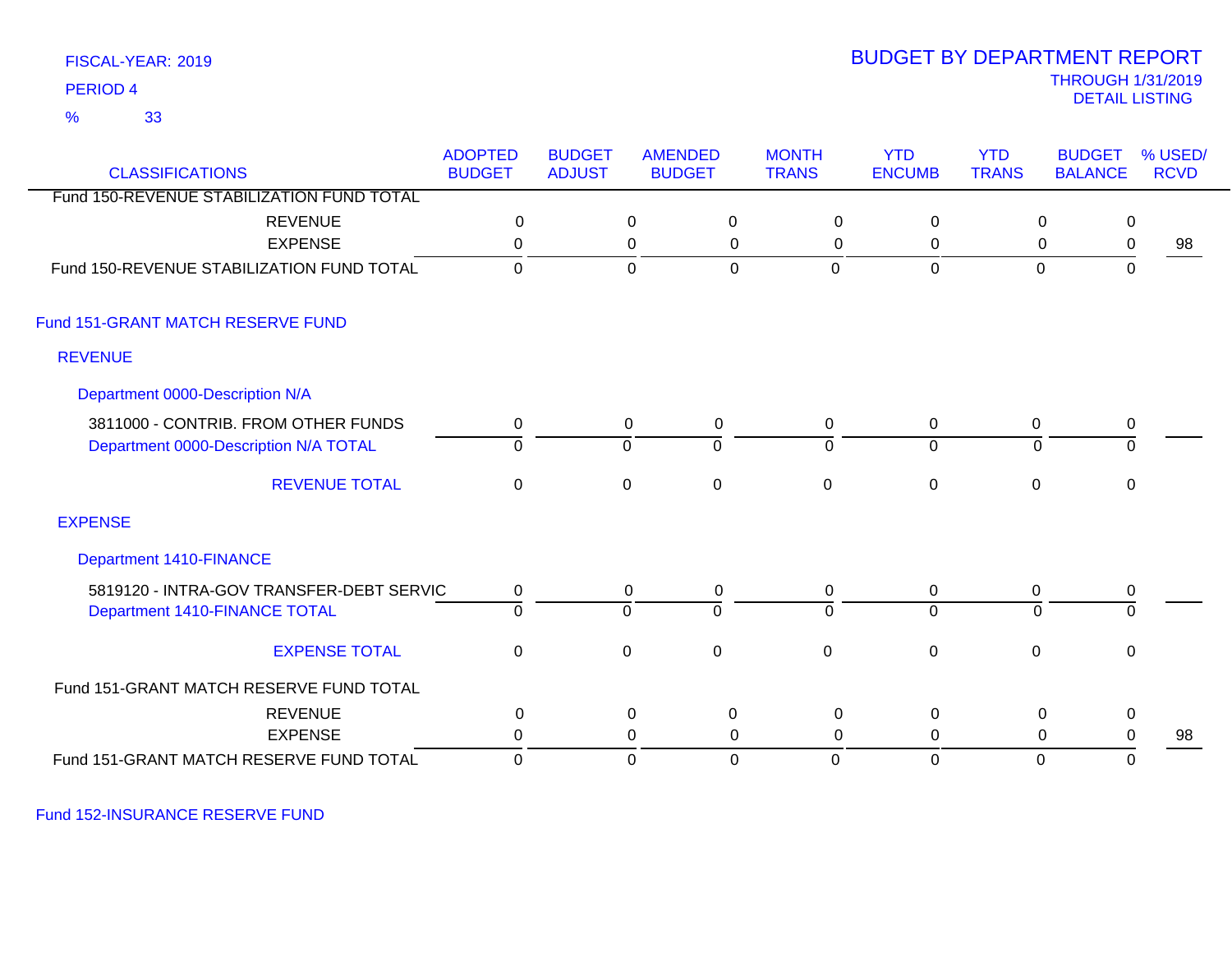| <b>CLASSIFICATIONS</b>                   | <b>ADOPTED</b><br><b>BUDGET</b> | <b>BUDGET</b><br><b>ADJUST</b> | <b>AMENDED</b><br><b>BUDGET</b> | <b>MONTH</b><br><b>TRANS</b> | <b>YTD</b><br><b>ENCUMB</b> | <b>YTD</b><br><b>TRANS</b> | <b>BUDGET</b><br><b>BALANCE</b> | % USED/<br><b>RCVD</b> |
|------------------------------------------|---------------------------------|--------------------------------|---------------------------------|------------------------------|-----------------------------|----------------------------|---------------------------------|------------------------|
| <b>REVENUE</b>                           |                                 |                                |                                 |                              |                             |                            |                                 |                        |
| Department 0000-Description N/A          |                                 |                                |                                 |                              |                             |                            |                                 |                        |
| 3811000 - CONTRIB. FROM OTHER FUNDS      | 0                               |                                | 0<br>0                          | 0                            | 0                           | 0                          | $\mathbf 0$                     |                        |
| Department 0000-Description N/A TOTAL    | $\overline{0}$                  | $\Omega$                       | $\Omega$                        | $\Omega$                     | $\Omega$                    | $\Omega$                   | $\overline{0}$                  |                        |
| <b>REVENUE TOTAL</b>                     | $\pmb{0}$                       | $\mathbf 0$                    | $\pmb{0}$                       | $\pmb{0}$                    | $\pmb{0}$                   | $\mathbf 0$                | $\mathbf 0$                     |                        |
| <b>EXPENSE</b>                           |                                 |                                |                                 |                              |                             |                            |                                 |                        |
| <b>Department 1410-FINANCE</b>           |                                 |                                |                                 |                              |                             |                            |                                 |                        |
| 5819120 - INTRA-GOV TRANSFER-DEBT SERVIC | 0                               |                                | 0<br>$\mathbf 0$                | $\mathbf 0$                  | 0                           | 0                          | $\mathbf 0$                     |                        |
| Department 1410-FINANCE TOTAL            | $\overline{0}$                  | $\overline{0}$                 | $\overline{0}$                  | $\overline{0}$               | $\overline{0}$              | $\overline{0}$             | $\overline{0}$                  |                        |
| <b>EXPENSE TOTAL</b>                     | $\boldsymbol{0}$                | $\mathbf 0$                    | $\mathsf 0$                     | $\pmb{0}$                    | $\pmb{0}$                   | $\mathbf 0$                | $\mathbf 0$                     |                        |
| Fund 152-INSURANCE RESERVE FUND TOTAL    |                                 |                                |                                 |                              |                             |                            |                                 |                        |
| <b>REVENUE</b>                           | 0                               |                                | 0<br>$\mathbf 0$                | $\mathbf 0$                  | $\mathbf 0$                 | $\mathbf 0$                | $\mathbf 0$                     |                        |
| <b>EXPENSE</b>                           | 0                               |                                | 0<br>0                          | 0                            | 0                           | 0                          | $\pmb{0}$                       | 98                     |
| Fund 152-INSURANCE RESERVE FUND TOTAL    | $\overline{0}$                  |                                | $\overline{0}$<br>$\mathbf 0$   | $\mathbf{0}$                 | $\mathbf 0$                 | 0                          | $\mathbf 0$                     |                        |
| Fund 153-TAX EQUALIZATION RESERVE FUND   |                                 |                                |                                 |                              |                             |                            |                                 |                        |
| <b>REVENUE</b>                           |                                 |                                |                                 |                              |                             |                            |                                 |                        |
| Department 0000-Description N/A          |                                 |                                |                                 |                              |                             |                            |                                 |                        |
| 3811000 - CONTRIB. FROM OTHER FUNDS      | 0                               |                                | 0<br>0                          | 0                            | 0                           | $\mathbf 0$                | $\mathbf 0$                     |                        |
| Department 0000-Description N/A TOTAL    | $\overline{0}$                  | $\overline{0}$                 | $\overline{0}$                  | $\overline{0}$               | $\overline{0}$              | $\Omega$                   | 0                               |                        |
| <b>REVENUE TOTAL</b>                     | 0                               | $\mathbf 0$                    | $\pmb{0}$                       | $\pmb{0}$                    | $\pmb{0}$                   | 0                          | 0                               |                        |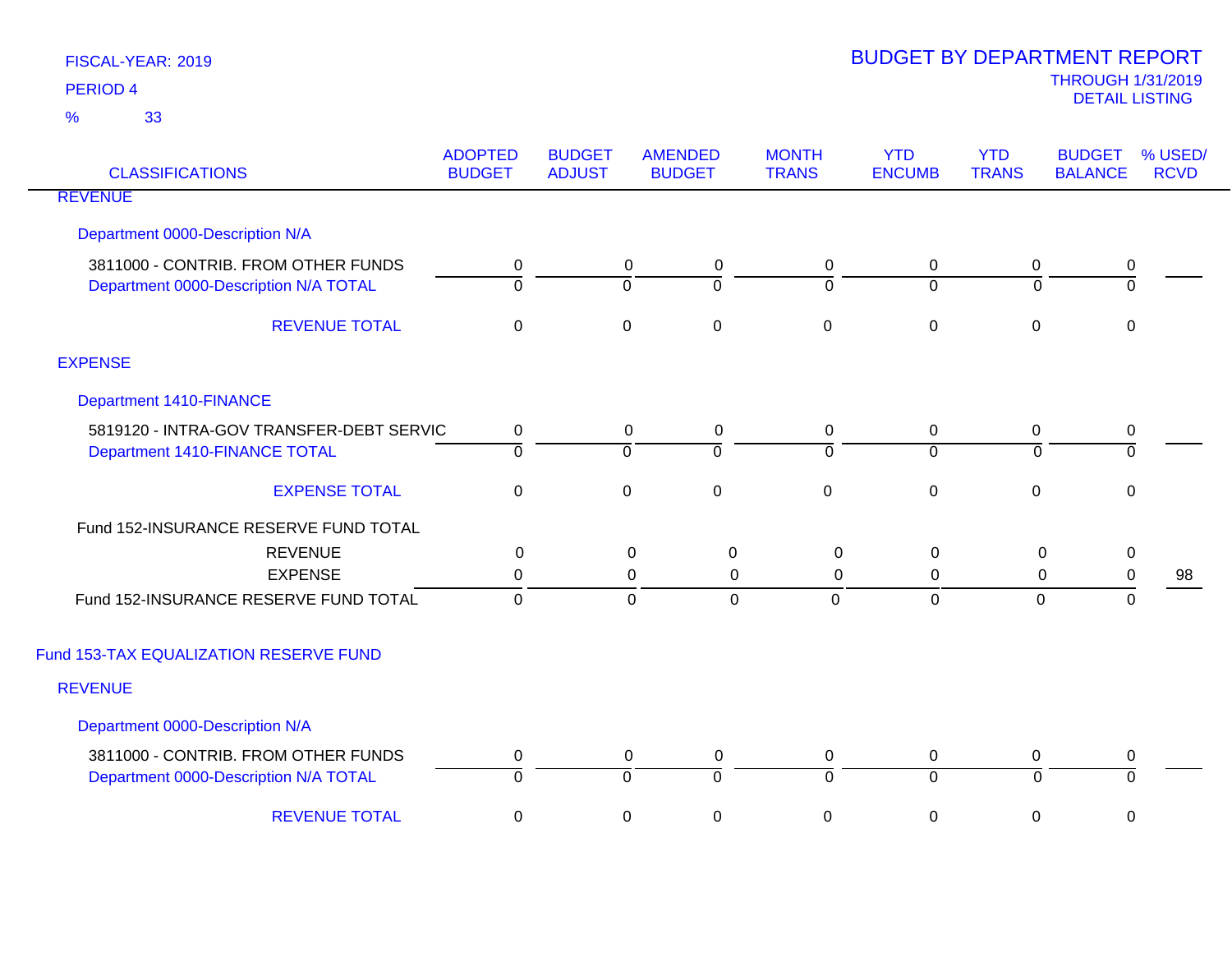| <b>CLASSIFICATIONS</b>                                                    | <b>ADOPTED</b><br><b>BUDGET</b> | <b>BUDGET</b><br><b>ADJUST</b> | <b>AMENDED</b><br><b>BUDGET</b>                   | <b>MONTH</b><br><b>TRANS</b> | <b>YTD</b><br><b>ENCUMB</b>   | <b>YTD</b><br><b>TRANS</b>  | <b>BUDGET</b><br><b>BALANCE</b> | % USED/<br><b>RCVD</b> |
|---------------------------------------------------------------------------|---------------------------------|--------------------------------|---------------------------------------------------|------------------------------|-------------------------------|-----------------------------|---------------------------------|------------------------|
| <b>EXPENSE</b>                                                            |                                 |                                |                                                   |                              |                               |                             |                                 |                        |
| <b>Department 1410-FINANCE</b>                                            |                                 |                                |                                                   |                              |                               |                             |                                 |                        |
| 5819120 - INTRA-GOV TRANSFER-DEBT SERVIC<br>Department 1410-FINANCE TOTAL | 0<br>$\overline{0}$             |                                | $\mathbf 0$<br>0<br>$\overline{0}$<br>$\mathbf 0$ | 0<br>0                       | $\mathbf 0$<br>$\overline{0}$ | $\pmb{0}$<br>$\overline{0}$ | 0<br>$\overline{0}$             |                        |
| <b>EXPENSE TOTAL</b>                                                      | $\mathbf 0$                     |                                | $\mathbf 0$<br>$\mathbf 0$                        | $\mathbf 0$                  | $\mathbf 0$                   | $\mathbf 0$                 | 0                               |                        |
| Fund 153-TAX EQUALIZATION RESERVE FUND TOTAL                              |                                 |                                |                                                   |                              |                               |                             |                                 |                        |
| <b>REVENUE</b>                                                            | 0                               |                                | $\pmb{0}$<br>$\mathbf 0$                          | $\mathbf 0$                  | $\mathbf 0$                   | $\mathbf 0$                 | $\pmb{0}$                       |                        |
| <b>EXPENSE</b>                                                            | 0                               |                                | 0<br>0                                            | $\Omega$                     | 0                             | 0                           | 0                               | 98                     |
| Fund 153-TAX EQUALIZATION RESERVE FUND TOTAL                              | $\mathbf 0$                     |                                | $\mathbf 0$<br>0                                  | $\mathbf 0$                  | $\mathbf 0$                   | $\mathbf 0$                 | 0                               |                        |
| Fund 154-BUILDING CAPITAL RESERVE FUND                                    |                                 |                                |                                                   |                              |                               |                             |                                 |                        |
| <b>REVENUE</b>                                                            |                                 |                                |                                                   |                              |                               |                             |                                 |                        |
| Department 0000-Description N/A                                           |                                 |                                |                                                   |                              |                               |                             |                                 |                        |
| 3811000 - CONTRIB. FROM OTHER FUNDS                                       | 0                               |                                | 0<br>0                                            | 0                            | $\mathbf 0$                   | $\mathbf 0$                 | 0                               |                        |
| Department 0000-Description N/A TOTAL                                     | $\overline{0}$                  |                                | $\overline{0}$<br>0                               | 0                            | $\overline{0}$                | $\overline{0}$              | $\overline{0}$                  |                        |
| <b>REVENUE TOTAL</b>                                                      | $\mathbf 0$                     |                                | $\mathbf 0$<br>$\pmb{0}$                          | $\mathsf 0$                  | $\mathbf 0$                   | $\pmb{0}$                   | 0                               |                        |
| <b>EXPENSE</b>                                                            |                                 |                                |                                                   |                              |                               |                             |                                 |                        |
| <b>Department 1410-FINANCE</b>                                            |                                 |                                |                                                   |                              |                               |                             |                                 |                        |
| 5819120 - INTRA-GOV TRANSFER-DEBT SERVIC                                  | 0                               |                                | $\mathbf 0$<br>0                                  | 0                            | $\mathbf 0$                   | $\mathbf 0$                 | 0                               |                        |
| Department 1410-FINANCE TOTAL                                             | $\overline{0}$                  |                                | $\overline{0}$<br>$\overline{0}$                  | $\overline{0}$               | $\overline{0}$                | ō                           | ō                               |                        |
| <b>EXPENSE TOTAL</b>                                                      | $\mathbf 0$                     |                                | $\mathbf 0$<br>0                                  | 0                            | $\mathbf 0$                   | 0                           | 0                               |                        |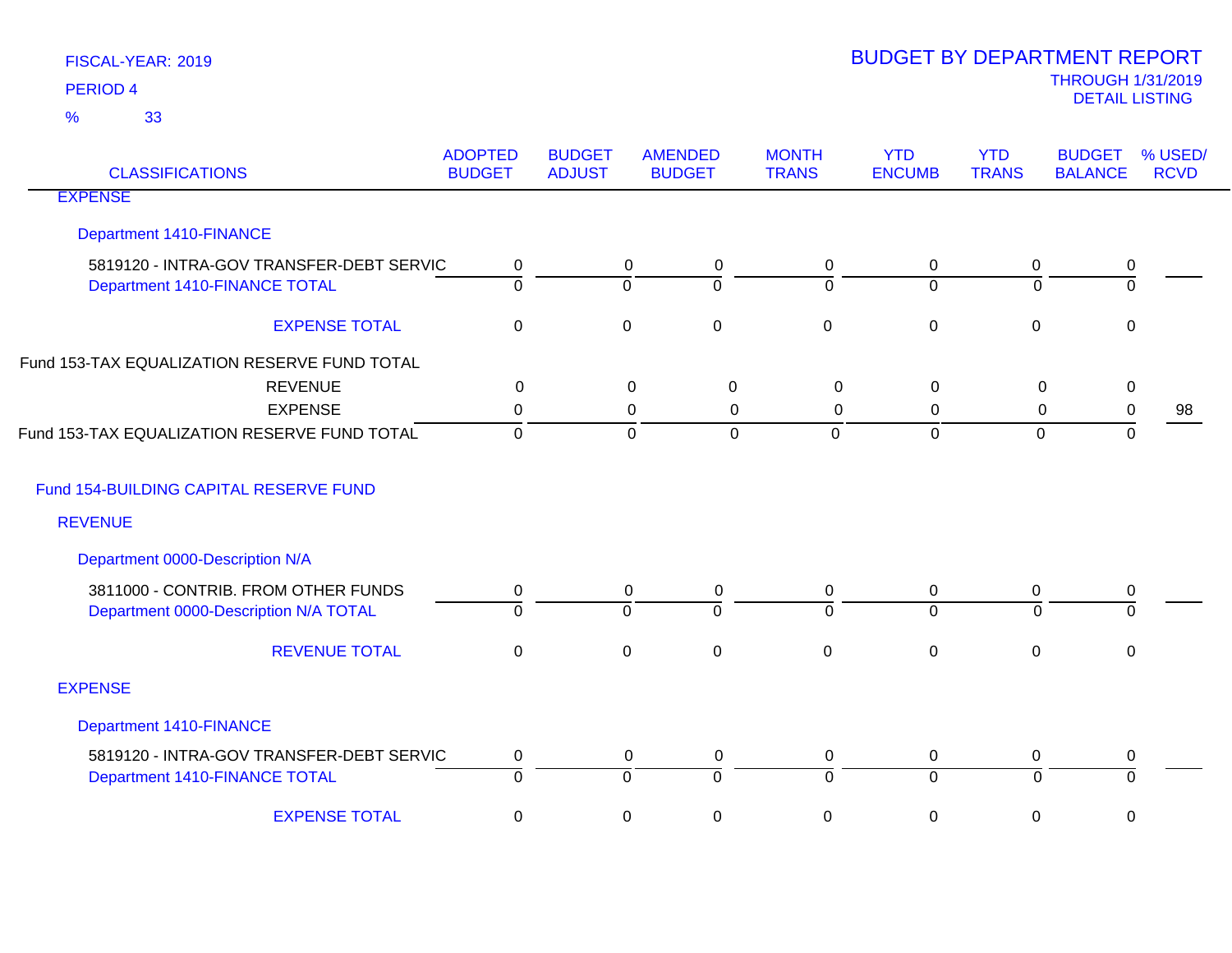| <b>CLASSIFICATIONS</b>                       | <b>ADOPTED</b><br><b>BUDGET</b> | <b>BUDGET</b><br><b>ADJUST</b> | <b>AMENDED</b><br><b>BUDGET</b> | <b>MONTH</b><br><b>TRANS</b> | <b>YTD</b><br><b>ENCUMB</b> | <b>YTD</b><br><b>TRANS</b> | <b>BUDGET</b><br><b>BALANCE</b> | % USED/<br><b>RCVD</b> |
|----------------------------------------------|---------------------------------|--------------------------------|---------------------------------|------------------------------|-----------------------------|----------------------------|---------------------------------|------------------------|
| Fund 154-BUILDING CAPITAL RESERVE FUND TOTAL |                                 |                                |                                 |                              |                             |                            |                                 |                        |
| <b>REVENUE</b>                               | 0                               |                                | 0<br>0                          | 0                            | 0                           | 0                          | 0                               |                        |
| <b>EXPENSE</b>                               | $\Omega$                        |                                | 0<br>0                          | 0                            | 0                           | 0                          | $\mathbf 0$                     | 98                     |
| Fund 154-BUILDING CAPITAL RESERVE FUND TOTAL | $\mathbf 0$                     |                                | $\mathbf 0$<br>$\mathbf 0$      | $\overline{0}$               | $\overline{0}$              | $\mathbf 0$                | $\mathbf 0$                     |                        |
| Fund 155-CITY PARKS ACQUI DEV OPERATION      |                                 |                                |                                 |                              |                             |                            |                                 |                        |
| <b>REVENUE</b>                               |                                 |                                |                                 |                              |                             |                            |                                 |                        |
| Department 0000-Description N/A              |                                 |                                |                                 |                              |                             |                            |                                 |                        |
| 3699201 - MISC. OTHERS                       | 0                               |                                | 0<br>0                          | $\Omega$                     | 0                           | 0                          | 0                               |                        |
| 3811000 - CONTRIB. FROM OTHER FUNDS          | 0                               |                                | 0<br>0                          | 0                            | 0                           | 0                          | $\pmb{0}$                       |                        |
| Department 0000-Description N/A TOTAL        | $\Omega$                        | $\Omega$                       | $\Omega$                        | $\Omega$                     | $\Omega$                    | $\Omega$                   | $\Omega$                        |                        |
| <b>REVENUE TOTAL</b>                         | 0                               | 0                              | $\mathbf 0$                     | $\overline{0}$               | $\mathbf 0$                 | $\mathbf{0}$               | 0                               |                        |
| <b>EXPENSE</b>                               |                                 |                                |                                 |                              |                             |                            |                                 |                        |
| <b>Department 1410-FINANCE</b>               |                                 |                                |                                 |                              |                             |                            |                                 |                        |
| 5819120 - INTRA-GOV TRANSFER-DEBT SERVIC     | 0                               |                                | 0<br>0                          | 0                            | 0                           | 0                          | 0                               |                        |
| Department 1410-FINANCE TOTAL                | $\overline{0}$                  | 0                              | $\Omega$                        | $\Omega$                     | $\overline{0}$              | $\Omega$                   | $\Omega$                        |                        |
| Department 2000-PARKS & RECREATION           |                                 |                                |                                 |                              |                             |                            |                                 |                        |
| 5726110 - FRDAP 200K DISON PURCHASE          | 310,000                         |                                | 310,000<br>0                    | 0                            | 0                           | 0                          | 310,000                         |                        |
| Department 2000-PARKS & RECREATION TOTAL     | 310,000                         | 0                              | 310,000                         | $\Omega$                     | $\overline{0}$              | $\Omega$                   | 310,000                         |                        |
| <b>EXPENSE TOTAL</b>                         | 310,000                         | 0                              | 310,000                         | 0                            | 0                           | 0                          | 310,000                         |                        |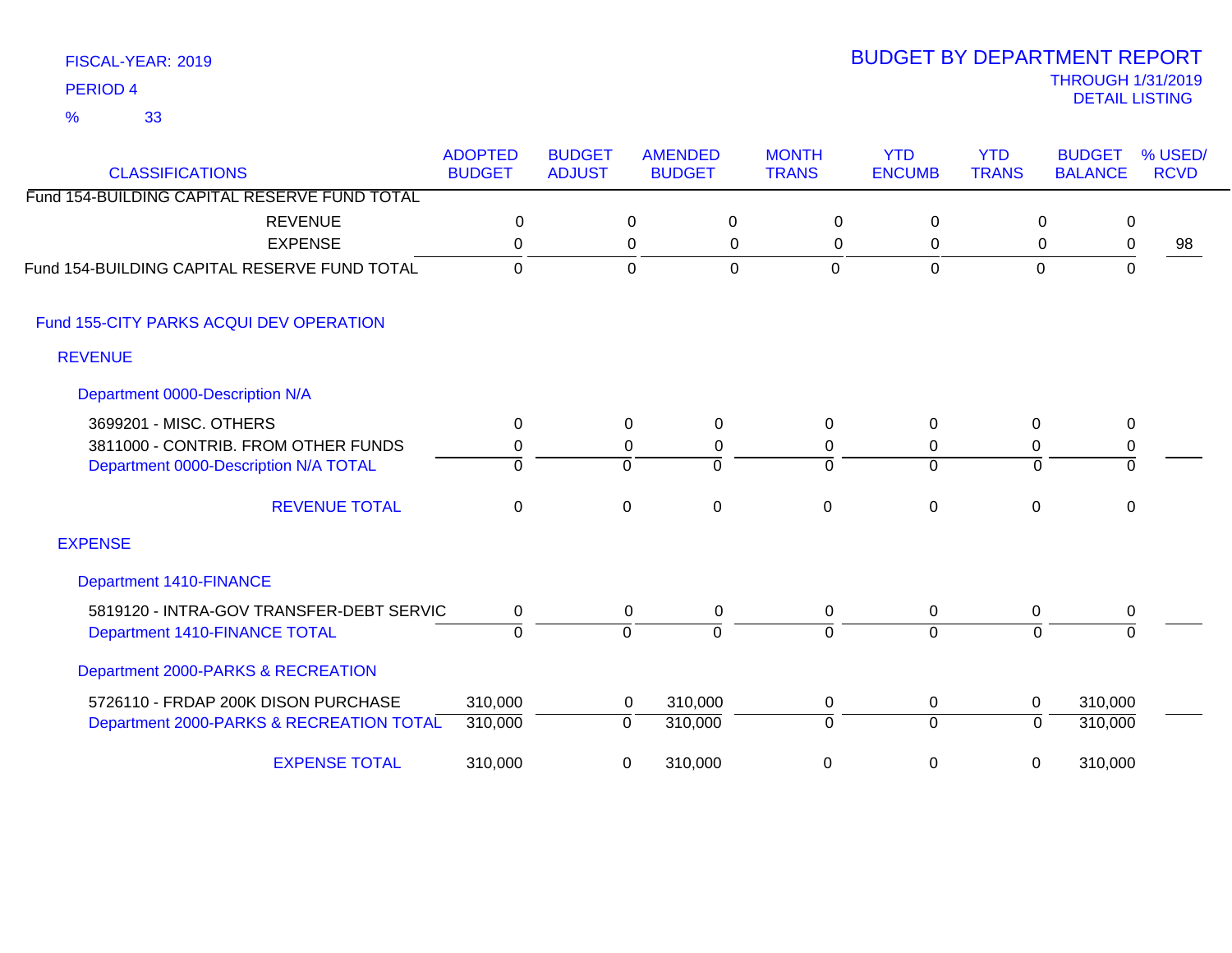| FISCAL-YEAR: 2019   |  |
|---------------------|--|
| PERIOD <sub>4</sub> |  |

# THROUGH 1/31/2019 DETAIL LISTING PERIOD <sup>4</sup> BUDGET BY DEPARTMENT REPORT

| <b>CLASSIFICATIONS</b>                        | <b>ADOPTED</b><br><b>BUDGET</b> | <b>BUDGET</b><br><b>ADJUST</b> |                | <b>AMENDED</b><br><b>BUDGET</b> | <b>MONTH</b><br><b>TRANS</b> | <b>YTD</b><br><b>ENCUMB</b> | <b>YTD</b><br><b>TRANS</b> | <b>BUDGET</b><br><b>BALANCE</b> | % USED/<br><b>RCVD</b> |
|-----------------------------------------------|---------------------------------|--------------------------------|----------------|---------------------------------|------------------------------|-----------------------------|----------------------------|---------------------------------|------------------------|
| Fund 155-CITY PARKS ACQUI DEV OPERATION TOTAL |                                 |                                |                |                                 |                              |                             |                            |                                 |                        |
| <b>REVENUE</b>                                | $\mathbf 0$                     |                                | 0              | $\mathbf{0}$                    | $\mathbf 0$                  | $\mathbf 0$                 | 0                          | 0                               |                        |
| <b>EXPENSE</b>                                | 310,000                         |                                | 0              | 310,000                         | $\mathbf 0$                  | $\mathbf 0$                 | 0                          | 310,000                         |                        |
| Fund 155-CITY PARKS ACQUI DEV OPERATION       | $-310,000$                      |                                | $\Omega$       | $-310,000$                      | $\mathbf 0$                  | $\mathbf 0$                 | $\mathbf 0$                | $-310,000$                      |                        |
| Fund 156-PEDESTRIAN CROSSING ACQUISITIO       |                                 |                                |                |                                 |                              |                             |                            |                                 |                        |
| <b>REVENUE</b>                                |                                 |                                |                |                                 |                              |                             |                            |                                 |                        |
| Department 0000-Description N/A               |                                 |                                |                |                                 |                              |                             |                            |                                 |                        |
| 3699201 - MISC. OTHERS                        | $\Omega$                        |                                | 0              | 0                               | 0                            | $\Omega$                    | 0                          | $\mathbf 0$                     |                        |
| 3811000 - CONTRIB. FROM OTHER FUNDS           | 0                               |                                | 0              | 0                               | 0                            | 0                           | 0                          | 0                               |                        |
| Department 0000-Description N/A TOTAL         | $\Omega$                        |                                | $\mathbf 0$    | $\Omega$                        | $\Omega$                     | $\Omega$                    | $\Omega$                   | 0                               |                        |
| <b>REVENUE TOTAL</b>                          | $\mathbf 0$                     |                                | $\mathbf 0$    | $\mathbf 0$                     | $\mathbf 0$                  | $\mathbf 0$                 | $\mathbf 0$                | 0                               |                        |
| <b>EXPENSE</b>                                |                                 |                                |                |                                 |                              |                             |                            |                                 |                        |
| Department 1790-ENGINEERING & CONSTRUCTN      |                                 |                                |                |                                 |                              |                             |                            |                                 |                        |
| 5196490 - CONSTRUCTION PROJECTS               | 0                               |                                | 0              | 0                               | 0                            | 0                           | 0                          | 0                               |                        |
| Department 1790-ENGINEERING & CONSTRUCTN      | $\mathbf 0$                     |                                | $\overline{0}$ | $\Omega$                        | $\Omega$                     | $\Omega$                    | $\Omega$                   | 0                               |                        |
| <b>EXPENSE TOTAL</b>                          | $\mathbf 0$                     |                                | $\mathbf 0$    | $\mathbf 0$                     | $\mathbf 0$                  | $\mathbf 0$                 | 0                          | $\pmb{0}$                       |                        |
| Fund 156-PEDESTRIAN CROSSING ACQUISITIO       |                                 |                                |                |                                 |                              |                             |                            |                                 |                        |
| <b>REVENUE</b>                                | 0                               |                                | 0              | $\mathbf 0$                     | 0                            | 0                           | 0                          | $\pmb{0}$                       |                        |
| <b>EXPENSE</b>                                | 0                               |                                | 0              | 0                               | 0                            | 0                           | $\Omega$                   | 0                               |                        |
| Fund 156-PEDESTRIAN CROSSING ACQUISITIO       | $\mathbf 0$                     |                                | $\Omega$       | $\mathbf 0$                     | $\Omega$                     | $\mathbf{0}$                | $\mathbf 0$                | $\Omega$                        |                        |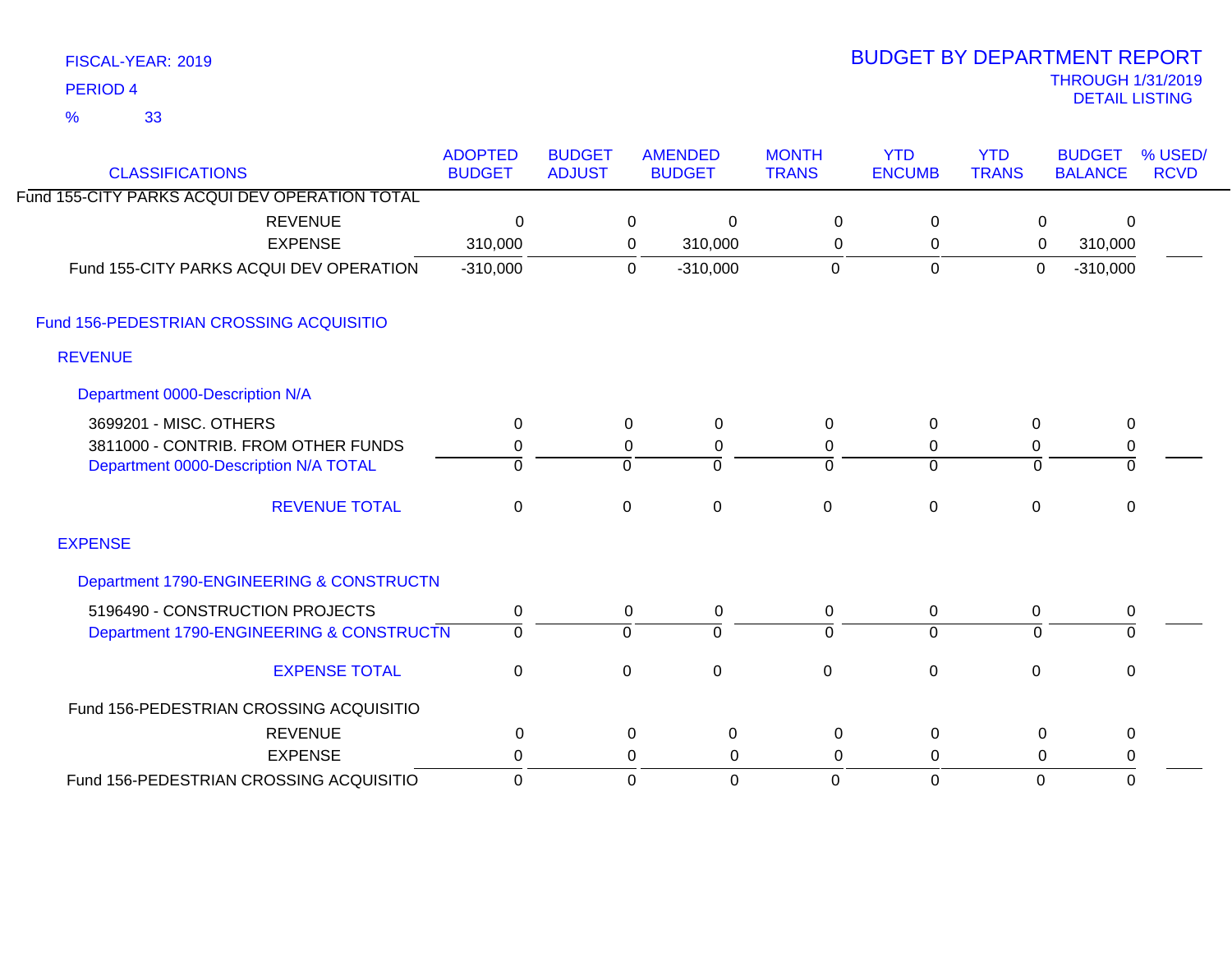| FISCAL-YEAR: 2019                     |                                 |                                |                                 |                              | <b>BUDGET BY DEPARTMENT REPORT</b> |                            |                                                   |                        |
|---------------------------------------|---------------------------------|--------------------------------|---------------------------------|------------------------------|------------------------------------|----------------------------|---------------------------------------------------|------------------------|
| <b>PERIOD 4</b>                       |                                 |                                |                                 |                              |                                    |                            | <b>THROUGH 1/31/2019</b><br><b>DETAIL LISTING</b> |                        |
| $\frac{9}{6}$<br>33                   |                                 |                                |                                 |                              |                                    |                            |                                                   |                        |
| <b>CLASSIFICATIONS</b>                | <b>ADOPTED</b><br><b>BUDGET</b> | <b>BUDGET</b><br><b>ADJUST</b> | <b>AMENDED</b><br><b>BUDGET</b> | <b>MONTH</b><br><b>TRANS</b> | <b>YTD</b><br><b>ENCUMB</b>        | <b>YTD</b><br><b>TRANS</b> | <b>BUDGET</b><br><b>BALANCE</b>                   | % USED/<br><b>RCVD</b> |
| Fund 201-DEBT SERVICE FUND            |                                 |                                |                                 |                              |                                    |                            |                                                   |                        |
| <b>REVENUE</b>                        |                                 |                                |                                 |                              |                                    |                            |                                                   |                        |
| Department 0000-Description N/A       |                                 |                                |                                 |                              |                                    |                            |                                                   |                        |
| 3612000 - INTEREST INCOME             | 2,000                           |                                | 2,000<br>0                      | 206                          | 0                                  | 870                        | 1,130                                             | 43                     |
| 3669000 - HOSPITAL LANDSCAPE REVENU   | 145,246                         |                                | 145,246<br>0                    | 145,246                      | 0                                  | 145,246                    | $\mathbf 0$                                       | 100                    |
| 3669300 - RICHMAN PROPERTIES LN PMT   | 703,409                         |                                | 703,409<br>0                    | 0                            | 0                                  | 384,918                    | 318,491                                           | 54                     |
| 3699201 - MISC. OTHERS                | $\mathbf 0$                     |                                | 0<br>0                          | 0                            | 0                                  | $-32$                      | 32                                                |                        |
| 3811100 - TRANSFER IN FROM GEN FUND   | 329,345                         |                                | 329,345<br>0                    | 0                            | 0                                  | 329,345                    | $\mathbf 0$                                       | 100                    |
| 3841100 - DEBT BB&T LOAN FY15         | $\mathbf 0$                     |                                | $\mathbf 0$<br>0                | $\Omega$                     | 0                                  | 0                          | 0                                                 |                        |
| Department 0000-Description N/A TOTAL | 1,180,000                       | $\overline{0}$                 | 1,180,000                       | 145,452                      | $\overline{0}$                     | 860,347                    | 319,653                                           | $\overline{72}$        |
| <b>REVENUE TOTAL</b>                  | 1,180,000                       | 0                              | 1,180,000                       | 145,452                      | 0                                  | 860,347                    | 319,653                                           | 72                     |
| <b>EXPENSE</b>                        |                                 |                                |                                 |                              |                                    |                            |                                                   |                        |
| <b>Department 1410-FINANCE</b>        |                                 |                                |                                 |                              |                                    |                            |                                                   |                        |
| 5197110 - DEBT SERVICE- PRINCIPAL     | 774,000                         |                                | 774,000<br>0                    | 0                            | $\mathbf 0$                        | 606,000                    | 168,000                                           | 78                     |
| 5197210 - DEBT SERVICE-INTEREST       | 402,000                         |                                | 0<br>402,000                    | 0                            | 0                                  | 178,062                    | 223,938                                           | 44                     |
| 5197310 - DEBT OTHER COST             | 4,000                           |                                | 4,000<br>0                      | 0                            | 0                                  | $\Omega$                   | 4,000                                             |                        |
| Department 1410-FINANCE TOTAL         | 1,180,000                       | $\overline{0}$                 | 1,180,000                       | $\overline{0}$               | $\overline{0}$                     | 784,062                    | 395,938                                           | 66                     |
| Department 1500-CITY ATTORNEY         |                                 |                                |                                 |                              |                                    |                            |                                                   |                        |
| 5147310 - DEBT OTHER COST             | $\pmb{0}$                       |                                | $\pmb{0}$<br>0                  | 0                            | $\pmb{0}$                          | $\mathbf 0$                | $\pmb{0}$                                         |                        |
| 5197310 - DEBT OTHER COST             | $\pmb{0}$                       |                                | $\pmb{0}$<br>0                  | $\boldsymbol{0}$             | $\boldsymbol{0}$                   | 0                          | 0                                                 |                        |
| Department 1500-CITY ATTORNEY TOTAL   | $\overline{0}$                  | ō                              | $\overline{0}$                  | $\overline{0}$               | $\overline{0}$                     | $\overline{0}$             | $\overline{0}$                                    |                        |
| <b>EXPENSE TOTAL</b>                  | 1,180,000                       | 0                              | 1,180,000                       | $\pmb{0}$                    | $\boldsymbol{0}$                   | 784,062                    | 395,938                                           | 66                     |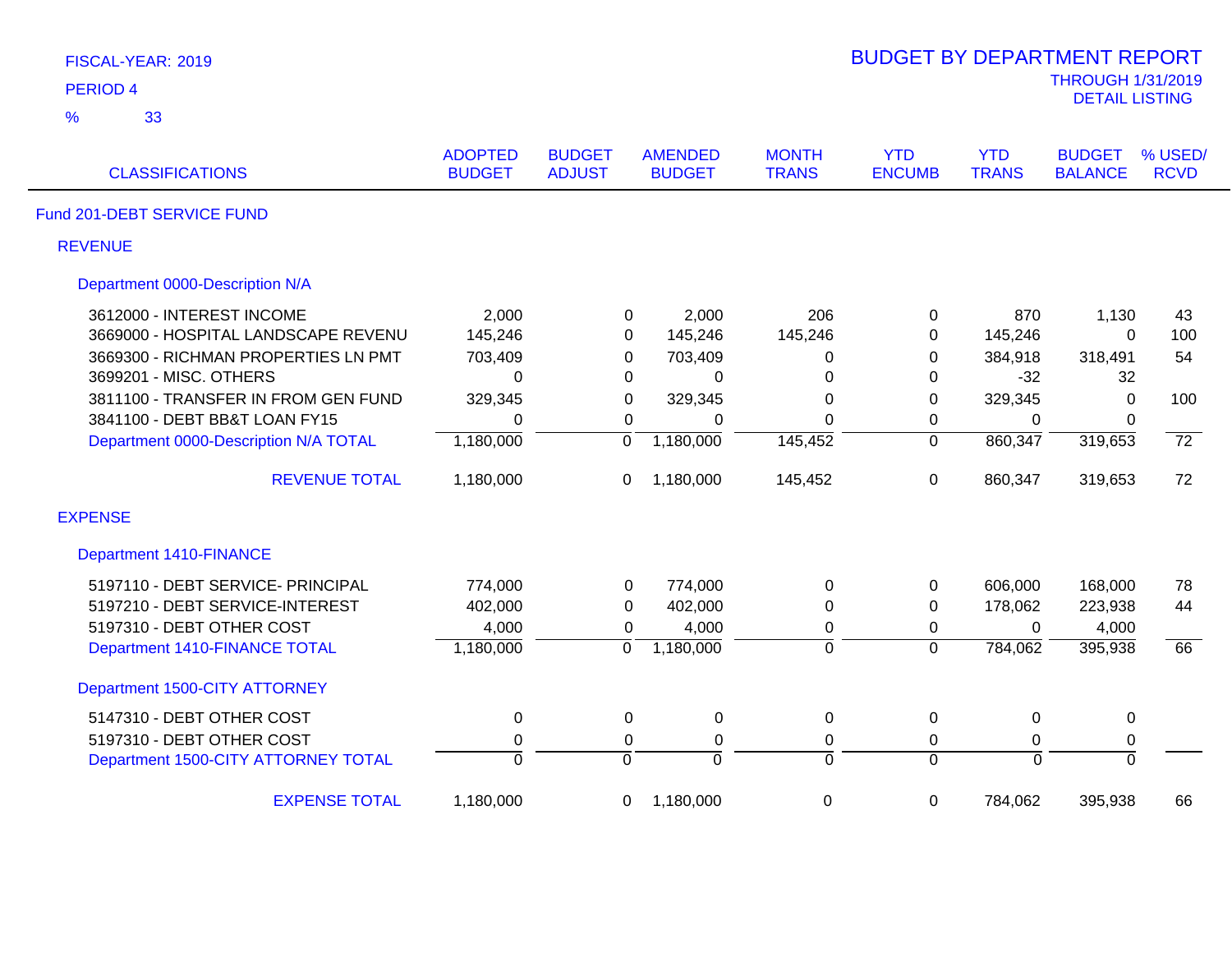|               | FISCAL-YEAR: 2019                          |                |                |                |                | <b>BUDGET BY DEPARTMENT REPORT</b> |                |                          |                  |
|---------------|--------------------------------------------|----------------|----------------|----------------|----------------|------------------------------------|----------------|--------------------------|------------------|
|               | <b>PERIOD 4</b>                            |                |                |                |                |                                    |                | <b>THROUGH 1/31/2019</b> |                  |
| $\frac{9}{6}$ | 33                                         |                |                |                |                |                                    |                | <b>DETAIL LISTING</b>    |                  |
|               |                                            | <b>ADOPTED</b> | <b>BUDGET</b>  | <b>AMENDED</b> | <b>MONTH</b>   | <b>YTD</b>                         | <b>YTD</b>     | <b>BUDGET</b>            | % USED/          |
|               | <b>CLASSIFICATIONS</b>                     | <b>BUDGET</b>  | <b>ADJUST</b>  | <b>BUDGET</b>  | <b>TRANS</b>   | <b>ENCUMB</b>                      | <b>TRANS</b>   | <b>BALANCE</b>           | <b>RCVD</b>      |
|               | Fund 201-DEBT SERVICE FUND TOTAL           |                |                |                |                |                                    |                |                          |                  |
|               | <b>REVENUE</b>                             | 1,180,000      | 0              | 1,180,000      | 145,452        | 0                                  | 860,347        | 319,653                  | 72               |
|               | <b>EXPENSE</b>                             | 1,180,000      | $\mathsf 0$    | 1,180,000      | $\mathbf 0$    | $\mathbf 0$                        | 784,062        | 395,938                  | 66               |
|               | Fund 201-DEBT SERVICE FUND TOTAL           | $\overline{0}$ | $\overline{0}$ | $\mathbf 0$    | 145,452        | $\overline{0}$                     | 76,285         | $-76,285$                |                  |
|               | Fund 301-CAPITAL IMPROVEMENT FUND          |                |                |                |                |                                    |                |                          |                  |
|               | <b>REVENUE</b>                             |                |                |                |                |                                    |                |                          |                  |
|               | Department 0000-Description N/A            |                |                |                |                |                                    |                |                          |                  |
|               | 3699294 - PRIOR YEAR ENCUMBRANCES          | $\mathbf 0$    | $\Omega$       | $\Omega$       | $\mathbf 0$    | 0                                  | 0              | $\Omega$                 |                  |
|               | 3811000 - CONTRIB. FROM OTHER FUNDS        | 1,319,392      | 0              | 1,319,392      | $\pmb{0}$      | 0                                  | $\mathbf 0$    | 1,319,392                |                  |
|               | Department 0000-Description N/A TOTAL      | 1,319,392      | 0              | 1,319,392      | $\overline{0}$ | $\Omega$                           | $\mathbf 0$    | 1,319,392                |                  |
|               | <b>REVENUE TOTAL</b>                       | 1,319,392      | 0              | 1,319,392      | $\pmb{0}$      | $\mathbf 0$                        | 0              | 1,319,392                |                  |
|               | <b>EXPENSE</b>                             |                |                |                |                |                                    |                |                          |                  |
|               | Department 1310-CITY MANAGER               |                |                |                |                |                                    |                |                          |                  |
|               | 5136450 - CAPITAL IMPROVEMENT              | $\pmb{0}$      | $\Omega$       | $\mathbf 0$    | $\pmb{0}$      | $\mathbf 0$                        | $\Omega$       | $\boldsymbol{0}$         |                  |
|               | 5139920 - GENERAL CONTINGENCY              | $\pmb{0}$      | 4,000          | 4,000          | $\pmb{0}$      | 4,000                              | 4,000          | $\pmb{0}$                | 100              |
|               | Department 1310-CITY MANAGER TOTAL         | $\overline{0}$ | 4,000          | 4,000          | $\overline{0}$ | 4,000                              | 4,000          | $\overline{0}$           | $\overline{100}$ |
|               | Department 1320-PROCUREMENT DIVISION       |                |                |                |                |                                    |                |                          |                  |
|               | 5136430 - EQUIPMENT-OPERATING              | $\pmb{0}$      | 0              | 0              | $\pmb{0}$      | 0                                  | $\pmb{0}$      | 0                        |                  |
|               | Department 1320-PROCUREMENT DIVISION TOTAL | 0              | $\overline{0}$ | 0              | 0              | $\overline{0}$                     | $\overline{0}$ | $\overline{0}$           |                  |
|               | Department 1340-MANAGEMENT INFO. SYSTEMS   |                |                |                |                |                                    |                |                          |                  |
|               | 5133450 - CONTRACTUAL SERVCS-INFRA         | $\mathbf 0$    | 0              | $\mathbf 0$    | 0              | 0                                  | 0              | $\pmb{0}$                |                  |
|               | 5136430 - EQUIPMENT-OPERATING              | 100,000        | 120,582        | 220,582        | 49,958         | 120,582                            | 220,497        | 85                       | 99               |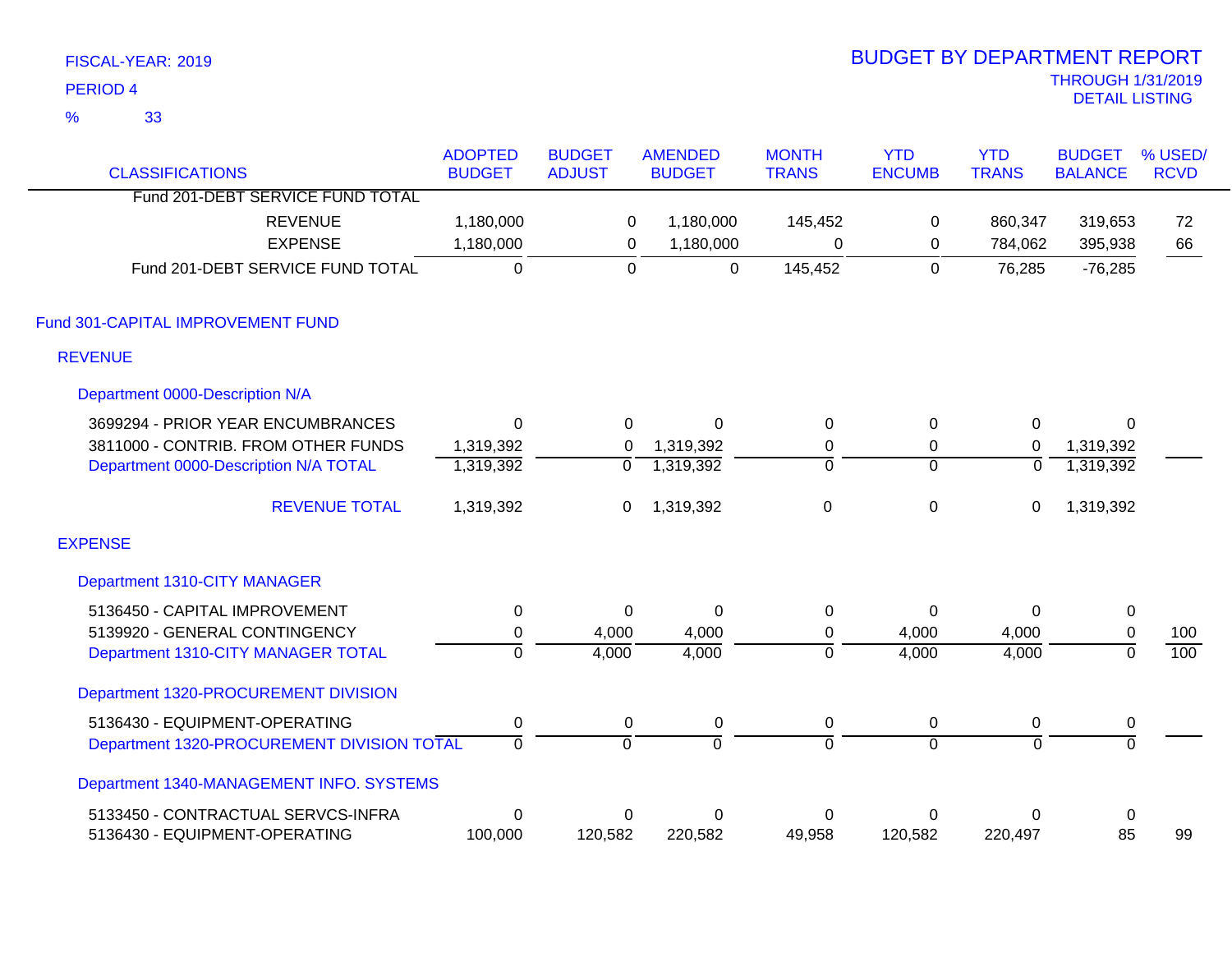33 %

| <b>CLASSIFICATIONS</b>                           | <b>ADOPTED</b><br><b>BUDGET</b> | <b>BUDGET</b><br><b>ADJUST</b> | <b>AMENDED</b><br><b>BUDGET</b> | <b>MONTH</b><br><b>TRANS</b> | <b>YTD</b><br><b>ENCUMB</b> | <b>YTD</b><br><b>TRANS</b> | <b>BUDGET</b><br><b>BALANCE</b> | % USED/<br><b>RCVD</b> |
|--------------------------------------------------|---------------------------------|--------------------------------|---------------------------------|------------------------------|-----------------------------|----------------------------|---------------------------------|------------------------|
| Department 1340-MANAGEMENT INFO. SYSTEMS 100,000 |                                 | 120,582                        | 220,582                         | 49,958                       | 120,582                     | 220,497                    | $\overline{85}$                 | $\overline{99}$        |
| <b>Department 1410-FINANCE</b>                   |                                 |                                |                                 |                              |                             |                            |                                 |                        |
| 5136430 - EQUIPMENT-OPERATING                    | 50,000                          | 7,690                          | 57,690                          | 0                            | 7,690                       | 13,706                     | 43,984                          | 23                     |
| 5136440 - CAPITAL IMPROVEMENTS                   | 0                               | 0                              | 0                               | 0                            | 0                           | 0                          | 0                               |                        |
| Department 1410-FINANCE TOTAL                    | 50,000                          | 7,690                          | 57,690                          | $\overline{0}$               | 7,690                       | 13,706                     | 43,984                          | $\overline{23}$        |
| Department 1610-BUILDING                         |                                 |                                |                                 |                              |                             |                            |                                 |                        |
| 5246440 - CODE VEHICLES                          | 0                               | 0                              | 0                               | 0                            | 0                           | 0                          | 0                               |                        |
| Department 1610-BUILDING TOTAL                   | $\overline{0}$                  | $\overline{0}$                 | $\overline{0}$                  | $\overline{0}$               | $\Omega$                    | $\Omega$                   | $\overline{0}$                  |                        |
| Department 1620-PLANNING & ZONING                |                                 |                                |                                 |                              |                             |                            |                                 |                        |
| 5246430 - EQUIPMENT-OPERATING                    | 0                               | $\Omega$                       | 0                               | 0                            | 0                           | 0                          | 0                               |                        |
| 5246810 - SOFTWARE                               | 0                               | 0                              | 0                               | 0                            | 0                           | 0                          | 0                               |                        |
| Department 1620-PLANNING & ZONING TOTAL          | $\Omega$                        | $\Omega$                       | $\Omega$                        | $\Omega$                     | $\Omega$                    | $\Omega$                   | $\Omega$                        |                        |
| Department 1640-CODE ENFORCEMENT                 |                                 |                                |                                 |                              |                             |                            |                                 |                        |
| 5246440 - CODE VEHICLES                          | 0                               | 0                              | 0                               | 0                            | 0                           | 0                          | 0                               |                        |
| Department 1640-CODE ENFORCEMENT TOTAL           | $\Omega$                        | $\Omega$                       | $\Omega$                        | $\Omega$                     | $\Omega$                    | $\Omega$                   | $\Omega$                        |                        |
| Department 1720-SOLID WASTE                      |                                 |                                |                                 |                              |                             |                            |                                 |                        |
| 5346430 - EQUIPMENT-OPERATING                    | $\Omega$                        | $\Omega$                       | $\Omega$                        | $\mathbf{0}$                 | $\Omega$                    | $\Omega$                   | $\Omega$                        |                        |
| 5346440 - SOLID WASTE VEHICLES                   | 288,000                         | 0                              | 288,000                         | 0                            | 0                           | 234,524                    | 53,476                          | 81                     |
| Department 1720-SOLID WASTE TOTAL                | 288,000                         | $\overline{0}$                 | 288,000                         | $\overline{0}$               | $\overline{0}$              | 234,524                    | 53,476                          | $\overline{81}$        |
| Department 1730-STREET MAINTENANCE               |                                 |                                |                                 |                              |                             |                            |                                 |                        |
| 5414625 - LANDSCAPE MAINTENANCE                  | $\Omega$                        | 0                              | 0                               | 0                            |                             | 0                          | $\Omega$                        |                        |
| 5416450 - SUNSET DR & ST LIGHTING                | 215,000                         | 30,103                         | 245,103                         | 1,595                        | 10,000                      | 15,043                     | 230,060                         | 6                      |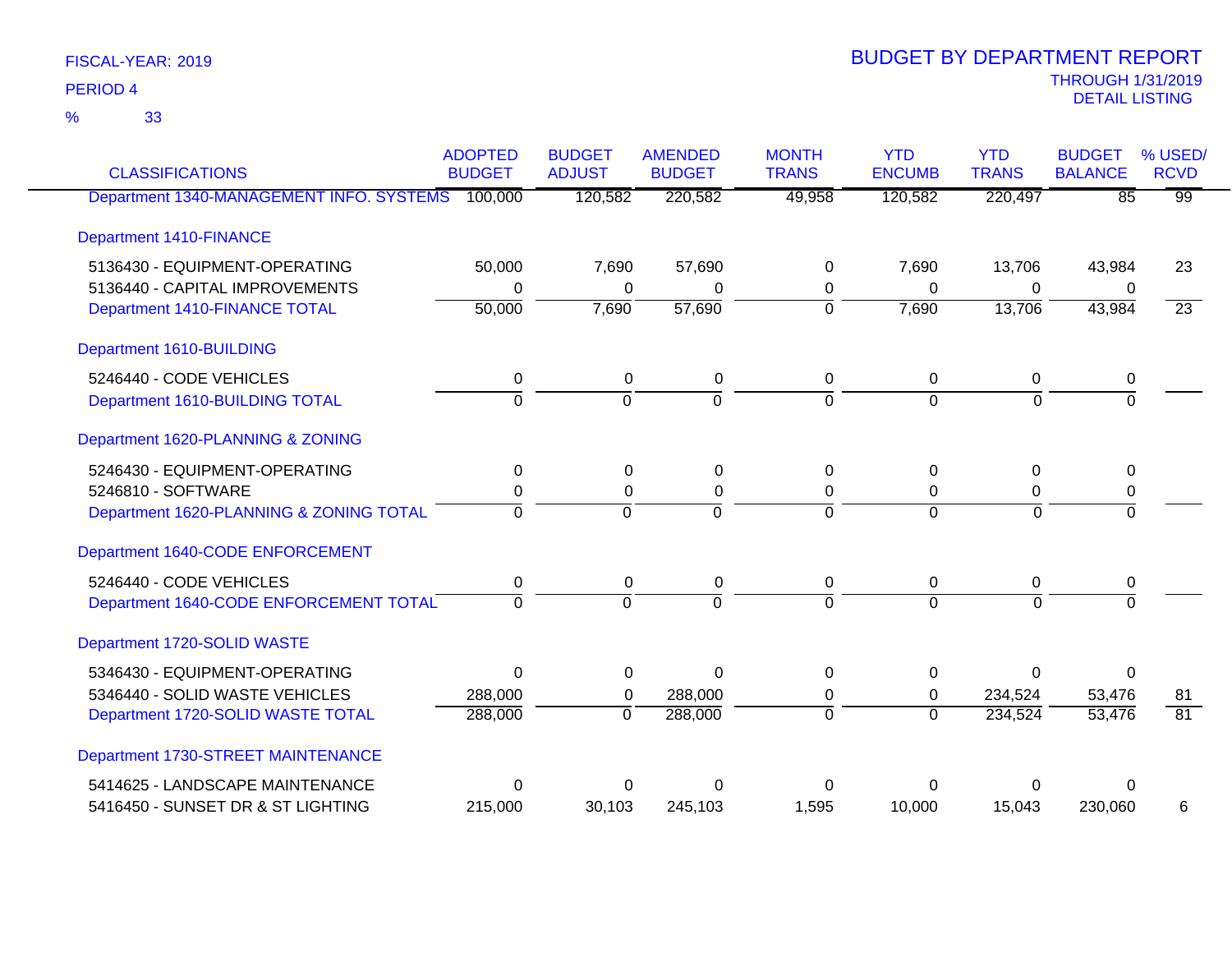| <b>CLASSIFICATIONS</b>                             | <b>ADOPTED</b><br><b>BUDGET</b> | <b>BUDGET</b><br><b>ADJUST</b> | <b>AMENDED</b><br><b>BUDGET</b> | <b>MONTH</b><br><b>TRANS</b> | <b>YTD</b><br><b>ENCUMB</b> | <b>YTD</b><br><b>TRANS</b> | <b>BUDGET</b><br><b>BALANCE</b> | % USED/<br><b>RCVD</b> |
|----------------------------------------------------|---------------------------------|--------------------------------|---------------------------------|------------------------------|-----------------------------|----------------------------|---------------------------------|------------------------|
| Department 1730-STREET MAINTENANCE TOTAL           | 215,000                         | 30,103                         | 245,103                         | 1,595                        | 10,000                      | 15,043                     | 230,060                         | 6                      |
| Department 1760-MOTOR POOL                         |                                 |                                |                                 |                              |                             |                            |                                 |                        |
| 5196450 - CAPITAL OUTLAY                           | 0                               | $\pmb{0}$                      | $\pmb{0}$                       | 0                            | 0                           | 0                          | 0                               |                        |
| Department 1760-MOTOR POOL TOTAL                   | $\overline{0}$                  | $\overline{0}$                 | $\overline{0}$                  | $\overline{0}$               | $\overline{0}$              | $\Omega$                   | $\overline{0}$                  |                        |
| Department 1790-ENGINEERING & CONSTRUCTN           |                                 |                                |                                 |                              |                             |                            |                                 |                        |
| 5196450 - CAPITAL OUTLAY                           | 1,200,000                       | 305,006                        | 1,505,006                       | 17,660                       | 419,048                     | 447,303                    | 1,057,703                       | 29                     |
| Department 1790-ENGINEERING & CONSTRUCTN 1,200,000 |                                 | 305,006                        | 1,505,006                       | 17,660                       | 419,048                     | 447,303                    | 1,057,703                       | $\overline{29}$        |
| Department 1910-POLICE                             |                                 |                                |                                 |                              |                             |                            |                                 |                        |
| 5216440 - VEHICLES                                 | 332,000                         | 99,556                         | 431,556                         | 97,895                       | 1,660                       | 99,555                     | 332,001                         | 23                     |
| 5216450 - CAPITAL LEASE                            | 30,000                          | $\Omega$                       | 30,000                          | $\Omega$                     | $\Omega$                    | 6,736                      | 23,264                          | 22                     |
| Department 1910-POLICE TOTAL                       | 362,000                         | 99,556                         | 461,556                         | 97,895                       | 1,660                       | 106,291                    | 355,265                         | $\overline{23}$        |
| Department 2000-PARKS & RECREATION                 |                                 |                                |                                 |                              |                             |                            |                                 |                        |
| 5196440 - VEHICLES                                 | 0                               | 0                              | 0                               | $\Omega$                     | 0                           | 0                          | $\Omega$                        |                        |
| 5196450 - CAPITAL OUTLAY                           | $\mathbf 0$                     | $\Omega$                       | $\Omega$                        | 0                            | 0                           | $\Omega$                   | 0                               |                        |
| 5726440 - CAPITAL IMPROVEMENTS                     | 73,000                          | $\Omega$                       | 73,000                          | $\Omega$                     | 36,319                      | 36,319                     | 36,681                          | 49                     |
| 5726450 - MATCHING CONTRIBUTION                    | 1,347,000                       | 308,564                        | 1,655,564                       | 48,854                       | 952,764                     | 1,035,618                  | 619,946                         | 62                     |
| Department 2000-PARKS & RECREATION TOTAL 1,420,000 |                                 | 308,564                        | 1,728,564                       | 48,854                       | 989,083                     | 1,071,937                  | 656,627                         | $\overline{62}$        |
| Department 2010-RECREATION-TENNIS                  |                                 |                                |                                 |                              |                             |                            |                                 |                        |
| 5726450 - MATCHING CONTRIBUTION                    | 0                               | $\pmb{0}$                      | 0                               | 0                            | 0                           | 0                          | 0                               |                        |
| Department 2010-RECREATION-TENNIS TOTAL            | $\overline{0}$                  | $\overline{0}$                 | $\overline{0}$                  | $\overline{0}$               | $\overline{0}$              | $\overline{0}$             | $\overline{0}$                  |                        |
| Department 2020-MULTI PURPOSE CENTER               |                                 |                                |                                 |                              |                             |                            |                                 |                        |
| 5726450 - MATCHING CONTRIBUTION                    | 155,000                         | $\mathbf 0$                    | 155,000                         | 0                            | 29,391                      | 39,189                     | 115,812                         | 25                     |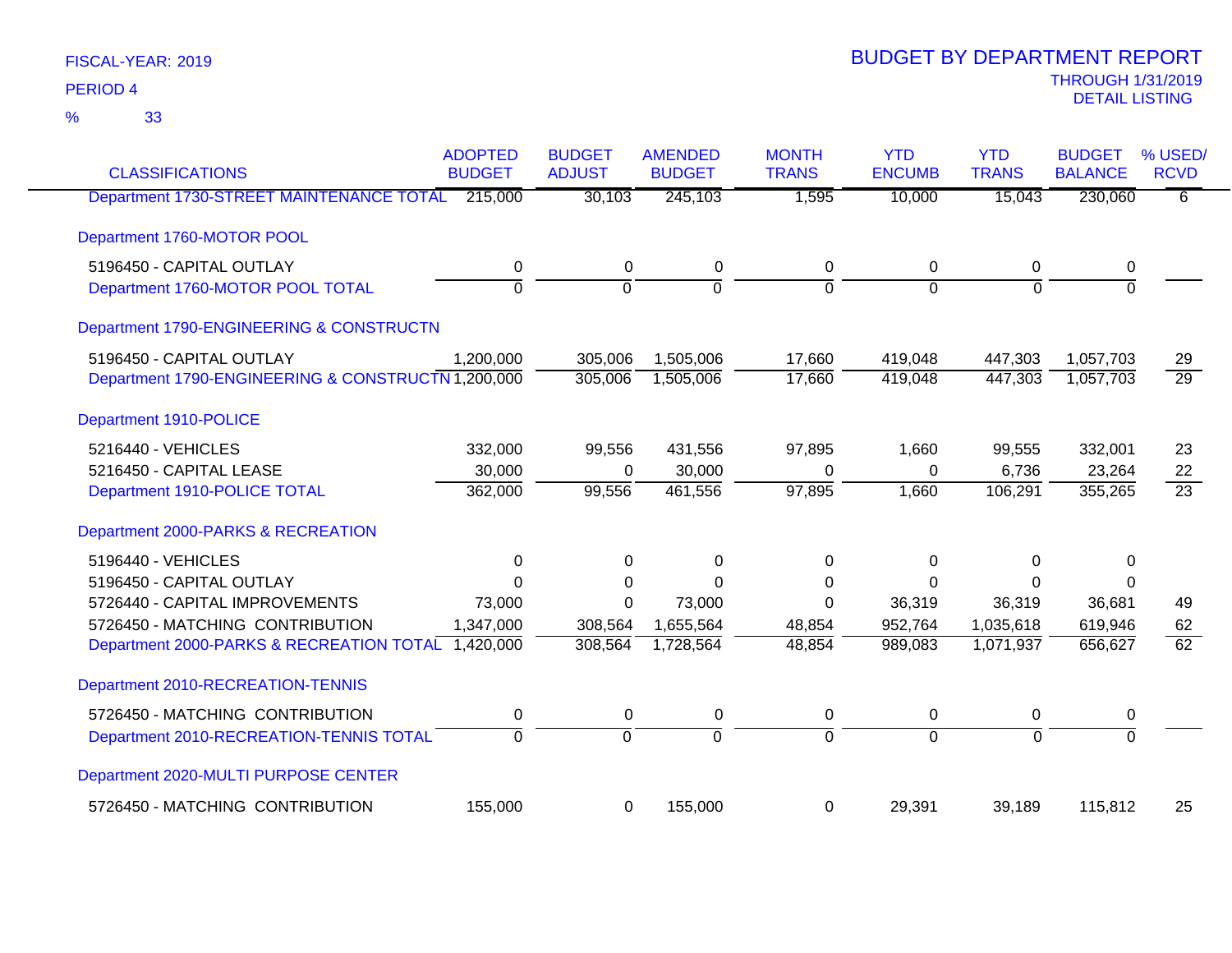33 %

| <b>CLASSIFICATIONS</b>                             | <b>ADOPTED</b><br><b>BUDGET</b> | <b>BUDGET</b><br><b>ADJUST</b> | <b>AMENDED</b><br><b>BUDGET</b> | <b>MONTH</b><br><b>TRANS</b> | <b>YTD</b><br><b>ENCUMB</b> | <b>YTD</b><br><b>TRANS</b> | <b>BUDGET</b><br><b>BALANCE</b> | % USED/<br><b>RCVD</b> |
|----------------------------------------------------|---------------------------------|--------------------------------|---------------------------------|------------------------------|-----------------------------|----------------------------|---------------------------------|------------------------|
| Department 2020-MULTI PURPOSE CENTER TOTAL 155,000 |                                 | $\overline{0}$                 | 155,000                         | $\overline{0}$               | 29,391                      | 39,189                     | 115,812                         | $\overline{25}$        |
| <b>EXPENSE TOTAL</b>                               | 3,790,000                       | 875,501                        | 4,665,501                       | 215,962                      | 1,581,454                   | 2,152,490                  | 2,513,012                       | 46                     |
| Fund 301-CAPITAL IMPROVEMENT FUND TOTAL            |                                 |                                |                                 |                              |                             |                            |                                 |                        |
| <b>REVENUE</b>                                     | 1,319,392                       | 0                              | 1,319,392                       | 0                            | 0                           | $\mathbf{0}$               | 1,319,392                       |                        |
| <b>EXPENSE</b>                                     | 3,790,000                       | 875,501                        | 4,665,501                       | 215,962                      | 1,581,454                   | 2,152,490                  | 2,513,012                       | 46                     |
| Fund 301-CAPITAL IMPROVEMENT FUND TOTAL            | $-2,470,608$                    | $-875,501$                     | $-3,346,109$                    | $-215,962$                   | $-1,581,454$                | $-2,152,490$               | $-1,193,620$                    |                        |
| Fund 608-STATE FORFEITURE FUND                     |                                 |                                |                                 |                              |                             |                            |                                 |                        |
| <b>REVENUE</b>                                     |                                 |                                |                                 |                              |                             |                            |                                 |                        |
| Department 0000-Description N/A                    |                                 |                                |                                 |                              |                             |                            |                                 |                        |
| 3511000 - CONFISCATED REVENUE                      | 0                               | 0                              | 0                               | 0                            | 0                           | $\Omega$                   | $\mathbf{0}$                    |                        |
| 3612000 - INTEREST INCOME                          | $\mathbf 0$                     | 0                              | 0                               | 70                           | $\boldsymbol{0}$            | 279                        | $-279$                          |                        |
| Department 0000-Description N/A TOTAL              | $\overline{0}$                  | $\mathbf 0$                    | $\mathbf 0$                     | $\overline{70}$              | $\overline{0}$              | $\overline{279}$           | $-279$                          |                        |
| <b>REVENUE TOTAL</b>                               | $\mathbf 0$                     | $\mathbf 0$                    | $\mathbf 0$                     | 70                           | $\mathbf 0$                 | 279                        | $-279$                          |                        |
| <b>EXPENSE</b>                                     |                                 |                                |                                 |                              |                             |                            |                                 |                        |
| Department 1910-POLICE                             |                                 |                                |                                 |                              |                             |                            |                                 |                        |
| 5213450 - CONTRACTUAL SERVICES                     | $\Omega$                        | $\Omega$                       | 0                               | 0                            | 0                           | $\Omega$                   | 0                               |                        |
| 5213490 - CRIME PREVENTION PROGRAMS                | $\Omega$                        | 0                              | $\Omega$                        | $\Omega$                     | $\Omega$                    | $\Omega$                   | 0                               |                        |
| 5214070 - TRAVEL & CONFERENCE                      | $\Omega$                        | 0                              | $\Omega$                        | 0                            | 0                           | 0                          | $\mathbf{0}$                    |                        |
| 5215210 - SUPPLIES                                 | 30,000                          | 0                              | 30,000                          | 0                            | 0                           | 0                          | 30,000                          |                        |
| Department 1910-POLICE TOTAL                       | 30,000                          | $\overline{0}$                 | 30,000                          | 0                            | $\overline{0}$              | $\overline{0}$             | 30,000                          |                        |
| <b>EXPENSE TOTAL</b>                               | 30,000                          | 0                              | 30,000                          | $\mathbf 0$                  | $\boldsymbol{0}$            | $\mathbf 0$                | 30,000                          |                        |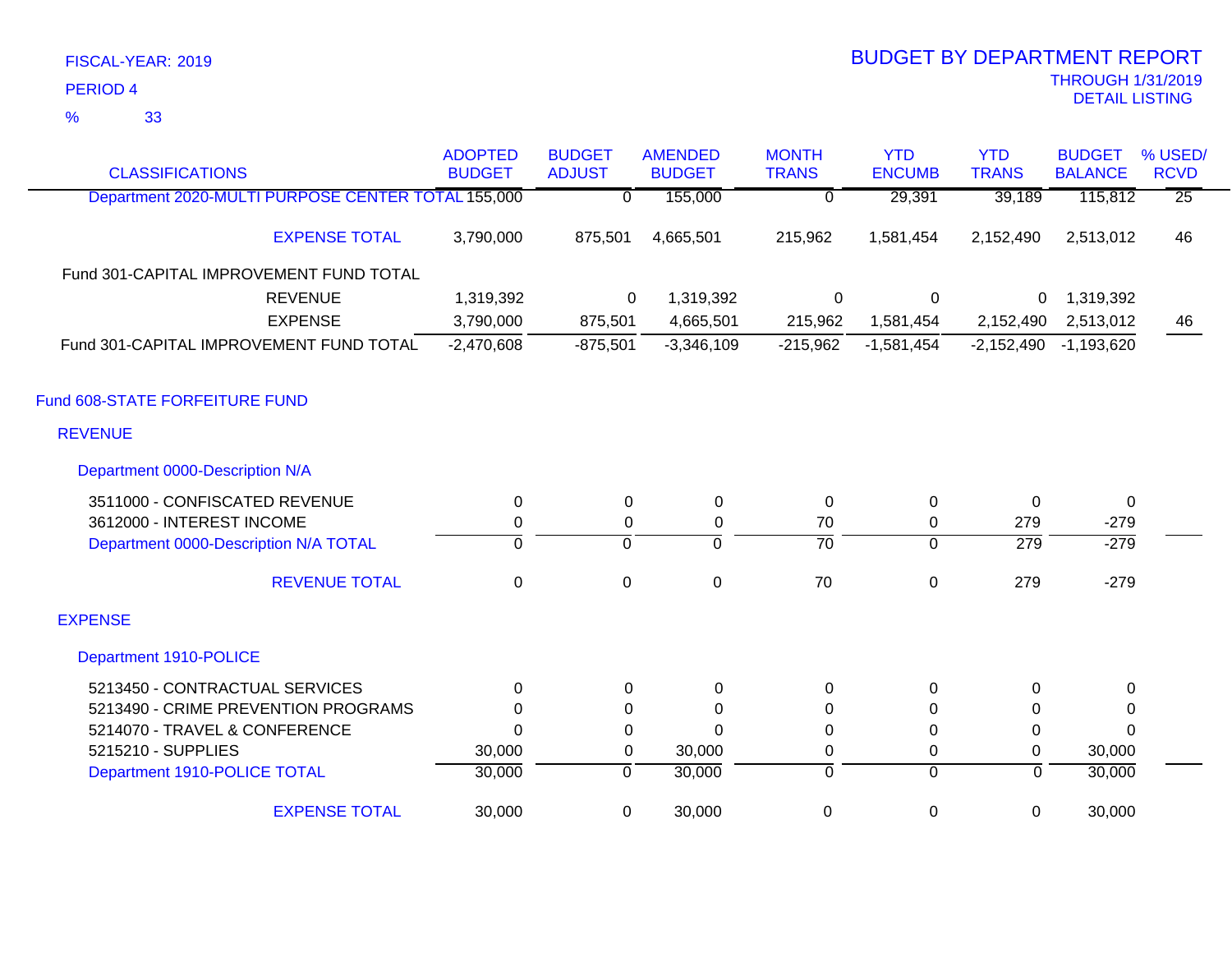33 %

| <b>CLASSIFICATIONS</b>                | <b>ADOPTED</b><br><b>BUDGET</b> | <b>BUDGET</b><br><b>ADJUST</b> |                | <b>AMENDED</b><br><b>BUDGET</b> | <b>MONTH</b><br><b>TRANS</b> | <b>YTD</b><br><b>ENCUMB</b> | <b>YTD</b><br><b>TRANS</b> | <b>BUDGET</b><br><b>BALANCE</b> | % USED/<br><b>RCVD</b> |
|---------------------------------------|---------------------------------|--------------------------------|----------------|---------------------------------|------------------------------|-----------------------------|----------------------------|---------------------------------|------------------------|
| Fund 608-STATE FORFEITURE FUND TOTAL  |                                 |                                |                |                                 |                              |                             |                            |                                 |                        |
| <b>REVENUE</b>                        | $\mathbf 0$                     |                                | 0              | $\pmb{0}$                       | 70                           | 0                           | 279                        | $-279$                          |                        |
| <b>EXPENSE</b>                        | 30,000                          |                                | 0              | 30,000                          | $\Omega$                     | 0                           | 0                          | 30,000                          |                        |
| Fund 608-STATE FORFEITURE FUND TOTAL  | $-30,000$                       |                                | $\Omega$       | $-30,000$                       | 70                           | $\mathbf 0$                 | 279                        | $-30,279$                       |                        |
| Fund 610-CRA TRUST FUND               |                                 |                                |                |                                 |                              |                             |                            |                                 |                        |
| <b>REVENUE</b>                        |                                 |                                |                |                                 |                              |                             |                            |                                 |                        |
| Department 0000-Description N/A       |                                 |                                |                |                                 |                              |                             |                            |                                 |                        |
| 3111000 - OPERATING REVENUE           | 1,540,691                       |                                | 0              | 1,540,691                       | 0                            | 0                           | 801,802                    | 738,889                         | 52                     |
| 3612000 - INTEREST INCOME             | 0                               |                                | 0              | $\mathbf 0$                     | 0                            | 0                           | 0                          | $\mathbf 0$                     |                        |
| 3612100 - INTEREST INCOME-TIF         | 4,250                           |                                | 0              | 4,250                           | 252                          | 0                           | 1,093                      | 3,157                           | 25                     |
| 3625100 - RENTAL PROPERTIES           | 33,000                          |                                | 0              | 33,000                          | 3,870                        | 0                           | 11,692                     | 21,308                          | 35                     |
| 3699201 - MISC. OTHERS                | 0                               |                                | 0              | 0                               | 0                            | 0                           | $-7$                       | 7                               |                        |
| 3811900 - TRANSFER FR GENERAL FUND    | $\Omega$                        |                                | $\Omega$       | $\mathbf 0$                     | $\Omega$                     | 0                           | $\Omega$                   | $\Omega$                        |                        |
| Department 0000-Description N/A TOTAL | 1,577,941                       |                                | 0              | 1,577,941                       | 4,122                        | $\mathbf{0}$                | 814,580                    | 763,361                         | 51                     |
| <b>REVENUE TOTAL</b>                  | 1,577,941                       |                                | 0              | 1,577,941                       | 4,122                        | 0                           | 814,580                    | 763,361                         | 51                     |
| <b>EXPENSE</b>                        |                                 |                                |                |                                 |                              |                             |                            |                                 |                        |
| Department 1110-CRA BOARD FOR TIF     |                                 |                                |                |                                 |                              |                             |                            |                                 |                        |
| 5131210 - REGULAR                     | 143,945                         |                                | 0              | 143,945                         | 10,457                       | 0                           | 39,558                     | 104,387                         | 27                     |
| 5132110 - F.I.C.A.                    | 11,012                          |                                | 0              | 11,012                          | 794                          | 0                           | 2,997                      | 8,015                           | 27                     |
| 5132210 - PENSION PLAN CONTRIBUTION   | 1,633                           |                                | 0              | 1,633                           | 0                            | 0                           | 389                        | 1,244                           | 23                     |
| 5132220 - DEFERRED COMP CONTRIB.      | 7,960                           |                                | 0              | 7,960                           | 584                          | 0                           | 2,190                      | 5,770                           | 27                     |
| 5132310 - GROUP HEALTH INSURANCE      | 17,194                          |                                | 0              | 17,194                          | 591                          | 0                           | 2,085                      | 15,109                          | 12                     |
| 5132410 - WORKERS' COMPENSATION       | 432                             |                                | 0              | 432                             | 23                           | 0                           | 137                        | 295                             | 31                     |
| 5134060 - AUTO ALLOWANCE              | 4,010                           |                                | 0              | 4,010                           | 325                          | 0                           | 1,138                      | 2,873                           | 28                     |
| 5211210 - REGULAR                     | 134,591                         |                                | $\overline{0}$ | 134,591                         | 11,593                       | $\overline{0}$              | 35,903                     | 98,688                          | 26                     |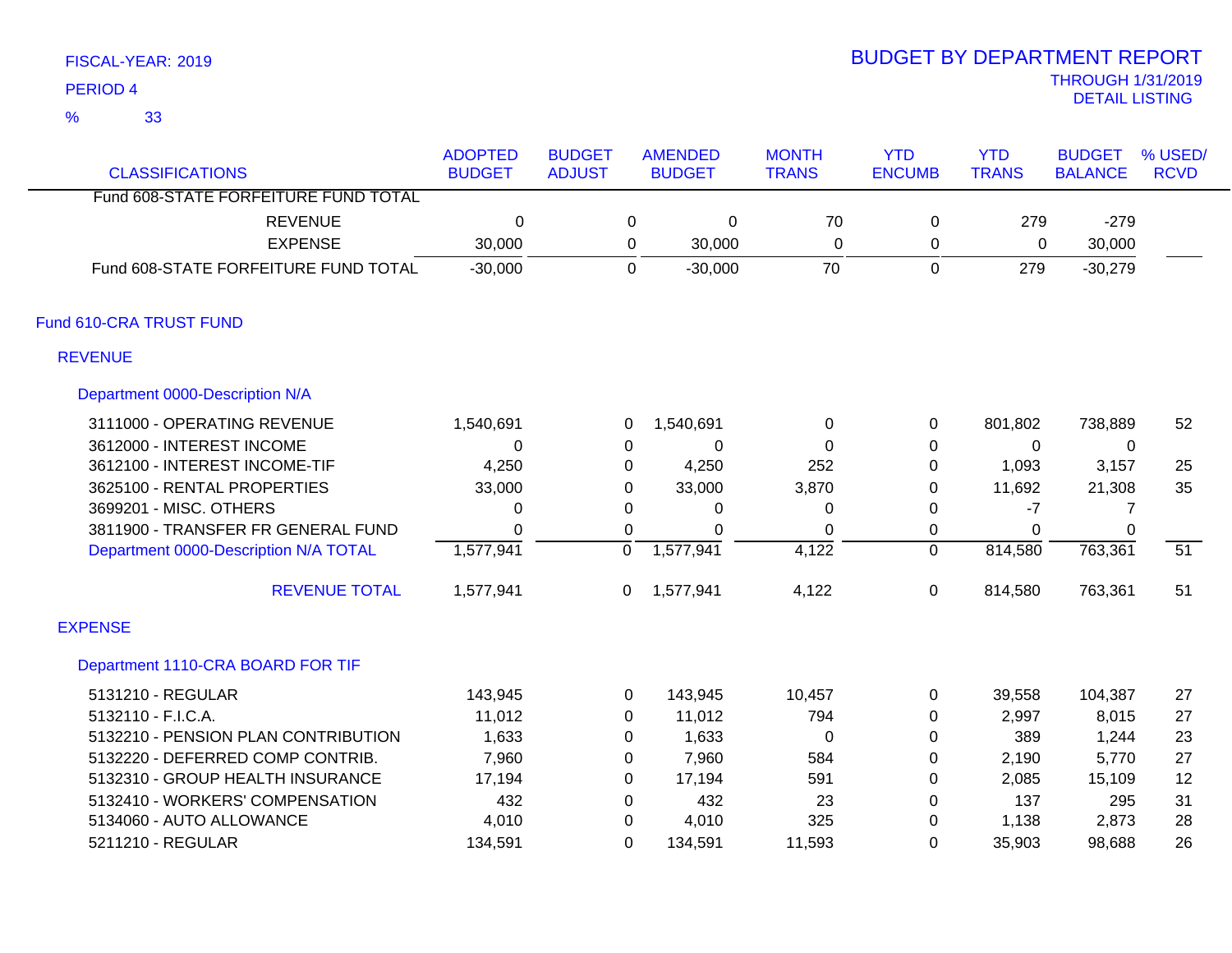|                                     | <b>ADOPTED</b> | <b>BUDGET</b> | <b>AMENDED</b> | <b>MONTH</b> | <b>YTD</b>    | <b>YTD</b>   | <b>BUDGET</b>  | % USED/     |
|-------------------------------------|----------------|---------------|----------------|--------------|---------------|--------------|----------------|-------------|
| <b>CLASSIFICATIONS</b>              | <b>BUDGET</b>  | <b>ADJUST</b> | <b>BUDGET</b>  | <b>TRANS</b> | <b>ENCUMB</b> | <b>TRANS</b> | <b>BALANCE</b> | <b>RCVD</b> |
| 5211410 - OVERTIME                  | $\Omega$       | 0             | 0              | $\Omega$     | 0             | $\Omega$     | 0              |             |
| 5212110 - F.I.C.A.                  | 10,296         | 0             | 10,296         | 951          | 0             | 2,956        | 7,340          | 28          |
| 5212210 - PENSION PLAN CONTRIBUTION | 20,323         | 0             | 20,323         | $\Omega$     | $\Omega$      | 4,558        | 15,765         | 22          |
| 5212310 - GROUP HEALTH INSURANCE    | 17,194         | 0             | 17,194         | 1,151        | 0             | 4,057        | 13,137         | 23          |
| 5212410 - WORKERS' COMPENSATION     | 6,176          | 0             | 6,176          | 326          | 0             | 1,961        | 4,215          | 31          |
| 5215220 - UNIFORMS                  | 0              | 0             | 0              | 0            | 0             | 0            | 0              |             |
| 5413120 - PROFESSIONAL SERVS-ST BEA | O              | 0             | 0              | 0            | 0             | 0            | 0              |             |
| 5413450 - CONTRACTUAL SERVICES      | 70,000         | 0             | 70,000         | 0            | $\Omega$      | 0            | 70,000         |             |
| 5414670 - MAINT & REP-GRDS & STRUCT | 0              | 8,960         | 8,960          | 0            | 8,960         | 8,960        | 0              | 100         |
| 5414710 - PRINTING MATERIAL-INFRAST | O              | 0             | $\Omega$       | 0            | $\Omega$      | 0            | 0              |             |
| 5416340 - CAPITAL IMPROVEMENTS      | 100,000        | 0             | 100,000        | 0            | 0             | 0            | 100,000        |             |
| 5416450 - SUNSET DR & ST LIGHTING   | 0              | 0             | 0              | 0            | 0             | 0            | 0              |             |
| 5419930 - STREET BEAUTIFICATION     |                | 0             |                | 0            | 0             | 0            | 0              |             |
| 5511310 - PART TIME                 |                | <sup>0</sup>  | 0              | 0            | 0             | 0            | 0              |             |
| 5512110 - FICA                      |                | n             | O              | 0            | 0             | 0            | 0              |             |
| 5512410 - WORKER'S COMPENSATION     |                |               |                | 0            | 0             | 0            | 0              |             |
| 5513120 - PROFF.SVC/ECONOMIC DEVLOP |                |               |                | 0            | 0             | 0            |                |             |
| 5514710 - PRINTING MATERIALS-ECO.DE |                |               |                | 0            | 0             | 0            | 0              |             |
| 5515210 - Supplies                  |                | O             | O              | 0            | $\Omega$      | 0            | 0              |             |
| 5519932 - ECONOMIC DEVELOPMENT PRGM |                | 0             | 0              | 0            | 0             | 0            | 0              |             |
| 5519933 - BUSINESS STARTUP ASSTNCE  | 20,000         | 0             | 20,000         | 0            | 0             | 0            | 20,000         |             |
| 5523120 - PROFF.SVC-COMM.BLDG REHAB | 0              | 0             | 0              | 0            | 0             | 0            | 0              |             |
| 5523450 - CONTRACTUAL SRVCS-COMMERC |                | O             |                | ∩            | 0             | 0            |                |             |
| 5524710 - PRINTING-MATERIALS-COMMER | 0              | O             | O              | 0            | 0             | 0            | 0              |             |
| 5541210 - REGULAR                   | 21,864         | 0             | 21,864         | 2,001        | 0             | 8,020        | 13,844         | 36          |
| 5542110 - FICA                      | 1,673          | 0             | 1,673          | 153          | 0             | 614          | 1,059          | 36          |
| 5542210 - PENSION PLAN              | 0              | 0             | 0              | 0            | $\Omega$      | $\Omega$     | $\Omega$       |             |
| 5542220 - DEFERRED COMP CONTRIB.    | 1,530          | 0             | 1,530          | 40           | 0             | 150          | 1,380          | 9           |
| 5542310 - GROUP HEALTH INSURANCE    | 4,299          | 0             | 4,299          | 575          | 0             | 2,005        | 2,294          | 46          |
| 5542410 - WORKER'S COMPENSATION     | 66             | 0             | 66             | 3            | 0             | 21           | 45             | 31          |
| 5543120 - LEGAL SERVICES            | 10,000         | 0             | 10,000         | 0            | 0             | 0            | 10,000         |             |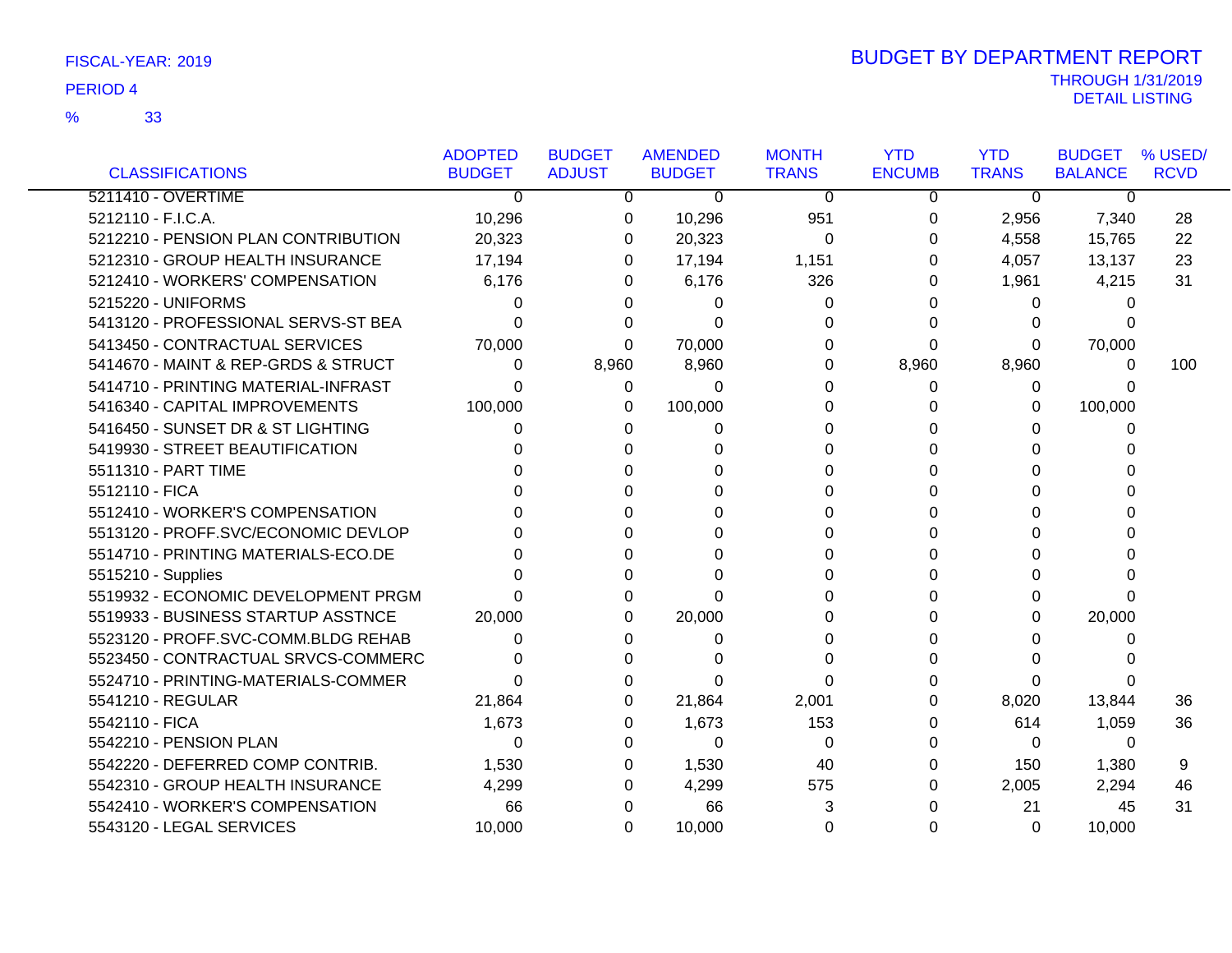|                                          | <b>ADOPTED</b> | <b>BUDGET</b>  | <b>AMENDED</b> | <b>MONTH</b> | <b>YTD</b>    | <b>YTD</b>   | <b>BUDGET</b>  | % USED/     |
|------------------------------------------|----------------|----------------|----------------|--------------|---------------|--------------|----------------|-------------|
| <b>CLASSIFICATIONS</b>                   | <b>BUDGET</b>  | <b>ADJUST</b>  | <b>BUDGET</b>  | <b>TRANS</b> | <b>ENCUMB</b> | <b>TRANS</b> | <b>BALANCE</b> | <b>RCVD</b> |
| 5543210 - AUDITOR'S FEES                 | 8,000          | $\overline{0}$ | 8,000          | $\mathbf{0}$ | 0             | 0            | 8,000          |             |
| 5543460 - Madison Land Adquisition & Dev | 2,300,218      | 0              | 2,300,218      | 4,684        | 0             | 20,134       | 2,280,084      |             |
| 5544070 - TRAVEL & CONFERENCE            | 1,300          | 0              | 1,300          | 0            | 0             | 1,116        | 184            | 85          |
| 5544080 - EMPLOYEE EDUCATION & TRAIN     | 0              | 0              | 0              | 0            | 0             | 0            | 0              |             |
| 5544631 - COMMUNICATION EQUIPMENT        | 1,250          | $\Omega$       | 1,250          | 133          | $\Omega$      | 133          | 1,117          | 10          |
| 5544710 - PRINTING, BINDING, PHOTOCOP    | 1,200          | 0              | 1,200          | 75           | 0             | 75           | 1,125          | 6           |
| 5544850 - NON-LEGAL ADVERTISING          | 0              | 0              | 0              | 0            | 0             | 0            | 0              |             |
| 5544910 - LEGAL ADS-NON TIF              | $\Omega$       | 0              | $\Omega$       | $\Omega$     | $\Omega$      | 0            |                |             |
| 5545210 - SUPPLIES                       | 2,500          | 0              | 2,500          | 139          | 0             | 139          | 2,361          | 5           |
| 5545410 - MEMBERSHIPS & SUBSCRIPTIO      | 1,250          | 0              | 1,250          | $\Omega$     | 0             | 85           | 1,165          | 6           |
| 5549140 - CRA SEC/GRNT ADM/MISC EXP      | $\Omega$       | $\Omega$       | $\Omega$       | 0            | 0             | $\Omega$     | 0              |             |
| 5549915 - MISCELLANEOUS-CITY CONTRB      | 12,027         | $\Omega$       | 12,027         | 0            | 0             | 0            | 12,027         |             |
| 5549920 - GENERAL CONTINGENCY            | 5,000          | 0              | 5,000          | 0            | 0             | 0            | 5,000          |             |
| 5549925 - CRA BOARD MEMBRS DISCRT F      | 7,000          | 0              | 7,000          | 0            | 0             | 1,747        | 5,253          | 24          |
| 5553120 - PROF SERVICES-INFILL PROG      | 0              | 0              | $\Omega$       | 0            | 0             | 0            | 0              |             |
| 5593120 - PROFESSNL SERV-TECH ASSTC      | 0              | 0              | 0              | 0            | 0             | 0            | 0              |             |
| 5593450 - WORK STUDY PROGRAM             | 15,000         | 0              | 15,000         | 0            | 0             | 0            | 15,000         |             |
| 5599931 - SUMMER YOUTH & AFTER SCHOOL    | $\Omega$       | 0              | $\Omega$       | 0            | 0             | 0            | 0              |             |
| 5599932 - SCHOOL ASSISTANCE PROGRAM      | 0              | 0              | 0              | 0            | 0             | 0            | 0              |             |
| 5643120 - PROFESSIONAL SERV-LEGAL S      | 5,000          | $\Omega$       | 5,000          | 0            | 0             | 0            | 5,000          |             |
| 5643450 - CONTRACTUAL                    | 0              | 0              | $\Omega$       | 0            | 0             | 0            | 0              |             |
| 5649921 - MULTI-FAMILY REHAB PROGRM      | 0              | 0              | $\Omega$       | 0            | 0             | 0            |                |             |
| 5649930 - SINGLE FAMILY REHAB PRGRM      | 100,000        | $\Omega$       | 100,000        | 448          | 23,700        | 30,270       | 69,730         | 30          |
| 5649935 - ASSISTANCE PROGRAM             | 25,000         | 0              | 25,000         | $\Omega$     | 0             | 0            | 25,000         |             |
| 5691210 - REGULAR                        | 30,236         | 0              | 30,236         | 2,549        | 0             | 9,557        | 20,679         | 31          |
| 5692110 - FICA                           | 2,313          | $\Omega$       | 2,313          | 195          | 0             | 731          | 1,582          | 31          |
| 5692210 - PENSION PLAN                   | 1,633          | $\Omega$       | 1,633          | 0            | 0             | 389          | 1,244          | 23          |
| 5692310 - GROUP HEALTH INSURANCE         | 4,299          | 0              | 4,299          | 580          | 0             | 2,018        | 2,281          | 46          |
| 5692410 - WORKER'S COMPENSATION          | 91             | 0              | 91             | 5            | 0             | 29           | 62             | 31          |
| 5723120 - PROF. SVC-PARK IMPROVEMNT      | 0              |                |                | 0            |               | 0            | 0              |             |
| 5723450 - CONTRACTUAL                    | 0              | 0              | 0              | 0            | 0             | 0            |                |             |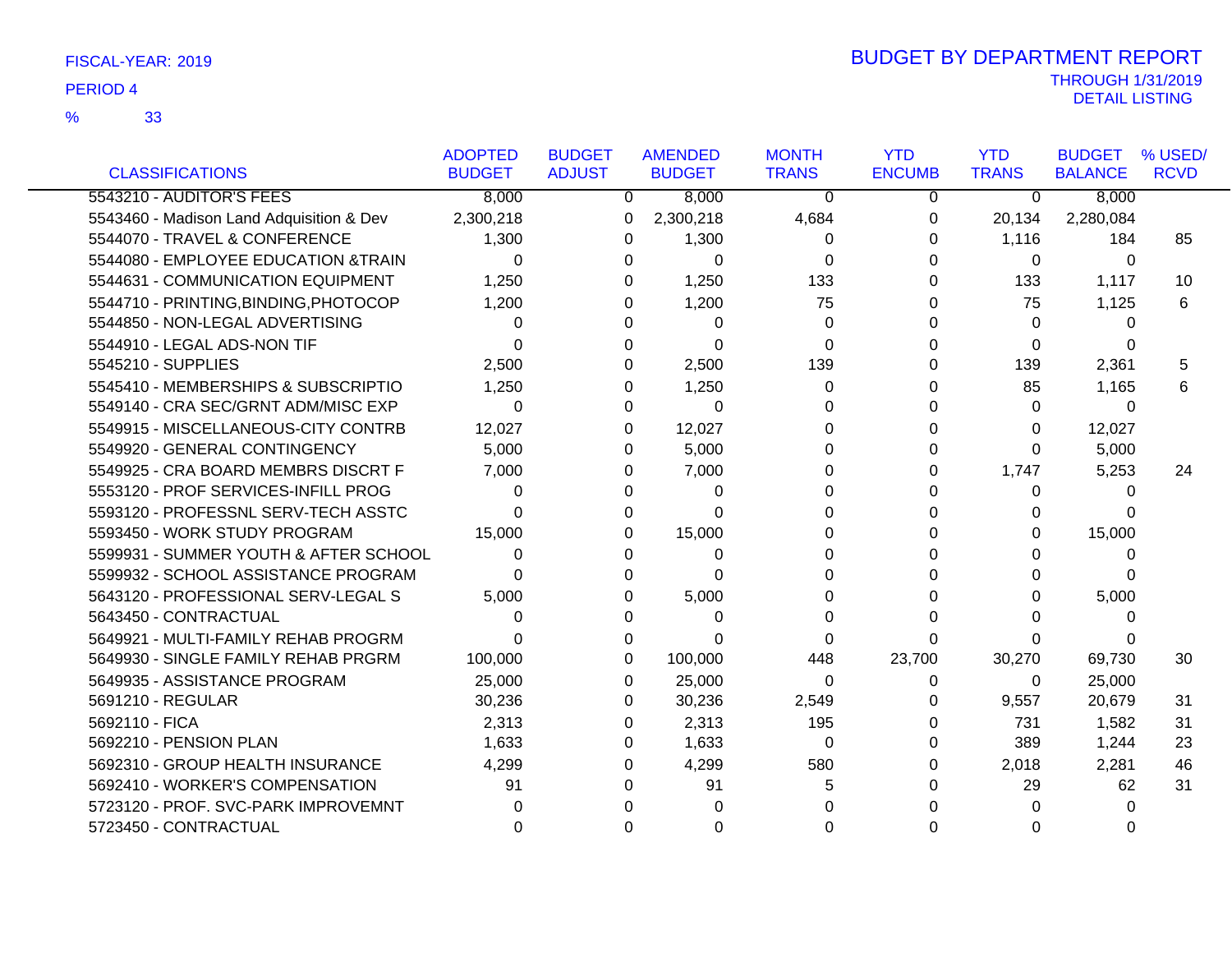33 %

### THROUGH 1/31/2019<br>DETAIL LISTING DETAIL LISTING PERIOD <sup>4</sup> BUDGET BY DEPARTMENT REPORT

|                                          | <b>ADOPTED</b> | <b>BUDGET</b> | <b>AMENDED</b> | <b>MONTH</b> | <b>YTD</b>    | <b>YTD</b>   | <b>BUDGET</b>  | % USED/     |
|------------------------------------------|----------------|---------------|----------------|--------------|---------------|--------------|----------------|-------------|
| <b>CLASSIFICATIONS</b>                   | <b>BUDGET</b>  | <b>ADJUST</b> | <b>BUDGET</b>  | <b>TRANS</b> | <b>ENCUMB</b> | <b>TRANS</b> | <b>BALANCE</b> | <b>RCVD</b> |
| 5726450 - MATCHING CONTRIBUTION          | <sup>n</sup>   | 0             | 0              | 0            |               | O            | 0              |             |
| 5741210 - SPECIAL EVENTS PLANNING        |                |               |                |              |               |              |                |             |
| 5742110 - FICA                           |                |               |                |              |               |              |                |             |
| 5742210 - PENSION                        |                |               |                |              |               |              |                |             |
| 5742310 - HEALTH INSURANCE               |                |               |                |              |               |              |                |             |
| 5742410 - WORKER'S COMPENSATION          |                |               |                |              |               |              |                |             |
| 5743120 - PROFESSIONAL SERV-MRKTNG       | 25,500         | 0             | 25,500         |              |               | 3,500        | 22,000         | 13          |
| 5819120 - INTRA-GOV TRANSFER-DEBT SERVIC |                |               |                |              |               |              |                |             |
| 5819140 - INTRA GOV-CAPITAL IMP PROJ FUN |                |               |                |              |               |              |                |             |
| 5819500 - REIMB CITY/MADISON SQUARE /EXP | 210,965        | 0             | 210,965        | 13,723       |               | 124,688      | 86,277         | 59          |
| 5833120 - - PROFESSIONAL SERVICES        |                | 0             | 0              |              |               | 0            |                |             |
| 5833125 - PROPERTY MANAGEMENT            | 40,000         | 0             | 40,000         | $-10$        | 4,400         | 28,063       | 11,937         | 70          |
| 5833455 - PROPERTY MAINTENANCE           | 40,000         | 0             | 40,000         | 2,174        | 0             | 3,701        | 36,299         | 9           |
| 5836110 - LAND ACQUISITION               |                |               |                |              |               |              |                |             |
| 5837110 - REGIONS BANK LOAN \$2,730,     |                |               |                |              |               |              |                |             |
| 5837210 - REGIONS LN 2006 - \$2,730M     |                |               |                |              |               |              |                |             |
| Department 1110-CRA BOARD FOR TIF TOTAL  | 3,443,980      | 8,960         | 3,452,940      | 54,262       | 37,060        | 344,074      | 3,108,867      | 9           |
| <b>EXPENSE TOTAL</b>                     | 3,443,980      | 8,960         | 3,452,940      | 54,262       | 37,060        | 344,074      | 3,108,867      | 9           |
| Fund 610-CRA TRUST FUND TOTAL            |                |               |                |              |               |              |                |             |
| <b>REVENUE</b>                           | 1,577,941      | $\mathbf 0$   | 1,577,941      | 4,122        | 0             | 814,580      | 763,361        | 51          |
| <b>EXPENSE</b>                           | 3,443,980      | 8,960         | 3,452,940      | 54,262       | 37,060        | 344,074      | 3,108,867      |             |
| Fund 610-CRA TRUST FUND TOTAL            | $-1,866,039$   | $-8,960$      | $-1,874,999$   | $-50,140$    | $-37,060$     | 470,506      | $-2,345,506$   |             |

Fund 615-FEDERAL FORFEITURE FUND

REVENUE

Department 0000-Description N/A

3511000 - CONFISCATED REVENUE 0 0 0 0 0 30,629 -30,629